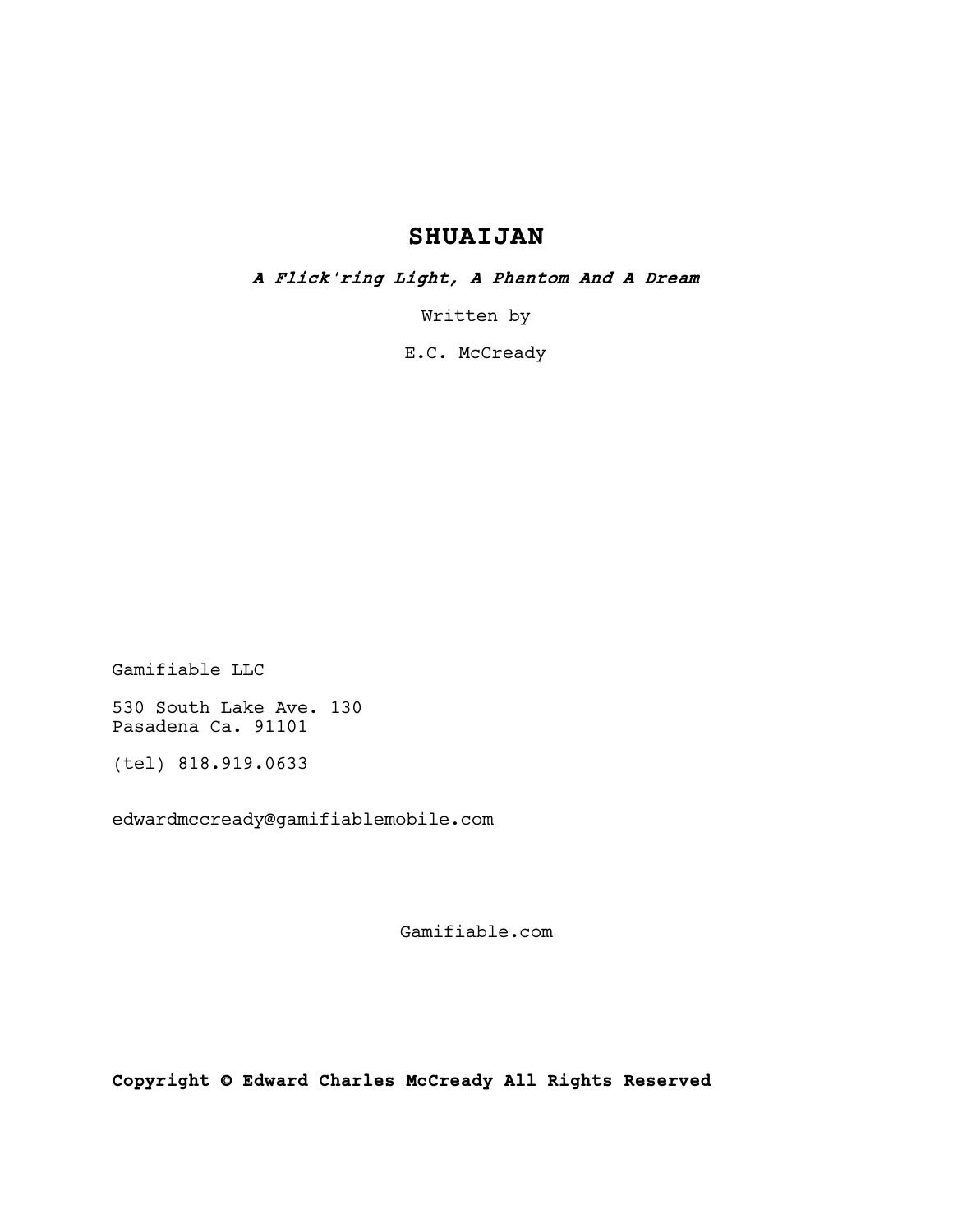EXT. HUTONG - BEIJING - DAY

LILY'S PETS is nestled into this alley-way street.

RONALD (O.S) Weird science.

LILY (O.S.) Are you axe crazy for my bedstrings?

INT. LILY'S PETS - DAY

Light hues in from the front. The Animals are restless, awaiting their morning meal. At the opposite end of the store a door's partly open.

INT. LILY'S PETS - DOWNSTAIRS - DAY

Darker, light - it's a Mobile Tablet Computer at opposite end on a table and before it and on floor: CAT FOOD, a CAN OPENER and a "KITTY DISH." FX:FRANTIC RUNNING.

> RONALD (O.S.) I'll be driving you on the edge of this black box.

FX:THUNDER STORM/FRANTIC FEET ARE TRYING TO FIND FOOTING ON WET EARTH. There's an empty Vodka bottle near bathroom doorway and on the floor too just off from the table.

> LILY (O.S.) You do have compatible genitals?

MOBILE TABLET

We move into it.

MATCH CUT TO:

INT. APARTMENT - KITCHEN - DAY

MOBILE TECH

On their screens, RONALD REESE, 50s is in white shirt and tie, his cuffs are folded up. There's various medical degrees on the wall behind him - Asian decor.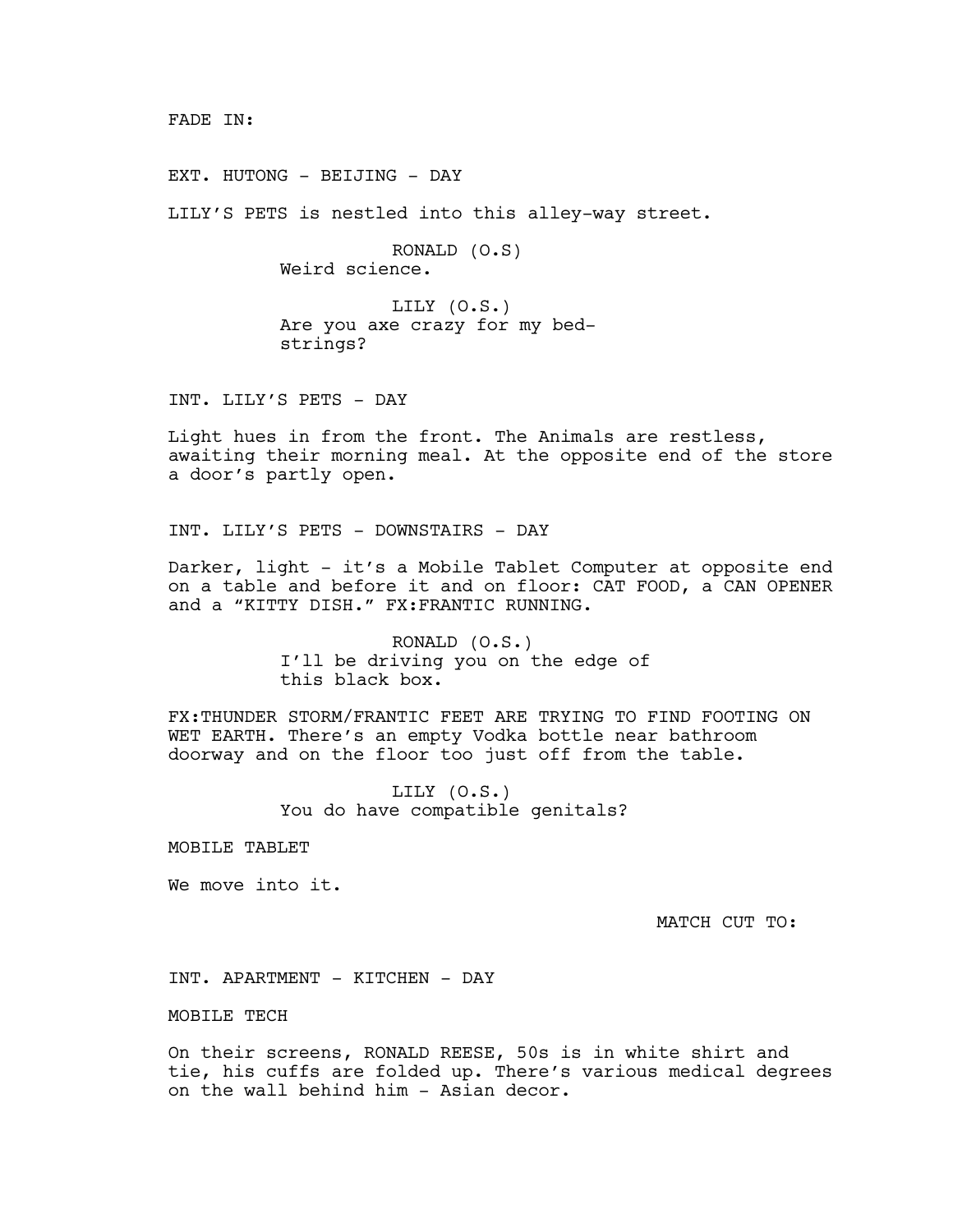RONALD Reflections. And you? Do you have my impulses?

INT. APARTMENT - BEDROOM - DAY

Lying on her back LILY CHEN: attractive with dark brown hair and jeans unzipped to her panty line, no brassier under a skimpy top. She's in a REM.

> LILY (V.O.) You pushed my 'g' spot with your hot babe button.

Lily's head moves side to side.

RONALD (O.S.) Is that why you chose your father over your mother?

LILY (V.O.) Get all you can get.

RONALD (O.S.) There's a nonhuman inhabitant.

FX:ALARM goes off. Lily fumbles for it and shuts it off.

INT. CHEVROLET VOLT - DAY

Ronald has scratches on his arms, and one on his face. The windshield wipers are caught by the quagmire.

> LILY (O.S.) That body part is not a robot.

EXT. MOUNTAIN PASS - DAY

The Chevrolet Volt's diagonally impeded by a mud-slide on a mountain pass road. The mountain steams and the earth moves: remnants of a severe storm linger.

## WOLF

Closer, cautious and from off the mountain - sniffing the car, jerking - wary of MUDDY WIPERS.

> RONALD (O.S.) What if we can program it?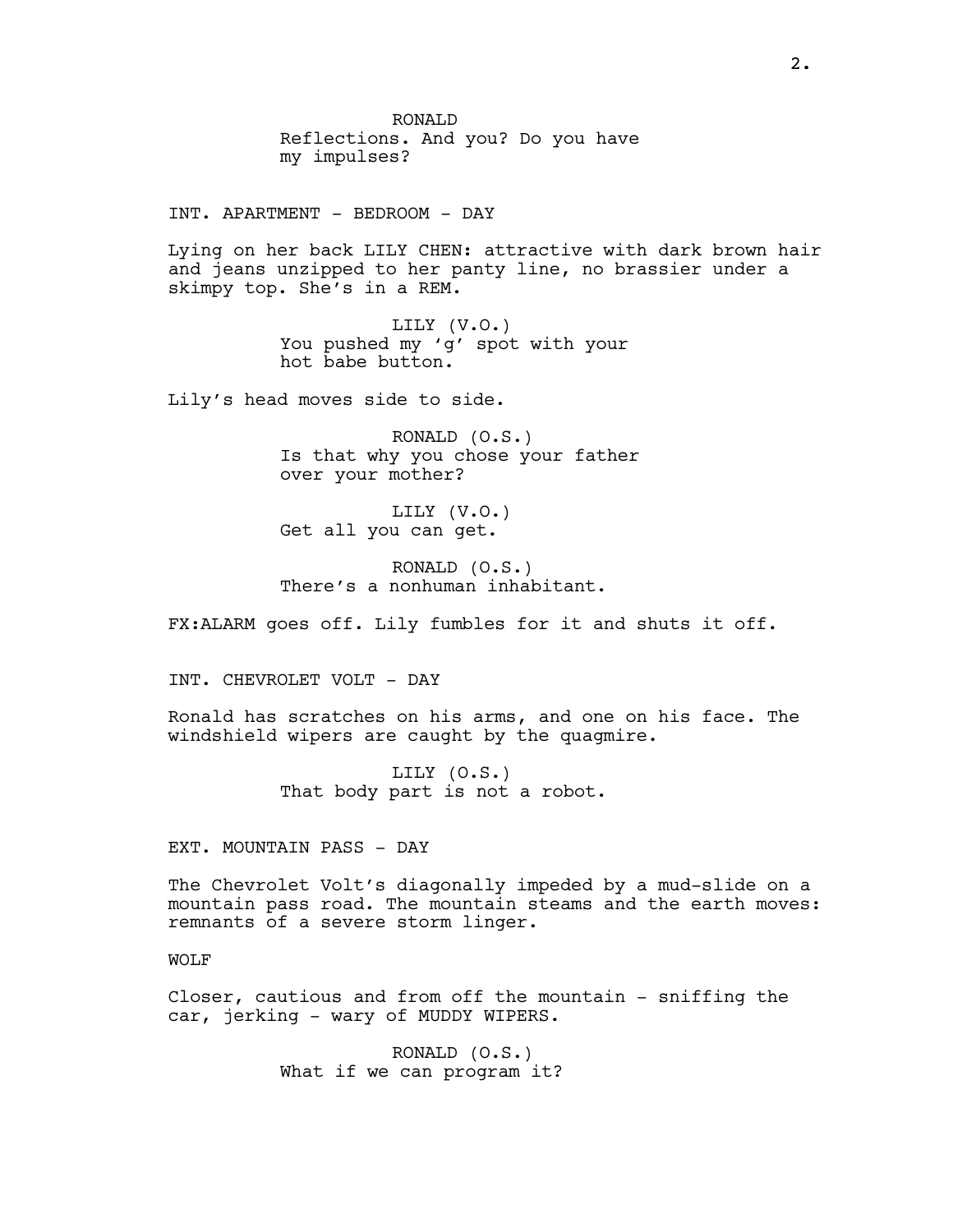LILY (O.S.) Then you can watch it ooze out.

INT. CHEVROLET VOLT - DAY

Ronald rouses, brings up an unfinished bottle of Cognac and takes a slug. Searching, finding a Mobile Tablet in the back seat - opening and booting it up.

> RONALD (V.O.) Are you in love with me?

LILY (O.S.) I was sexually abused.

EXT. MOUNTAIN SIDE - NIGHT

THUNDER STORM is violent, trees fall, water rushes downhill, as RONALD is wild-eyed and frantic - flaying about.

> RONALD No! It's not her! It wasn't me!

He falls, struggles to his feet and gapes about for an intruder during the increment.

LITTLE BOY RONALD (O.C.)

Daddy?

Ronald averts to SEE the LITTLE BOY RONALD, 13 and untouched by the thunder storm.

> LILY (O.S.) A piece of ass can be therapeutic.

EXT. HUTONG HOSTEL - BEIJING - DAY

On a narrow alley way.

INT. ROOM - DAY

Single bed, Mobile Tech: Comics are on their screens - all on small desk. "The Rock Field Killer Strikes Again."

> RONALD (O.S.) The little boy gets laid?

LILY (O.S.) It'll relieve your tension.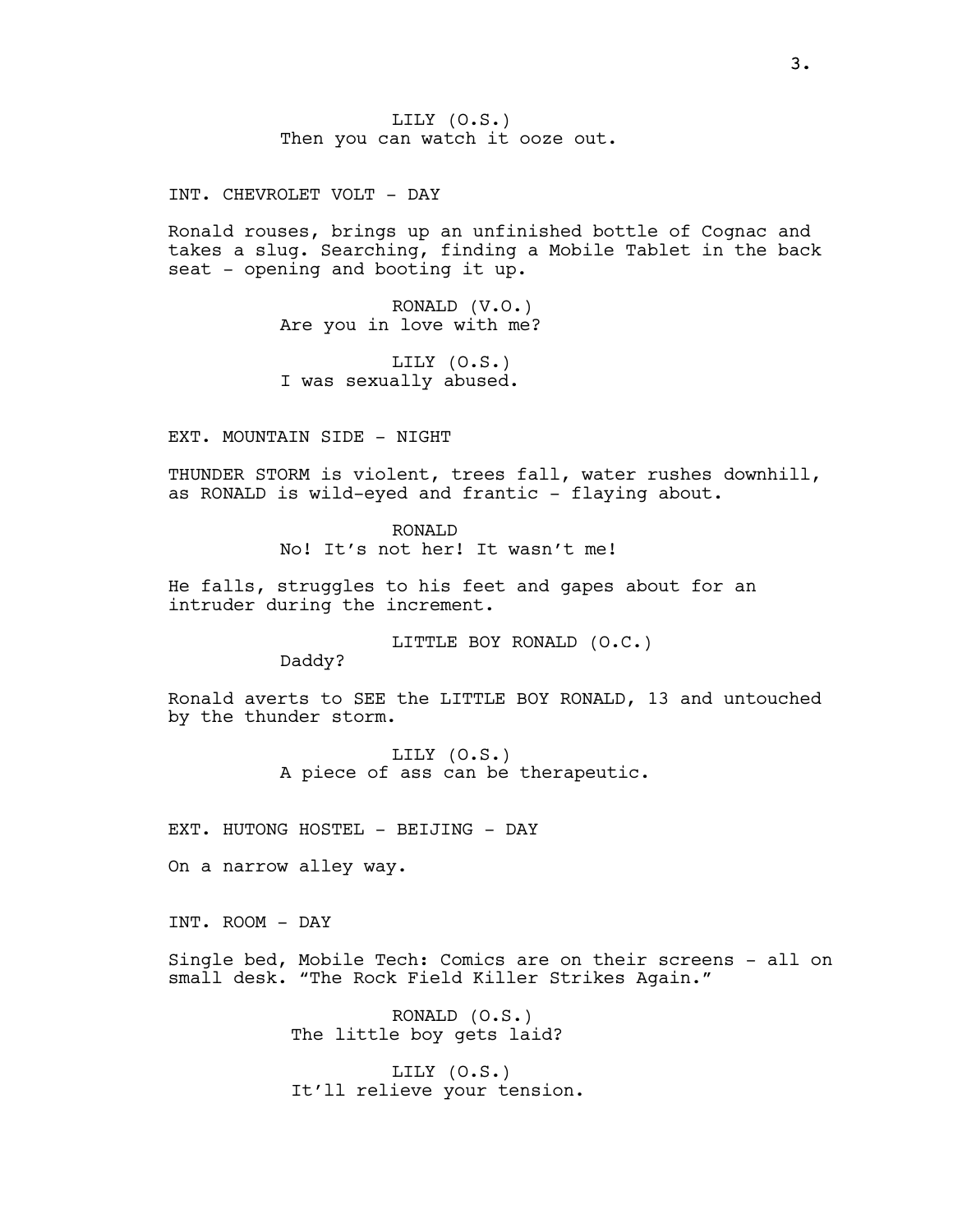#### EXT. ROCK PILE - DAY

Little Boy Ronald's mischievously on top of SHENG BAO 10. She pushes Little Boy RONALD off and gets to her feet. Sheng turns and makes haste. Little Ronald picks up a large rock and charges after her. Sheng turns to see him coming.

## SHENG

## They'll get you!

Sheng stumbles, teeters backward and lands heavily on the back of her head, cracking it open and killing her on impact. RONALD gazes, unresolved as to what to do with the rock, which he finally drops.

INT. HUTONG POLICE CAR - DAY

In this miniature, it's TOM BERTRAM, 40s - an African American in a Chinese Police Uniform. FX:SIREN.

> RONALD (O.S.) Did you hug or hold hands?

LILY (O.S.) No. We- We we're past snuggle.

RONALD (O.S.) Mind and memory. There's two distinct personality states, we need one of them.

Tom lays on FX:HORN and shakes his head.

EXT. HUTONG - BEIJING - DAY

A COUPLE of CHINESE have to jump for cover as this mini Patrol Car narrowly misses them - both giving him the finger.

> LILY (O.S.) The one where I wore my pajamas for my daddy?

INT. HUTONG - COURTYARD HOMES - BEIJING - DAY

CHINESE CRIMINOLOGIST PHOTOGRAPHERS and CSI are about their business. BLACK OLD MAN's stare, he's dead on the couch. Tubes are stuck up his nose with an oxygen canister nearby. An OLD BLACK WOMAN's a front, lying facedown - a victim of a rape.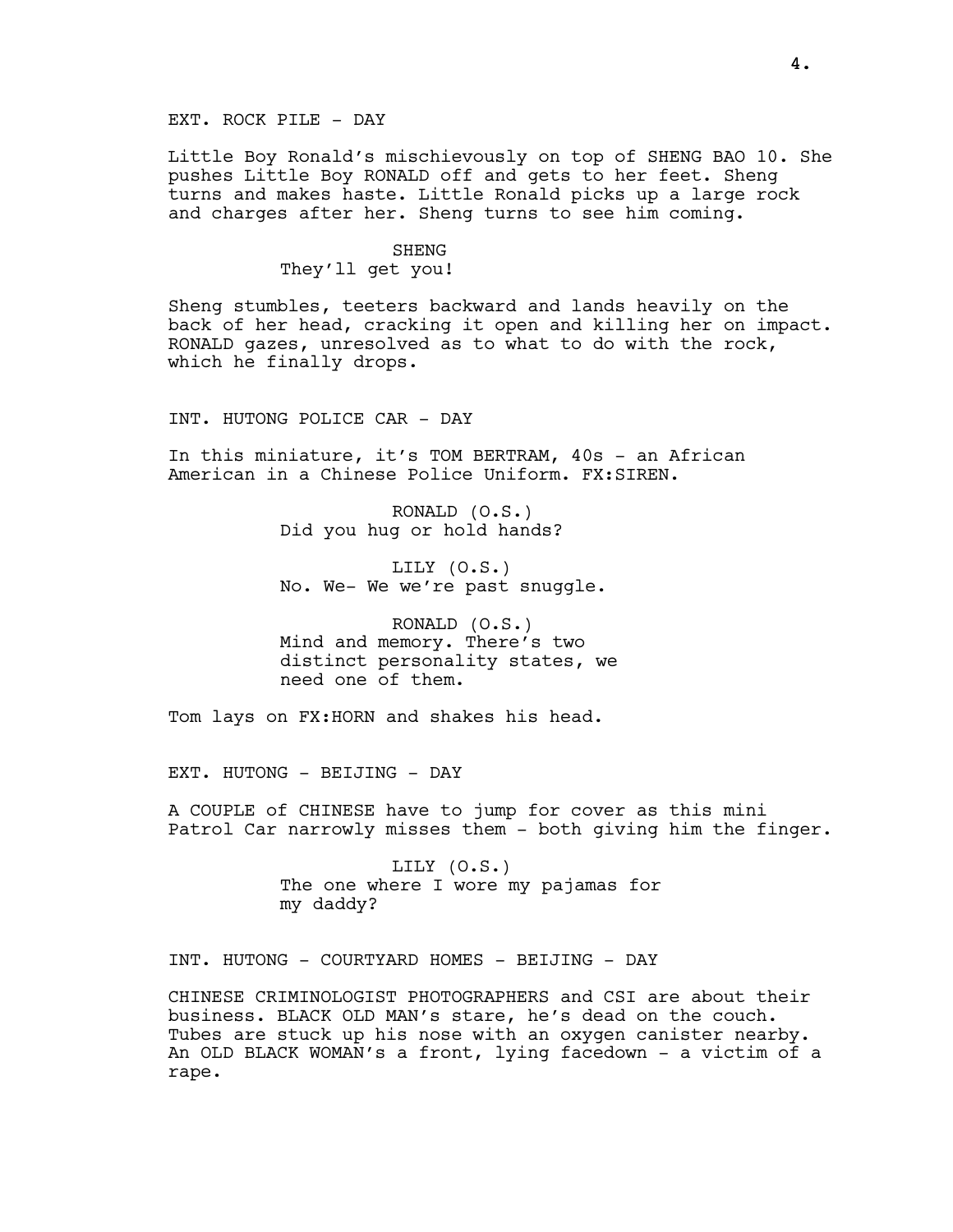RONALD (O.S.) That one is both asleep and awake.

EXT. HUTONG - POLICE WORKSTATION - BEIJING - DAY

Chinese culture Ornate - couple police minis.

LILY (O.S.) I know. Its been squirting my juices on your huge emotional worm.

INT. HUTONG HOSTEL ROOM - DAY

RYAN DIRTH, 60s is sitting in a chair in its middle. He's asleep and in his boxers, white socks and an armless dirty tshirt. Mac's playing cartoons. In a late daze, Ryan has to pick up the FX:MOBILE PHONE.

> DEN (O.S.) Police Chief Harper.

Ryan finds his badge, hangs it over his neck. Ryan checks around for something to drink. He gets a cup that's got something in it. He takes a drink of it.

> RONALD (O.S.) The popsicle took your blood?

Ryan uses chop-sticks to pick up an old donut nearby, not quite satisfied with its taste.

> RYAN Do you mind? I'm right in the middle of breakfast.

DEN (O.S.) Not calling to invite you to dinner so you can meet my fiancé.

LILY (O.S.) It went in- This- This cave? And, and - There's- There's these exploding stars.

INT. CHEVROLET VOLT - DAY

Ronald takes a another hit of the Cognac and turns off the windshield wipers.

> RONALD (V.O.) Why did you come to see me?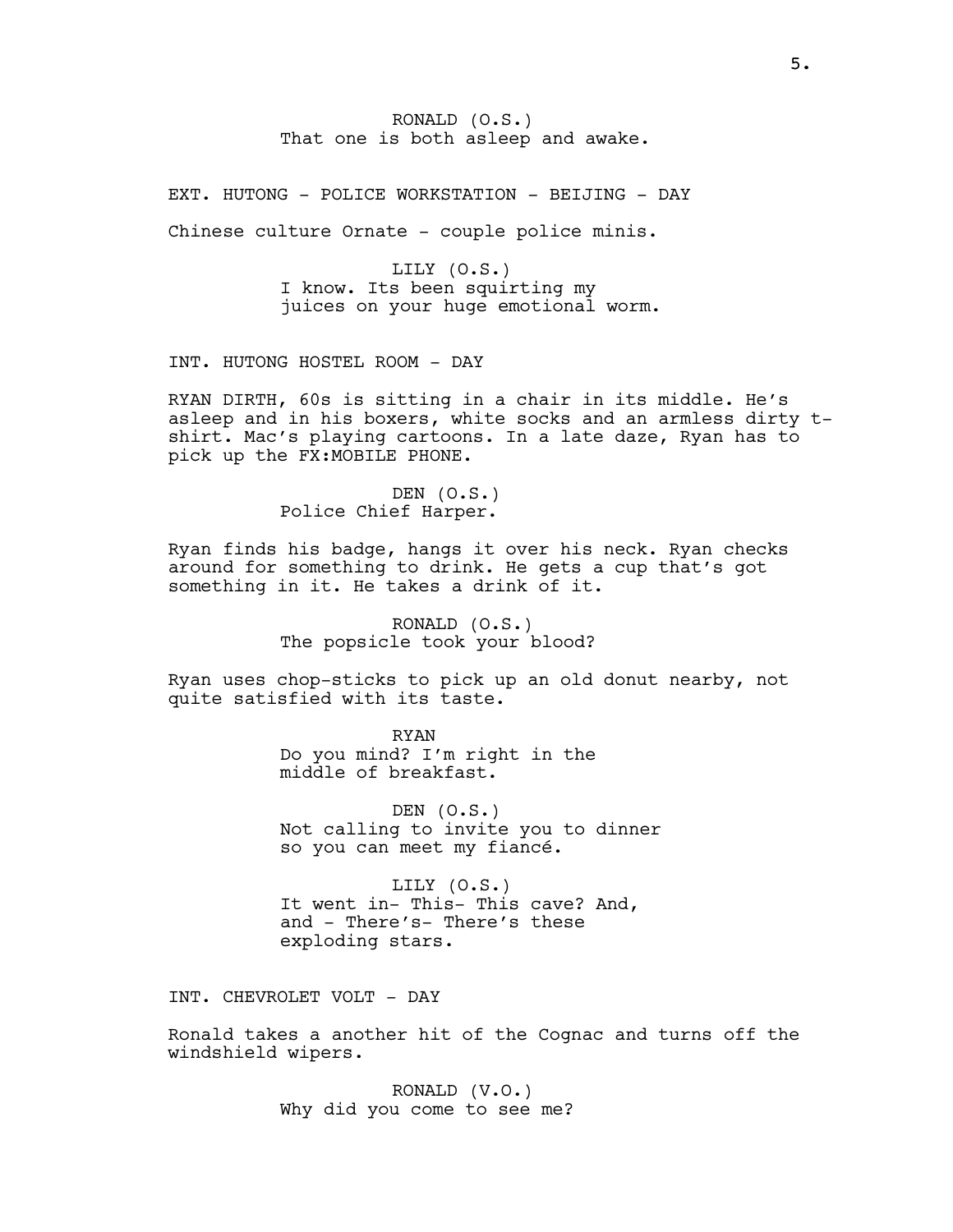LILY (O.S.) I'm here so- So I can soak you up as much as I can.

RONALD (V.O.) Do you have needs and desires?

LILY (O.S.) I do. Please, God - I need the butcher, the baker, and the candlestick maker.

EXT. MOUNTAIN SIDE - NIGHT

FX:THUNDER and LIGHTING. Ronald's made it to a clearing. He gets stuck in the mud. The sky's violent. Ronald's body contorts, horns burst through the top of his skull, spewing pus and blood. His spine becomes an elongated tail. Ronald withers in a demonic pain, glaring up at the violent sky with fire-lit eyes.

> RONALD (O.S.) Would I float if I were bound hand and foot and thrown in a lake?

INT. APARTMENT - KITCHEN - NIGHT

MOBILE TABLET

Ronald's on it. Reveal, Lily's in black Goth, eye-shadow and sitting in cross legs before it at a table.

> LILY I'm trying to find out- You know? Everything there. Some of it's crazy stuff.

Screen shows that level of gameplay's up.

INT. CHEVROLET - DAY

Ronald catches the sight of a WOLF lurking in on the passenger side of the car.

> RONALD (V.O.) Lone wolves are more dangerous than the pack.

LILY (O.S.) You think I should offer puppy classes?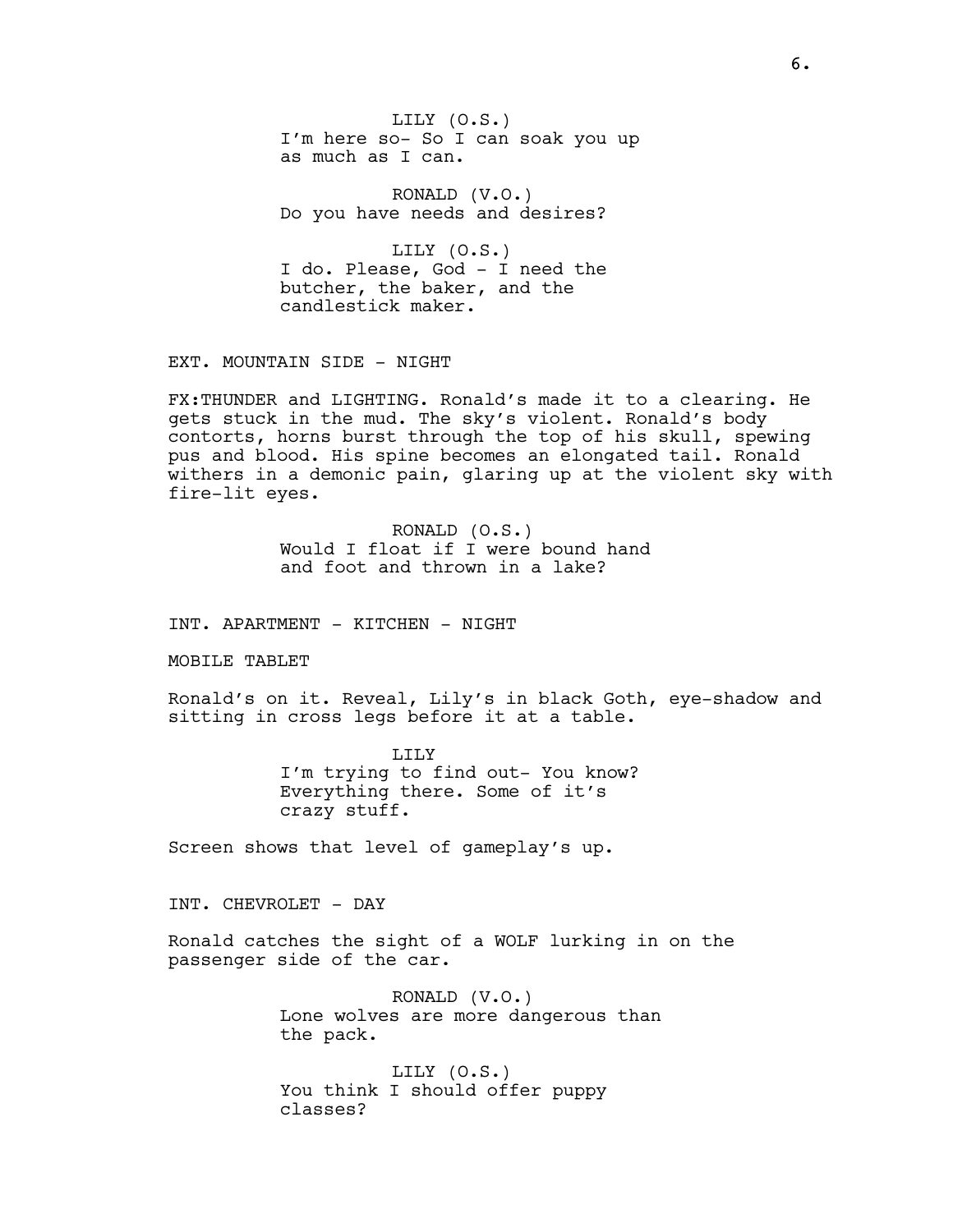RONALD(V.O.) I think we should construct and experience reality.

EXT. CABIN - DAY

There's a white four-wheel-drive in front of a Chevrolet Volt.

> LILY (O.S.) A shower or a toilet does it for me.

INT. CABIN - DAY

It's a one roomer, fireplace - taxidermy. MARC MCCLUTCHEN, 50s, an overweight land developer. Across, Ronald's in a white shirt and tie. They're at a wooden table. Ronald quickly writes up this contract.

> MARC Bet she pops out your kid.

Ronald doesn't quit etching on the contract, somewhat perturbed from the query.

> RONALD A strange pet from a baby blogging romance?

MARC Yeah. Part Japanese. Some Russian too.

RONALD I'll jizz in her so we can have furbabies.

LILY (O.S.) Are you an alien sex fiend?

RONALD (V.O.) If I was, how would you score?

LILY (O.S.) With- With daddy's Life Insurance.

## CONTRACT

A Cartier pen skins up the paper to the name "SHENG BAO."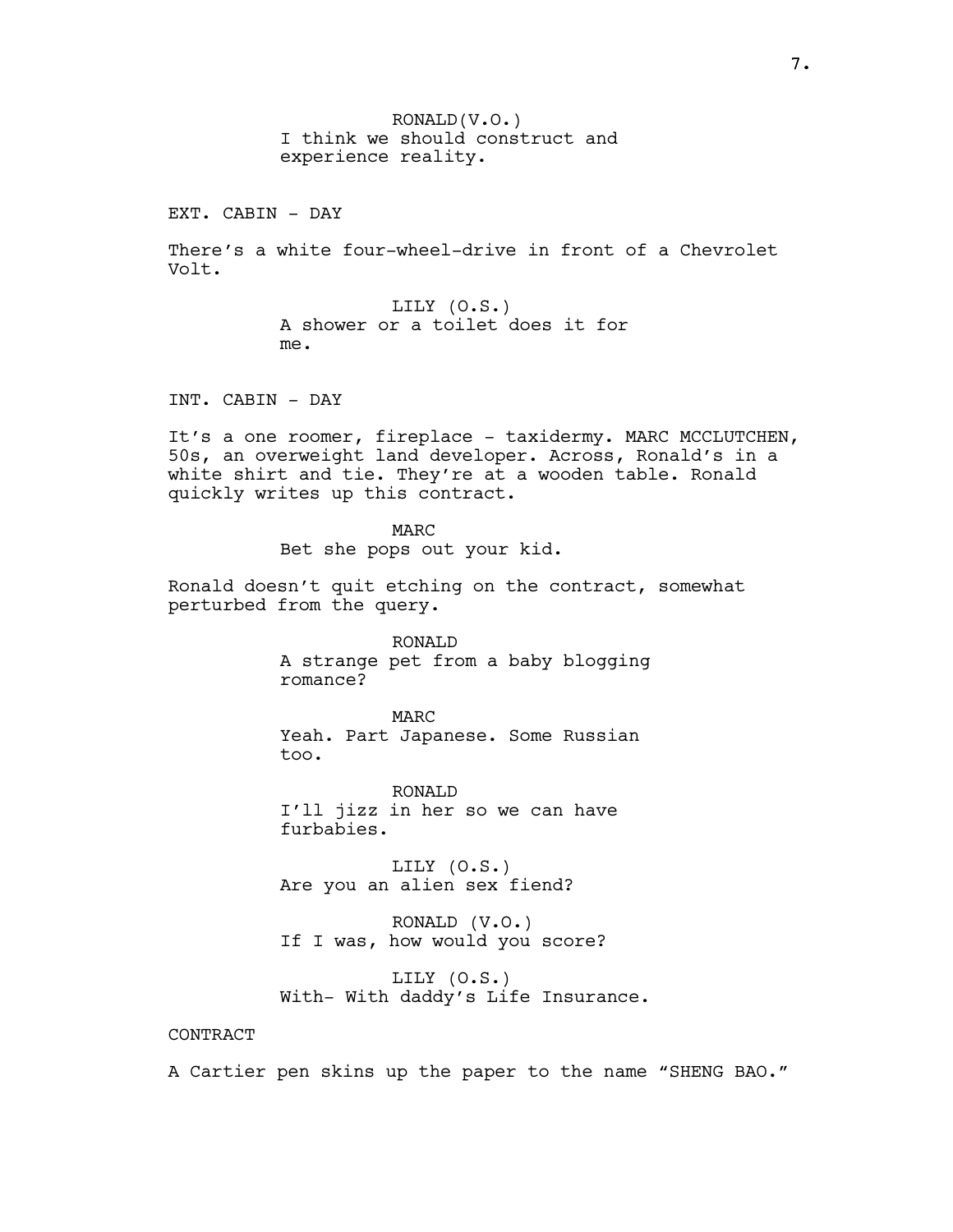MARC (O.C.) She's that little girl in her dreams.

Ronald stops writing up the contract.

RONALD Crawling with almond-shaped eyes?

MARC You'll slide you right into her abyss.

RONALD Love is the basis of good.

MARC I know the truth of good and evil.

RONALD Is it the shadow or the soul?

Marc releases gas, burps and slobbers on himself. Marc's color is off, becoming hideous with boils.

MARC

No shadow no soul.

Marc's getting worse, contorts, boils bleed on his skin, and cantankerous ulcers steam.

> RONALD May I dissect?

Marc stares dumb, hideously rotting away with a contorting body bleeding ulcers and boils.

> MARC Save yourself for the little girl.

EXT. MOUNTAIN PASS - DAY

The Wolf's queasy yet unmoving with Ronald sticking his head out the passenger side of the Chevrolet Volt.

> RONALD Impeding on your comfort zone?

The Wolf's on its haunches, paw raised and not budging brandishing its teeth and licking its raised nose.

> LILY (O.S.) Just lick the crease near my pussy.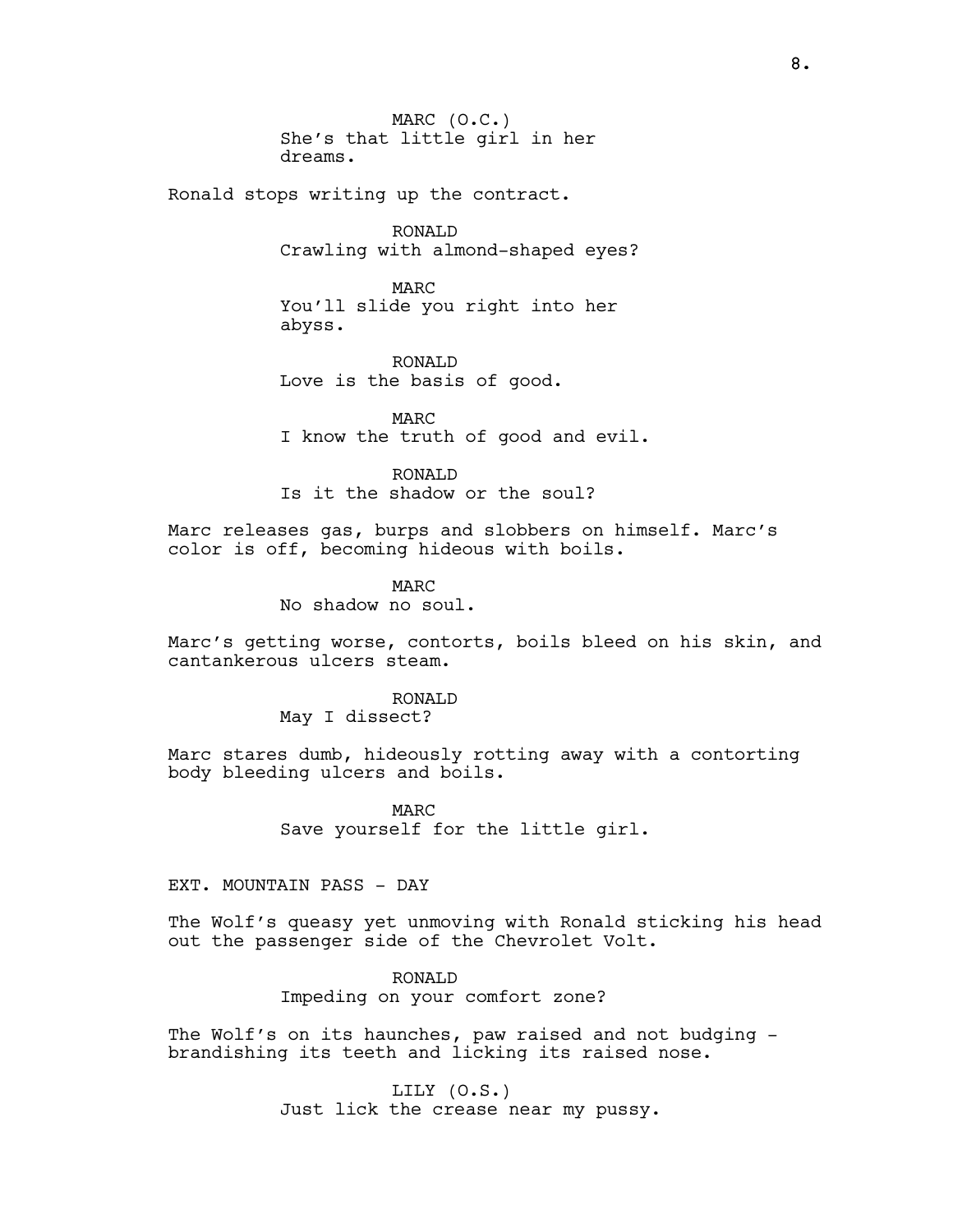RONALD (O.S.) Would your fantastic sexuality come true?

LILY (O.S.) Whomever and as much as I can.

EXT. HUTONG COURTYARD HOMES - BEIJING - DAY

Tom's pacing out front. Crime tape's out. CHINESE POLICE OFFICERS and CSI.

> TOM (V.0.) I'm floating in a world of nutters.

INT. HUTLONG TAXI - BEIJING - DAY

In route with a CHINESE driver on cycle rickshaw, Ryan has an unopened coffee and a bag of donuts - cat napping.

> RONALD (O.S.) An idea has possessed your mind.

LILY (O.S.) She isn't a web child that grew up.

EXT. MONTANA PASS - DAY

RONALD's head is out the car window, captivated in a face off with a wolf.

> RONALD (V.O.) Did you cry when you urinated yourself?

WOLF

Its eyes are stray with a cosmology.

LILY (O.S.) Mommy killed herself because I laughed.

EXT. OUTER SPACE - DAY

Our solar system.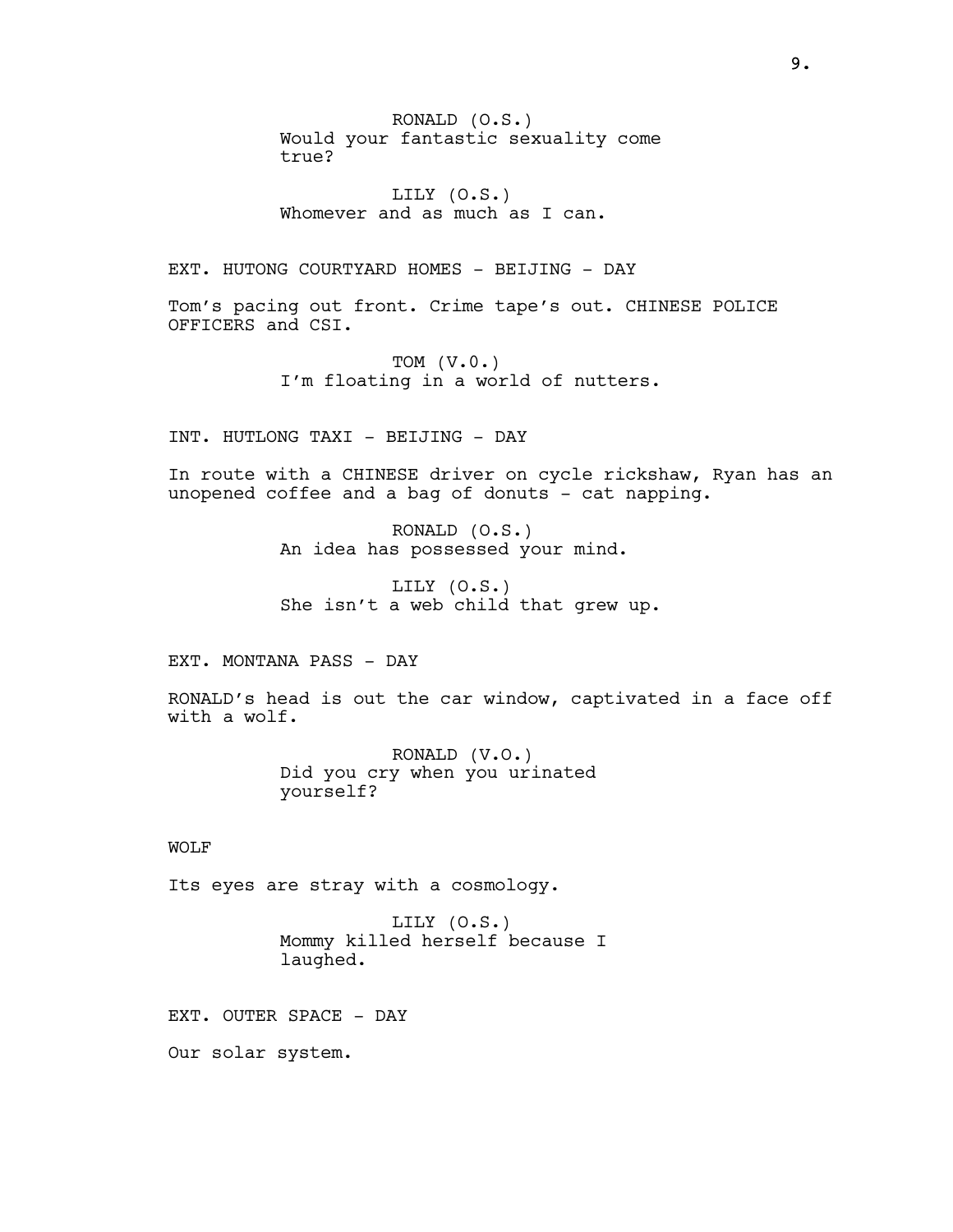RONALD (O.S.) Instead of being locked in your bedroom, you could of been playing video games and listening to your iPad?

LILY (O.S.) That's why I fixed mommy and daddy.

RONALD (O.S.) They weren't broken.

EXT. HUTONG - BEIJING - NIGHT

JEREMY, 2Os, an uncouth African American with an afro, baggy pants, dirty sweatshirt and gripping a thirty eight in his pocket. Across, Tom is hyped and pacing with his nine mili. It's tucked in his front waste.

> **TOM** She's bipolar with obsessive compulsive disorders?

Tom turns, squares - and face to face. Jeremy's dead meet, wavers and swaggers side to side.

> JEREMY She's been making it with the aliens too.

He brings it on - thirty eight's out, yet Tom's grease lightening with three shots into Jeremy's chest. He's thrown backwards dead - gun still in his hand.

INT. LILY'S PETS - DOWNSTAIRS - DAY

Lily's dressed tradition Chinese funeral cloths. She carries a small shoebox that has "Shuaijan" written on it: slowly and solemnly up the stairs. She has an iPod on, and she is wearing headphones: a FX:FUNERAL PROFESSION.

> RONALD (O.S.) Why did you leave the cat leashed on an elevated position?

INT. LILY'S PETS - DAY

Lily makes her entrance. All the animals have their eyes on her. Lily turns off the funeral profession and unveils herself to the animals.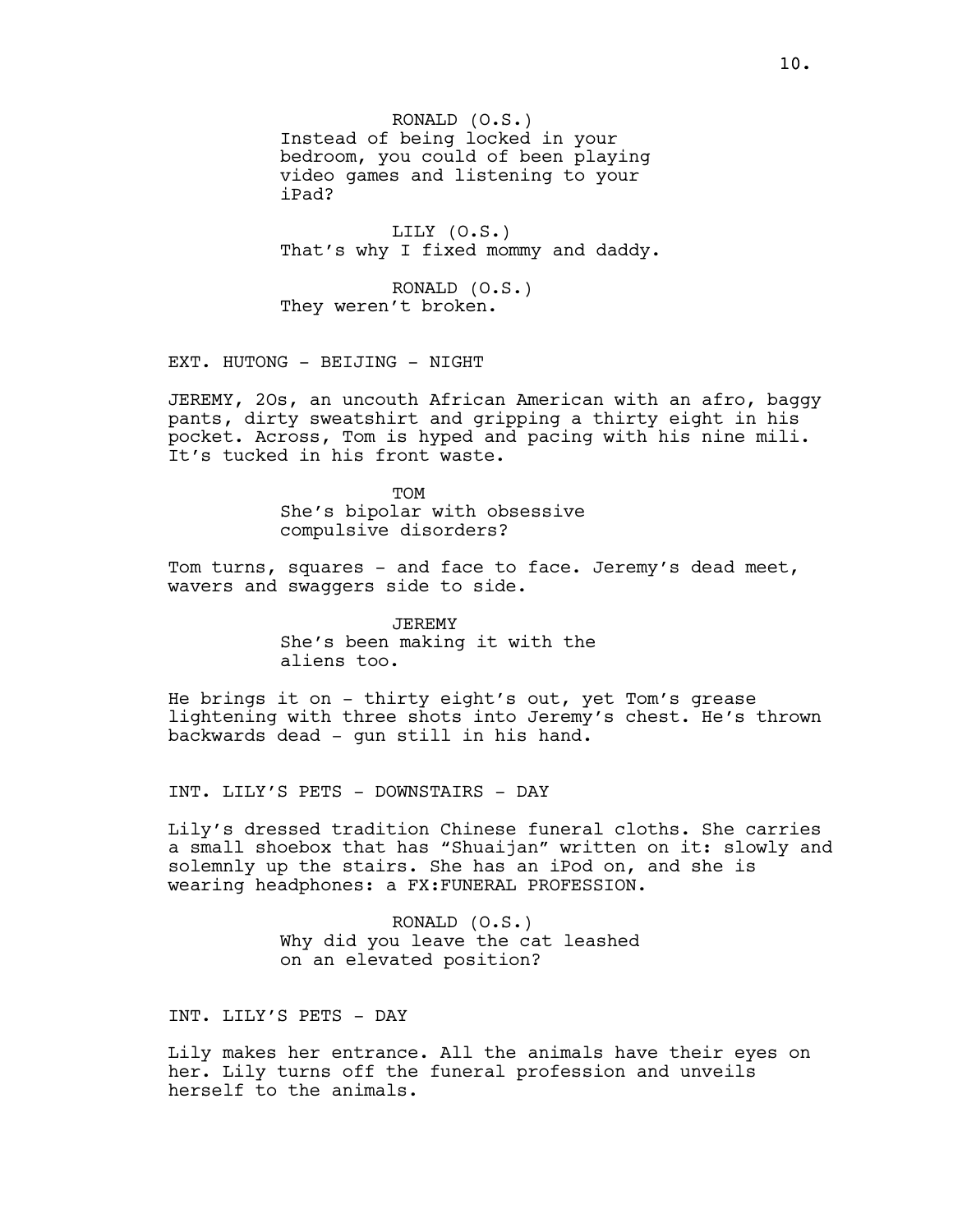LILY (V.O.) Because I wanted to be with you.

A young BULLDOG PUP starts barking, scratching at the front of its acrylic cage. Lily Holds up the shoebox for it to see.

> RONALD (O.S.) And I was grunting and making noises?

LILY (V.O.) And, I'm like- You know? I'm getting sperm samples.

INT. RONALD'S OFFICE - DAY

Lily's on the psychiatric couch and in a Chinese flower and silk robe. RONALD's alongside in a chair - a Mobile Table in his hands.

> RONALD What's you're kitty saying now?

Lily raises her leg to show her inner thigh.

LILY

Dada.

RONALD Dadaism's artists not artists and its art not art.

Lily makes the invitation even more.

LILY Then you have to go where she keeps your brains.

EXT. MOUNTAINS - DAY

DAMSON is a ten year old blond-headed boy who nears a cave.

DAMSON

I was there! Between her legs!

DARK FIGURE

It's RONALD - spelunking and just inside the cave.

RONALD You've mis-identified.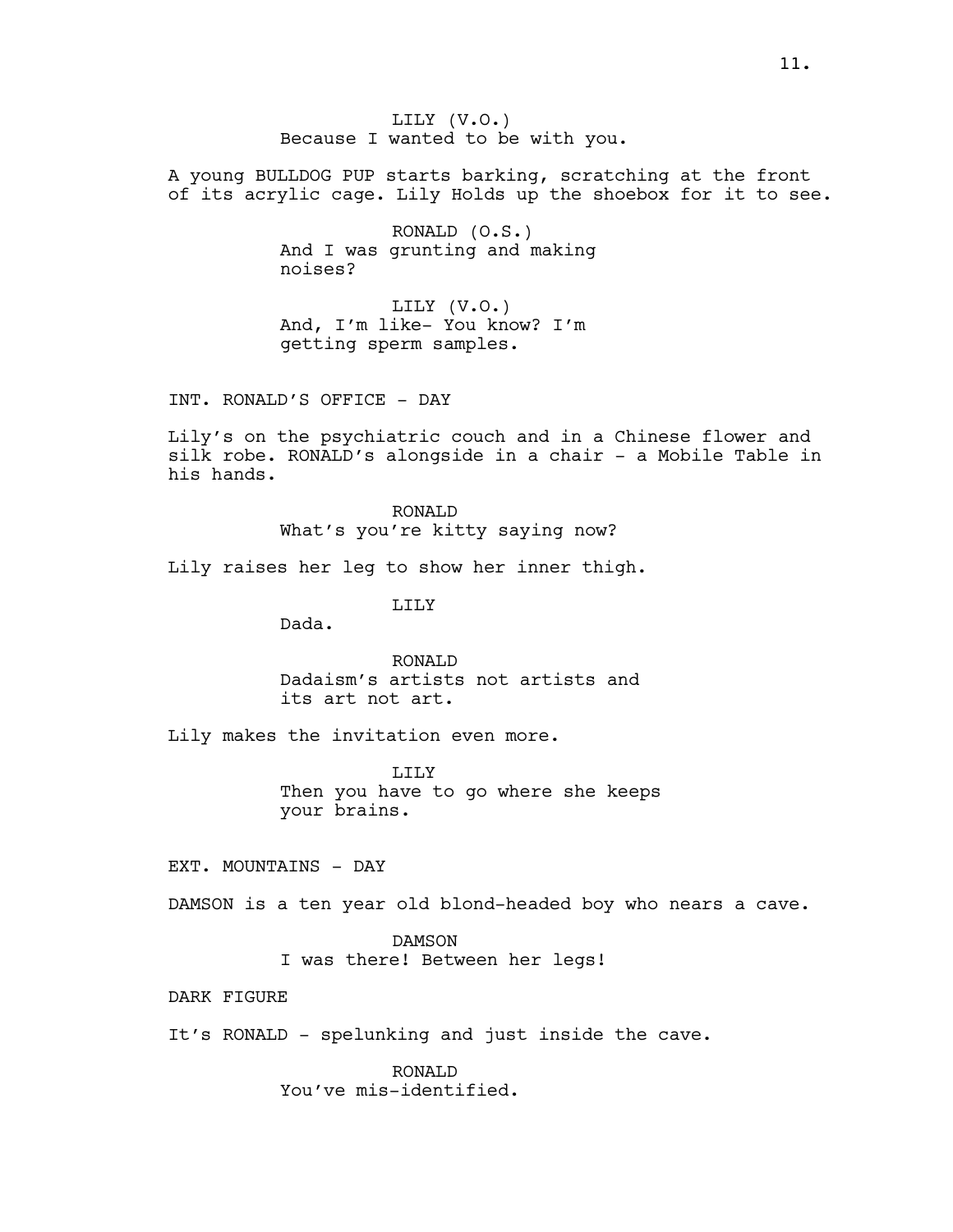Lily's asleep in the robe - Mobile Tablet close. Ronald's on screen.

> LILY (V.0.) I don't need the emotional part to come.

Lily wakes up, groggy and sees Ronald on her laptop.

RONALD Aliens with three day erections?

Lily rolls over.

LILY That's was your role-play.

Lily comes to her senses and quickly averts from the Mobile Tablet. The screen's dark. Lily gets up, stumbles to vanity and picks up a bottle of pills.

> RONALD (O.S.) I'll give you something. Take it for three days.

EXT. ESTABLISH BEIJING SKYLINE - DAY

Capital of People's Republic of China.

LILY (O.S.) Hang my kitty and then date rape me?

RONALD (O.S.) It will help you have memories.

EXT. HUTONG COURTYARD HOMES - BEIJING - DAY

Inundated with Police activity. Ryan's across from Tom, bedraggled in a second-hand attire. Ryan takes a big bite out of a chocolate donut - sips his coffee.

> RYAN It undergoes a reorganization to produce mica.

Tom hands the rock back to Ryan.

**TOM** We can do it without your pain.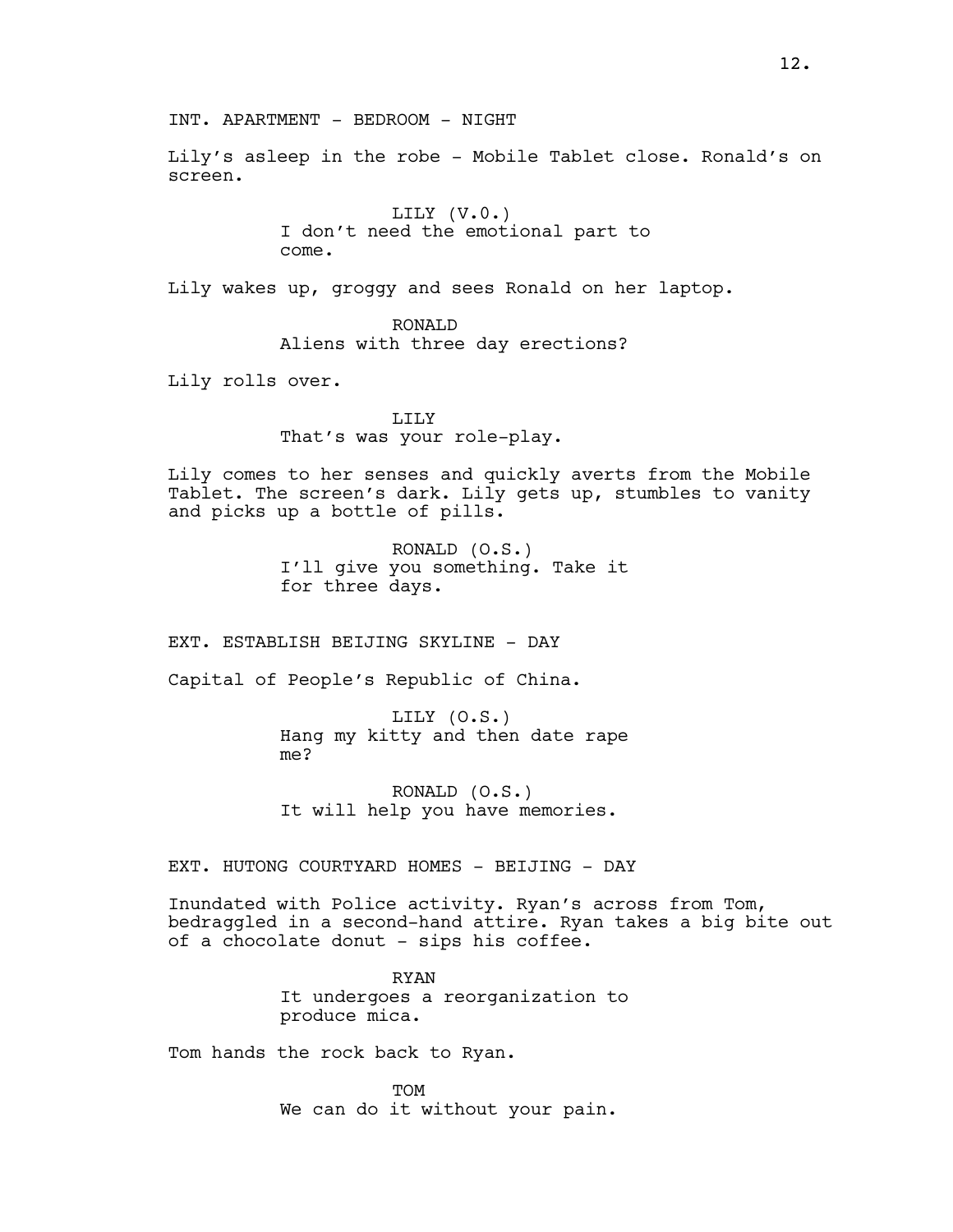Ryan fishes his badge from his jacket pocket and flashes Tom.

RYAN Traumatic events trap us in time.

TOM

Some guy rapes an old lady. Her old man has a heart-attack. And you want to talk about an alien killer who sends you rocks?

## RYAN

It's where we get off.

Tom heads to house but hesitates and gawks back at Ryan.

TOM Don't worry. I won't sue for alienation of affection.

Ryan makes his way toward Tom.

RONALD (O.S.) Homosexual or bisexual?

Across now from Tom.

#### RYAN

Feel it?

Tom shakes his head, slinging his ID over his neck.

INT. RONALD'S OFFICE - DAY

Ryan is on the couch and Ronald's in the chair.

RYAN I'd know it when I see it again.

RONALD The anal probe?

RYAN They're rearranging my elements.

FLASHBACK TO:

INT. HUTONG HOTEL - DAY

LITTLE BOY TOM's a black boy on his knees with an open Bible in his hands. CARL, also black and in his 40s is a priest who's petting Tom's head.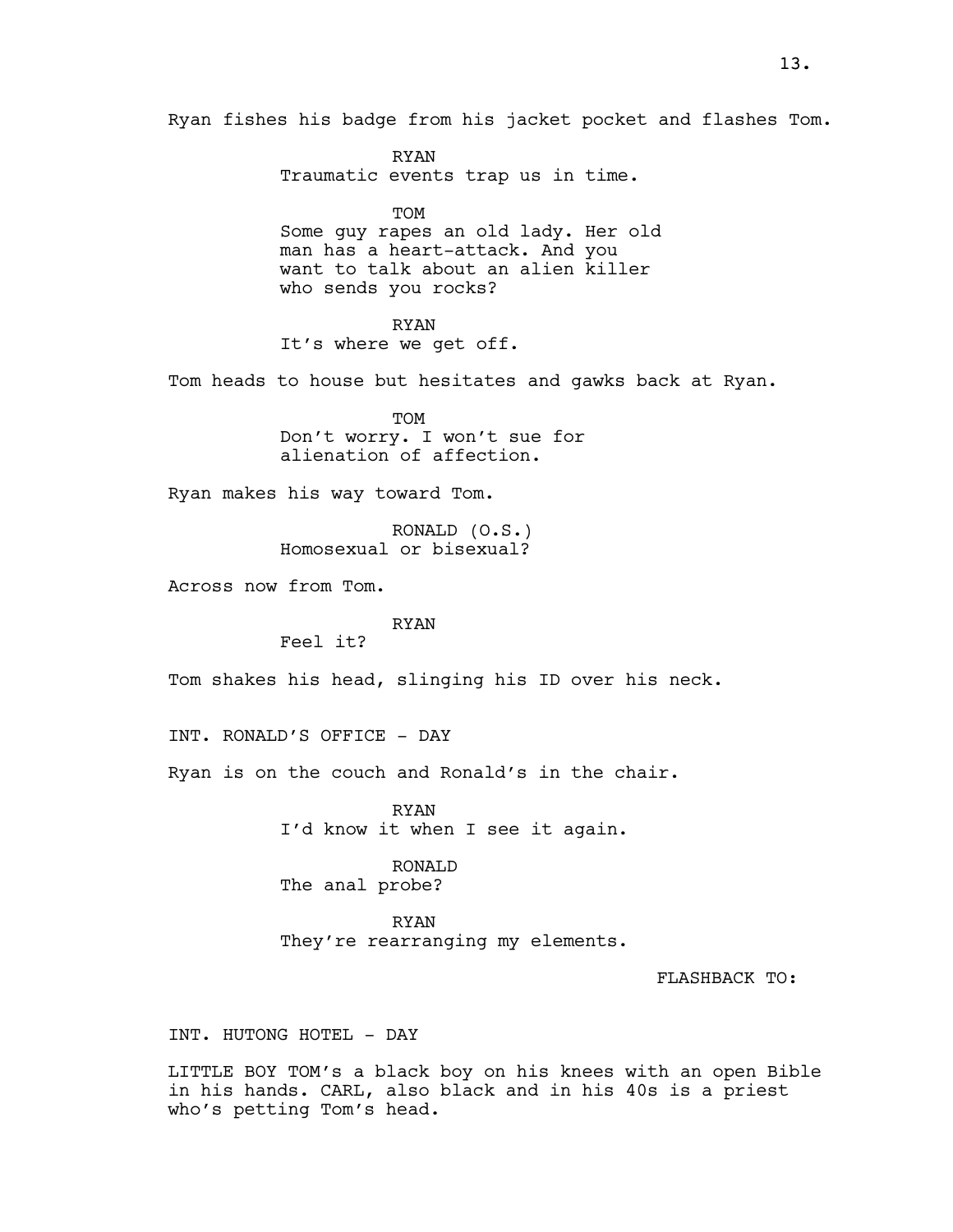LITTLE BOY TOM It makes me see what better?

RONALD (O.S.) You were their babe?

END OF FLASHBACK

EXT. HUTONG COURTYARD HOMES - BEIJING - DAY

Tom's still opposite Ryan.

LILY (O.S.) Rub-a-dub-dub, three men in a tub.

TOM Abductee is paralyzed, completely unable to move, resist or speak?

RYAN I was asleep, utterly unaware of what was happening.

TOM They shut down the sensory centres of your brain?

RYAN I have nothing against the fact that the alien wasn't gray.

TOM

Notice, she was cat-like?

Ryan nods, slurps up the rest of his coffee and shoves the rock in his pocket.

> RYAN Bet she cherry bombs her puppies.

Tom heads in while showing his ass to Ryan.

TOM She'll say that's an Alien.

Ryan's right after.

RYAN And he'll try Beowulf.

After Ryan is in the house Sheng materializes at the doorway. She's playing with the ball and cup toy.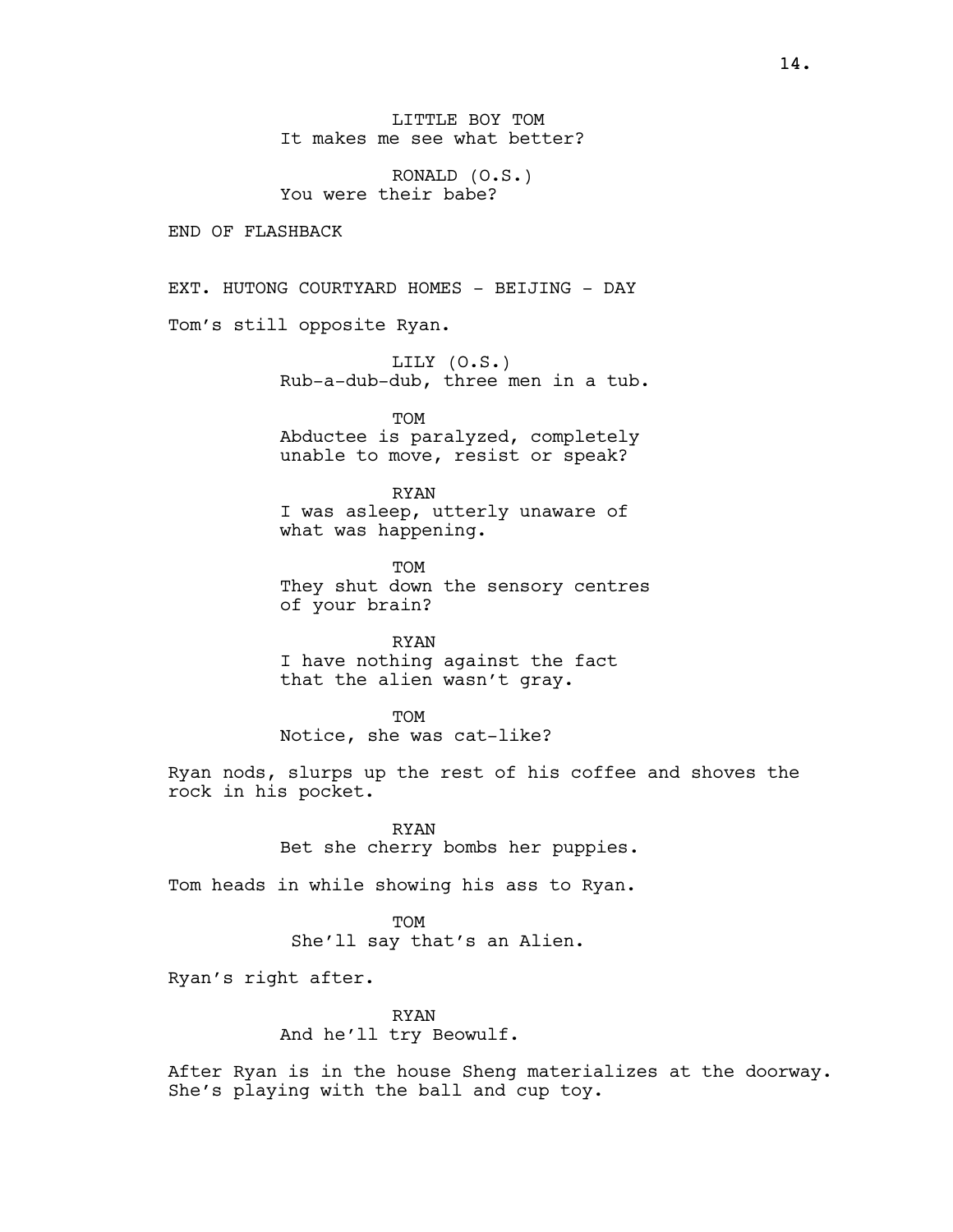#### INT. RONALD'S OFFICE - DAY

Tom's on the couch and Ronald's in the chair.

RONALD Grendal, Grendal's mother or the dragon?

**TOM** It was a dragon.

RONALD How long have you been homosexual?

TOM It's blessed by giants.

RONALD Why fight a losing battle then?

EXT. CITY CENTER - BEIJING - DAY

EMILIA RIFF, 20s, a down to earth black girl - petite baby doll face with a swank short cut. She pulls a hand-hand held mirror from her purse and fixes her make-up.

> LILY (O.S.) You don't expect me to believe that was a long poem?

RONALD (O.S.) It's what we identify with.

EMILIA Out comes the sword and the shield.

INT. BUICK SEDAN - DAY

Ronald's driving and fondling an eight-ball of dope in one of his leather gloved hands. He's dressed in a white button down collar shirt. There's a forty-four stuffed between thighs.

> RONALD (V.0.) Our lives are between her lives, and these are our optical illusions of her.

EMILIA (O.S.) She goes on about this species of alien cats that the Egyptians worshipped.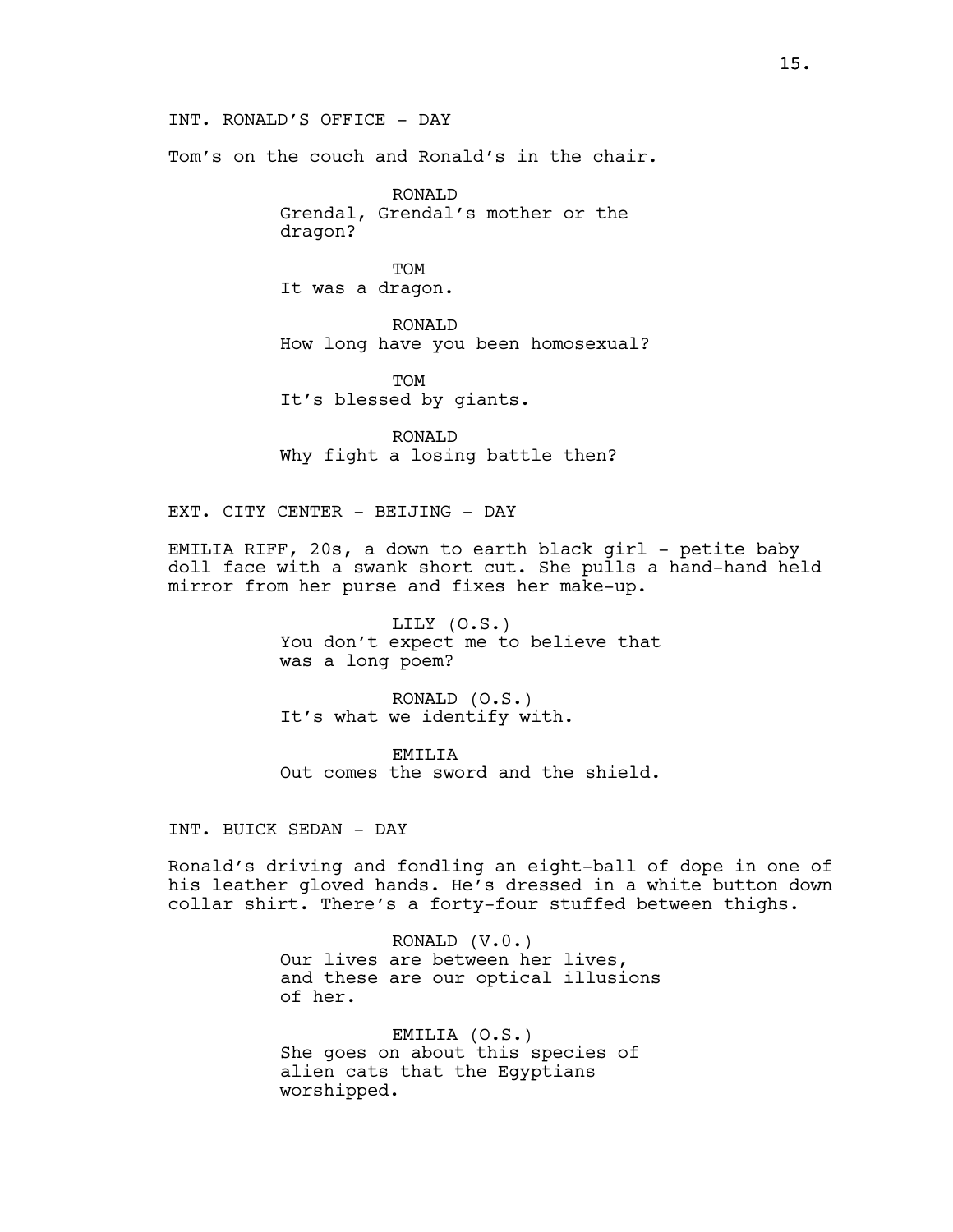JERRY is at street's edge in front of bars in a tight knit skirt, a wrap-around top. An African American prostitute.

> LILY (O.S.) I started using the litter box.

RONALD (O.S.) And you're sleeping in odd places?

ROY and ARNOLD, a couple of African American street parasites lurk off at one side. Looking back at Roy and Arnold, Jerry proceeds to cross the busy intersection.

> JERRY Dis mofo's bout to have my twins.

## INT. BUICK SEDAN - DAY

Jerry sees the bag of dope being dangled before her by Ronald. She bangs on the window - feverish.

> LILY (O.S.) It- It was- It was a giant one-eyed monster?

RONALD'S POV - REVIEW MIRROR

Roy and Arnold are lurking in behind him. Ronald brings down the window. Jerry reaches in and grabs at his dope-filled hand. Ronald holds tight it.

> RONALD (O.S.) We're loosening your rigid consciousness.

INT. MORGUE - DAY

Tom and Ryan have two bodies on gurneys with sheets over them. Emilia clutches her knitted handbag and is in a revolt.

> LILY (O.S.) With fantasy battles?

Tom pulls the sheet back.

RONALD (O.S.) Adventures. They are necessary.

EMILIA Uugh! Not my Grandmother!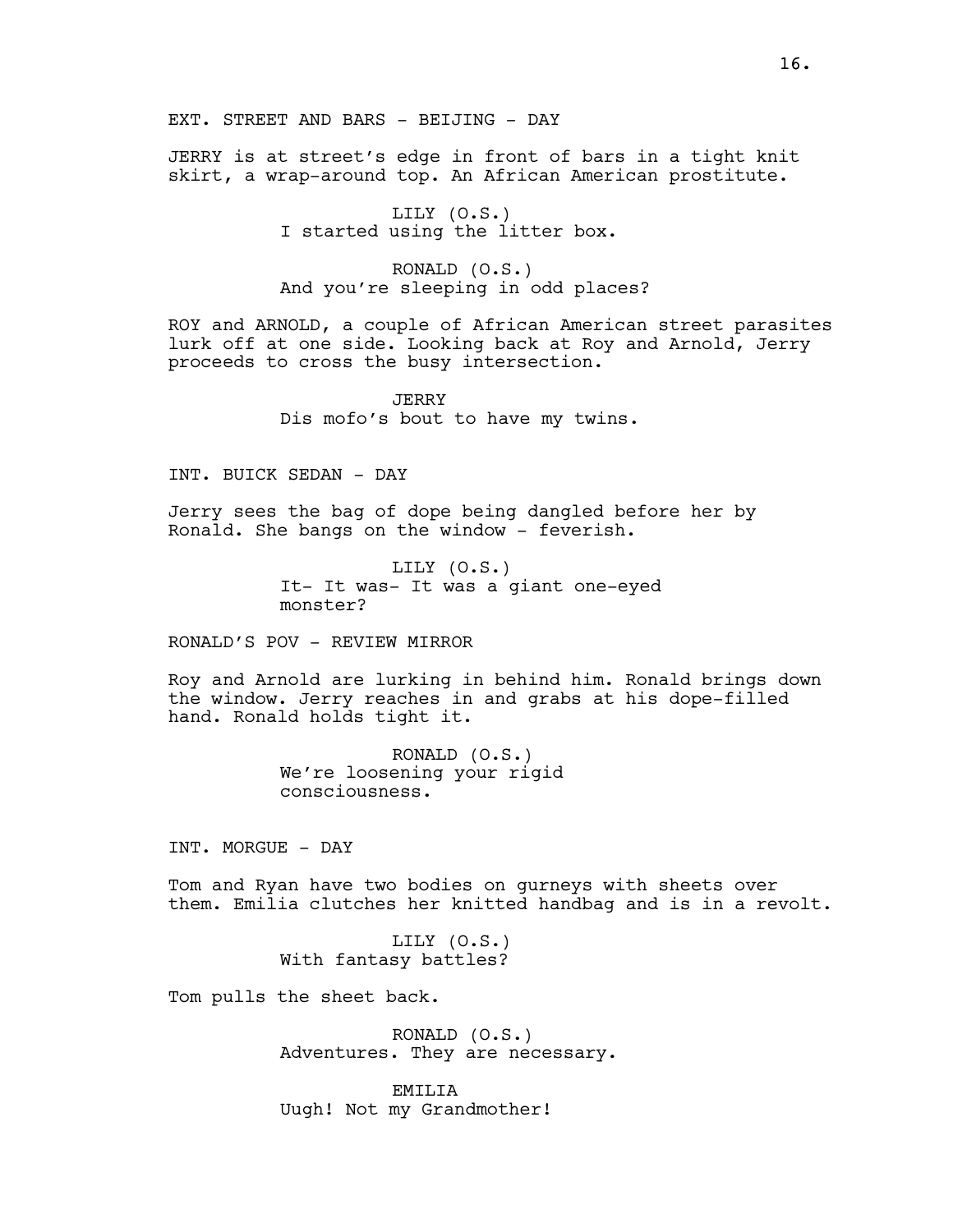LILY (O.S.) Can I sit on your lap and purr?

INT. RONALD'S OFFICE - DAY

Emilia is in a robe and on the couch. Ronald's in the chair.

EMILIA Home to where?

LILY (O.S.) I watch when I play with it.

RONALD To your self recognition.

INT. HUTONG HOSTEL - ROOM - DAY

Emilia spurts out of bed.

EMILIA'S POV - MOBILE TABLET

On small table near bed, the cat's eyes are on its screen.

MATCH CUT TO:

INT. APARTMENT - BEDROOM - NIGHT

MIRROR

Full length mirror has a TWO YEAR OLD BABY LILY inside it: wide-eyed with a drooly smile.

> LILY (O.C.) It's- ...a Scientology baby?

Lily's before the mirror in a t-shirt, barefoot and panties.

RONALD (O.C.) If you're a virgin, what's your sexual desire?

Lily looks over at Mobile Tablet on her bed. Ronald's on it.

LILY (baby sounds) Ad lib.

RONALD She tried to stop you from being with your daddy?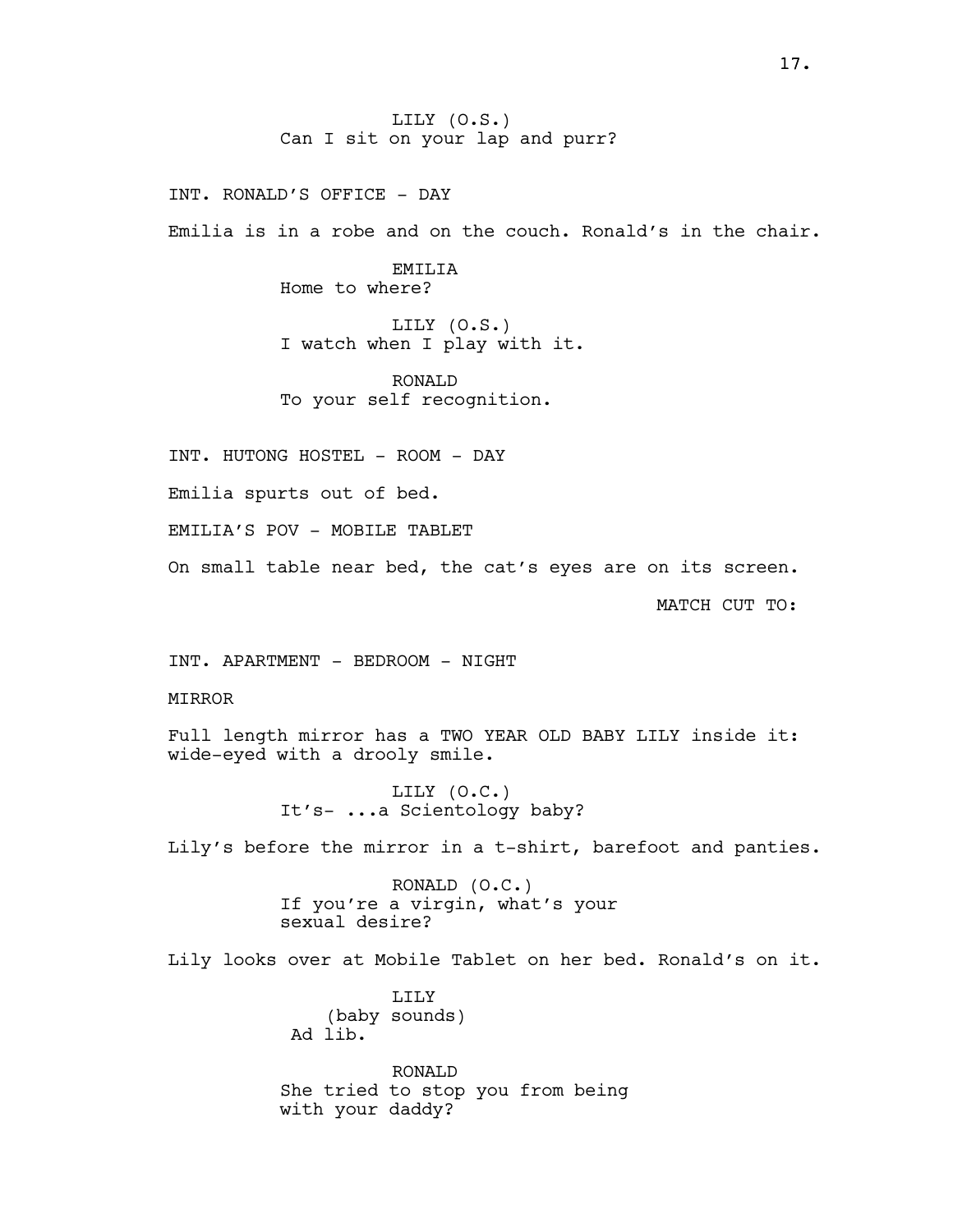LIANG LI (V.O.) Penelope? You? You're daddy's not wild with lust for you!

INT. BUICK SEDAN - DAY

Ronald has the forty-four peeled on Roy, as the passenger side door is open. Roy's stymied, still holding the door: standing alongside of Arnold who is dead. Roy holds out his arms.

> LILY (O.S.) That wasn't a little yellow shovel.

Ronald grimly shakes his head. Making eye-sight, Roy takes the forty-four shot to the face. Jerry's undaunted - waiting on the driver's side.

> RONALD (V.O.) Two narratives can come together.

INT. RONALD'S OFFICE - DAY

Jerry's in the robe on the couch and Ronald's in the chair.

LILY (O.S.) Spread your legs and hope?

JERRY She said they have sex with cows.

INT. LILY'S PETS - DAY

CAMCORDER SCREEN

A bulldog pup yaps and claws out.

RONALD (O.C.) There's your decisions and there's your actions.

Lily stops recording the bulldog pup. Ronald is by the incubation chambers. Lily walks over.

> T.TT.Y Would you believe that chicks are our reincarnated relatives?

Ronald smirks, giving Lily's tight-ass jeans and skimpy top over a common ease his up and down approval.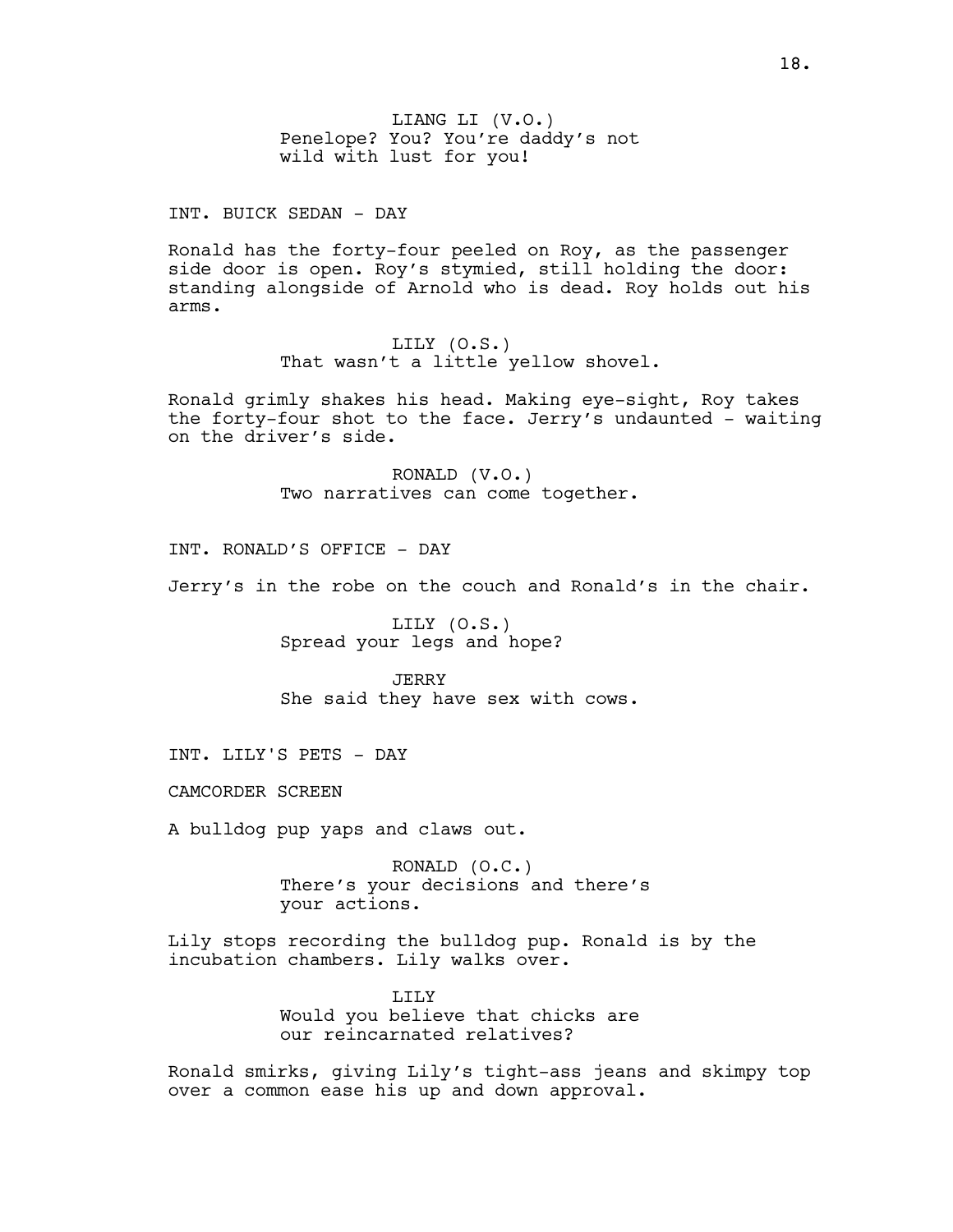RONALD

Yes.

LILY And what's in your pants is a Panda dog?

INT. LILY'S PET'S - DOWNSTAIRS - DAY

It's darker, cages line the walls.

MOBILE TABLET

We move in on it. Lily and Ronald are on its screen.

RONALD Babies aren't ugly little rats.

Gesturing to the rest of the store.

LILY Can't you see that my rubber ducky is out of water?

INT. BUICK SEDAN - NIGHT

Ronald has TIM, 13, cornered on the passenger side. Tim's trousers are down to his ankles, and his boxes have been pulled up lopsided. Ronald has his black-gloved hand pinched tight on Tim's neck.

> RONALD Life is but a dream. But, I shall kill the dream. So, you and me. We shall become its nightmare.

> LILY (O.S.) Take my ankles and ride me as your chopper.

INT. LILY'S PETS - DOWNSTAIRS - NIGHT

Lily's in a Chinese silk robe, hair strewn and drinking Vodka. She's having a video chat with Ronald.

> (MORE) RONALD Sing me a song about your nightmares. Sing to me about your dead dreams. Sing to me about Lucifer. Sing about Satan.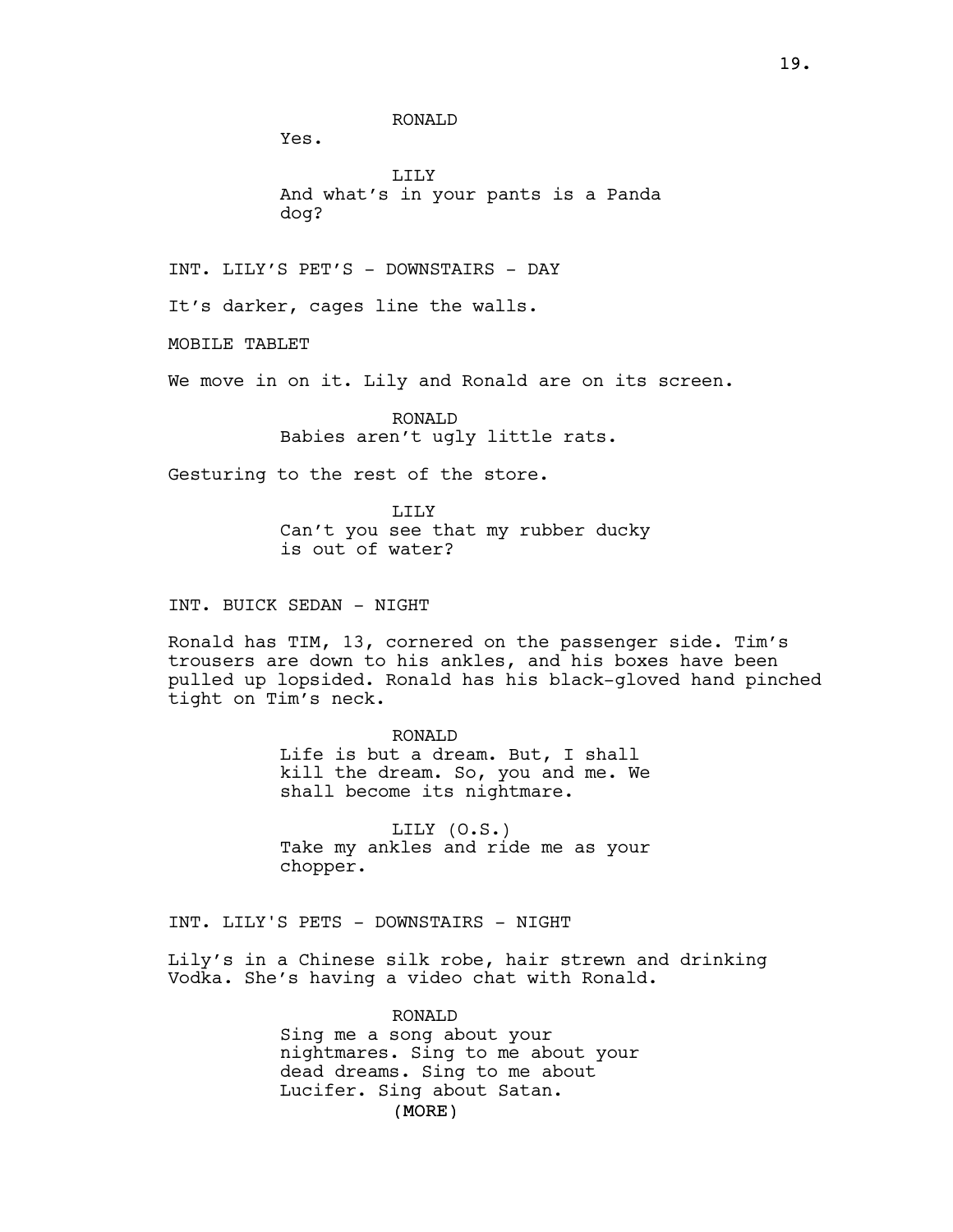RONALD (CONT'D) Sing to me a song about my spelunking. Sing to me about what it did to you.

LILY If that's Odysseus' barking heart, I'd prefer your pulsating connection.

EXT. EIGHTEENTH CENTURY CASTLE - DAY

On banks, a Lighthouse is offsetting it.

INT. EIGHTEENTH CENTURY CASTLE - HALLWAY - DAY

Beetles scamper upon its walls.

DOORWAY AT END OF HALL

It opens, and we move toward it.

INT. CHINESE AMBULANCE - DAY

Emilia's on the gurney, and the CHINESE PARAMEDIC is about his life support services, prying into her eyes with a light.

EMILIA'S POV - BRIGHT LIGHT

It's a beacon.

RONALD (O.S.) Your mental vocabulary, it will take us into your true emotions.

EXT. EIGHTEENTH CENTURY CASTLE - NIGHT

CLOSE - LIGHTHOUSE LIGHT

FX:Title Song.

LILY (O.S.) Totally metal.

INT. EIGHTEENTH CENTURY CASTLE - HALLWAY - NIGHT

Shadows pass from side to side. CHI CHI's an Asian, 20s, disheveled mini in a doorway and at the end of hall, beaten.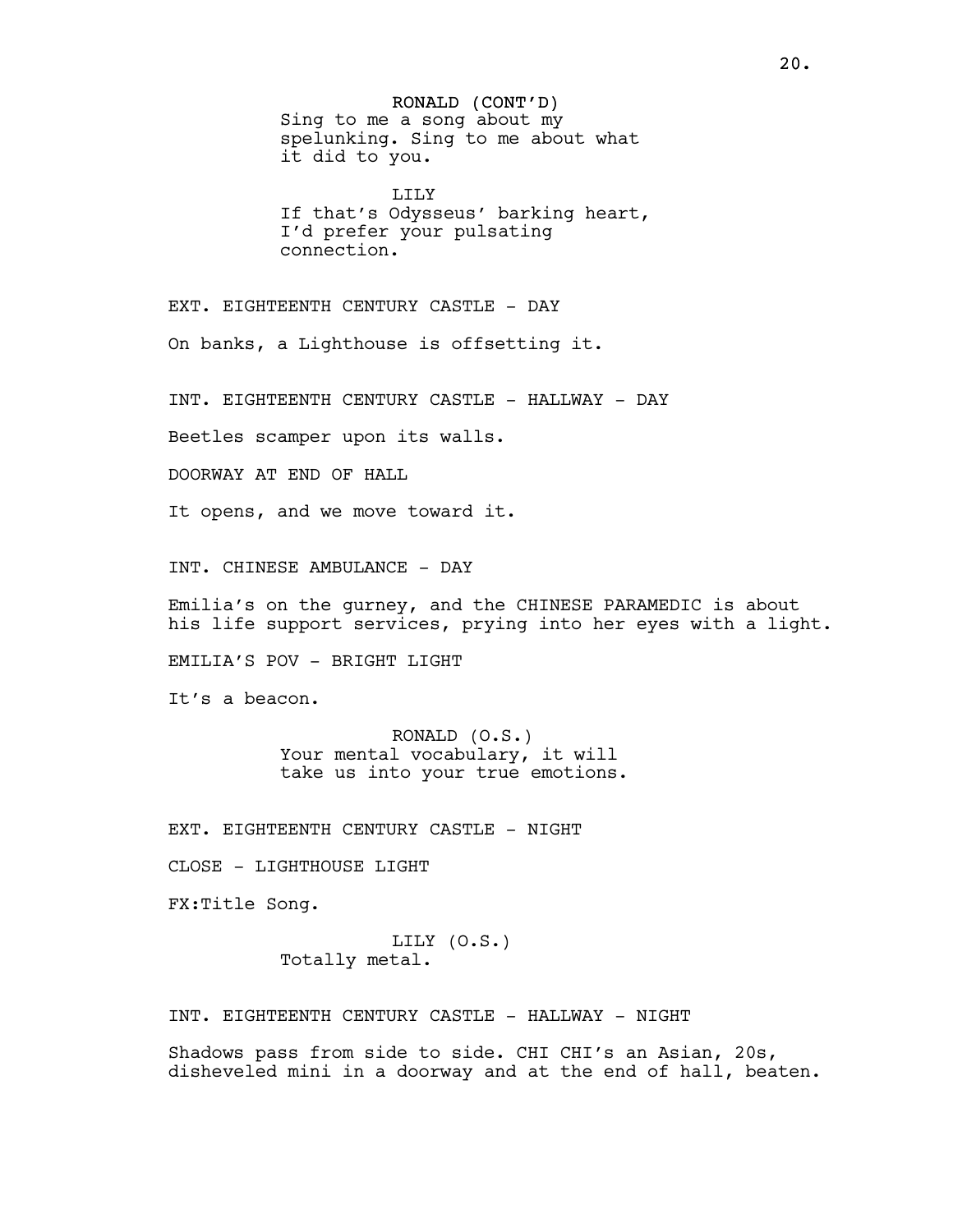RONALD (O.S.) Odysseus likened a man rolling as sausage over a fire?

Opposite, Sheng's in white Sunday dress - rock hammer.

LILY (O.S.) She's wants this big silly thing.

RONALD (O.S.) The mommy tattoo?

LILY (O.S.) Your angry impulse will do.

EXT. CITY CENTER - BEIJING - DAY

Emilia's hysteric - cloths halfway about, no shoes.

RONALD (O.S.) Pigtails and cute bangs?

Cell-phones come out. PASSERBY comes in close to help.

LILY (O.S.) It's called the hot-line.

INT. LILY'S PETS - DAY

Lily's gaming on her Mobile Tablet. Strangely she stops to see all the animals looking at her.

> RONALD (O.S.) I came in half-way through that movie.

LILY No biggie guys. Just- Just be- Be- ...With the beautiful star.

#### ANIMALS

They all are watching her, unmoved and weird.

EXT. HIGH-RISE APARTMENT BUILDING - BEIJING - DAY

Modern architecture.

TOP STORY WINDOW

Sheng seems to superimpose over it.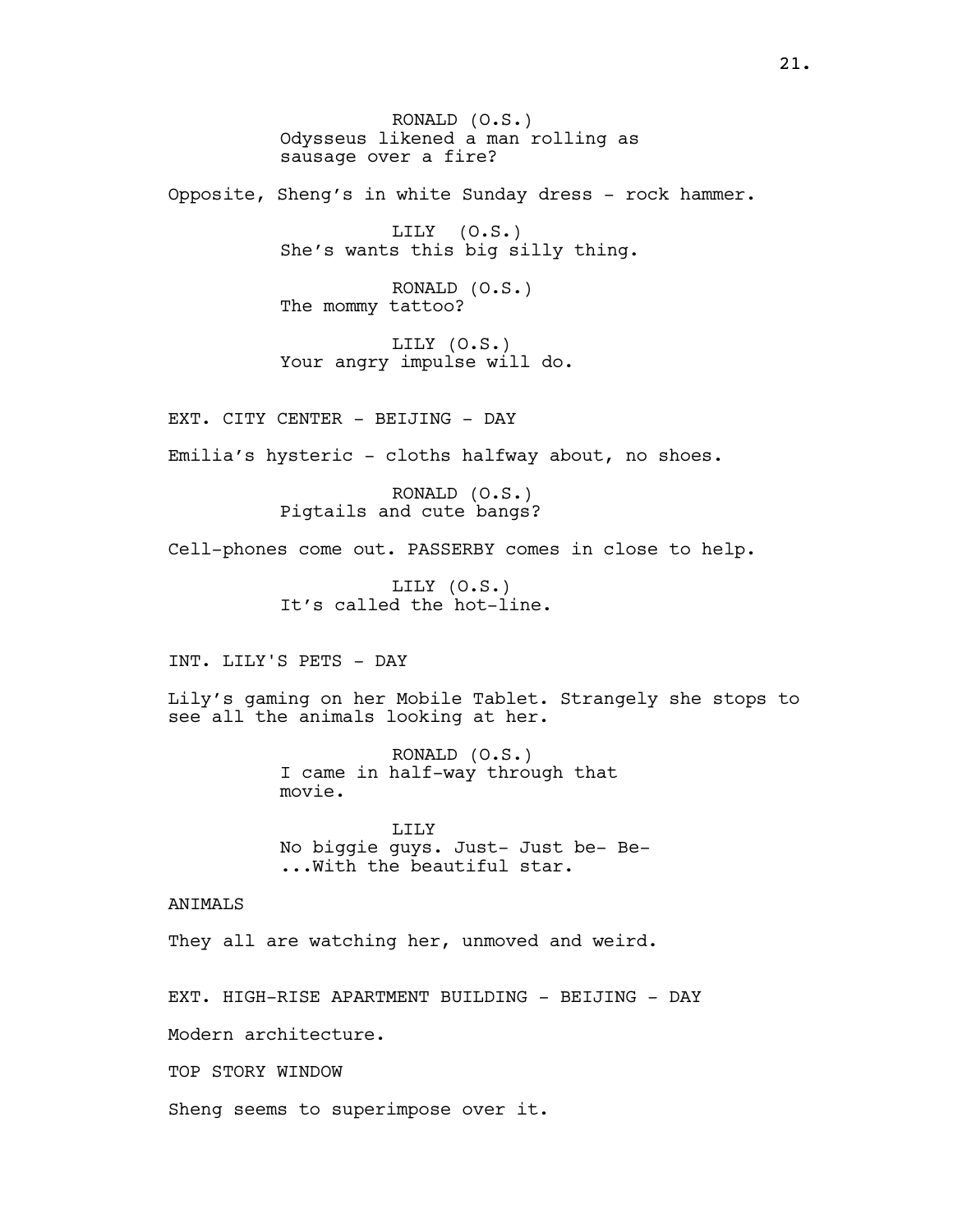RONALD (O.S.) An allegiance to an unconscious idea.

INT. PENTHOUSE APARTMENT - DAY

SHADOW of Sheng's at window. Ronald has his back to it in the family room, and Lily's on his plasma.

> T.TT.Y My kitty follows invisible things. They're flying through the air all the time.

RONAT<sub>D</sub> Batting me with its paw?

INT. LILY'S PETS - DOWNSTAIRS - NIGHT

MOBILE TABLET

Lily's on screen. She's barely covered with a light shawl and dancing in a provocative trance.

> T.TT.Y My naked mother.

RONALD (O.S.) An undiscovered part of yourself.

EXT. HUTONG NEIGHBORHOOD PARK - BEIJING - NIGHT

Lily's in a witchery, seducing the cosmos, taunting something that may be out there with her strange and provocative dance.

RONALD AND LILY

He's watching her from a distance, white shirt, tie and a sport coat. Lily's before him some feet, pissing in an orgasmic rapture, puddling at her feet and splashing up her calves.

> LILY The small yellow creature- It's-It's inside me. And, it's- Its floating in the water.

RONALD brandishes a vibrator behind Lily.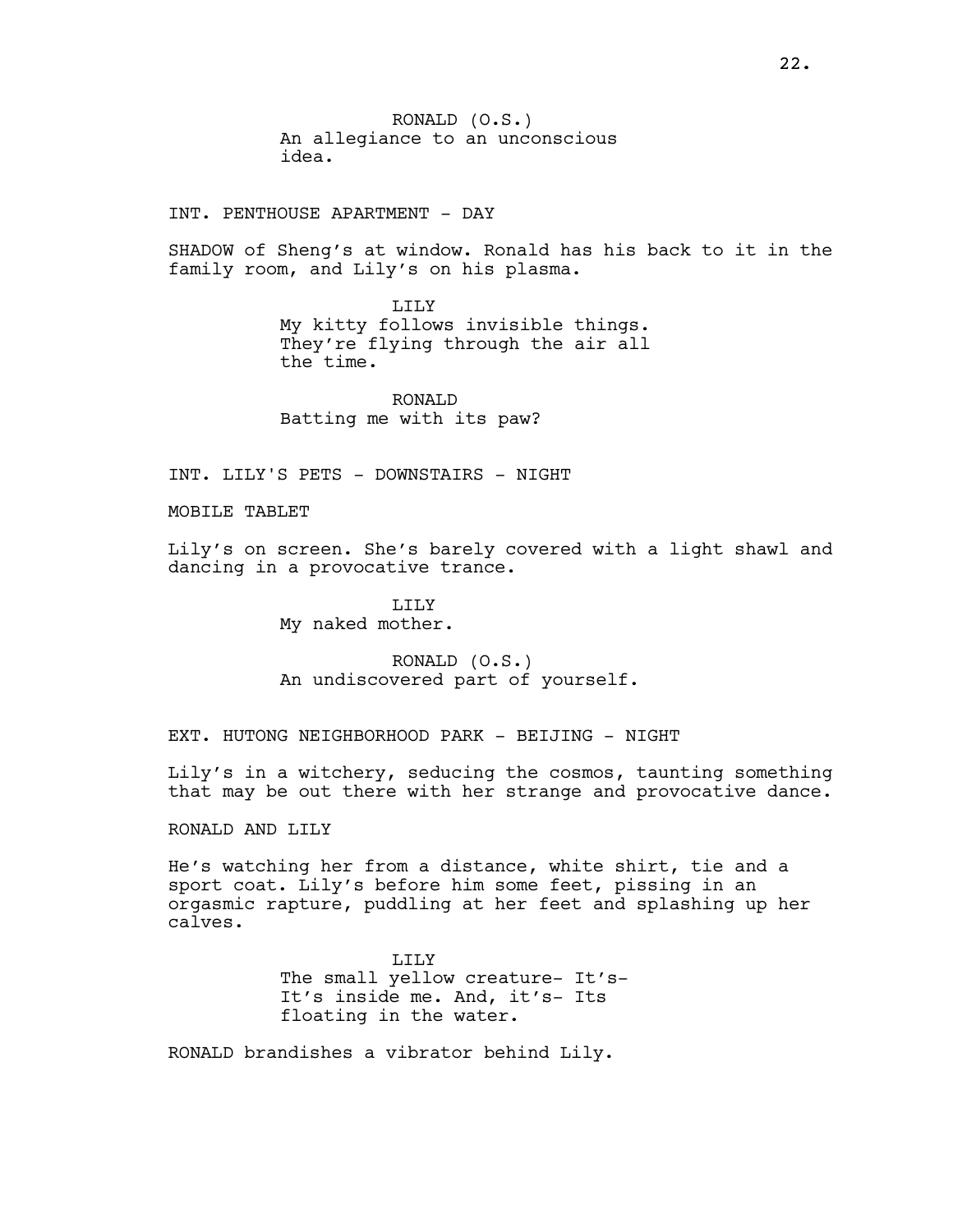RONALD And the mechanical probe? You get the instructions from your daddy? And he is in an alien space ship?

INT. APARTMENT - BEDROOM - DAY

Lily is wrapped in a sheet. She is sleepwalking. The TOILET FLUSHING brings her out of it.

> LILY (V.O.) And- And there's- The baby pooped.

Lily turns and walks toward the bathroom.

RONALD (O.S.) After they came for you at night?

INT. LILY'S PETS - DAY

Lily has a Mobile Tablet. The animals are still watching her.

LILY Haven't been covering my floor with powder.

EXT. CITY CENTER - BEIJING - DAY

Emilia's bare feet meander the streets - cloths half on.

RONALD (O.S.) When the aliens probe your software, they cutely growl?

OLD CAR

Blotches, two tone paint - wobbling from its exhaust, it pulls up and alongside Emilia.

INT. OLD CAR - DAY

DAVE and DALE, 20s, they're two in-and-outers - nipping whisky and blowing refer.

> LILY (O.S.) And You- You make me tremble. ...Hovering over me.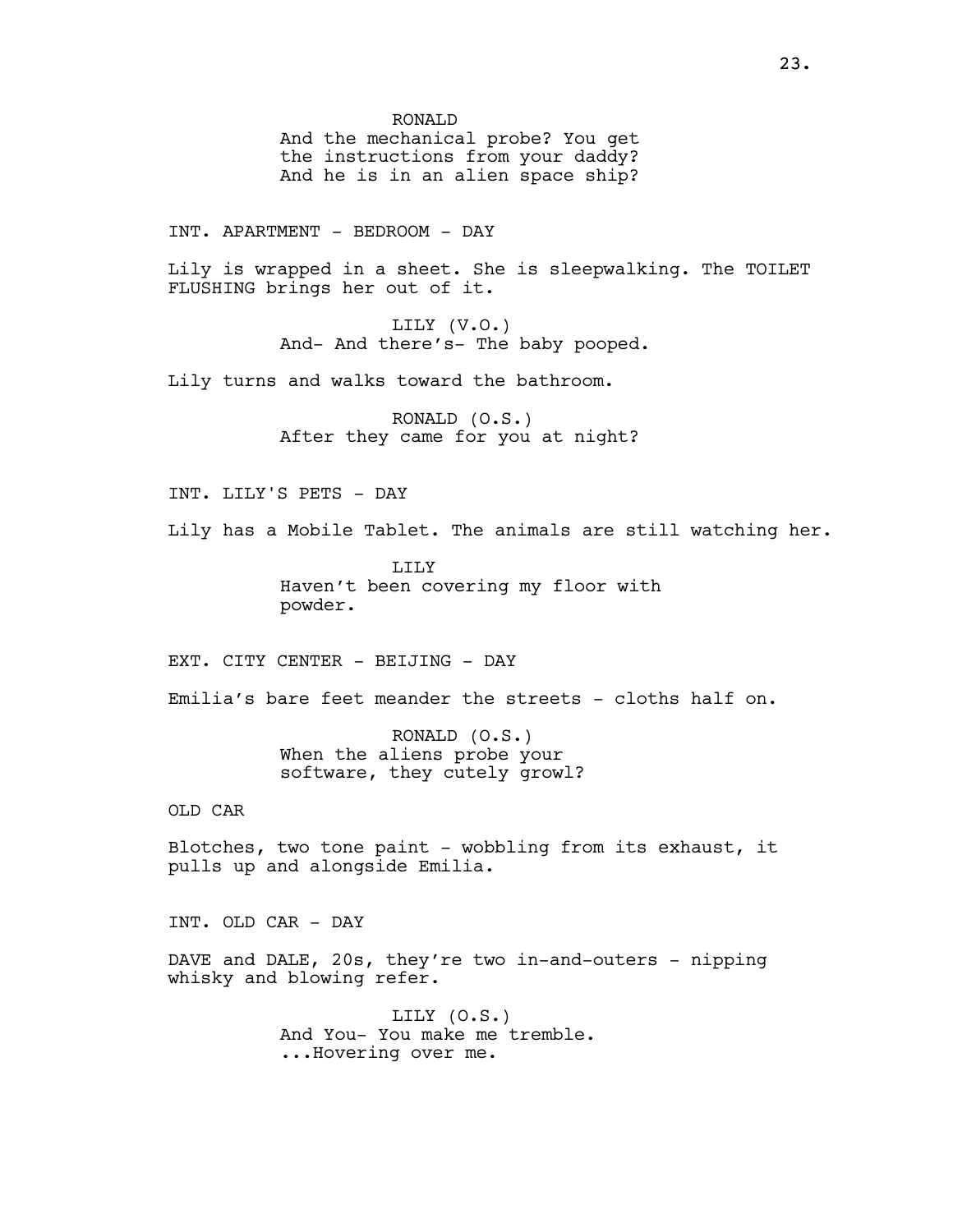Lily is in panties and a skimpy top. She's on the couch and in a dream-like state. Ronald is in the chair, yet he is in a Chinese robe. METRONOME beat.

> RONALD Tell me why I follow you around and call you mommy.

T.TT.Y Because. Because I'm- I'm the last piece of cake in the kitchen.

RONALD Expect treatment.

INT. LILY'S PETS - DAY

Lily's at the counter and gaming into a Mobile Tablet.

SHENG (O.C.) Doggy wants a piece of meat.

Sheng's in a pretty white dress, bow in her hair. She's pointing at a bulldog pup.

> LILY He's a dream therapist that's come true.

SHENG An alien!

INT. RONALD'S OFFICE - DAY

Lily's on the couch and lying on her back in panties and a skimpy top. Ronald is on the couch with her. She opens her eyes.

> LILY Wag you're tail and lick my face?

RONALD Take me for a walk first.

INT. LILY'S PETS - DAY

Lily's feeding the fish. Sheng is behind her and sitting on the floor. She is playing with stuffed animals.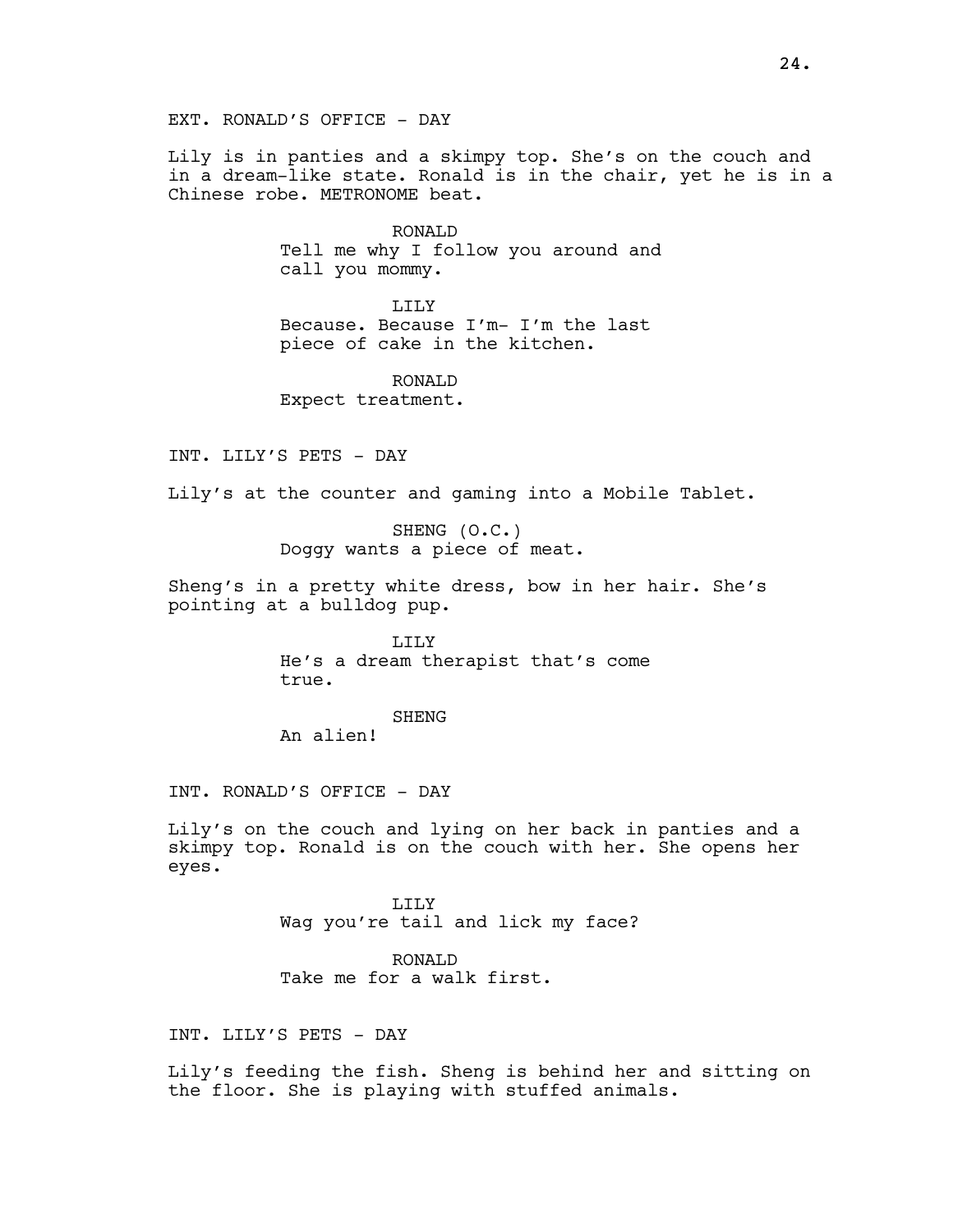LILY (V.O.) Why did you pull me out of my bed?

RONALD (O.S.)

Your memory.

Lily turns to Sheng and closes her eyes.

T.TT.Y They weren't pretty light shows?

RONALD (O.S.) Childish dreams.

Lily opens her eyes. Sheng is gone, but the door at the other end of the shop is left open.

> T.TT.Y Those- But those things?

Lily starts to the opposite side of the pet shop when SLAM, so she grabs the door handle and tries to open it.

> RONALD (O.S.) We're venturing into that garden to pull those weeds.

LILY I am not re-seeding the planet!

The door flings open, so Lily enters.

RONALD (O.S.) Somewhere you are in this middle.

INT. LILY'S PETS - DOWNSTAIRS - DAY

It's dark. Lily slowly descends the steps.

LILY (O.S.) Did you get the Love Mom tattoo?

At the opposite of room, the Mobile Tablet's booting up.

EXT. LAND DEVELOPMENT PROJECT - NIGHT

Ronald's mutating. His back curves into an elongated tail. Horns burst through his skull. Fire rains in the sky, and he stands in a fiery sea.

> RONALD Don't throw the big one back!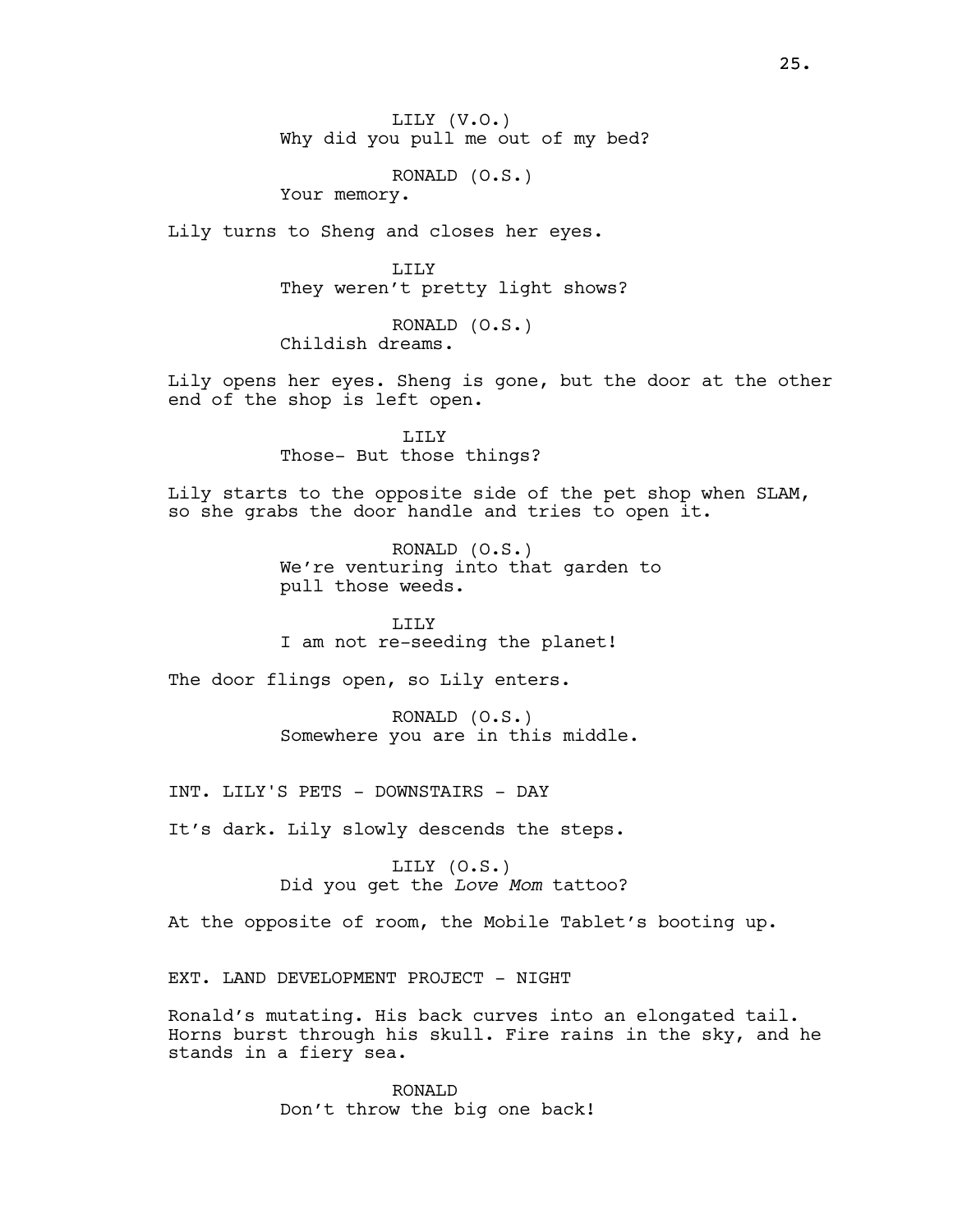Ronald's at his kitchen table. A napkin's tucked into his shirt. He's having steak and eggs. There's a Mobile Tablet in front of him, and Lily's on its screen.

> T.TT.Y Talking to my molester is an adult skill?

RONALD The pain in your stomach can escape.

INT. LILY'S PETS - DOWNSTAIRS - DAY

Lily's a front of her Mobile Table. Ronald's on it.

T.TT.Y Haven't been breathing real hard from having nightmares in your office have I?

RONALD No. You said it was a shapeshifting bulldog pup.

FX:SLAM. The door at the top of the stairs has shut. Lily averts shell-shocked - not moving.

> LILY That's why I wake up screaming and crying my eyes out?

But the Mobile Tablet is on screen saver, so Lily gets up and slowly makes her way to the stairs.

> RONALD (O.S.) You made it grow?

TOP OF STAIRS

The door opens, and it's Sheng's in her Sunday dress with a rock hammer dangling from her hand.

> LILY You've come to see the puppy?

Lily starts to make her way up the stairs, but Sheng shakes her head. Lily stops.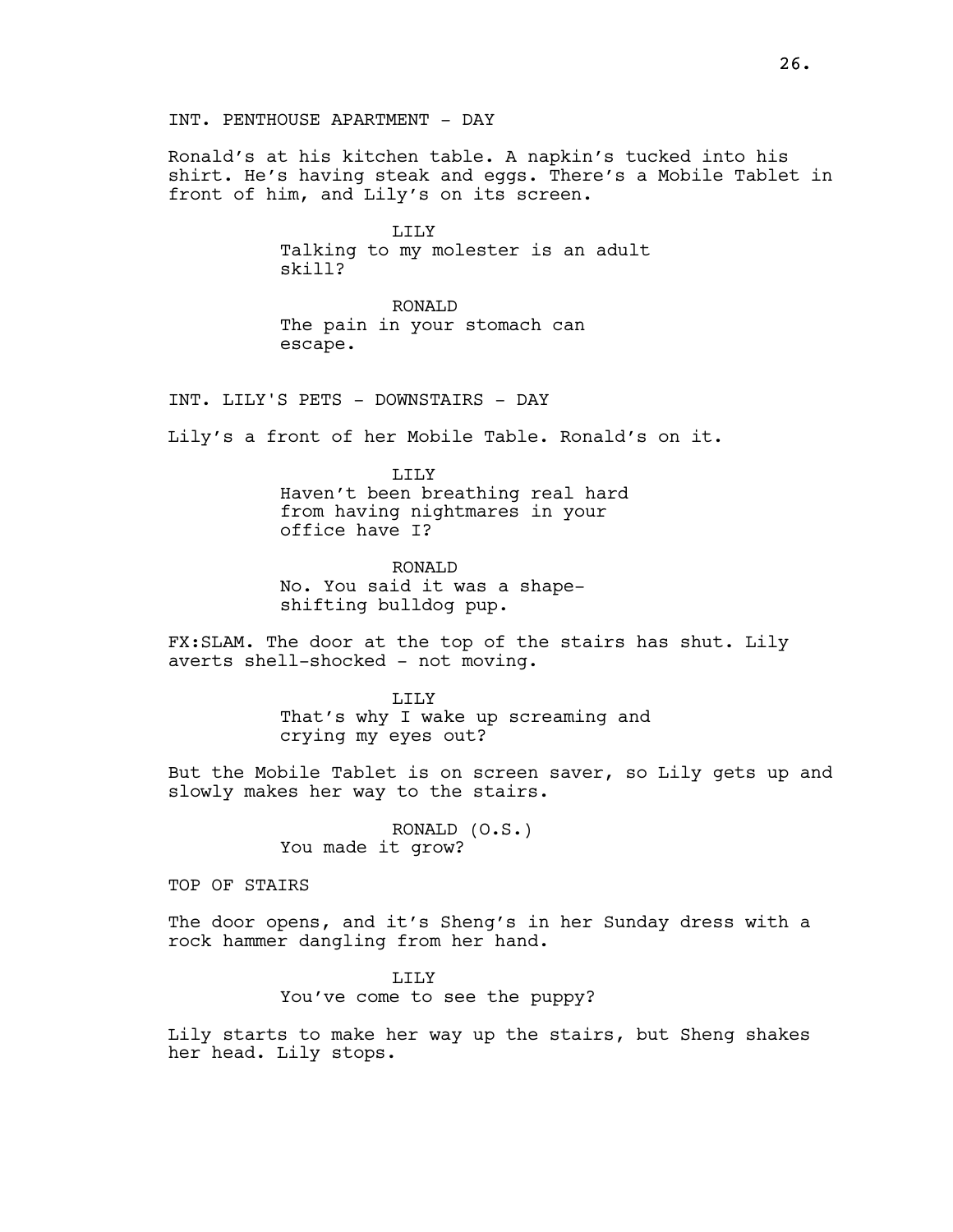RONALD (O.S.) Fiction is our phantom. We can create a reality in your memory.

Sheng backs into store, so Lily makes haste after her.

INT. LILY'S PETS - DAY

Lily comes up from below. Sheng's in the center of store.

LILY I- I- I just- I just don't remember you. Honey, you got the wrong memory.

Sheng shakes her head and then looks over at where a Mobile Tablet is lain.

> SHENG We belong together.

FX:MEOWs come from it, so Lily beelines for the Mobile Tablet.

LILY'S POV - MOBILE TABLET

It's a video streaming of Lily playing with SHUAIJAN which is a selective breed of a cat.

> LILY (O.C.) Shuaijan? No- I did this video myself.

RONALD (O.S.) And you think that these are signals from outer space?

LILY (V.O.) Sorta like my cool maybe regrettable therapy too.

EXT. TOWN-HOMES - BEIJING - DAY

There's a blue Cadillac parked in front of one.

INT. TOWN-HOME - KITCHEN - DAY

ALTHEA, 50s, a true antebellum African American. She frying up the grits, bacon and eggs. DEN, 50s, at the table - a Police Chief and in a Chinese uniform. He's reading a Kindle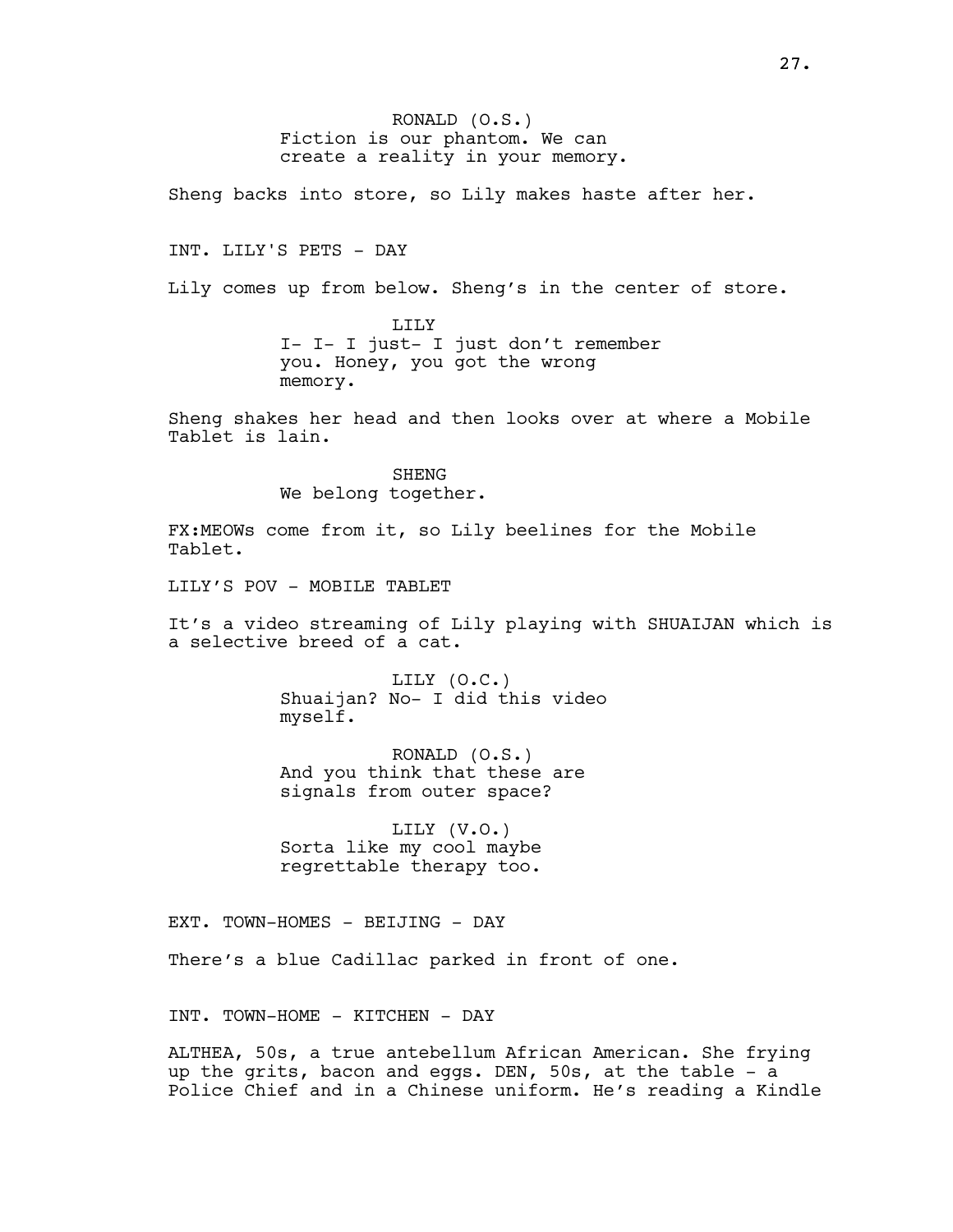RONALD (O.S.) What do the mom and dad tattoos feel like when you're alone?

LILY (O.S.) It's like- It feels like- Like I'm in a county jail. And, and I'm waiting for them.

Althea looks to Den, but he taps another page. Spatula a wavin'.

> **ALTHEA** You go on get on top'r. I'll whip'r then!

Fx:MOBILE PHONE. It's behind Den and sitting on a shelf near a memo board. Den almost leaps for it but stops midway, looking back at Althea.

> DEN What if she forgets where we're at?

Althea slaps his plate-full in front of him and on the table.

ALTHEA She got no problem where we're at. You know I'll be enjoyin' it.

Mobile phone stops. Den retreats to the table as Althea comes and grabs his Kindle. Den complies. Althea sits across Den and reads it.

> DEN She could have a crappy boyfriend.

ALTHEA Be making up for him if it's so.

RONALD (O.S.) She has a hairy muff?

LILY (O.S.) And em? It's between like you said.

EXT. HUTONG CAFE - BEIJING - DAY

Lily's sitting with RONALD in an outdoor patio. They are eating pastry - sipping expressos. Ronald's dressed in a coat and tie. Lily's wearing a Sunday dress.

> RONALD Pain? Will it be more pleasurable?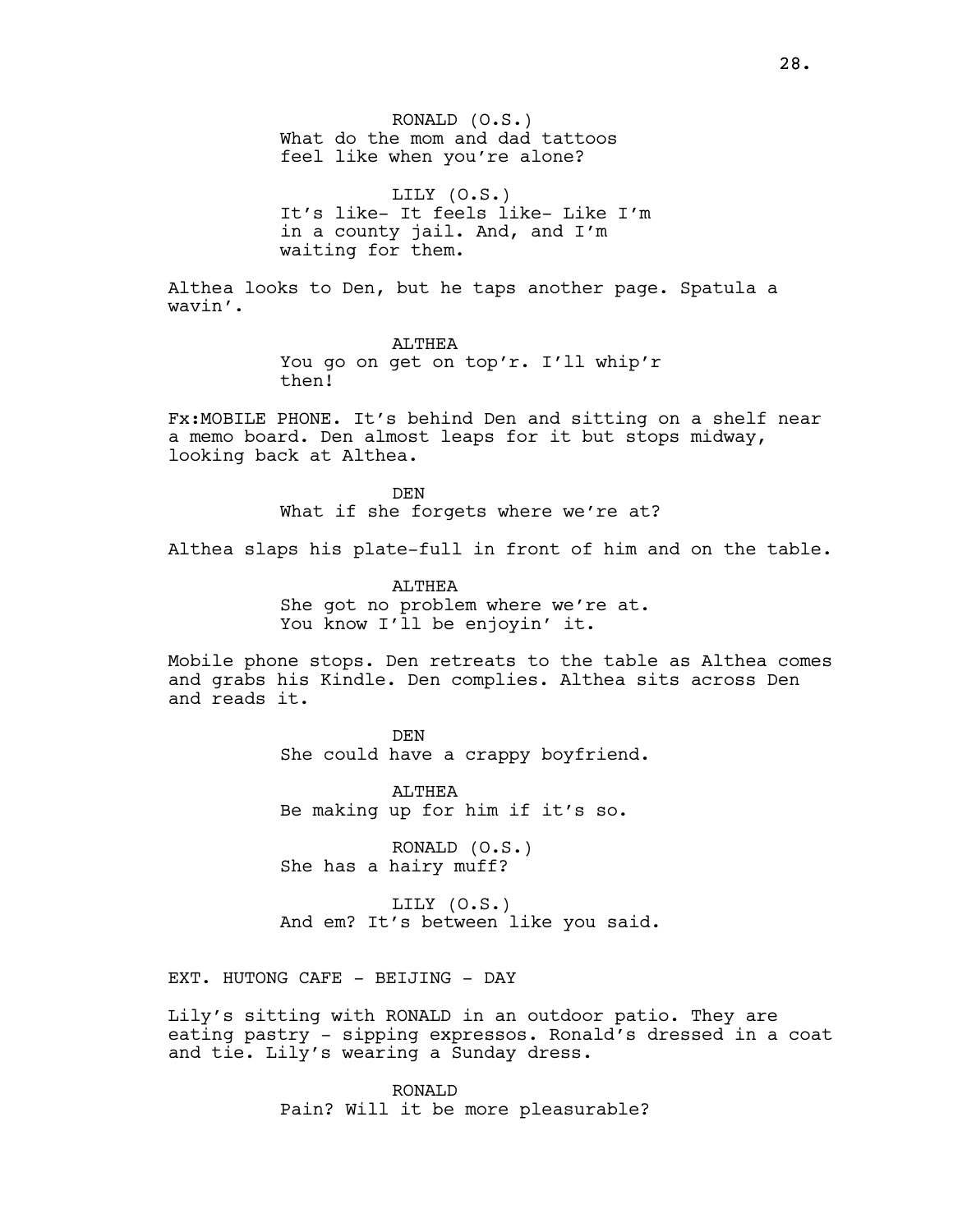LILY Oh, you mean you? Do I like it better? Are you? Are you going to tie me up? Spank me? No, cuss at me and forced it.

RONALD

I'm here because of the short dark entity at the foot of your bed.

LILY In a white Sunday dress?

RONALD What you see and what happened is two different things.

LILY Mind control as an online game?

RONALD Your symptoms. They've become your reality.

EXT. BEIJING - DAY

Skyline of City.

LILY (O.S.) That's why the warm puddle?

INT. OFFICE - RECEPTION - DAY

Lily has on a red and black Chinese dress, black heels and a red matching purse. She's caked on the mascara - velvet.

> RONALD (O.S.) It's there to free you.

INT. APARTMENT - BEDROOM - NIGHT

Lily's in a skimpy top, panties. She's lying on her belly, coy with a Mobile Tablet in front of her.

MOBILE TABLET - VIDEO CHAT

Ronald's on the screen.

LILY Lead you into my spaceship?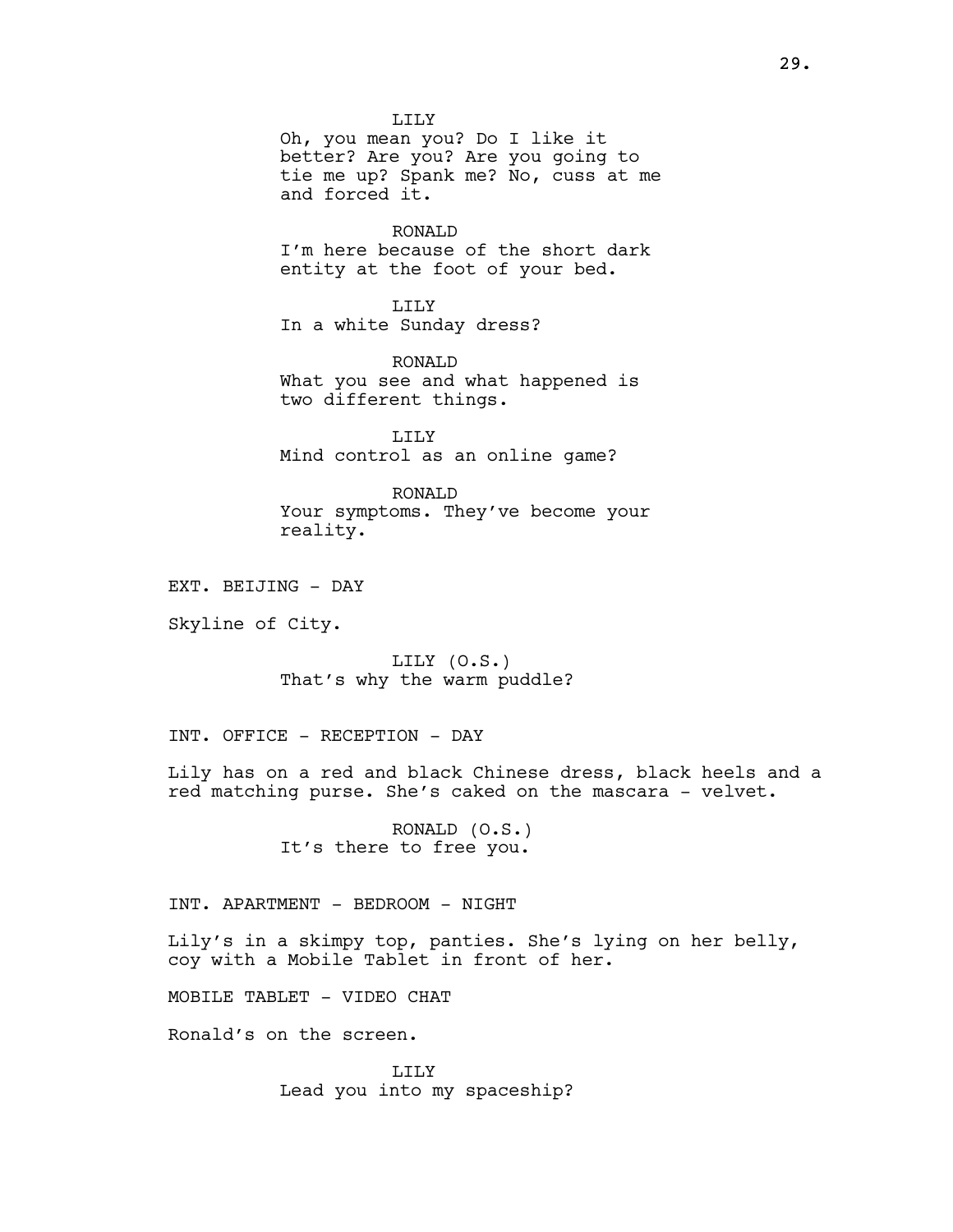A cold breeze comes into the room and Lily shivers.

RONALD Normal and even healthy.

LILY Do all the women you screw get hypnotized into thinking about aliens?

Sheng's at the bedroom doorway and playing with a DOLL;it's hair's frayed and frizzed - filthy.

> SHENG He can't stop a snot-nosed kid!

Lily rolls off the bed and onto her feet, shivering and in shock at the sight of Sheng.

> T.TT.Y Paranoid little girls are too young for daddy!

Sheng pulls hairs out of the dolly, lurches and whacks it violently on the bed - frightening Lily.

> **SHENG** You had an orgasm!

Sheng becomes evil, now holding a bloody rock hammer - gore and dirt smudged onto her Sunday dress.

> T.TT.Y Put- Put the hammer down.

Sheng doesn't agree, lurking ever closer.

SHENG

No mommy!

Sheng swings the hammer wildly at Lily. Barely escapes.

LILY We are not watching unsolved mysteries!

Sheng swings again - catching Lily on the head.

SHENG That was lord of the flies!

Lily's knocked unconscious, on her back with a bloody gash on the side of her head. Sheng hovers over her, readied rock hammer. More subdued, a wonderment.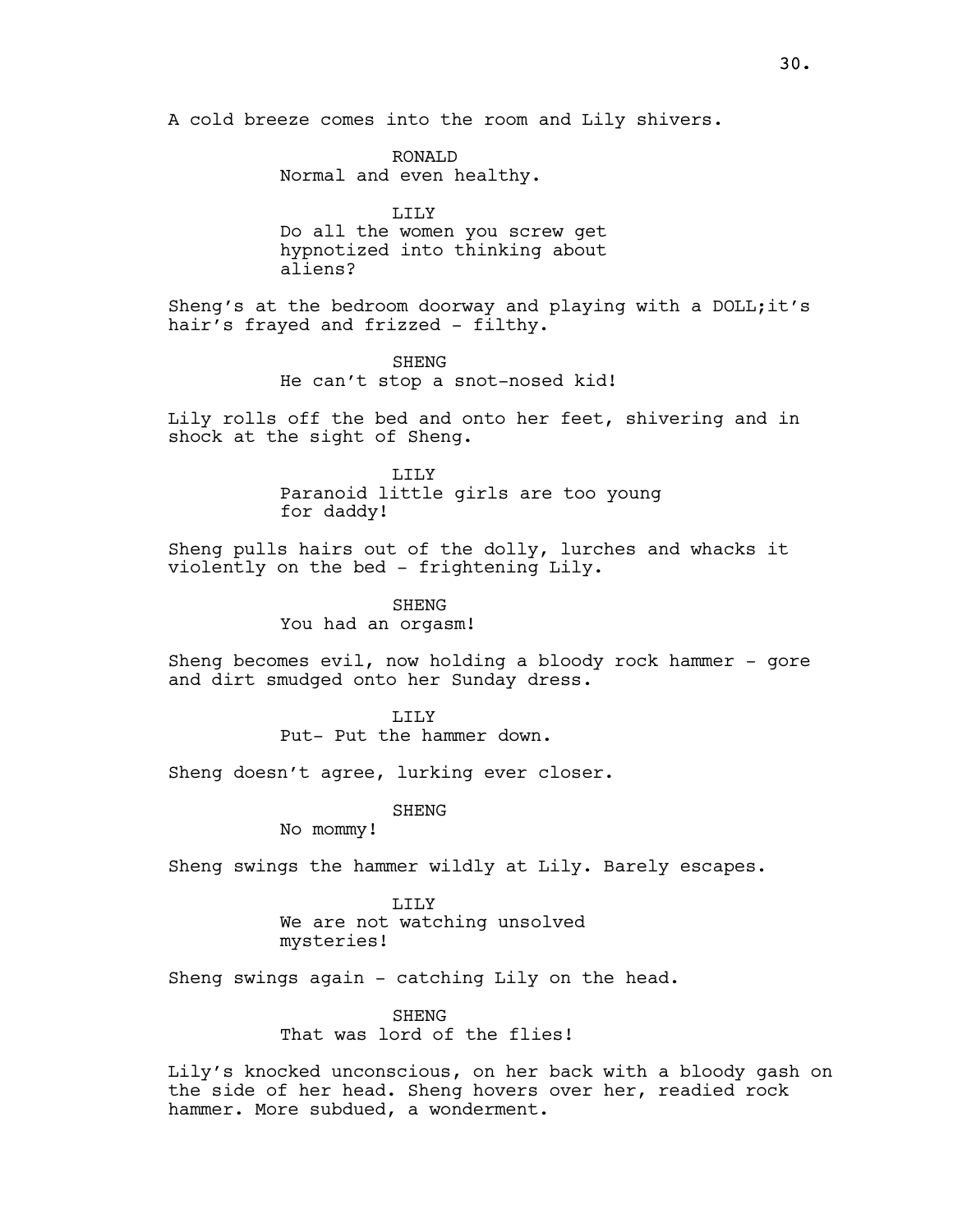SHENG (CONT'D) We are the people of your lies.

INT. BACK TO OFFICE - RECEPTION - DAY

There's no secretary. An elegant book's readied for one to sign into and a top an antique desk. Lily signs it and sits.

#### MOBILE PHONE

On desk. FX:RINGS. Lily's up, hesitates and then answers it.

LILY Sanction me my love. Do with me as thy will. Take me as your female dog so that I may have your puppies.

CLOSE - LILY

Her eyes are radiant, no pupils.

INT. OFFICE - DAY

RONALD's behind an Chinese antique desk:decor and couch. He has on a pressed white shirt, cuffs rolled up. Lily walks in.

> RONALD You're here to retrieve your childhood memories?

Lily parts her legs and rocks side to side.

LILY Yes. And, um? Minnie and Mickey Mouse.

RONALD They were hanging over your crib?

#### INT. BEDROOM - DAY

LITTLE LILY, 7 has urinated her pajamas. She is rocking back and forth on the bed's edge. LIANG LI, 40s, her mother bursts in and flings the towel at the puddle on the floor.

> LILY (O.S.) They yelled when I made a mess.

**LIANG** Wipe it up!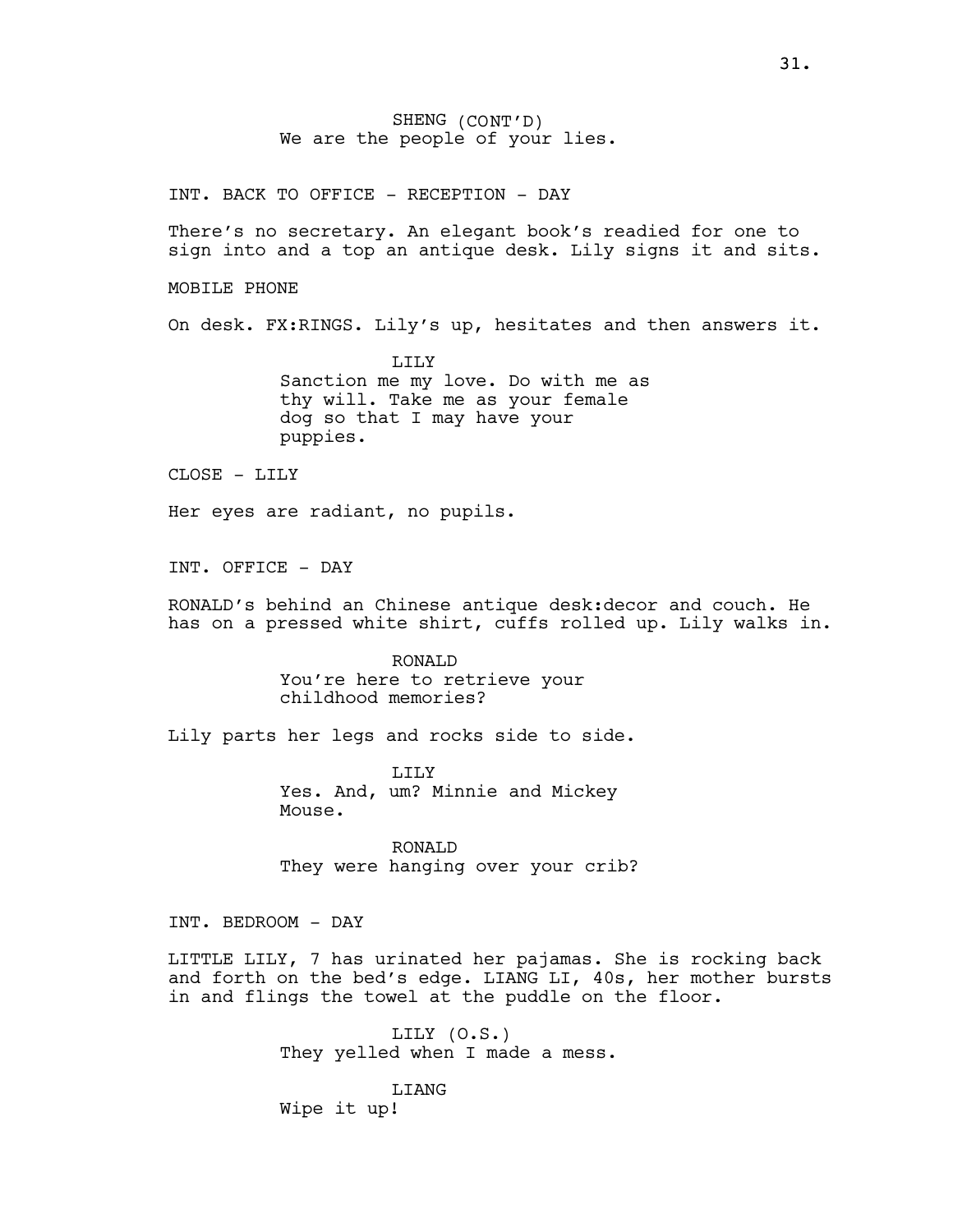Lily's roused. A Vodka bottle's near her head. She's lying alongside of her bed and on the floor. She staggers to her feet and stands before a full-length mirror. Checking the bruise on the side of her head.

> LILY Side effects are irritability, constipation and drowsiness?

INT. INTERNET CAFE - BEIJING- DAY

KIOSK

Emilia's gamer hipster dressed. She's preoccupied with a Mobile Tablet in hand, as SNAKE's a China African American gangster and on the opposite side and staring at Emilia.

EMILIA'S POV - MOBILE TABLET

Lily's bound on a steel gurney. WHITE KNIGHTS in white sheets, THEIR EYES radiate through the openings of their hoods. MOUTHPIECE'S shoved into Lily'S MOUTH -FX:ELECTROSHOCK.

#### SNAKE

SNAPS his FINGERS a couple times. Emilia doesn't look.

EMILIA What if I get lost in this mall?

SNAKE Then you be lying naked and roped to these bedposts with these leather straps ho.

Emilia looks up.

#### EMTT.TA

And you be slave'n on me?

Snake gives the place a once over - shrugs.

LILY (O.S.) Her toy made me bleed.

INT. LILY'S PETS - DAY

FX:MUTTERING SHAOLIN PRIESTS. ALL ANIMALS, their eyes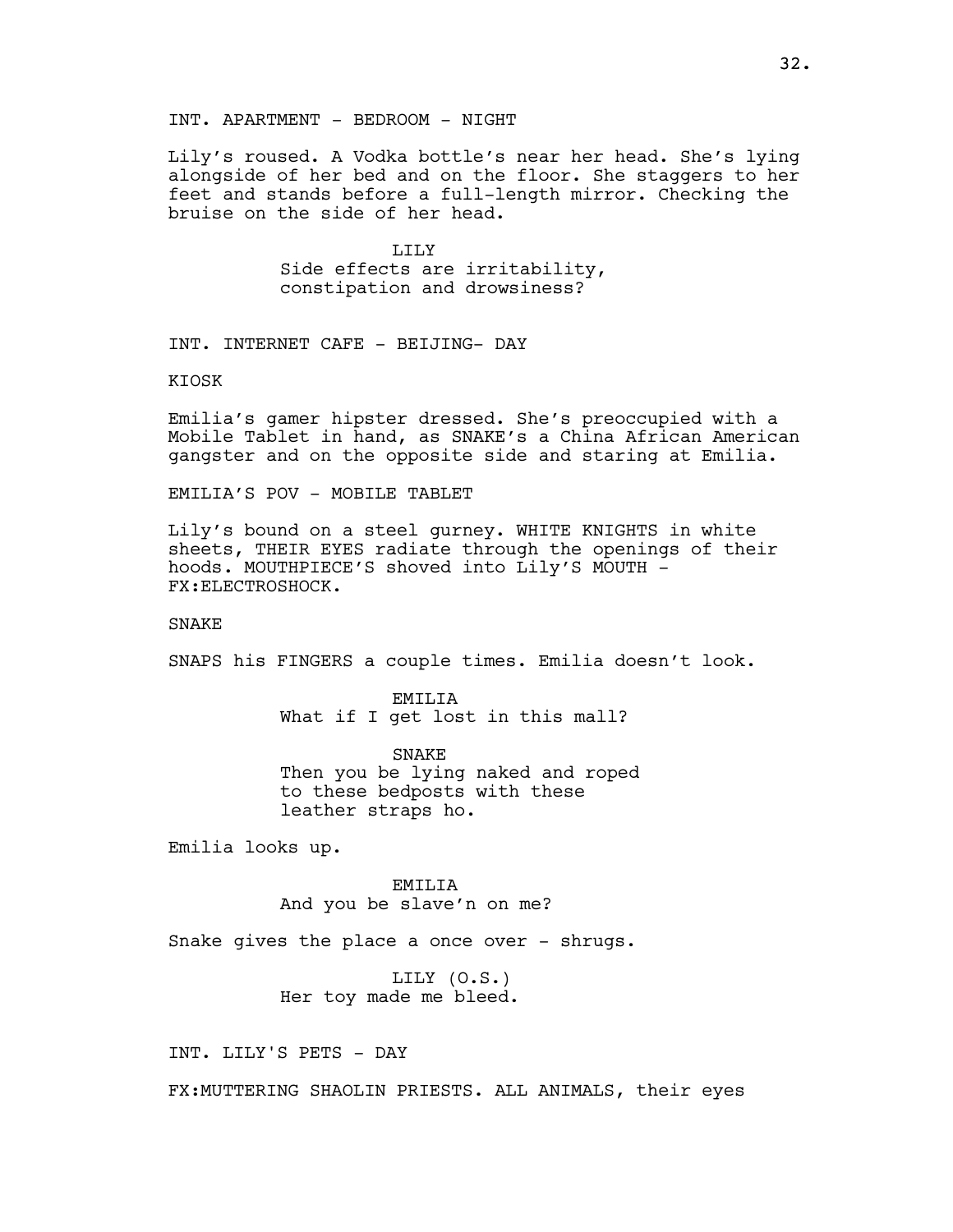are RADIANT. It stops, as Lily enters the shop, bruised head. Hesitating and scanning their behavior.

> RONALD (O.S.) Toys that draw blood belong to that person only.

EXT. CAVE - NIGHT

Ronald's drunk and nears the cave, and a rock hammer and Cognac bottle are dangling from his hands.

> LILY (O.S.) The red panties- I see, they're in case I need to cry wolf?

Slugging down more Cognac, he heads toward the cave.

RONALD (V.O.) They're before the pinching of your nipples and using of that dildo.

LILY (O.S.) Okay, okay - so, so you stick it in me. And like, I remember that. Yeah, I'd- Hopefully, I'd totally understand that? But, say like, I'm asking you. You know? Where's it at? You, you know? Yours?

INT. CAVE - NIGHT

Slowly, Ronald makes his way.

SHENG

Convoluted and twisted, straddling a couple large boulders, an avalanche of vile secretion comes outward and toward Ronald. It turns into a RADIANT HELLFIRE.

RONALD

Shields his face and thrashes out with the rock hammer.

RONALD'S POV - SHENG

UNCONSCIONABLE SPIRITS come from out of her as GRIMACING FACES. RONALD wildly and wickedly swings the rock hammer out.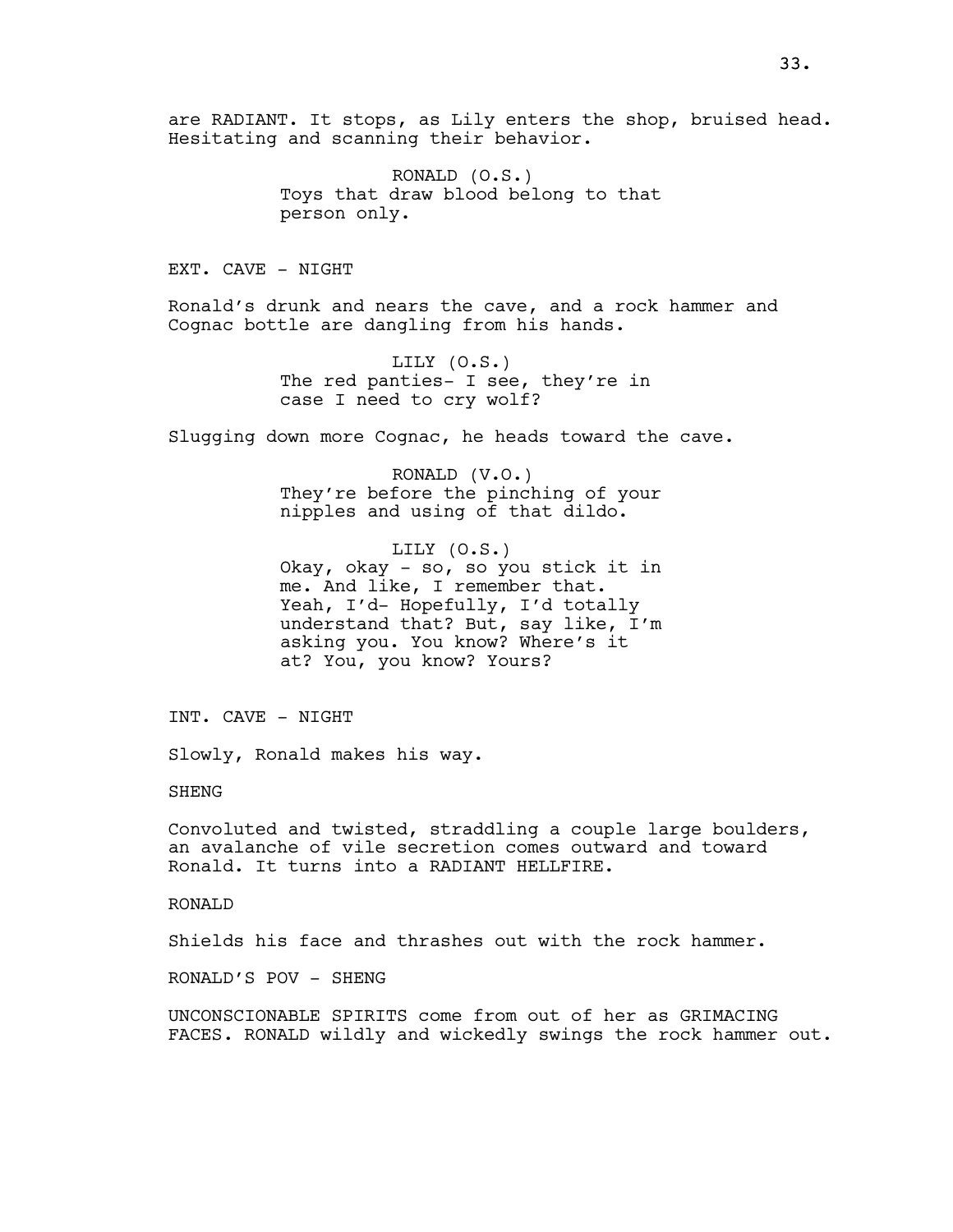INT. OFFICE - DAY

Lily's on the couch and on her back in a Chinese silk robe. She's in a hypnotic dream, as Ronald's alongside in a chair.

> RONALD You'll say that I engineered an alien abduction?

T.TT.Y Um hm. And you gave me a fat cigar when you wore this pink Tutu skirt.

Ronald's suddenly shirtless, standing center of the room in a pink Tutu skirt.

> RONALD Touched, manipulated and probed?

T.TT.Y Thank you and thank you for shopping at K-mart.

RONALD Minnie and Mickey Mouse?

EXT. MOUNTAIN-SIDE - NIGHT

Ronald's running from something during a FX:THUNDER STORM. The FOREST's alive, whipping at RONALD with its branches.

> LILY (O.S.) And Elvis and Michael Jackson too.

FURTHER

Sheng, unscathed by the weather and in ballerina dress.

SHENG

Game over!

Ronald takes flight again.

INT. PENTHOUSE APARTMENT - BEDROOM - DAY

Ronald is sitting on the bed and in his underwear. FX:RUNNING and INCREMENT WEATHER.

> RONALD (whisper) Her re-collective experiences.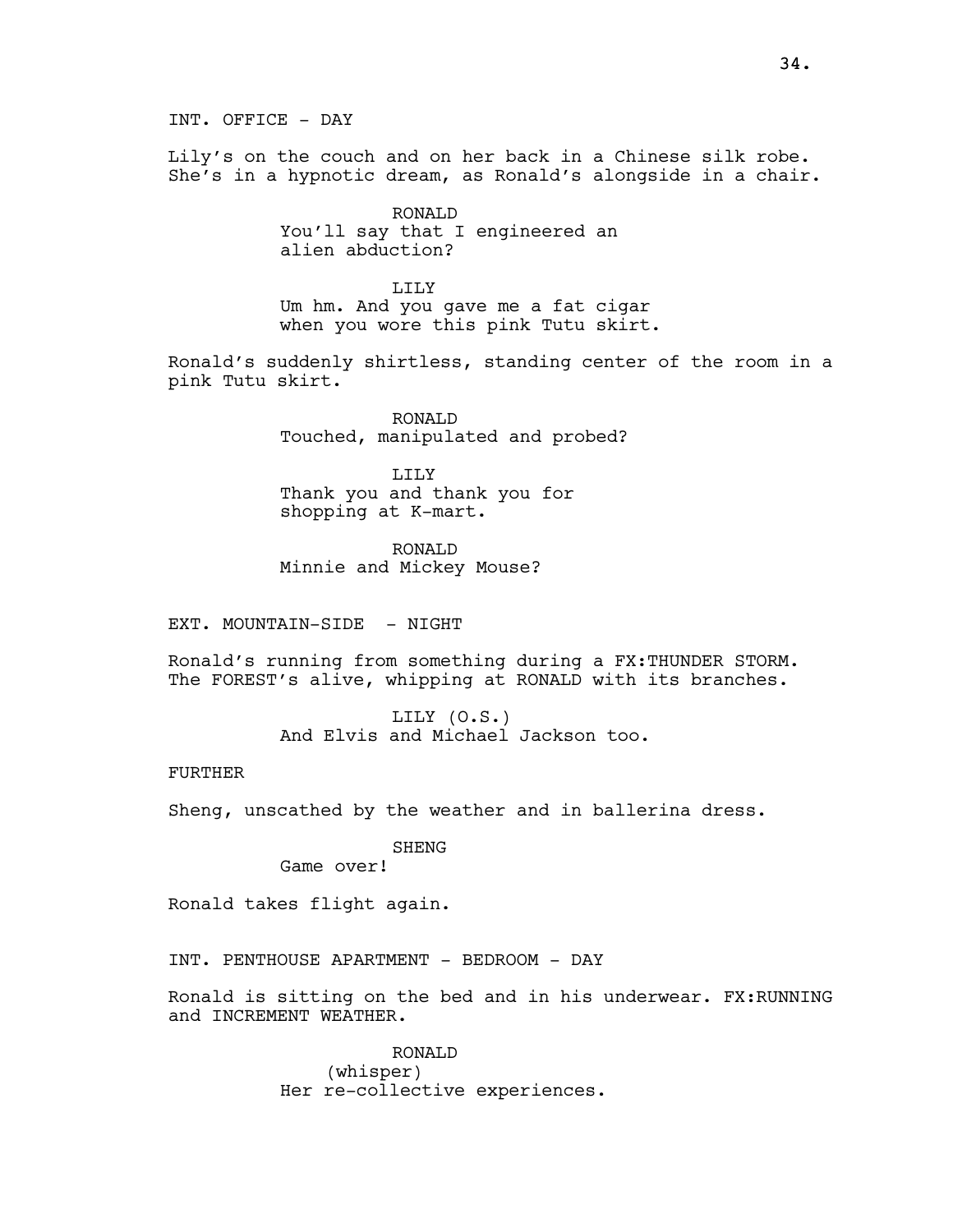Ronald closes his eyes.

LILY (O.S.) That wasn't a leave a reply box.

EXT. HUTONG POLICE WORKSTATION - BEIJING - DAY

Ryan walks up to Tom with a tray - two coffees.

RYAN We can only report what has been imagined.

Tom grabs his and they head to the Police Cruiser.

TOM They get these kids, breed them for sacrifices. Make'm do porno and whore themselves.

Ryan's about to get in driver's side.

RYAN Might of been like this serial killer who selectively chooses what meat he eats.

INT. LILY'S PETS - DAY

Lily's gaming with the Mobile Tablet.

MOBILE TABLET

Ronald's flinging and flaying his arms about, trying to get away from Sheng or Little Ronald. Suddenly, it goes blank.

> RONALD (O.S.) Satanic rituals?

Lily looks up from Mobile Tablet as if she's in the unknown.

LITTLE RONALD

Standing in front of Lily and holding the bulldog pup. Lily tries to get the gameplay going again, tapping on Mobile Tablet's screen.

> LILY Wait right there, I'll get the science guy.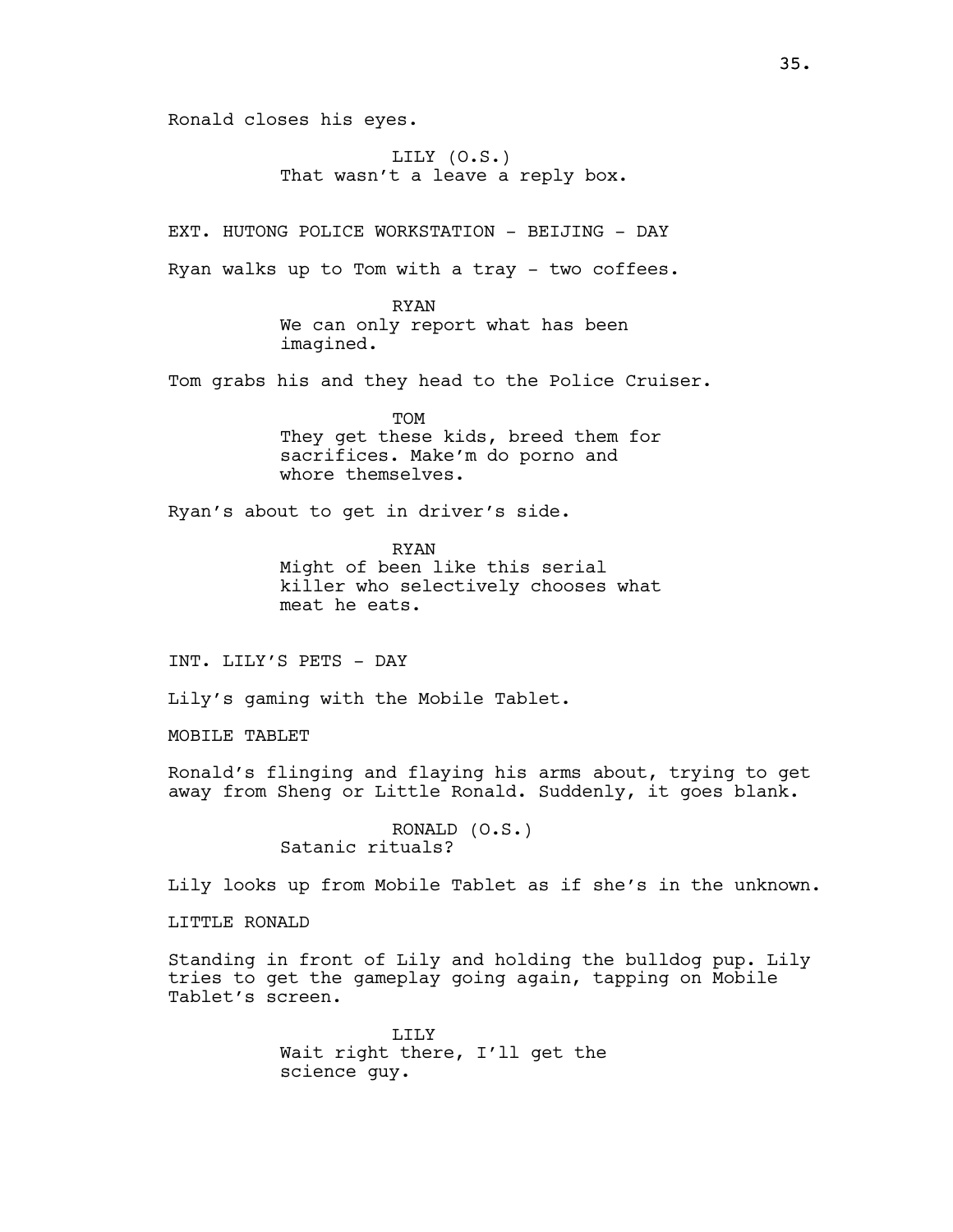RONALD (O.S.) No don't, stop?

LILY (V.O.) Can we try something past teddy bear age?

LITTLE RONALD Something old enough for the serpent's seed?

Lily goes into a hypnotic state. She's compelled to where Little Ronald hands the bulldog pup to Lily. She takes it gently, at a loss for words. Little Ronald jets toward the door which shows of a radiance. Lily shields her eyes.

INT. HUTONG HOSTEL - ROOM - NIGHT

Ryan's before his Mac and having a video chat with Ronald.

RONALD There's a lack of corroborating evidence.

RYAN What if you're this serial killer?

RONALD Makes you the moral crusader.

MAC

Map-quest of "Lily'S PETS."

INT. PENTHOUSE APARTMENT - FAMILY ROOM - DAY

Lily's with RONALD in the Chinese dress.

LILY I knew where daddy's was at.

RONALD He cannot exist forever at where he does not belong.

Lily starts to undress.

LILY His speed'll gets us there.

RONALD That was another boy.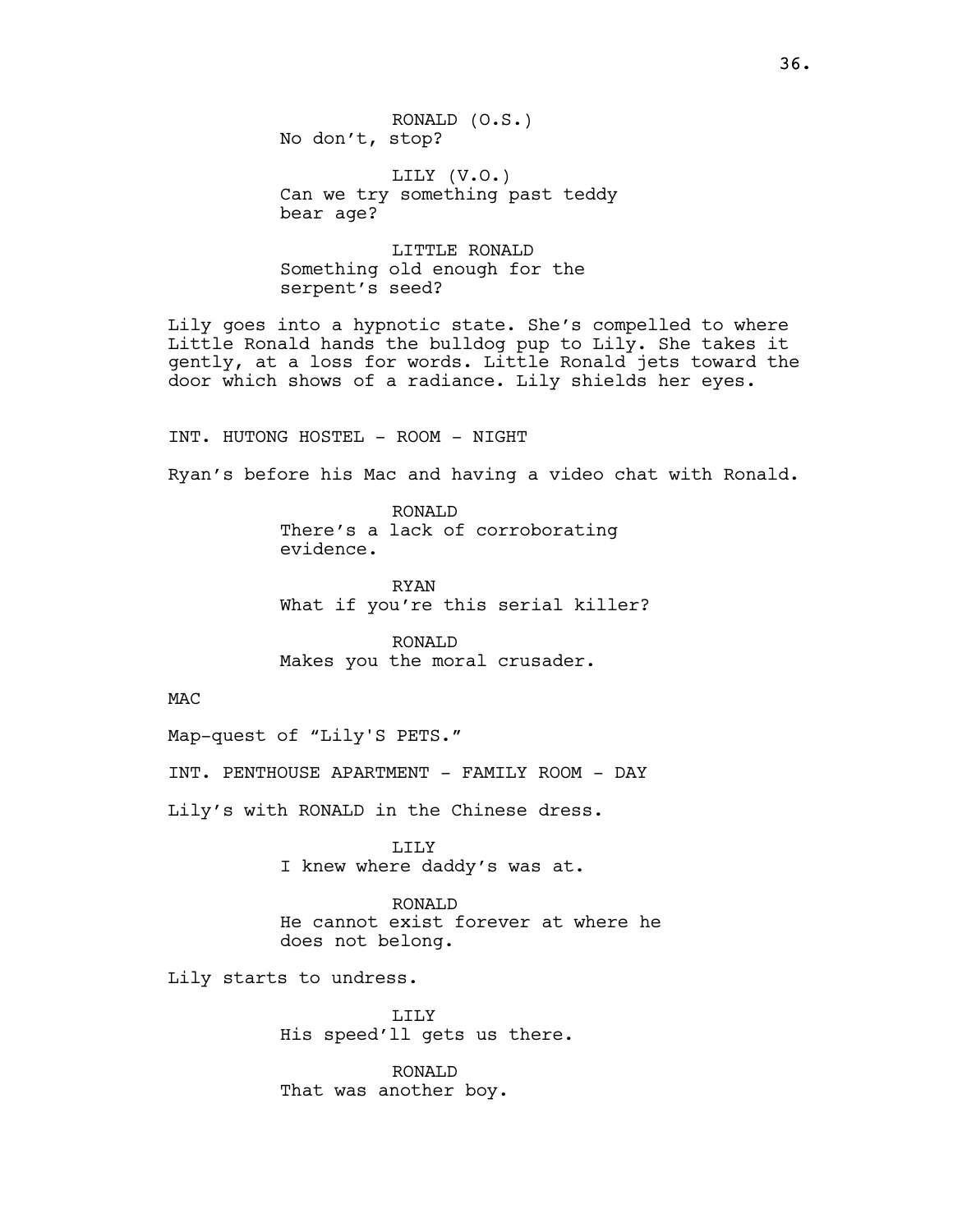LILY Think I can always fake it as an alien invasion?

Lily heads into the hallway.

RONALD Most women do.

T.TT.Y See? The little boy got laid.

FLASHBACK TO:

INT. BEDROOM - DAY

Liang is sitting on the edge of a bed, tissues are scattered and prescription medicine bottles are strewn. An automatic hand-gun's held to her temple.

> RONALD (O.S) Has your near-death memory faded?

LIANG Don't ever think about it!

LILY (O.S.) Guess you'll need to bring your flashlight.

LITTLE LILY

Standing in the doorway, confused and wanting to retreat.

RONALD (O.S.) Where's the forbidden fruit?

LILY (O.S.) He told me to put it in my mouth.

RONALD (O.S.) Where did the little girl come from?

FLASHBACK ENDS.

INT. PENTHOUSE APARTMENT - BEDROOM - DAY

Ronald emerges from a radiance. He's in a black thong.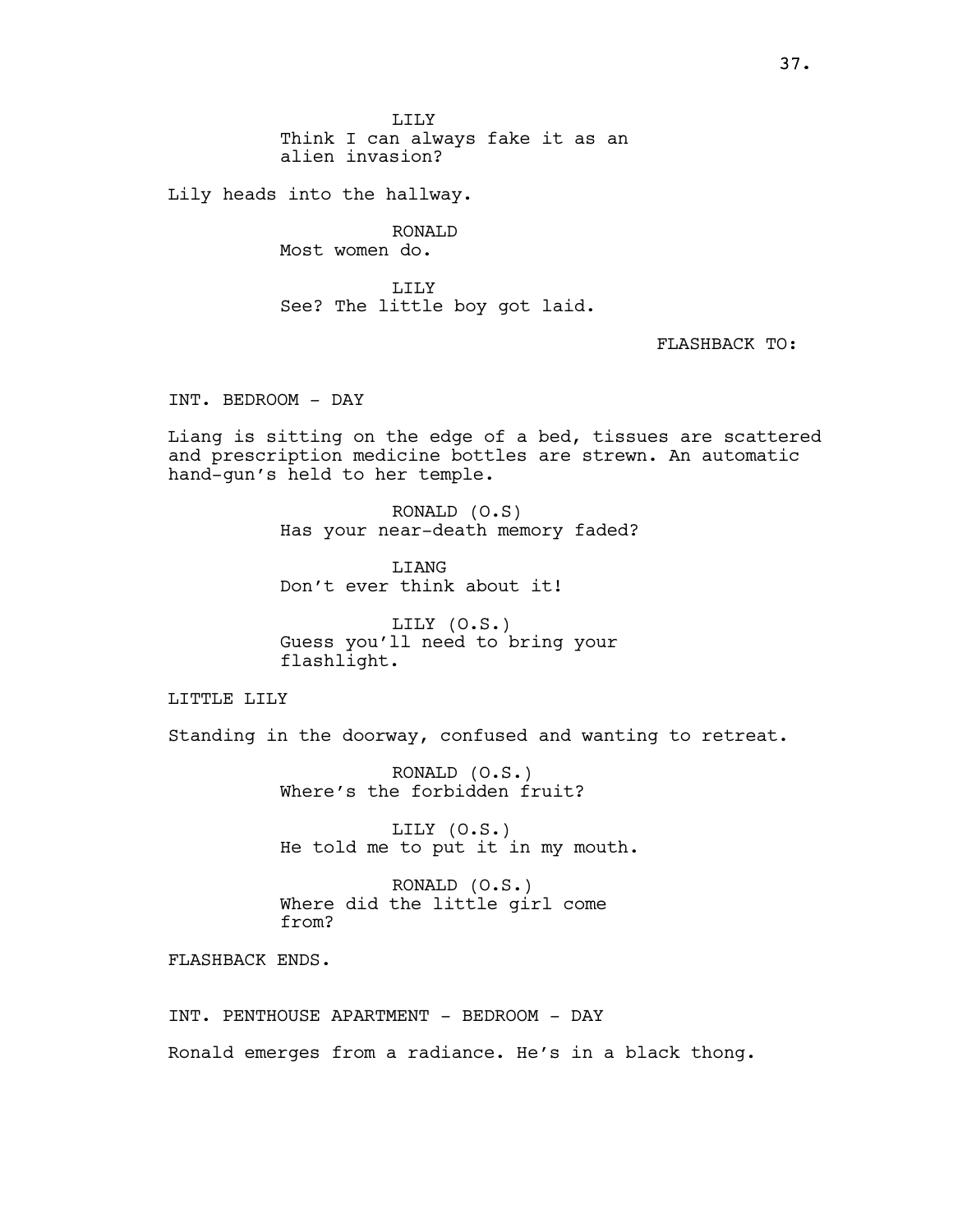LILY She- She came from- from a well hung stud.

RONALD Ah, then the serpent approached?

FLASHBACK TO:

EXT. CAVE - NIGHT

ENGLISH GLIB RONALD, younger and beard. He has a COLLEGE CO-ED with him. She's giggly and sipping off a small liqueur.

> COLLEGE CO-ED Where's the two of the two-some?

ENGLISH GLIB RONALD Left the other at a child care center.

INT. CAVE - NIGHT

The College Co-ed stumbles into the dark cave.

COLLEGE CO-ED Um, wait- This is too creepy. We can't do it in here.

COLLEGE CO-ED'S POV - ENGLISH GLIB RONALD

Radiance's behind him - rock hammer dangles from his hand.

COLLEGE CO-ED (CONT'D) What's with the hammer?

Lurking closer, shielding her eyes from the glare.

COLLEGE CO-ED (CONT'D) Is there car out front?

Ronald bashes the hammer against the side of the cave's wall.

ENGLISH GLIB RONALD You're at the end of the tunnel!

LILY (O.S.) It's my- My mind- No, no- My kitty.

RONALD (O.S.) Which one is it?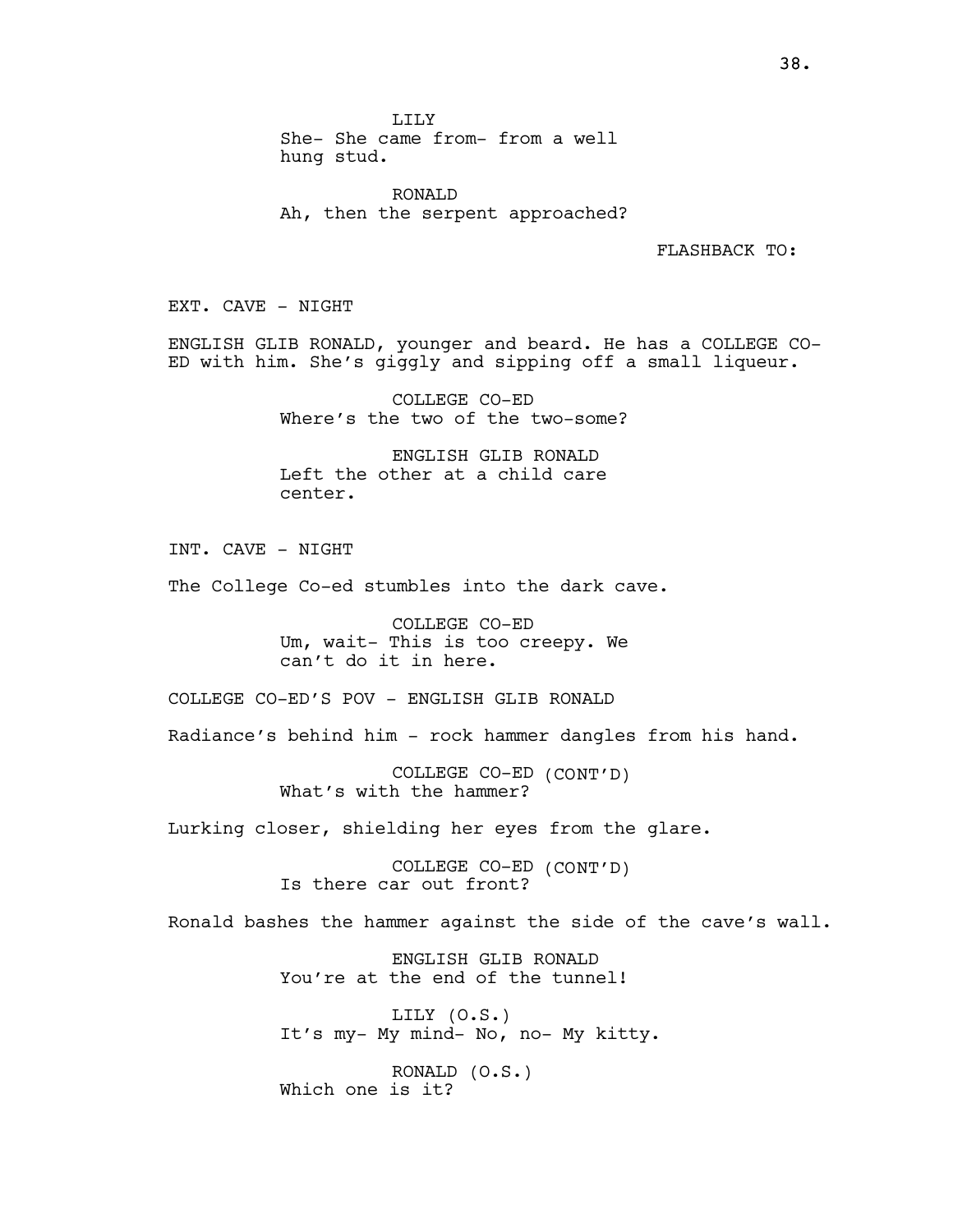ROCK HAMMER dive bombs out the air in a blood strewn and repetitive fashion. SCREAMS.

FLASHBACK ENDS.

DISSOLVE TO:

INT. PENTHOUSE APARTMENT - BEDROOM - DAY

Lily ornaments their morning, barely covered with the sheet. Ronald is sitting in an antique wooden chair across from her. Ronald has a stiletto - wearing only a black thong.

> LILY It was the big bad wolf.

RONALD We're not eating the three piggies.

LILY No, actually I swallowed.

RONALD That wasn't me.

INT. LILY'S PETS - DAY

All the animals are in a strange gaze. FX:GONG of GRANDFATHER CLOCK. They turn their heads, as Sheng comes from the basement.

> SHENG She's with them now.

LILY (O.S.) What then?

RONALD (O.S.) The Alien. The Devil. The Wolf.

INT. LILY'S PETS - BASEMENT - DAY

CAMERA MOVES IN CLOSE - MOBILE TABLET

Lily's on Ronald's bed. FX:GONGING of GRANDFATHER CLOCK.

LILY Oh, yeah. I came three times.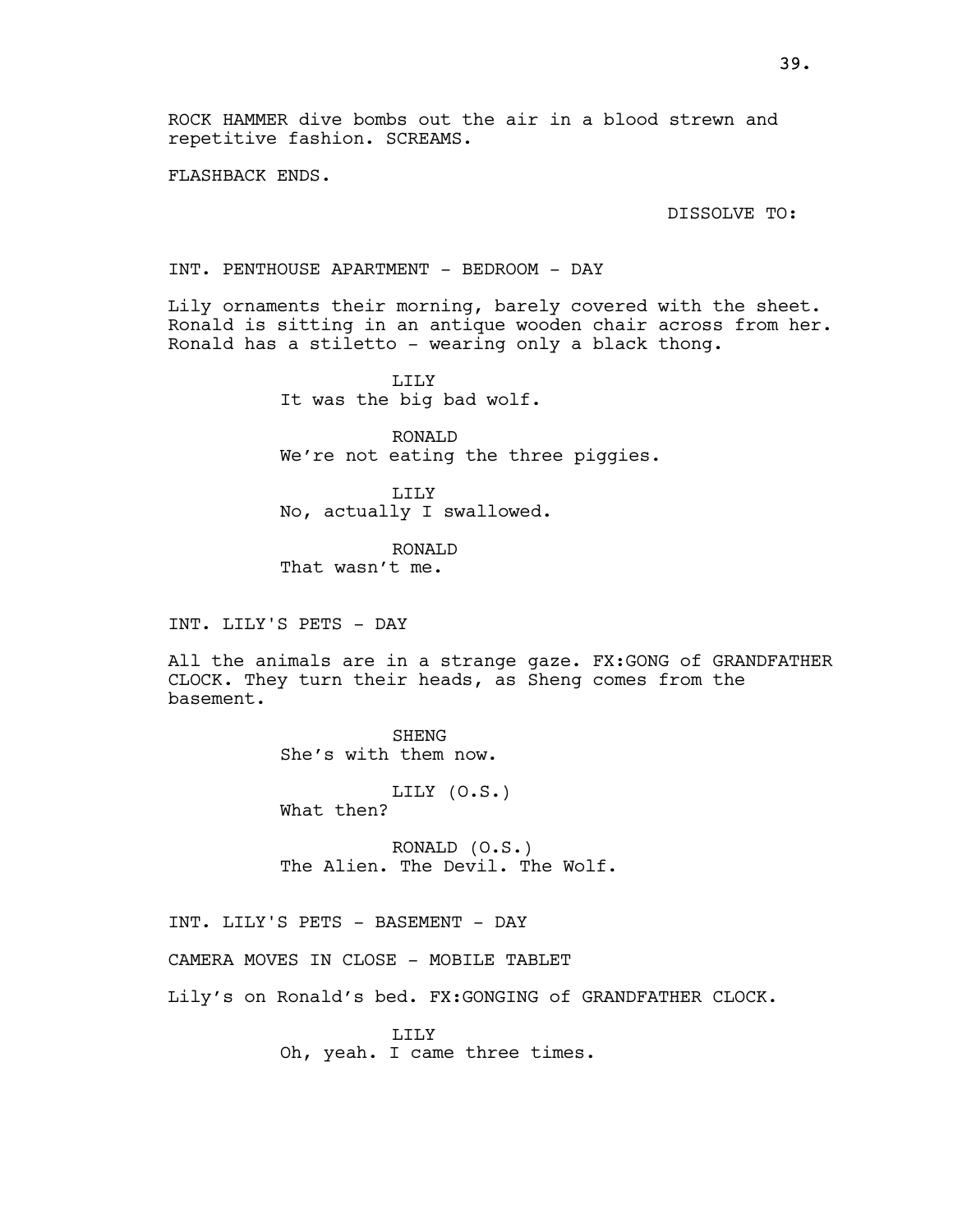RONALD Which is victimizing you in a secretive way?

LILY Are you asking me to change my privacy settings?

RONAT<sub>D</sub> Memory can step around - across.

INT. PENTHOUSE APARTMENT - BEDROOM - DAY

Lily sits up, staring at the FX:GONG grandfather clock. It stops. Ronald's becoming possessed, eyes dilated - radiant with no pupils. SHADOWS of FIENDS pass through and the bed starts to TREMOR.

> T.TT.Y I'll be Emily and you be Homer?

> RONALD Emily Dickinson's hidden in the deepest shadows of your mind.

T.TT.Y Dude, you're not a green man with glowing walnut eyes.

Lily's up abruptly and holding the sheet over her.

RONALD

(theatrical) In sooth, I know not why I am so sad.

T.TT.Y (drunkenly) Ooo Antonio- You're sooo kinky.

Lily comes in and slaps Ronald's face.

RONALD

(theatrical) I am a Jew. Hath not a Jew eyes? Hath not a Jew hands, organs, dimensions, senses, affections, passions.

LILY Is this thou Shakespeare's for crossbreeding children?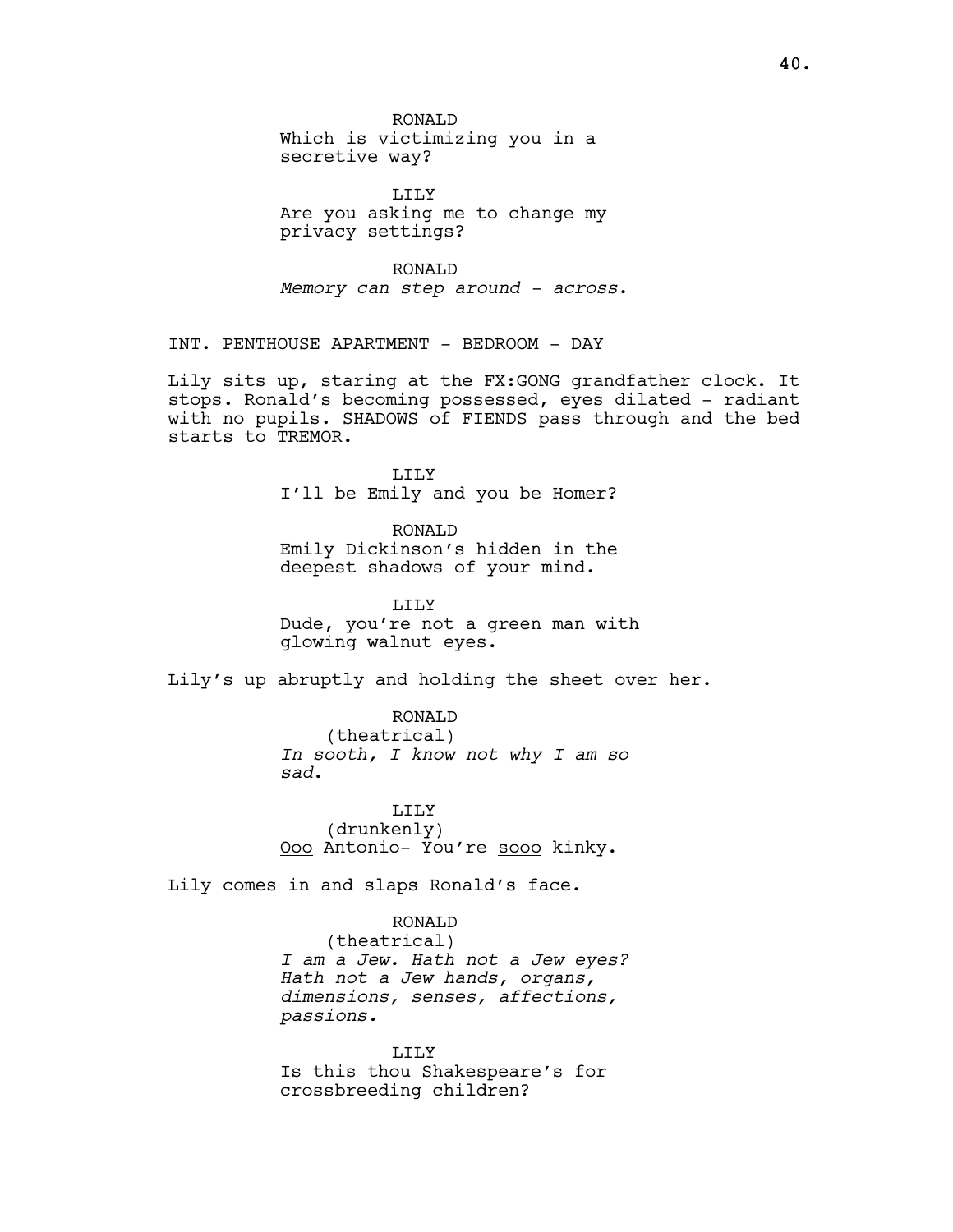INT. HUTONG POLICE WORKSTATION - BEIJING - DAY

Den's behind his desk with Tom and Ryan before him.

DEN Relationship satisfaction?

Tom watches Ryan fiddle with a small pin on his lapel.

TOM He's trying to reverse himself.

RYAN Search God Particle.

DEN That's why we needed you to play a Chinese Fed?

**TOM** Fiends will win.

DEN We'll never get to that part.

TOM They'll alter our personalities.

RYAN She's an unknown.

Den hones in on Ryan.

DEN Role play's Chinese Police. Not scientists for a high energy physic's exploration lab.

GOD SHOT - SHENG, DEN, RYAN AND TOM

Unknown to them, Sheng sits in a corner behind Den's desk. She's strangely flipping a dirty doll right side up and upside down - tossing and catching it.

> LILY (O.S.) The beloved becomes the enemy?

RONALD (O.S.) Not limiting this to earthly explanations disconnects you.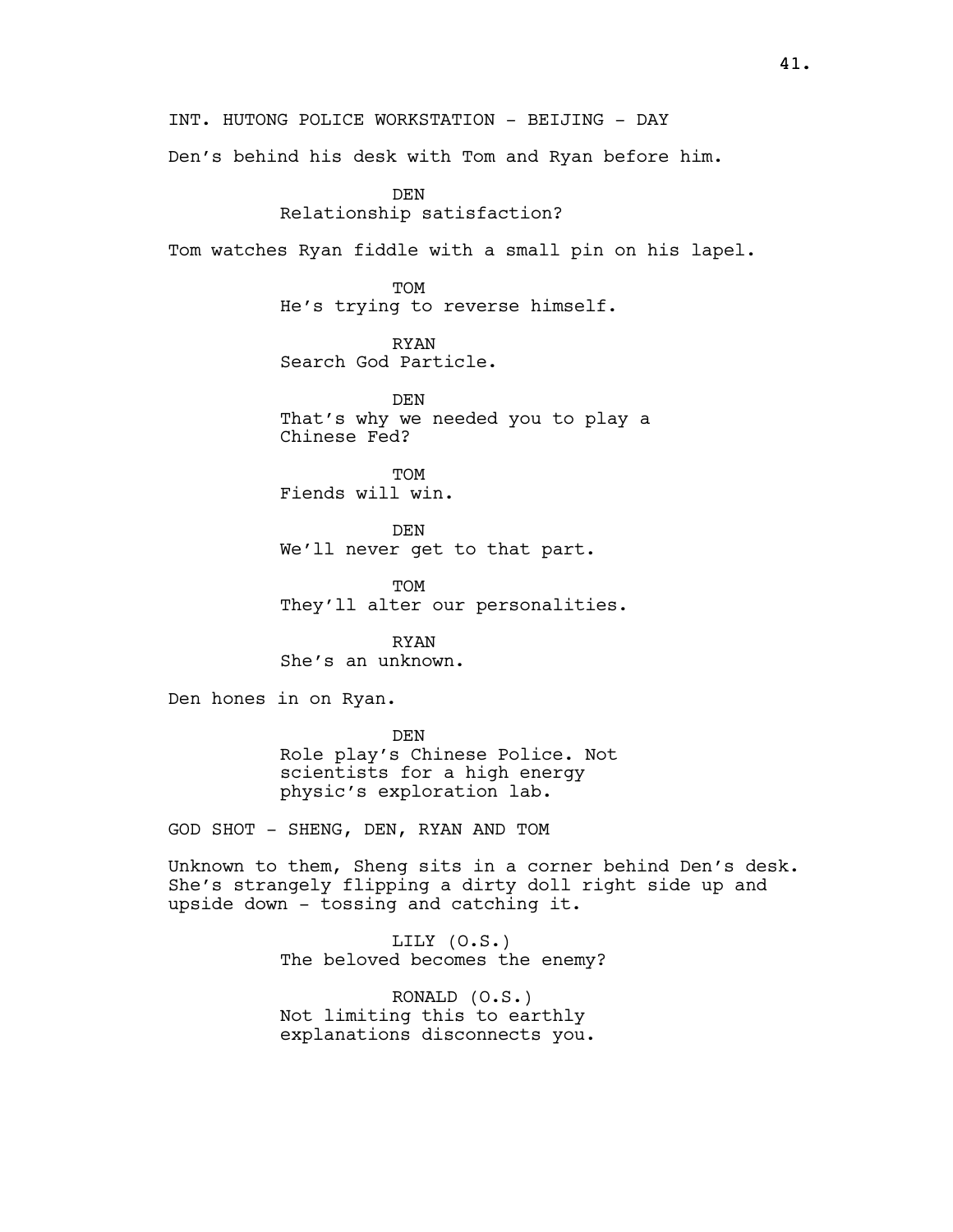EXT. LAND DEVELOPMENT PROJECT - NIGHT

The large Earth moving machines GROAN of activity. We HEAR WORKERS, but there's nothing there - still and immovable.

> LILY (O.S.) Why do I think my pussy is ugly?

RONALD (O.S.) Charles Dickens's A Tale of Two Cities.

LILY (O.S.) Mommy and daddy's evil eye?

INT. HUTONG HOSTEL - KITCHEN AREA - NIGHT

Refrigerator's open. A carton of milk's on a counter. Sandwich spread's about.

> RONALD (O.S.) Then, with incantations, she invoked the Spirits of Death, the swift hounds of Hades who feed on souls and haunt the lower air to pounce on living men.

INT. HUTONG HOSTEL - ROOM - NIGHT

Ryan's asleep - boxers and sleeveless t-shirt.

INT. CAVE - DAY

DAMSON

The little boy lies in bloodied puddle below his neck.

LILY (O.S.) She sank to her knees and called upon them, three times in song, three times with spoken prayers.

INT. HUTONG HOSTEL - ROOM - NIGHT

Ryan wakes as his Mac boots up. Behind him Damson's preoccupied with a sandwich. He's eating the meat first. Ryan averts around. Damson's gone, as sandwich, meat and bread drops to the floor, he fumbles for his thirty eight. Up, gun readied.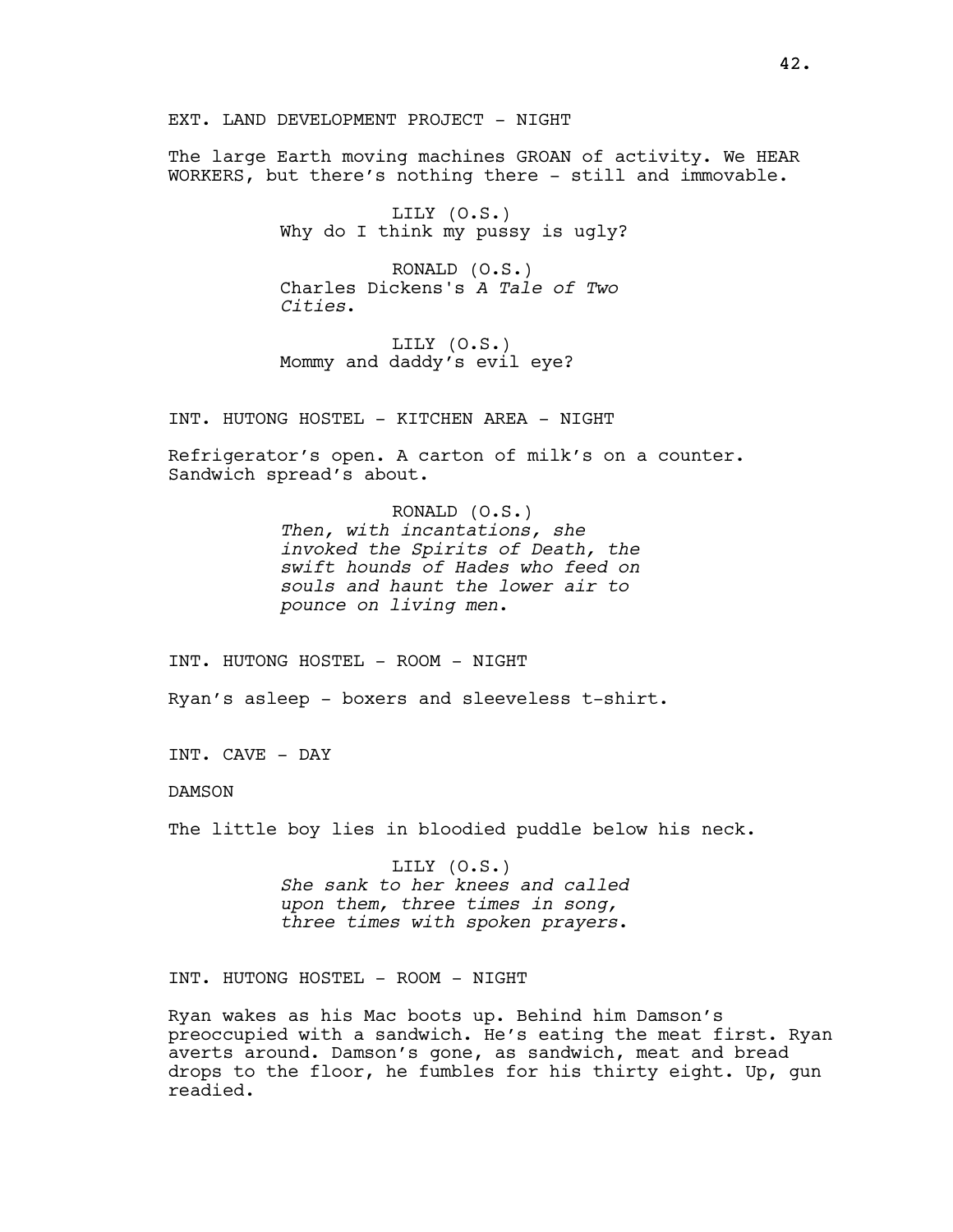RONALD (O.S.) She steeled herself with their malignity and bewitched the eyes of Talos with the evil in her own.

LILY (O.S.) She flung at him the full force of her malevolence, and in an ecstasy of rage she plied him with images of death.

RONALD (O.S.) The Greek poet Apollonius.

LILY (O.S.) Medea? You're doing me as a witch?

Ryan follows the trail of lettuce and sandwich spread.

INT. HUTONG HOSTEL - KITCHEN AREA - DAY

The mess is still there.

RONALD (O.S.) Your cat's now on the background of a romantic story.

LILY (O.S.) Rather have the one where you wear the hockey goalie mask.

RONALD (O.S.) Did something happen to that boy?

EXT. RONALD'S OFFICE - DAY

Lily's in a Chinese silk robe and on the couch. Ronald's alongside. She's in a dream-state. Classic Literature books are about.

> T.TT.Y Do I take one or two?

Ronald stands, sets his note taking aside and starts to unbutton his shirt.

> RONALD The Emerald Tablet was written by the Egyptian author, Hermes Trismegistus.

Ronald takes off his shirt.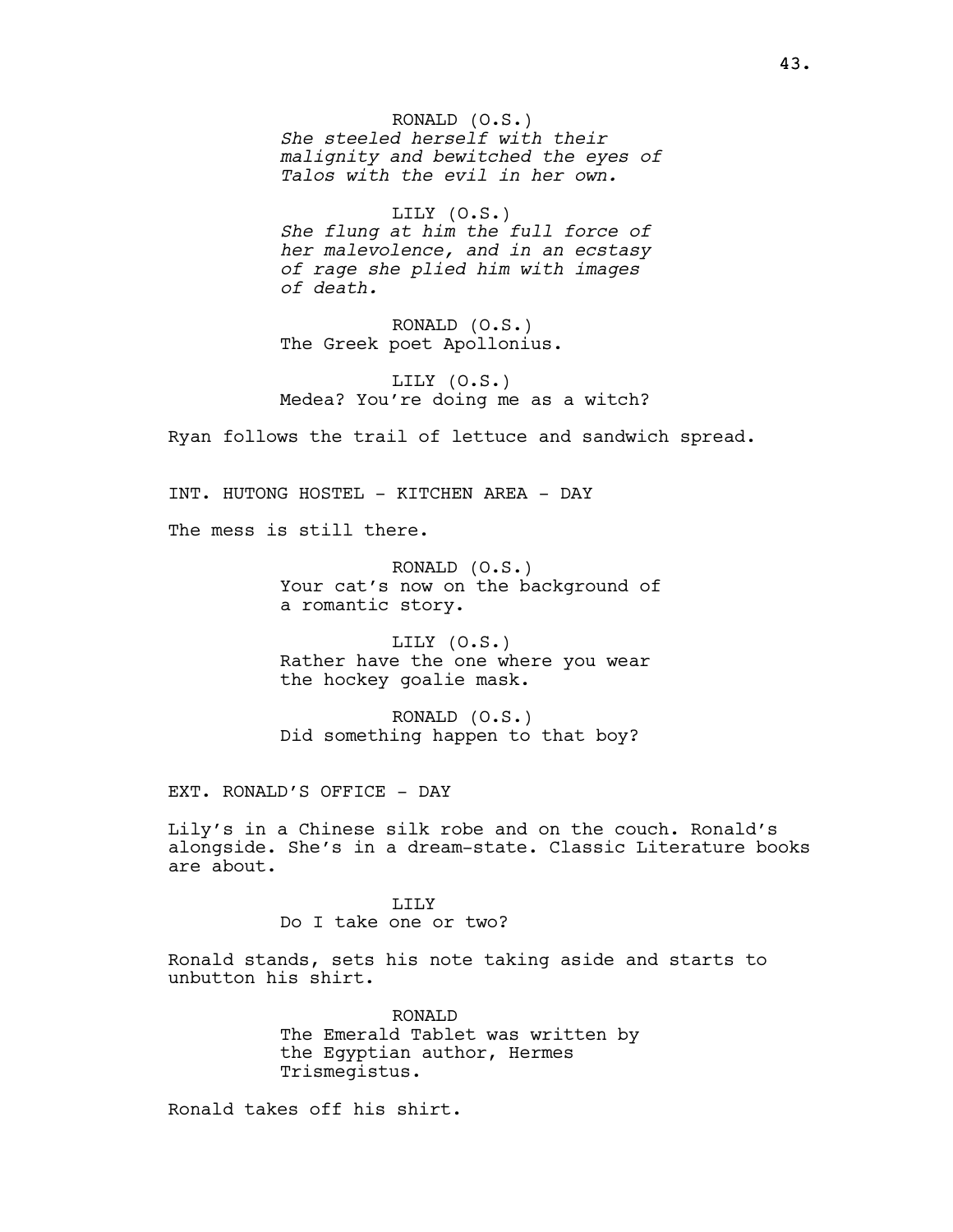LILY Drugged, brainwashed and screwed like a sheep?

Ronald balls his fist.

RONALD Memories of all that exists.

T.TT.Y Deep, hard and soft?

INT. HUTONG HOSTEL - ROOM - NIGHT

MOBILE TABLET

Lily and Ronald are on its screen.

Ryan has a gun dangling from his hand - at where the sandwich dropped.

> RONALD (O.S.) Invoking powers of heaven and hell. Is there punishment?

LILY (O.S.) Gird thyself with wrath, and prepare thee for deadly deeds with the full force of madness.

EXT. BEIJING APARTMENTS - DAY

White mid-size story building behind sparse tree-lined street.

INT. BEIJING APARTMENTS - DAY

Ryan and Tom stop at where it says "Jing Li" on a door.

RONALD (O.S.) Let the story of thy rejection match the story of thy marriage.

Tom knocks loudly.

LILY (O.S.) Poetry? Get, get me back to my petshop. And, and you.

GEORGE, 60s, hides behind the chain strewn door. Tom does the badge flash.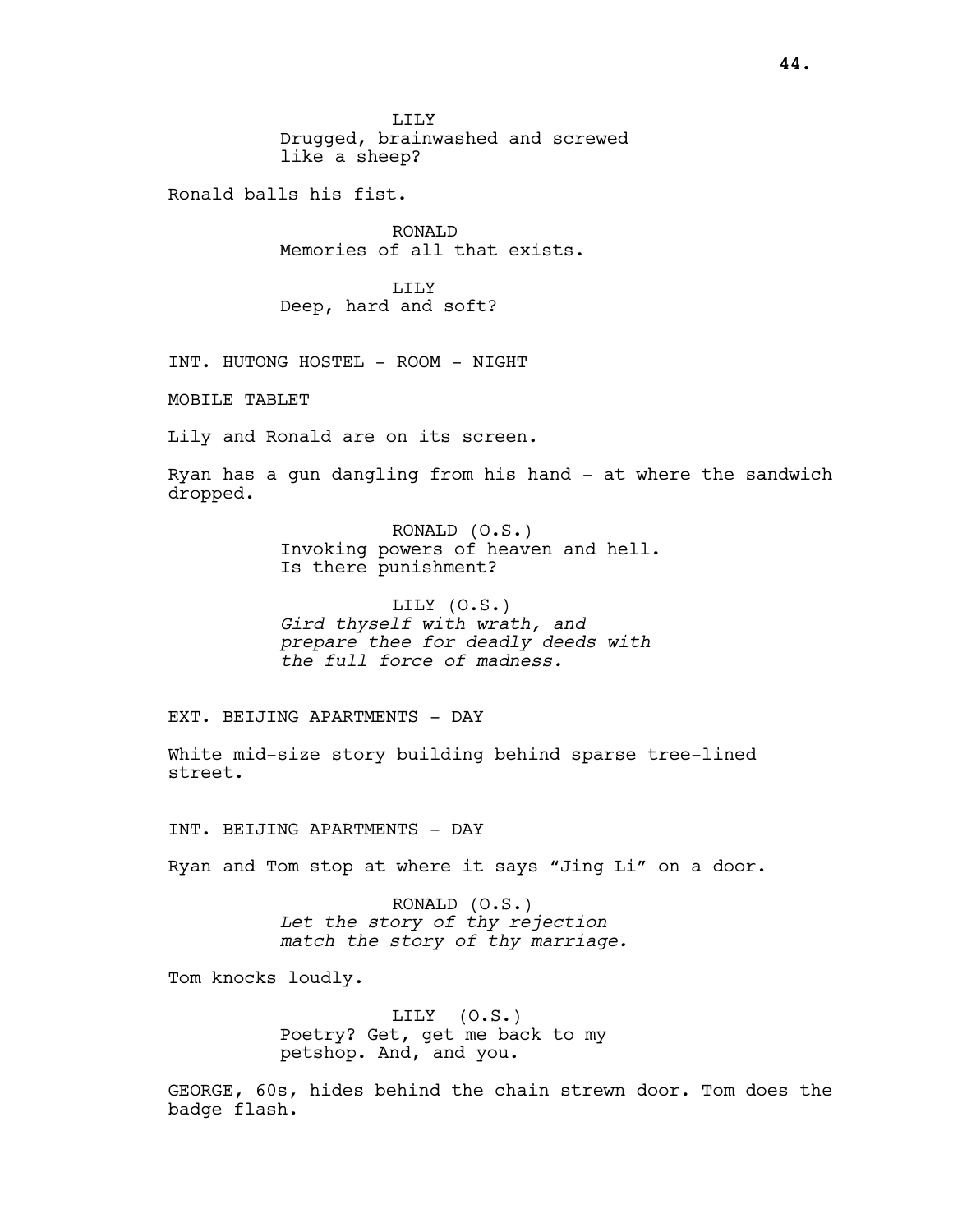INT. OFFICE - DAY

Lily's lying on couch, provocatively dressed for a witch's sabbath. Ronald's alongside in the chair. FX:Title Song.

> LILY Sex, drugs and rock and roll.

RONALD Tempting flesh brings wickedness.

T.TT.Y Don't expect me to be sitting and embracing my knees.

RONAT<sub>D</sub> Why the child's play?

INT. LILY'S PETS - DAY

Lily's at the counter - gaming with her Mobile Tablet. She looks up, and all the animals, they are staring off to where the back room downstairs door's open. Lily marches to the door and shuts it. Whirling and returning to the center of shop.

> T.TT.Y Latin Translation's daddy sex.

The animals don't change their focus, so Lily turns to SEE at where the door to downstairs is open again.

INT. LILY'S PETS - DOWNSTAIRS - DAY

Sheng approaches the Mobile Tablet, rock hammer in hand.

RONALD (O.S.) Where is she from?

LILY (O.S.) She'd be more happy in New Mexico.

Sheng turns abruptly, and the downstairs doorway FX:SLAMS at top of stairs.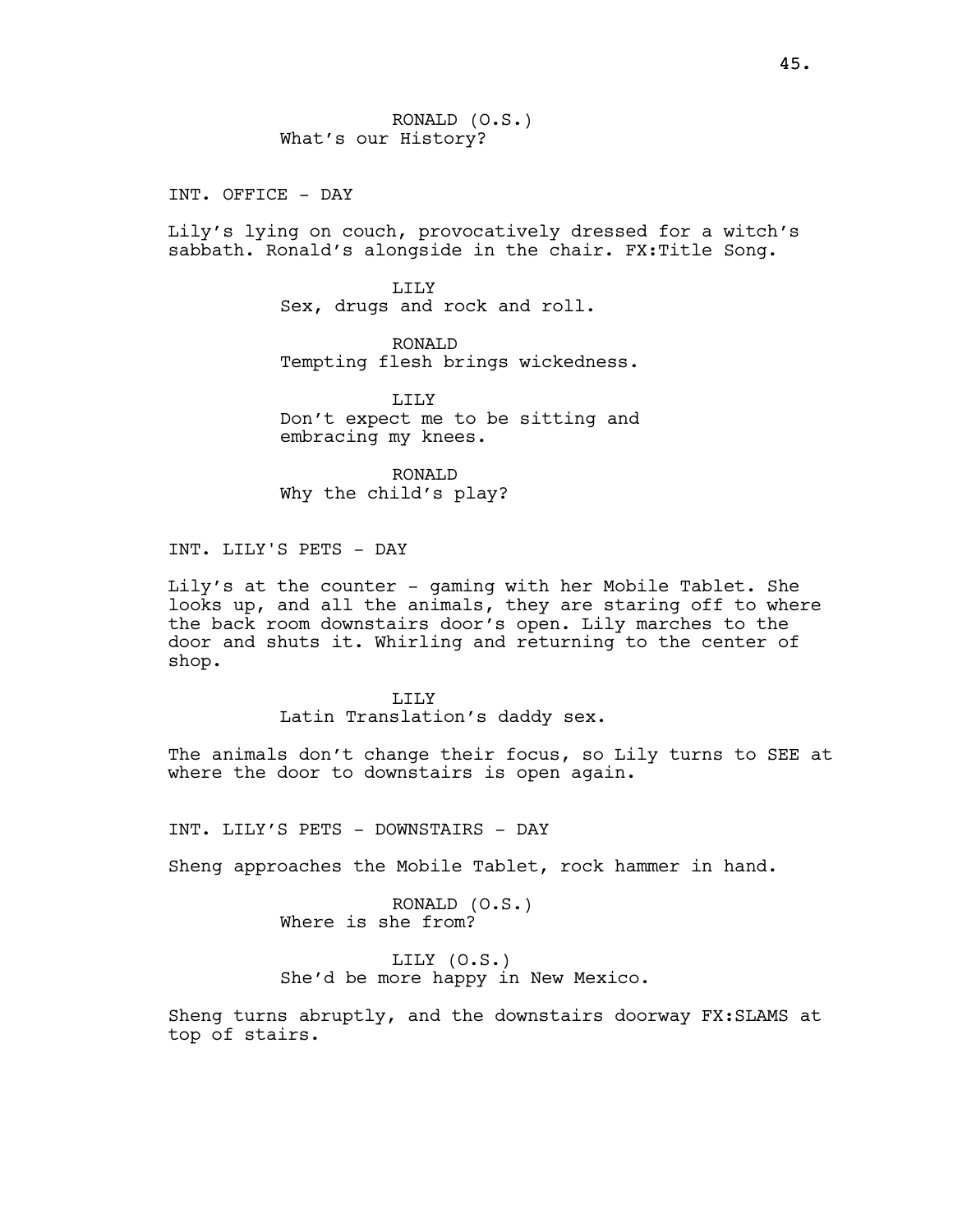INT. LILY'S PETS - DAY

Lily' tries to open the door.

T.TT.Y Little Miss Roswell! I- I at least get an official announcement!

The door opens with a sudden.

INT. PENTHOUSE APARTMENT - BEDROOM - DAY

Lily's barely covered with a sheet. Ronald's sitting across the room - black underwear, toys with a stiletto.

> RONALD Obsession with a roll-playing game can run your life out.

Ronald's over to a dresser and boots up a Mobile Tablet. Lily sits up.

> T.TT.Y Son of the Moon?

RONALD Yes. And Hermes found the Tablet in a cave and learned how to travel in both heaven and earth.

EXT. APARTMENT - BEIJING - DAY

We move in close on a window.

LILY (O.S.) Come, bring your flashlight.

INT. APARTMENT - BEDROOM - DAY

Irradiance shines in from the window. Lily's asleep.

RONALD (O.S.) You're a woman without a face.

LILY (O.S.) Paradise lost?

EXT. BEIJING - DAY

AERIAL - HIGH RISE APARTMENT BUILDING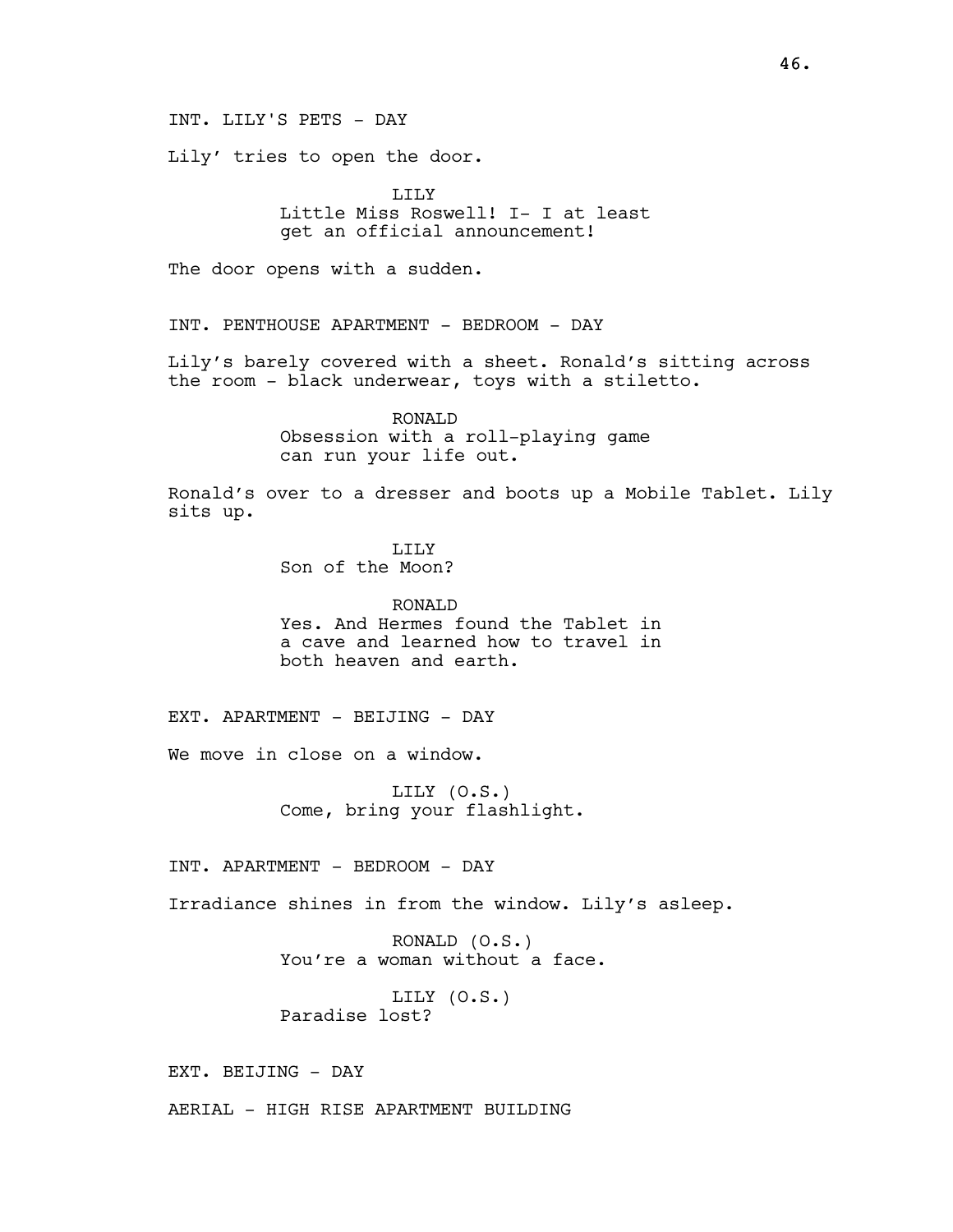We move in close and fast.

INT. PENTHOUSE APARTMENT - BEDROOM - DAY

RONALD

His backside and standing before a Mobile Tablet.

RONALD Who has absolute authority?

LILY (O.S.) Satan's ho.

We SEE the stiletto dangling from RONALD's HAND.

FLASHBACK TO:

INT. BEDROOM - DAY

Little Lily's at the doorway in her stained pajamas. There's a puddle beneath her feet. Liang's on the edge of the bed, make-up smeared, cotton balls and a hydrogen peroxide bottle. She's brandishing a nine milimeter.

> RONALD (O.S.) My word against your word?

Liang puts the hand-gun to her temple.

LIANG Mommy do this?

FLASHBACK ENDS.

MATCH CUT TO:

INT. APARTMENT - BEDROOM - DAY

CLOSE - MOBILE TABLET

Liang's holding a nine milimeter to her head, as Little Lily's in this bedroom doorway.

> LILY (O.S.) You want to know where you're at?

RONALD (O.S.) I'm finding the cat that traces the origins of your memories.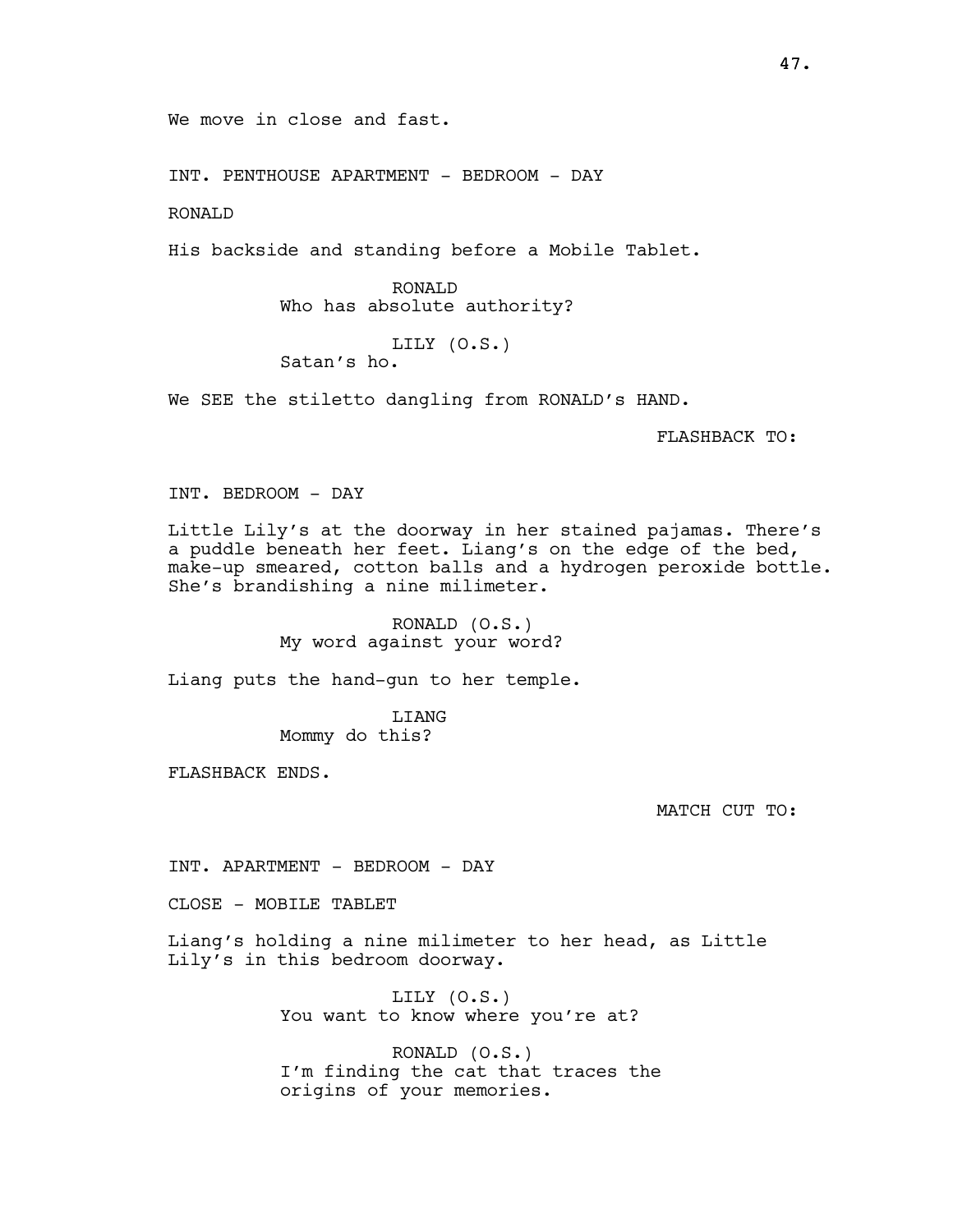LILY (O.S.) Explains it as my unconscious desires. That's a new one.

Lily sits up from lying on the bed. The light hues in from window and her Mobile Tablet is next to her. Ronald is on its screen.

## RONAT<sub>D</sub>

We're interpreting and arranging them into these logical patterns.

LILY Screwed by my English teacher. So, where's the money shot?

RONALD Where's the Little Girl?

T.TT.Y That could get you denial of service.

RONALD 'The Black Cat.'

T.TT.Y I had walled the monster up within the tomb?

RONALD

Yes. The narrator's last words in Edgar Allen Poe's short story called 'The Black Cat."

LILY You want me to moan?

RONALD

First.

T.TT.Y (moaning) Asshole.

FLASHBACK TO:

INT. CAVE - NIGHT

CRANE - MUTTERING SHAOLIN PRIESTS

Three on each side, they have no pupils, eyes radiant with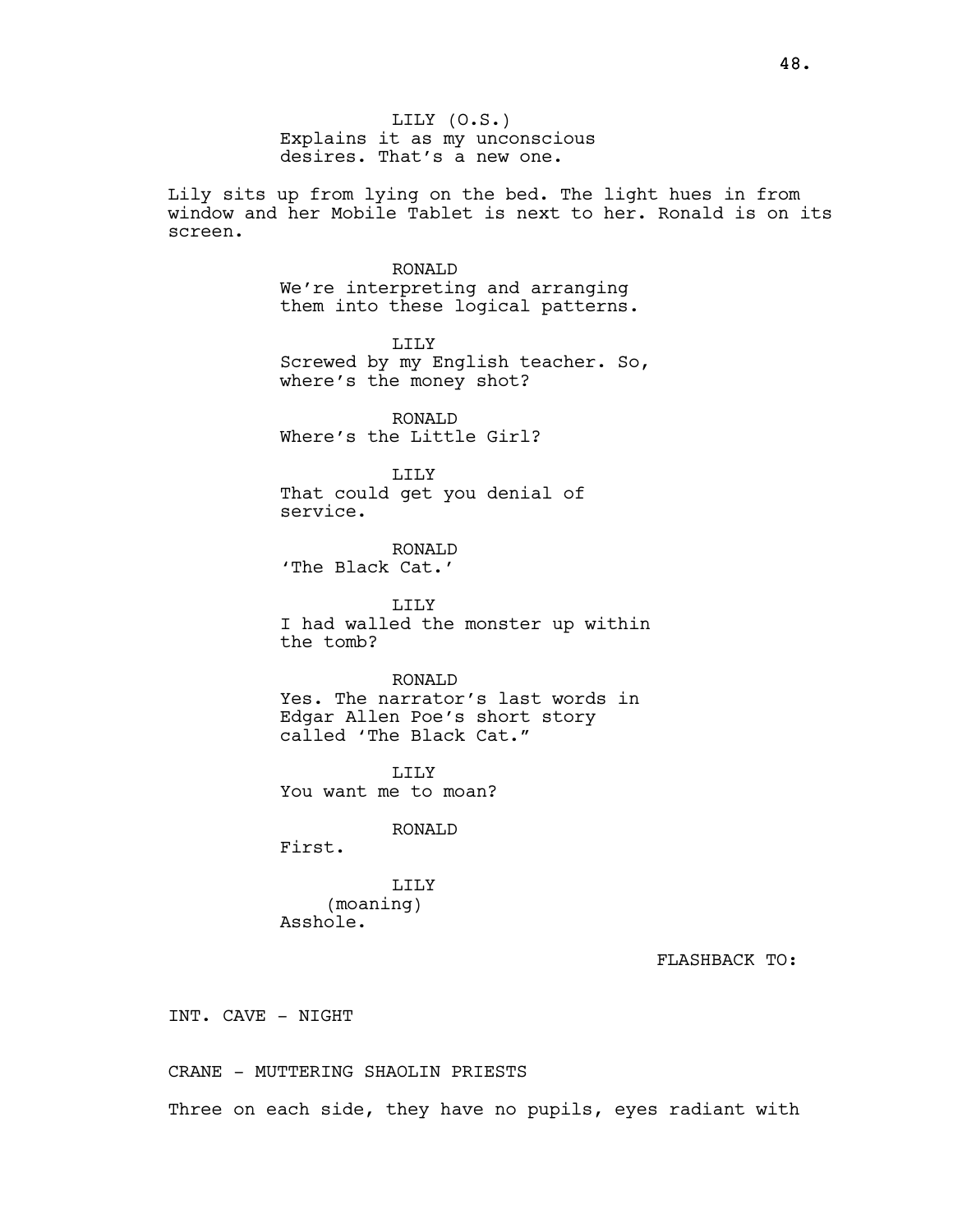a sickly whiteness. They have no mouths - hand wringing.

RONALD (O.S.) I'm as an inventor and a memory detective.

LILY (O.S.) Wasn't a flesh-eating blob from an acid-bleeding alien.

RONALD (0.S.) We can produce stratagems to control your environment.

LILY (O.S.) Up my personified symbol of sin?

English Glib Ronald is disheveled and pulling off a Cognac bottle, and a rock hammer is dangling from the other hand. It's as if he's entered from an alien portal.

RONALD'S POV - SHENG

Outlandish in an radiant blur.

FLASHBACK ENDS.

INT. APARTMENT - BEDROOM - NIGHT

Lily's skimp in dress. Mobile Tablet's on a dresser before her.

MOBILE TABLET

We see Ronald's backside in the shadow of Sheng's radiance before him - rock hammer ominously dangling from his hand.

> SHENG (O.S.) You came to see my scary red glowing eyes?

Lily shuts down Mobile Tablet.

RONALD (O.S.) I only suggested that we put a leash on the furry little monster.

Lily relaxes a bit and runs her fingers through her hair.

SHENG (O.C.) He only had one thing on his mind.

Lily turns.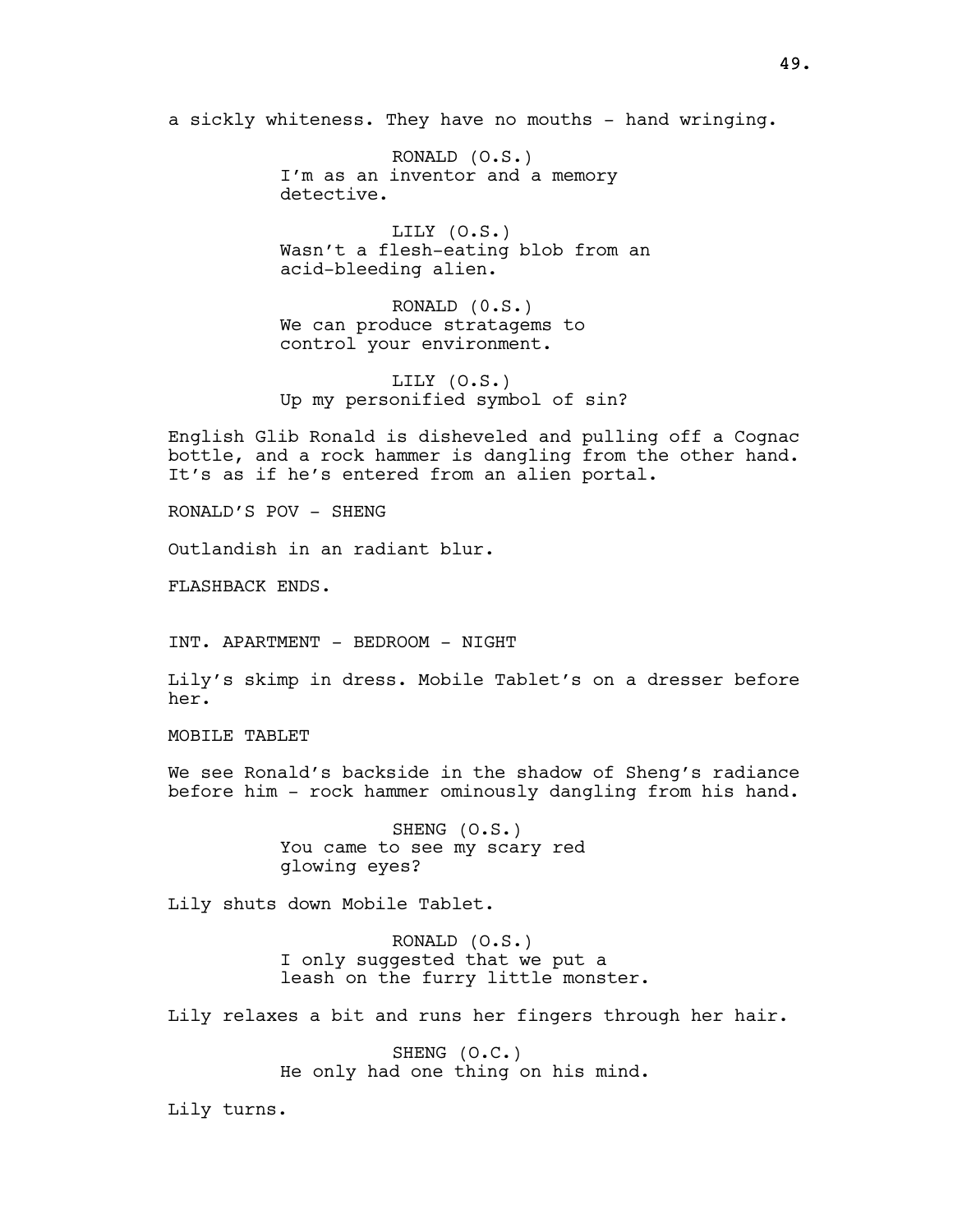LILY Aren't you supposed to be underground and sealed in a cemetery?

LILY'S POV - SHENG

Outlandish, she has an EFFIGY of Lily's head on this wooden handle - a toy with a string tethered, a top. Sheng shakes her head in a methodical way.

> RONALD (O.S.) Confirm her as whatever you choose her to be.

Sheng lets the effigy of Lily's head fall off the wooden handle of the top - tether.

> LILY (V.O.) Fine just as long as we're not playing Scramble.

> RONALD (O.S.) Cloven hooves, shaggy legs and horns on my head?

T.TT.Y That thing? It was- It was you-You, you went bump in my night.

#### EXT. LAND DEVELOPMENT - NIGHT

Lily's there in her cotton top, barefoot and panties. Heavy earth moving machines echo the FX:MUTTERING PRIESTS.

> SHENG (O.C.) Things have four heads.

Sheng steps out from the shadows of a large earth moving machine. She has four heads and is outlandish.

> T.TT.Y Nobody could do that to another human.

INT. CAVE - NIGHT

Ronald lurks closer to the RADIO-ACTIVE and OUTLANDISH Sheng. She's straddling two rocks, blood letting a steamy serum that's a prelude to the impending birth of the large moving lumps in her belly.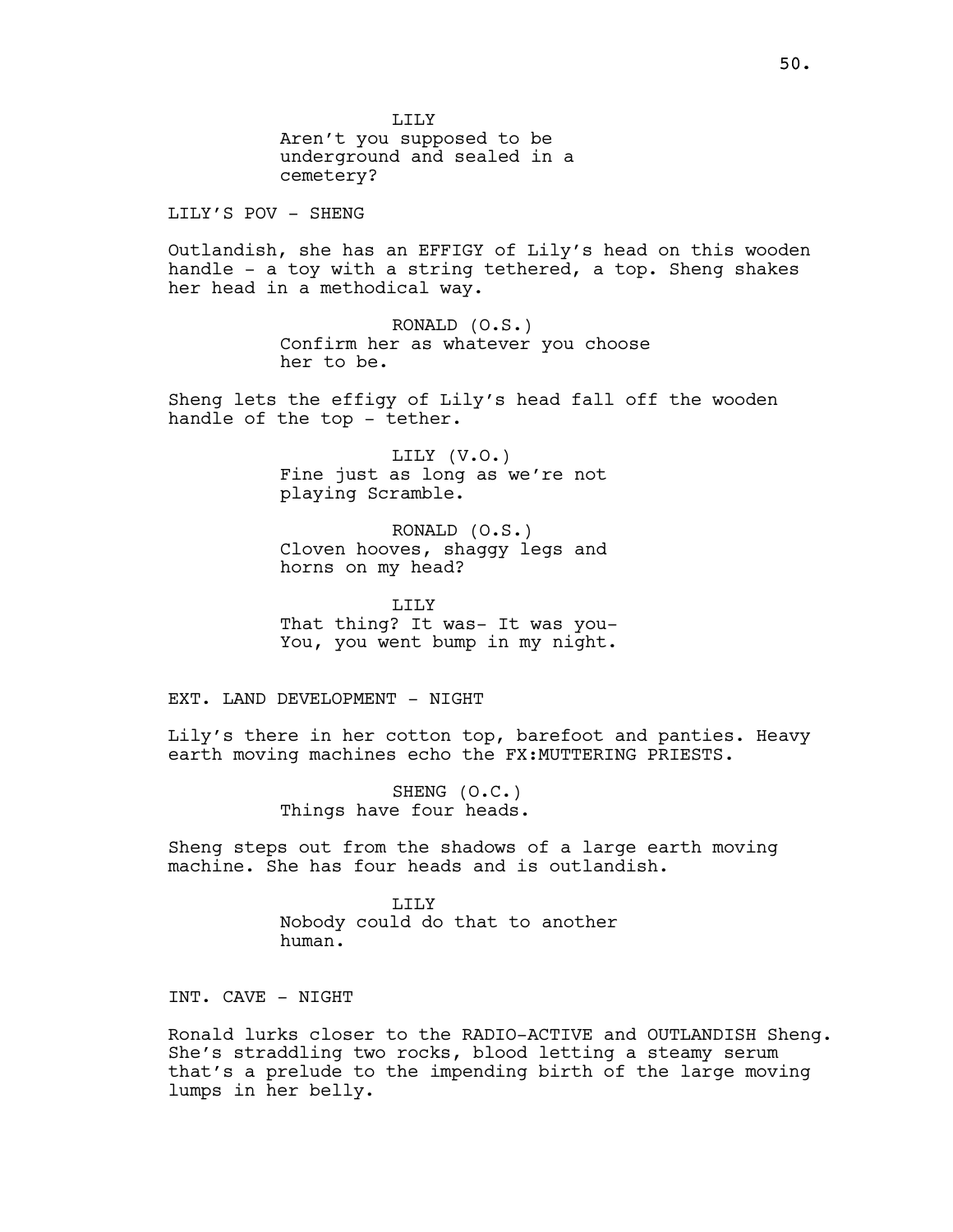## MUTTERING SHAOLIN PRIESTS

Filtering in, they meander in a figure eight.

SHENG Baby's going to have eight tails.

# INT. RONALD'S OFFICE - DAY

Lily's on couch in a hypnotic trance. METRONOME and Ronald is alongside in the chair.

> RONALD That's a fantasy. And reality?

LILY Pulling legs off daddy long legs.

## EXT. HUTONG POLICE WORKSTATION - DAY

Busied about front of PASSERBYS.

RONALD (O.S.) Your neurons are misfiring. She's a hallucination.

LILY (O.S.) Should I lie when I fill out questionnaires?

INT. HUTONG POLICE WORKSTATION - OFFICE - DAY

Den's in his chief's chair, as Tom and Ryan are standing on the opposite side of his desk.

> TOM Heaven's not lost?

RYAN We can control the level of difficulty.

Den's not amused with Ryan.

DEN (to Tom) For fun and family?

RYAN She makes hell her kingdom.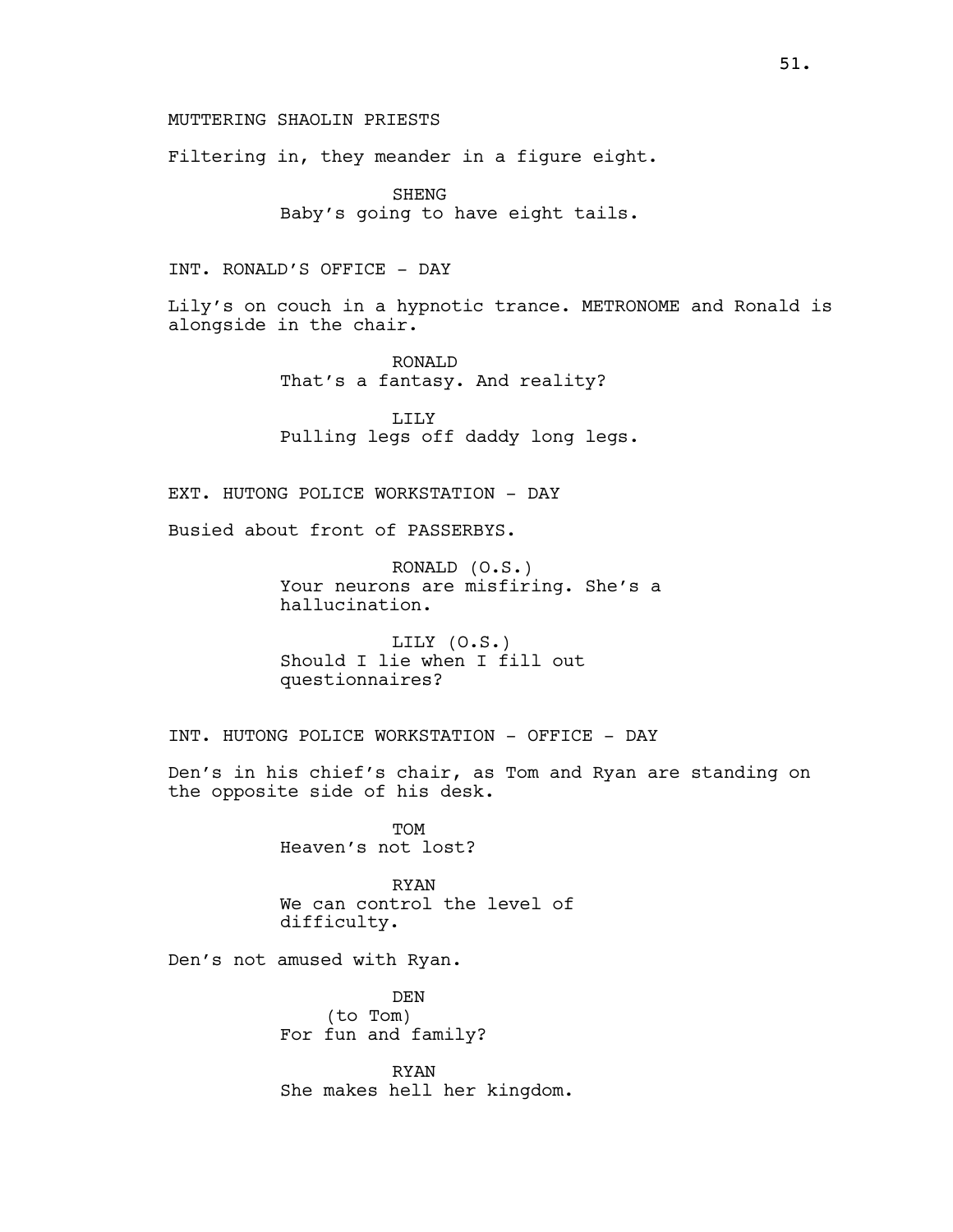DEN Sin comes out his head?

TOM Right, so he does her and she has this kid called death.

DEN And Death rapes his mother?

CRANE SHOT - DEN, TOM AND RYAN

Tom and Ryan's backside. Shot widens as a distorted glare.

LILY (O.S.) You planted wicked thoughts in me.

RONALD (O.S.) I let the cat meet the dog.

RYAN The Rock Field Killer.

TOM That's the creep that panicked when he couldn't find his cell.

RONALD (O.S.) Phantom Vibration Syndrome.

LILY (O.S.) Wasn't my cell going off.

EXT. APARTMENT - BEDROOM - NIGHT

Lily is on her back with eyes radiant, and there is a luminous hue from the Mobile Tablet at her side. She seems possessed as an irradiance shines in from a window.

> RONALD (O.S.) Where's the pain?

> > LILY (V.O.)

My ass.

EXT. CAVE - NIGHT

We dolly toward its radiant entrance.

RONALD (O.S.) It went off?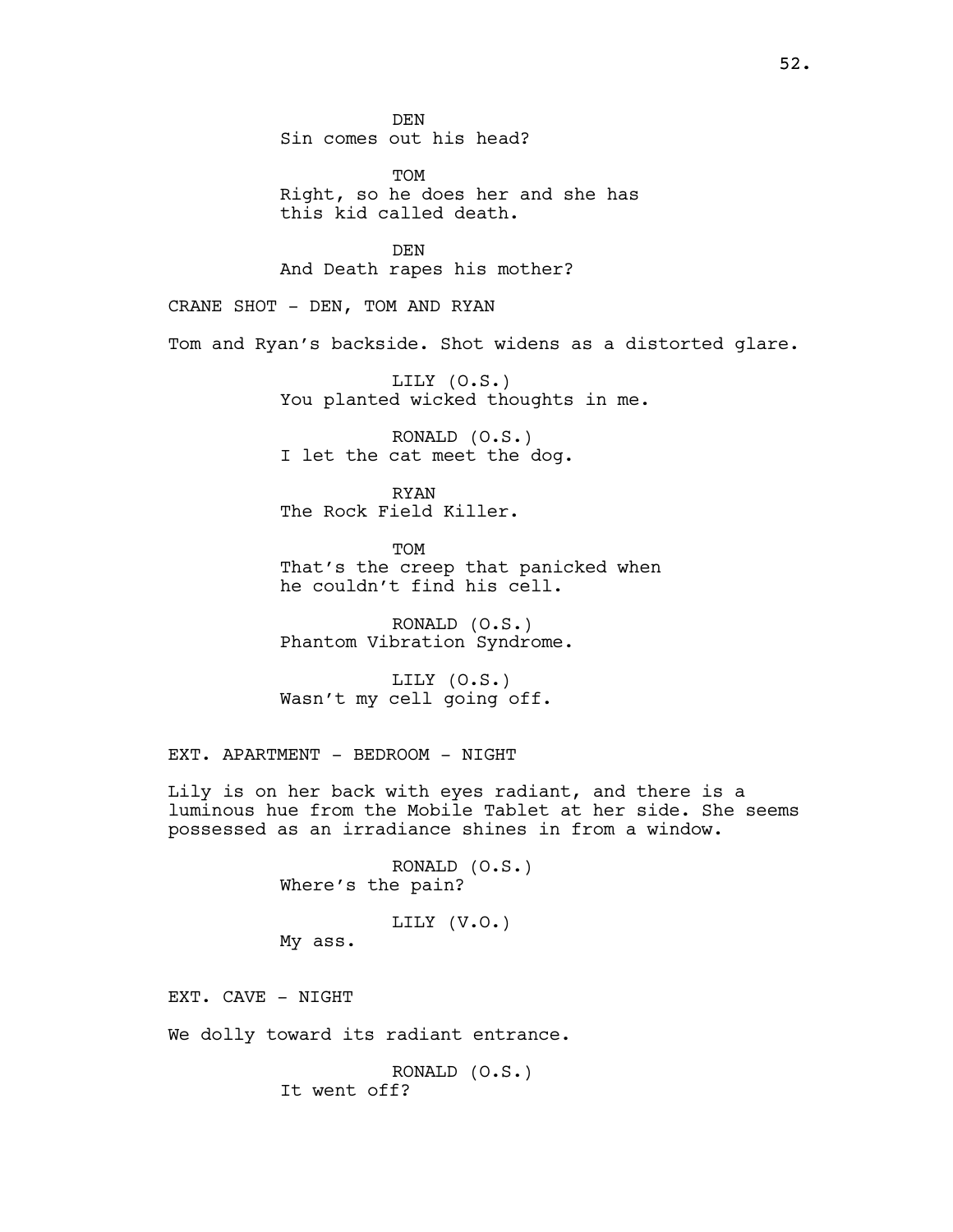INT. APARTMENT - BEDROOM - NIGHT

Lily is before her Mobile Tablet. Her eyes have no pupils, and an illumination comes from a window behind her.

> T.TT.Y And- And there was zombie jerky.

RONALD (O.S.) Whose was it?

LILY Pogo the clown's.

RONALD (O.S.) With repeated sexual encounters?

LILY Yes, right in my ass too. And, you know? Like my kitty gets a call from this asshole.

INT. LILY'S PETS - NIGHT

All animals are outlandish with radiant eyes affixed on the basement door. Its outline is exuding a luminosity. We move ahead through a radiant blur toward basement door.

> RONALD (O.S.) Bizarre and ritualistic trance writing, it's to create your behavior conflict.

INT. LILY'S PETS - DOWNSTAIRS - NIGHT

Moving toward the luminous Mobile Tablet at the other end of the store, we see where Lily is on-screen.

> LILY Grabs bull by the horns.

Sheng slinks in and sits before the Mobile Tablet.

SHENG The Devil Is an Ass.

T.TT.Y The Jacobean comedy by Ben Jonson?

SHENG The Pug's under your bed.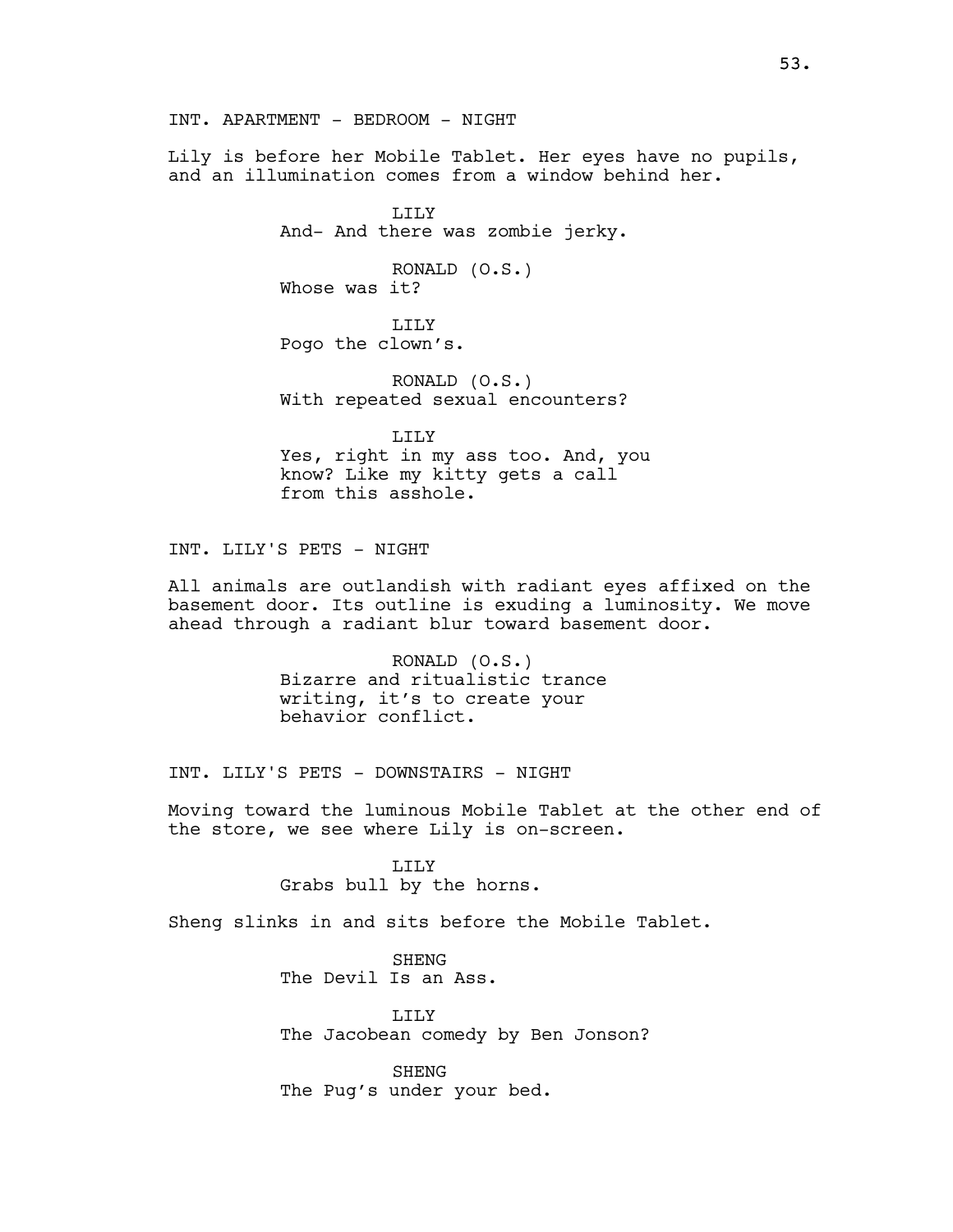INT. APARTMENT - BEDROOM - NIGHT

Lily seems to wake-up, sitting erect with the Mobile Tablet alongside which is on screen saver. Lily lets herself fall back on the bed, yet she suddenly jets up and off the bed.

> LILY (V.O.) Hell. With- With Satan. And, and there's a little devil.

RONALD (O.S.) And you're awakened with a strange presence near?

Lily breaks through her trepidation and looks under the bed.

LILY (V.O.) Has to be Moby Dick.

RONALD (O.S.) Ahab's revenge?

Lily gets on her feet quickly.

LILY A lady of fashion?

FX:MEOW.

LILY'S POV - MOBILE TECH

There's a streaming video on it, as Lily's holding a dish of cat foot above Shuaijan's head. The cat rubs itself and frolics against Lily.

> SHENG (O.S.) His semen has infected you.

## LILY

Looks for where she might see Sheng.

T.TT.Y I'm- I'm anti-invasion.

The closet door slowly opens on the other side of the room.

LILY (CONT'D) The whale was in the water!

Closet door FX:SLAMS.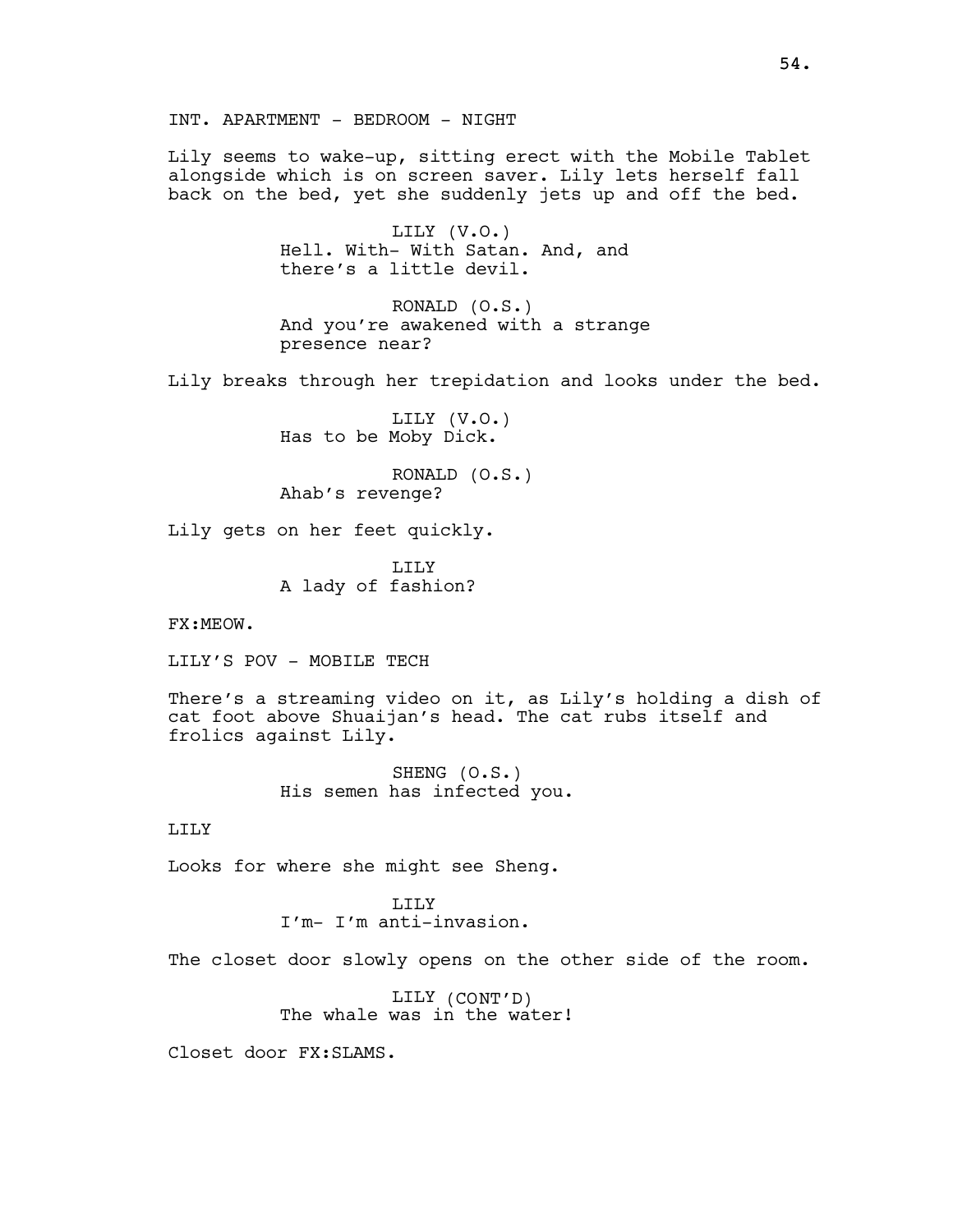Lily's sitting over the edge of the couch. Ronald holds both her hands, as he is opposite her in his chair.

> RONALD A dismasted man never entirely loses the feeling of his old spar.

LILY Quoting Captain Ahab is hardly about the little girl in my closet.

RONALD Was there an occurrence of phantom genitalia?

T.TT.Y Are we lost at the mall again?

RONALD No. Go in the closet.

T.TT.Y Better tweak me a little.

INT. LILY'S PETS - DAY

A radiance brighter then daylight shines in. All the animals have glowing eyes. They are gazing at Sheng. She's an outlandish wraith standing before the basement door. She turns and passes through it.

> RONALD (O.S.) We'll explore your picture superiority.

INT. LILY'S PETS - DOWNSTAIRS - DAY

MAKESHIFT SHRINE

A stuffed kitty has a pink rhinestone collar before it, yet it's tethered from an elevated place and hangs like a noose. There's a rose and a small candle burns. FX:CATS SCREAMING.

> LILY (O.S.) Was half dreamin'. Half awake. And it, um - felt so good. She like says to him. Lick me slowly out.

RONALD (O.S.) Rapid feeling of knowing.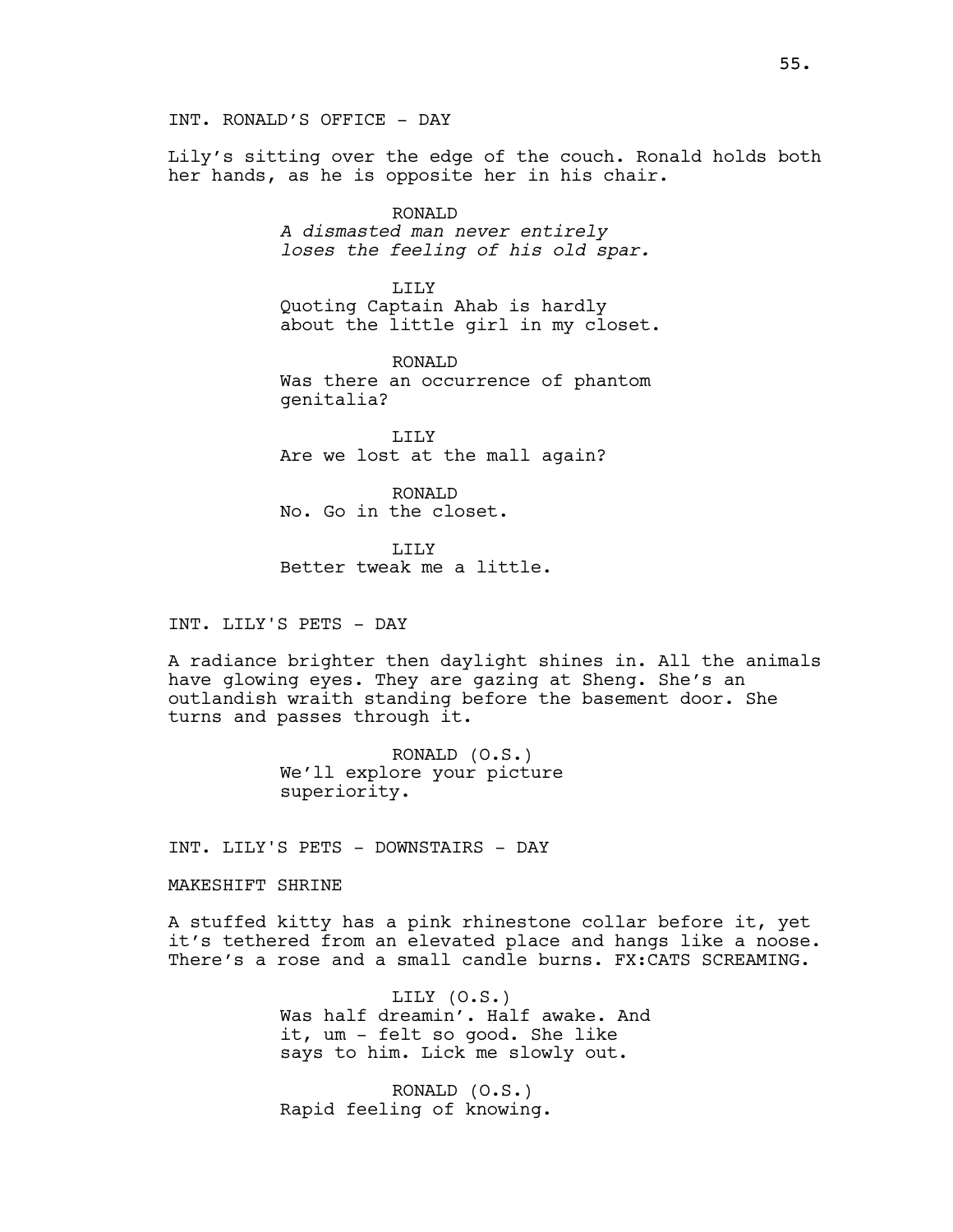STUFFED KITTY'S POV - MOBILE TABLET

Opposite end of room, it BOOTS UP.

INT. APARTMENT - BEDROOM - DAY

Lily's on her way out, but RONALD intercepts her path.

LILY And It- It throbs and um, I get wet.

RONALD Pug's in the ass?

LILY Masturbation wasn't an option.

RONAT<sub>D</sub> Can the devil respect that?

INT. LILY'S PETS - DOWNSTAIRS - DAY

SHUAIJAN

The little kitten is atop a cage. It is tethered to it. There's cat food partially dispersed into a kitty dish below, and the cat wants to jump for it.

> LILY (O.S.) Did you get an Alien?

LOW ANGLE - KITTY AND BATHROOM DOOR

RONALD (O.S.) Let the angels debate.

The Kitty's readied on edge - a certain leap for the food tethered to the cage! There's a radiance coming from behind it and at where the bathroom door is slightly open.

> LILY (O.S.) About my multiple orgasms?

RONALD (O.S.) Not now. They're at zero gravity.

SMASH CUT: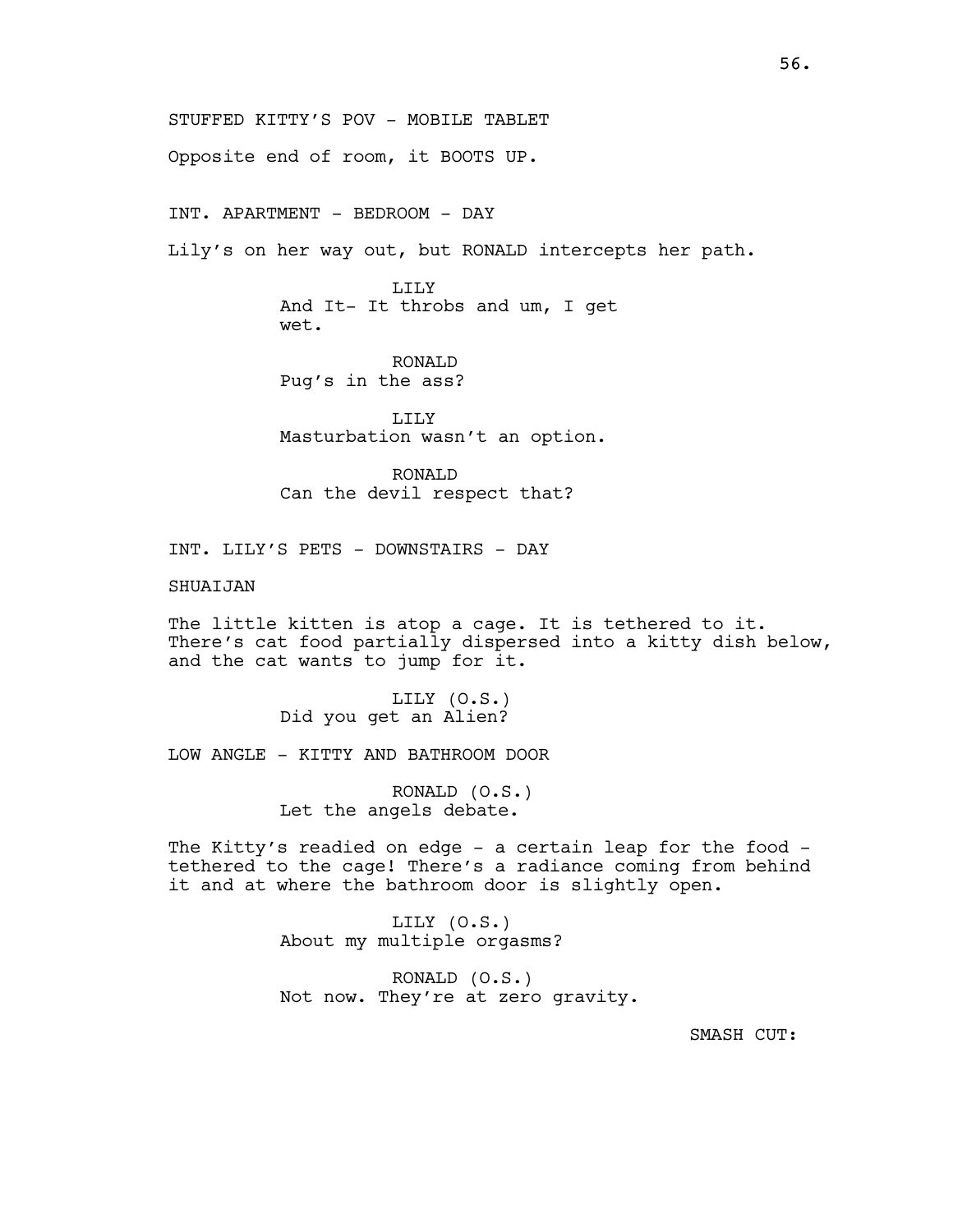Lily's sitting on the toilet in a cramped space - Mobile Smart Phone is in her hands.

> LILY (O.S.) From morn to moon he fell, from noon to dewy eve, A summer's day; and with the setting sun dropt from the zenith like a falling star.

RONALD (O.S.) John Milton is not on your leash.

SLOW MOTION GOD SHOT - LILY

The smart-phone goes flying - shattering on the floor. Lily's in hands and pulling up her pants and in a scramble to get out.

INT. LILY'S PETS - DOWNSTAIRS - DAY

LOW - LILY AND SHUAIJAN

It's in slow motion. We see but don't hear Lily come out and scream "Shuaijan," as the kitty takes a flying leap in the forefront while still tethered to the cage.

> LILY (O.S.) Heaven has no rage like love to hatred turned, Nor hell a fury like a woman scorned.

EXT. BEIJING - NIGHT

Night life is alive.

RONALD (O.S.) The Mourning Bride by William Congrave.

INT. INTERNET CAFE - BEIJING - NIGHT

SOO's 40s, with long dark hair. She's behind the customer service counter gaming on a Mobile Tablet.

> SOO (V.O.) Schrodinger's Cat is stressed out?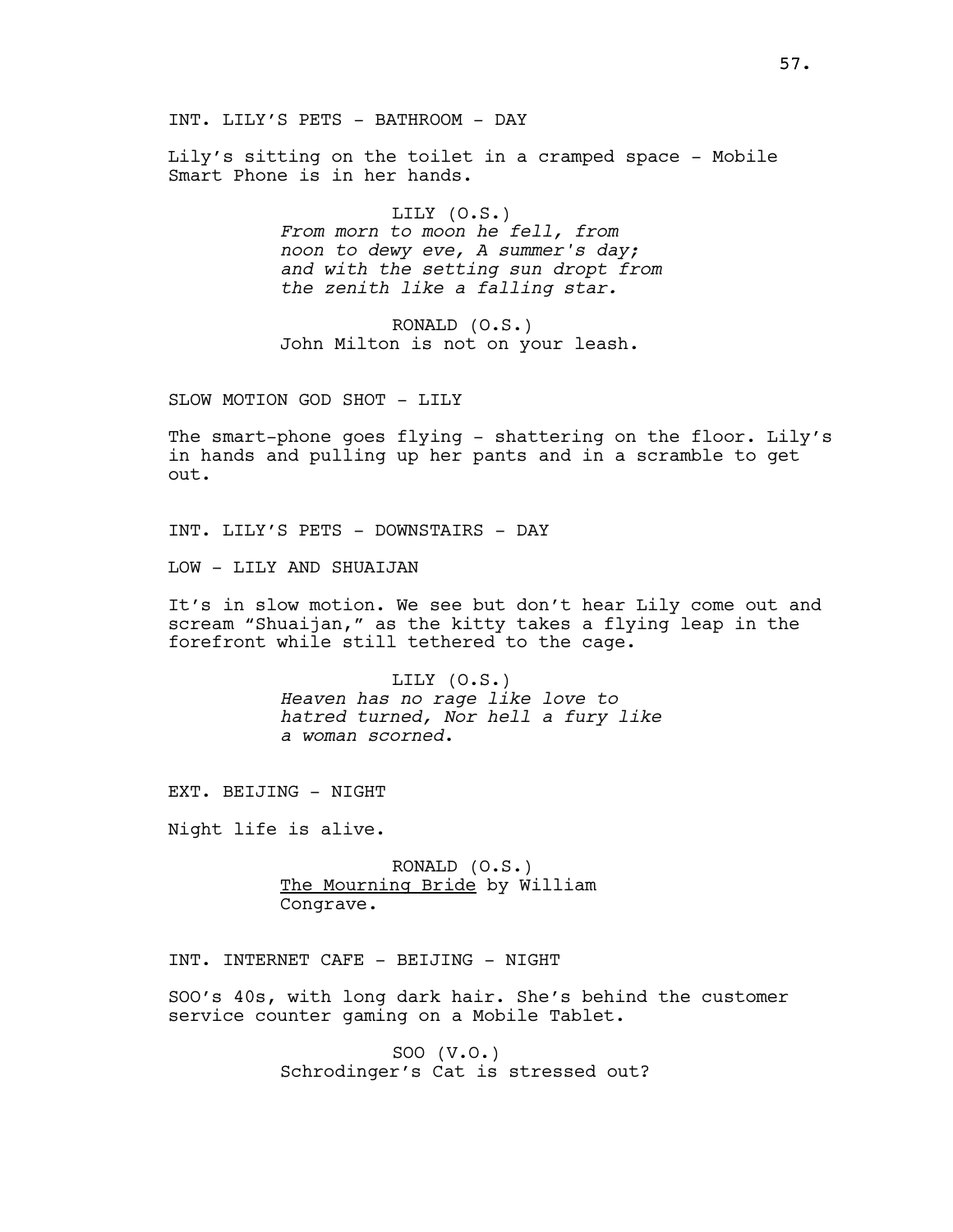RONALD (O.S.) This is a devil, and no monster. I will leave him; I have no long spoon.

It's thinning out. Emilia's picking up empties. Snake comes in to put the hustle on Emilia.

SOO'S POV - MOBILE TABLET

RONALD's on the screen.

SOO (O.C.) Shakespeare?

RONAT<sub>D</sub> As a phantom limb.

Snake moves in on Emilia.

SNAKE Do the out of body thing?

EMILIA All I needed was a rubber and a dummy.

SNAKE Said we were linked between her pain and our perceptions.

RONALD (O.S.) Giving heed to seducing spirits, and doctrines of devils?

Snake's edging Emilia out, as she can only glance back at where Soo's watching with suspicious eyes.

> LILY (O.S.) I call it giving head.

RONALD (O.S.) The hypno-programming is for the total control of your emotional status.

INT. PATROL CAR - DAY

Nudging Ryan who is nodding out on the driver's side, Tom can see Soo leaving the cafe.

> **TOM** Going for the alien implant?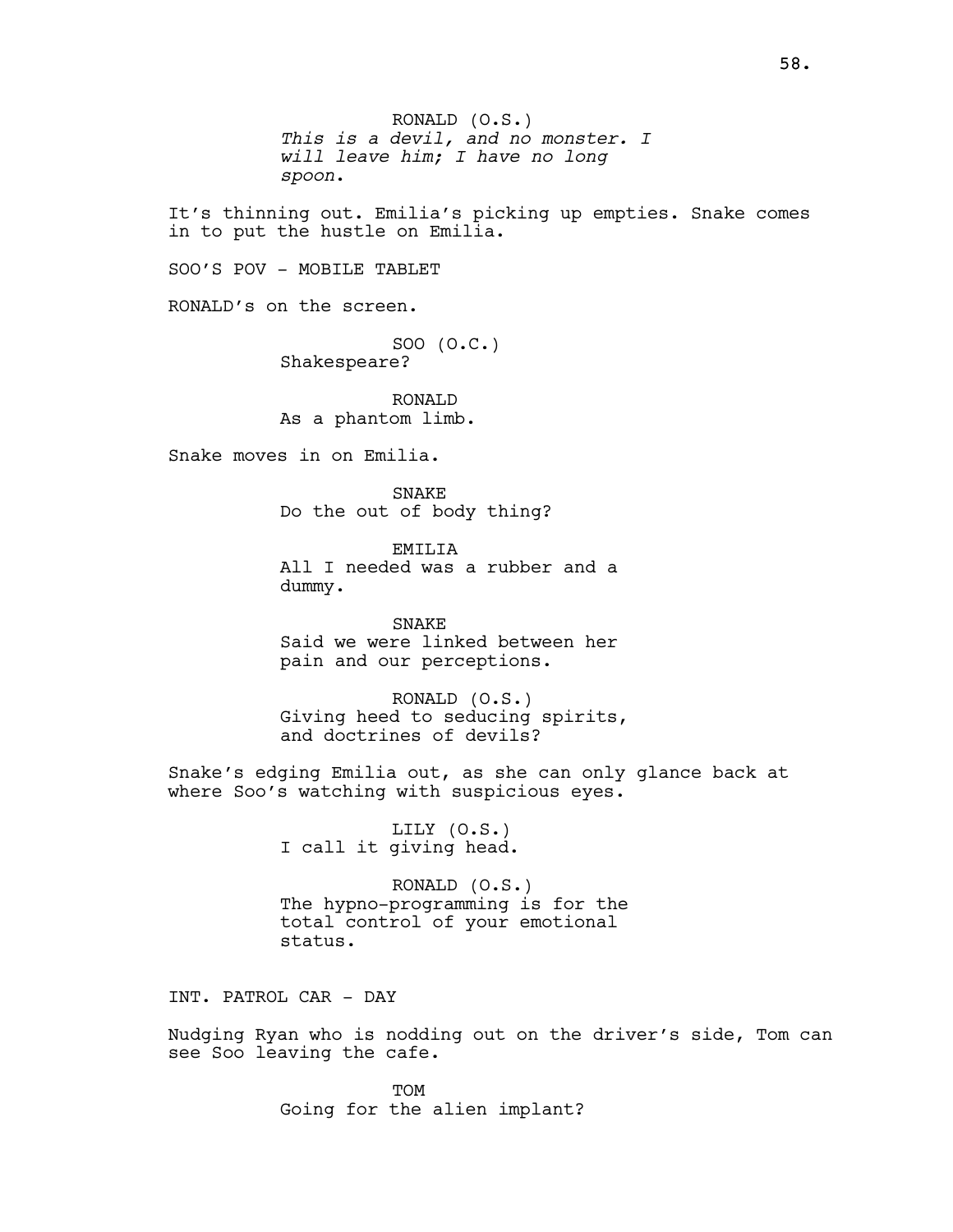RYAN Don't be fooled by that skin-tight suit either. **TOM** Those lower extremities, very very long and sexy- They've visited her many many times. INT. INTERNET CAFE - DAY MOBILE TABLET Its screen faces the other way on the customer service counter as luminosity shines from it. RONALD (O.S.) You sought assistance from a trained professional. LILY (O.S.) I like it on the bottom. RONALD (O.S.) A secret file in a sealed laboratory? LILY (O.S.) Would really like to know what was on the back of your trading cards. RONALD (O.S.) Charlie Brown. INT. RONALD'S OFFICE - DAY Lily's on the couch in a hypnotic trance, yet it's Sheng who is in the chair alongside her.

> **SHENG** Black witchcraft, demonology and voodoo?

INT. APARTMENT - KITCHEN - NIGHT

Lily's in a skimpy top, shorts and flip-flops - gaming on the Mobile Tablet at the table.

> LILY (V.O.) Guilt? That's an idea. Right? I have post-hypnotic amnesia.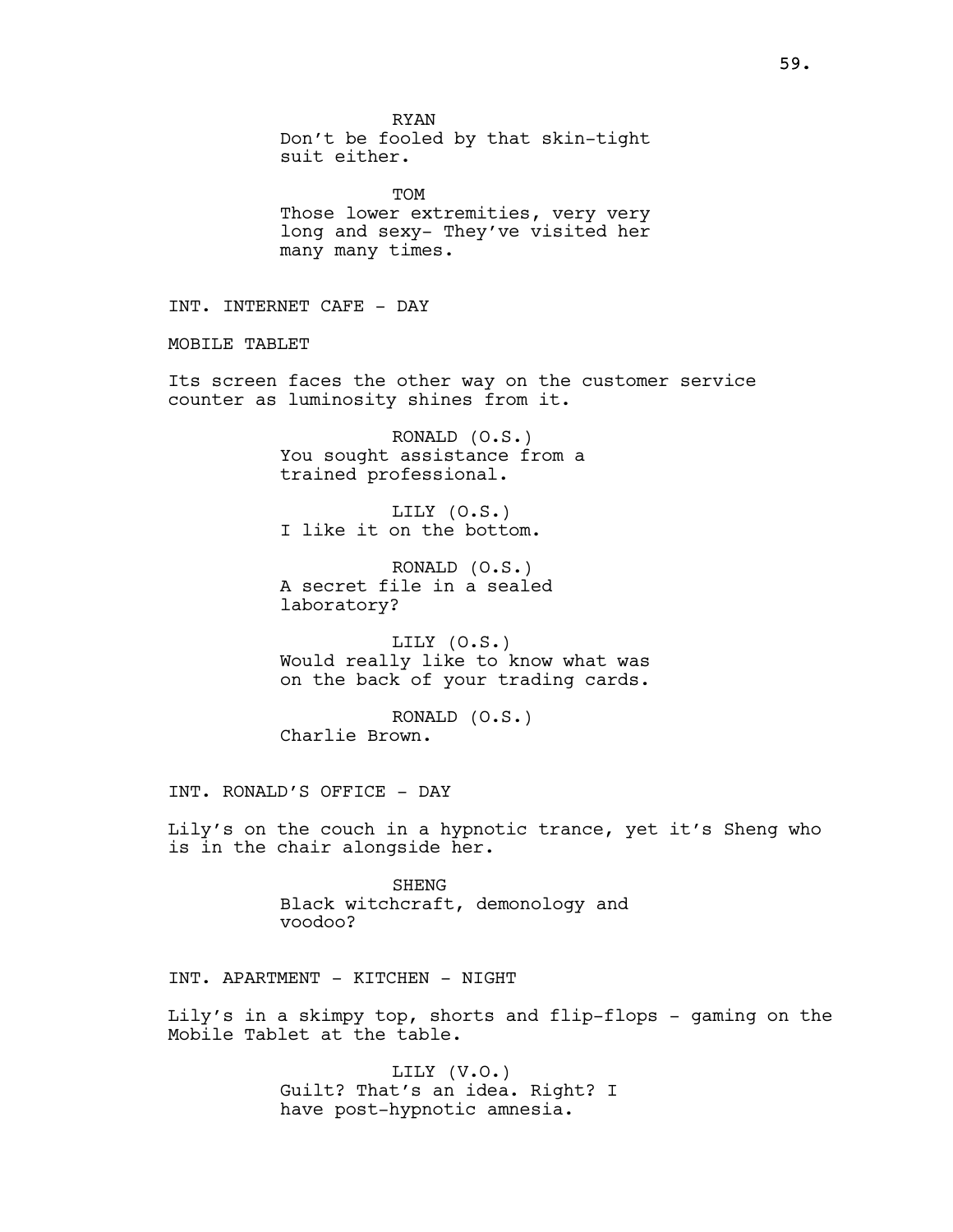RONALD (O.S.) Perfect, and I'm appreciating your auditory hallucinations.

The lights flicker. Lily stops gaming and looks for an intrusion of her space.

> LILY (V.O.) Being online there? Did I get caught? I know. I- I forgot. But, but I can't. I can't remember.

SHENG (O.C.) Mommy please make them stop scaring me.

Lily gets on her feet in a whirl to see Sheng playing with Shuaijan.

> RONALD (O.S.) Her nonlocality is your pain.

Lily puts her hands over her ears and closes her eyes.

LILY (whispering) The old hag's back.

INT. PENTHOUSE APARTMENT - BEDROOM - NIGHT

RONALD's before several Mobile Devices. He wears a dark robe while watching Lily them all.

> RONALD Sitting on your chest?

T.TT.Y I don't have a weird sister. You know? Wasn't the puppy on the couch with me either.

RONALD You've imagined it. Why would I pin you down with a sleep paralysis?

LILY Because of the flesh and blood. Because. Because we would touch.

INT. APARTMENT - KITCHEN - NIGHT

Lily's in a short skirt and heels. She's at the table.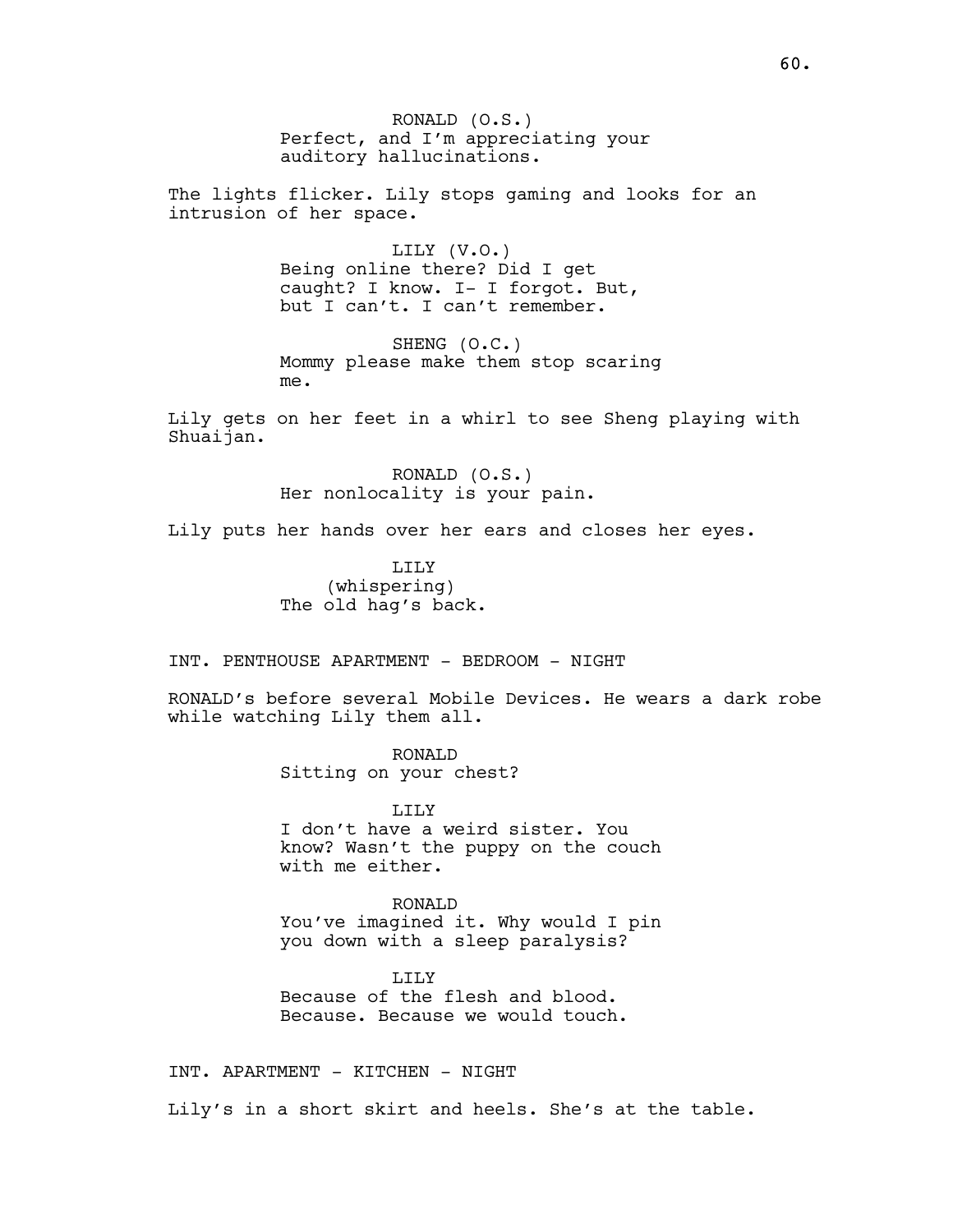LIGHTS shine in through the window from outside.

CELLPHONE

There's a radiant haze. It CHIMES of FX: Title Song. Lily picks it up and off the table.

> LILY Ring tone therapy?

INT. BUICK SEDAN - NIGHT

We see the side of RONALD's head with the cell phone to it. Tightening the shot, we move close on his mouth.

> RONALD For your deep-seated desires.

> LILY (O.S.) Come on in for the leftovers.

INT. CABIN - NIGHT

Marc's across from Ronald and at a table as an outlandish feedback. Ronald maintains his charmed persona.

> RONALD Am I the slaughterer or the slaughtered?

MARC I am the slaughtered. You are the slaughterer.

RONALD Do you believe in God?

MARC I only believe in serpents.

RONALD Her memory is frail.

INT. PENTHOUSE APARTMENT - BEDROOM - DAY

GRANDFATHER CLOCK.

10:00 AM. FX:GONGS on a soothsaying face. Its black numbers gird before its rot-iron hands.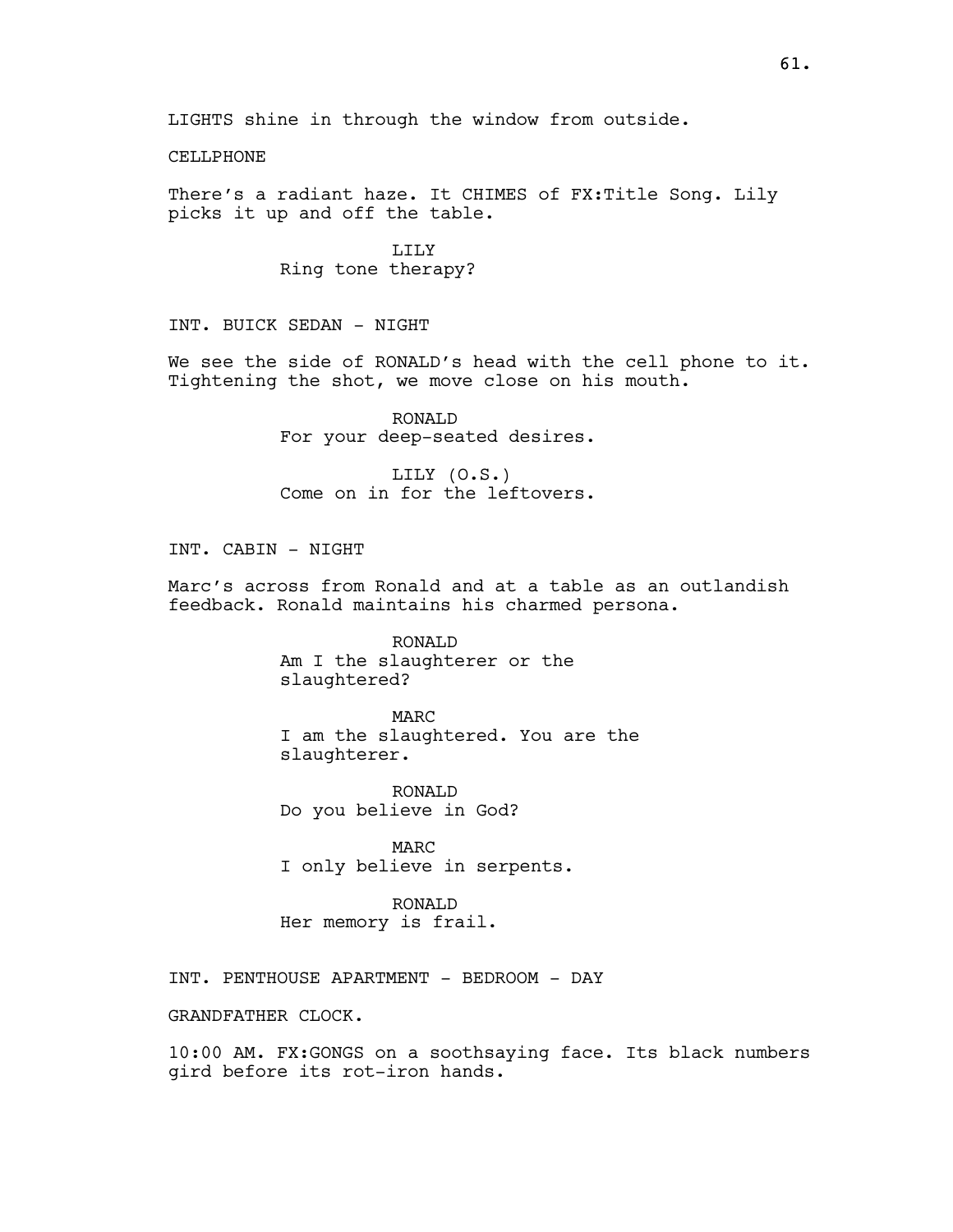LILY (O.C.) You were running.

# FX:HYPERVENTILATING BREATH. CHAOTIC SCAMPER on MUDDY GROUND.

The fx subsides, and we pull back. Lily's lying on the bed. Her face is pale. We move in close on her EYES. They roll back into a sickly whiteness - no pupils.

## LILY (CONT'D)

How many?

Ronald's sitting in an antique chair, he's in a black thong on a sweat glistened body. He fondles a stiletto. Provocatively, he drags it up his chest from his belly in a figure eight manner. Holding it out - wand.

> RONALD Intense fantasies as a therapist?

LILY You're not getting away with the pocket vagina this time.

FLASHBACK TO:

INT. BEDROOM - DAY

From a haze of radiance, Little Lily appears as an unkept girl in urine stained pajamas.

> RONALD (O.S.) And you're not touching yourself up and putting a ribbon in your hair.

LITTLE LILY'S POV - LIANG

Bed's edge, a gun to her head: mascara's smeared.

FLASHBACK ENDS.

INT. PENTHOUSE APARTMENT - BEDROOM - DAY

Lily sits up on the bed as it starts to TREMOR. GRANDFATHER CLOCK GONGS and WRAITH OUTLANDER FIGURES rise out of the floor. Ronald's in the antique chair, becoming of its possession - radiant eyes.

> T.TT.Y I was in front of him with my Barbie doll.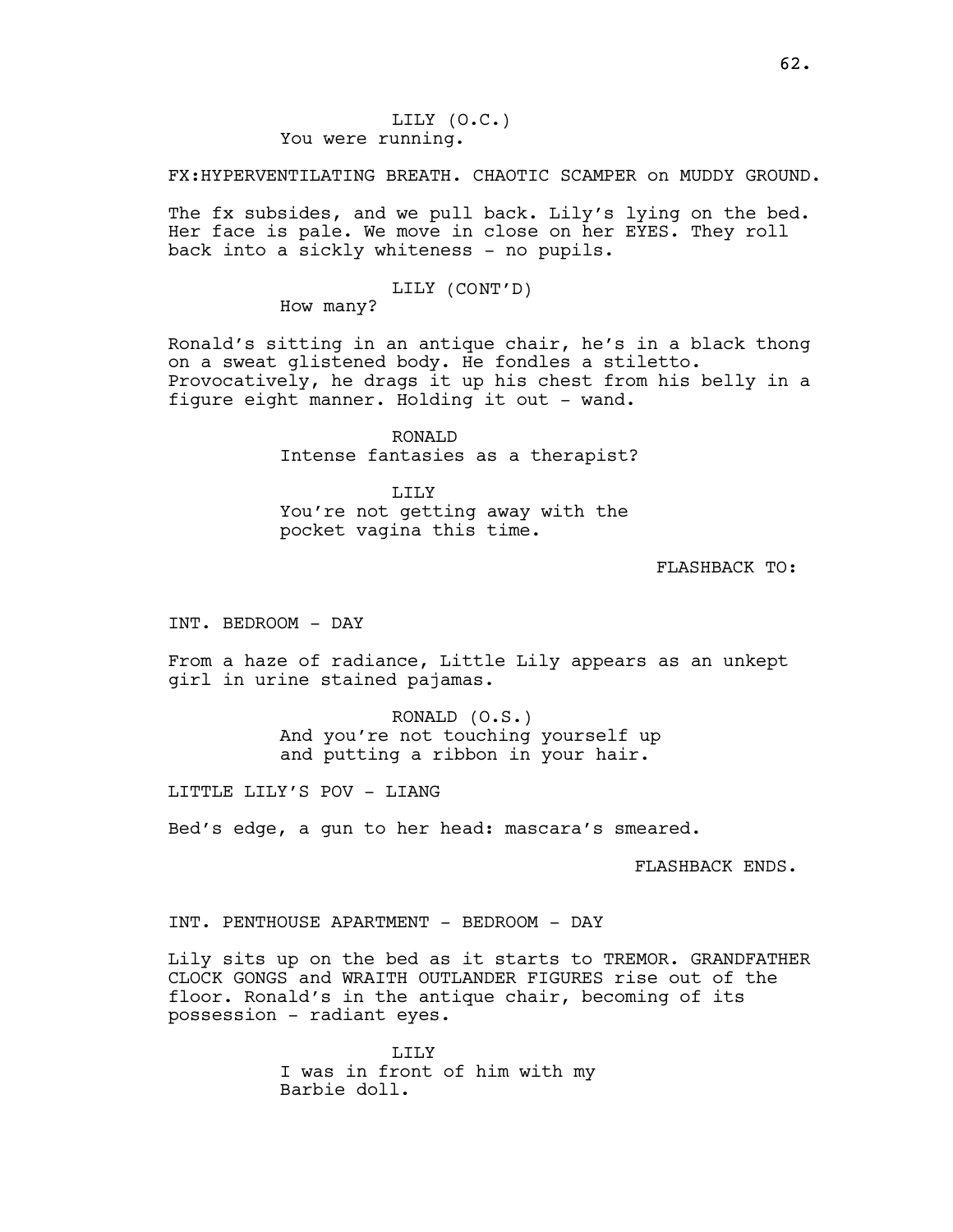We move in for a close on Lily. A radiance shadows her face.

RONALD (O.C.) Fantasy, it will cost you in this twilight dream.

EXT. OUTER SPACE - DAY

Stars, gases - dust: vapors and strange planets. BLACK HOLE.

INT. PENTHOUSE APARTMENT - BEDROOM - DAY

RONALD'S PUPIL

Pulling back and away, RONALD's sitting in an antique chair. Resisting, Ronald jerks in a spasmodic way. Thereafter, he sets the stiletto on a dresser alongside him.

> LILY (O.C.) Do you remember my mommy and daddy?

Ronald stands, confused as to what the stiletto is for beside him. Lily's on edge of the bed with the sheet held abreast.

> RONAT<sub>D</sub> Yes, and we were playing doctor.

> > LILY

I can help you?

Ronald gives into this and cautiously lets himself sit back into the chair.

RONALD

Help me.

LILY Daddy likes it doggy style.

EXT. TOWN-HOMES - BEIJING - DAY

A blue Cadillac is neatly parked in its front.

RONALD (O.S.) Was it the cat or was it you?

DEN (O.S.) We're were mixing with one another.

RONALD (O.S.) Your guilt and shame?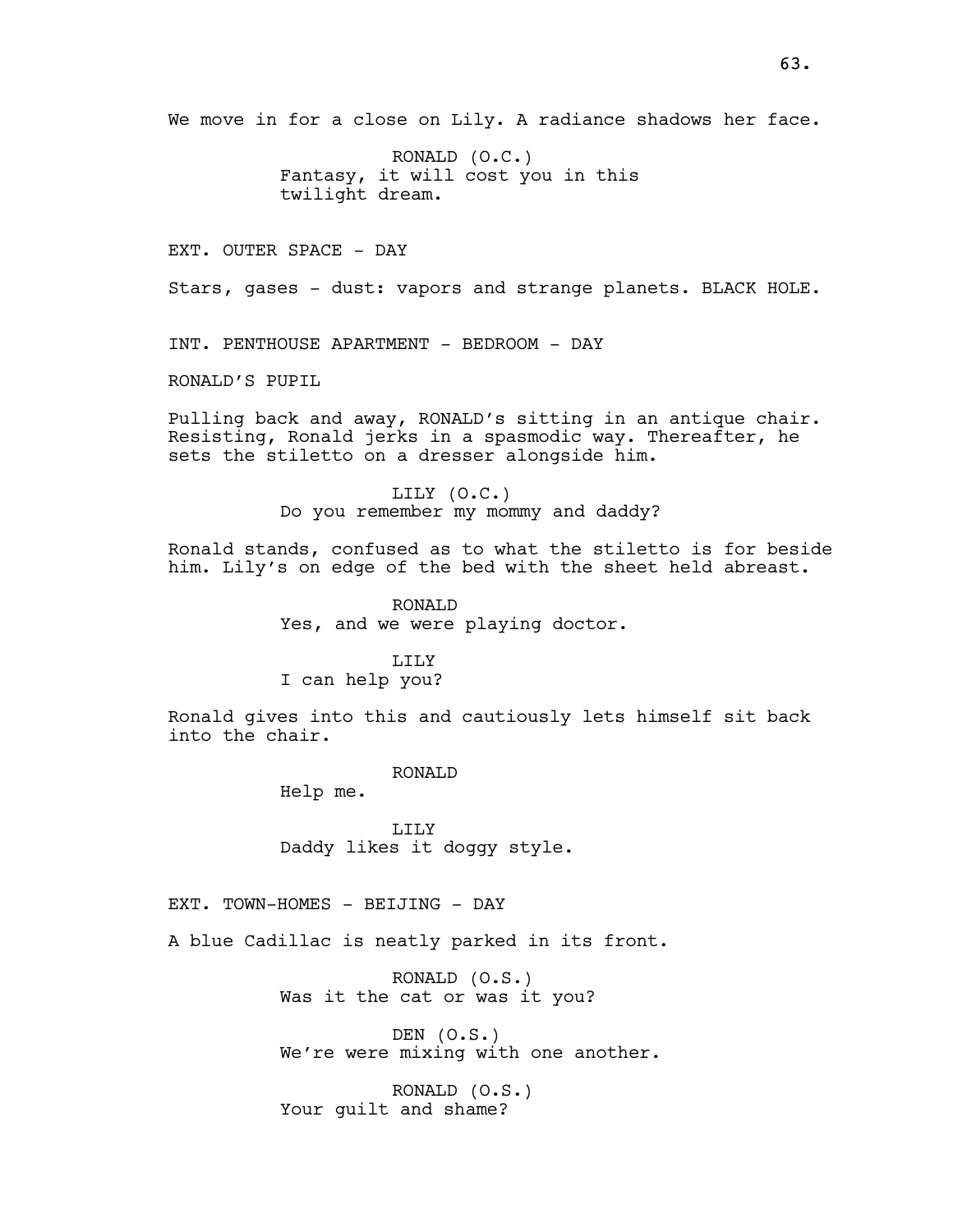INT. TOWN-HOME - FAMILY ROOM - DAY

It glows an eerie hue.

JAY JAY (O.S.) He wanted to do me.

BEDROOM DOOR

It slowly opens. We move in closer.

INT. TOWN-HOME - BEDROOM - DAY

**SHENG** 

Sitting Indian style and playing with a Japanese Kendama, trying to catch a ball on a string with a hole drilled halfway through it, the handle has three catching cups on it.

JAPANESE KENDAMA

The ball gets speared at top of handle.

LILY (O.S.) You flipped me your bird. It's not my fault if I got on top.

EXT. HUTONG - BEIJING - NIGHT

JAY JAY's an African American transvestite in a purple mini, large gold earrings and platforms. Den has him cornered with a 357 weighting his hand.

> RONALD (O.S.) Shattered personalities, they are in your dreams.

JAY JAY For, for your sleeper's been triggered. Disgusted at me was what you thought? That was you- You think that's for me? No, it's you.

RONALD (O.S.) An interference of a subjugating spirit on a weaker one.

Den is hesitant and making Jay Jay sweat it out.

LILY (O.S.) And, I- I came without their foreplay.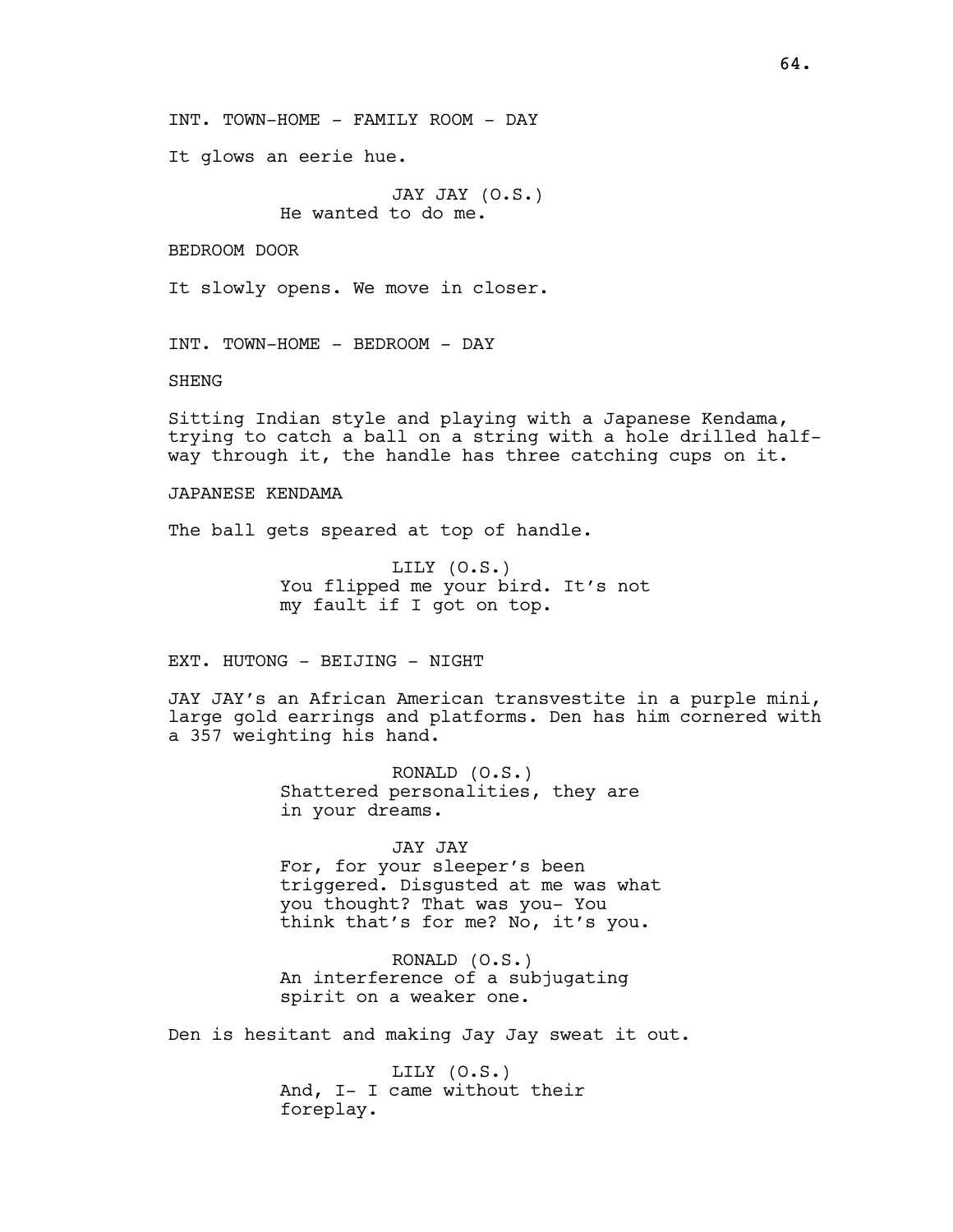Den is buttoning up his Chinese uniform and standing before a Mobile Tablet and at where Ronald is on its screen.

> DEN Sporadic fragments of her memories are my thought transmissions?

RONALD Hysterical infantile experiences, they were brought to light by analysis.

INT. RONALD'S OFFICE - DAY

Althea's on the couch in a robe. Ronald's alongside in chair.

ALTHEA Did you hypnotized the dog too?

RONALD There was no dog licking your legs.

ALTHEA Something was licking me. I felt it!

INT. TOWN-HOME - BEDROOM - DAY

Den goes to the mirror to check his best look.

DEN (V.0.) My wife's using me to fill in the gap of what?

RONALD (O.S.) Childhood sexual molestation.

INT. TOWN-HOME - KITCHEN - DAY

Althea's at the sink cleaning up. There's a large FX:CRASH.

BREAKFAST

It is dropped on the floor.

INT. TOWN-HOME - BEDROOM - DAY

Den has heard it.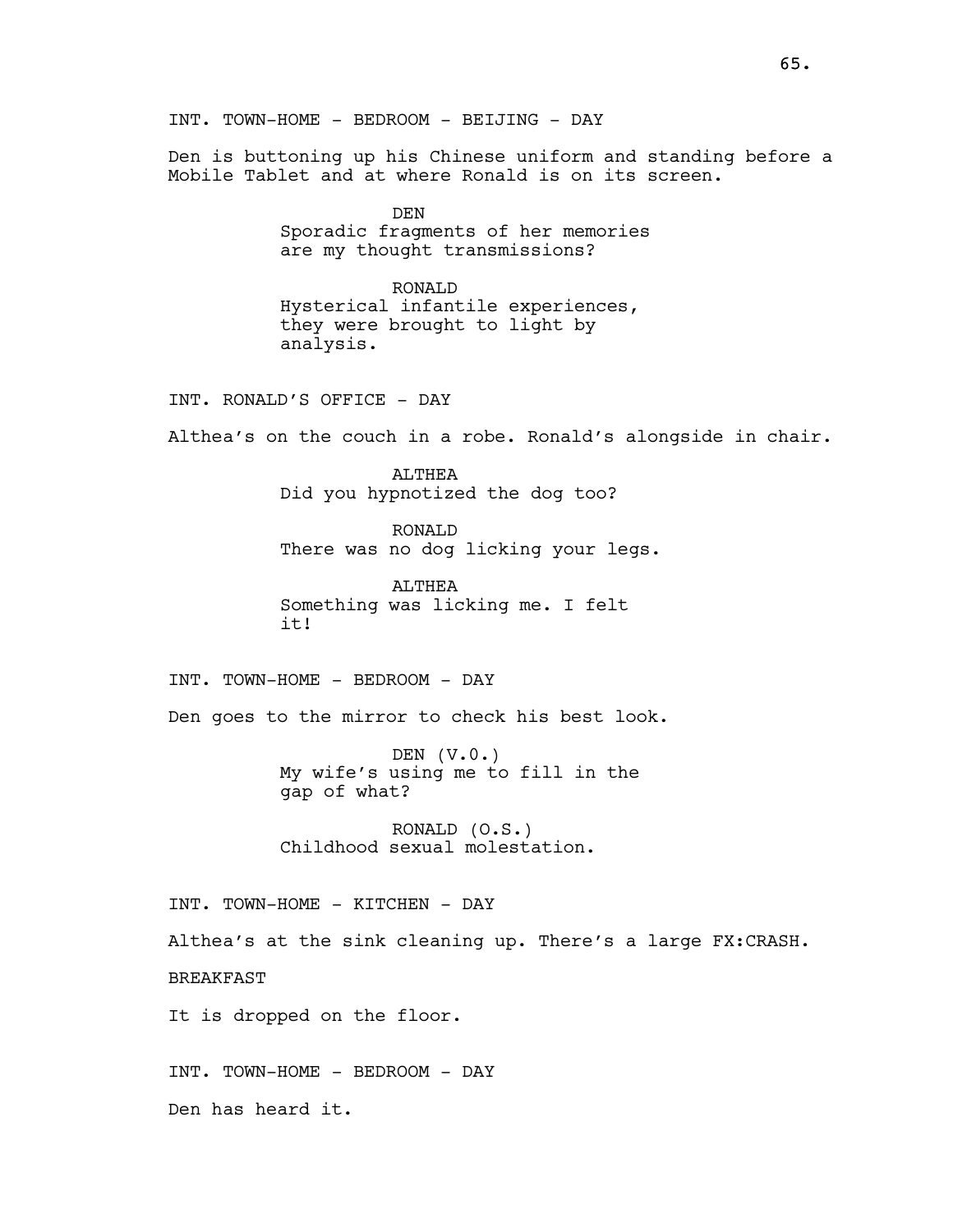DEN That wasn't noises in her head.

But, Den SEES the Mobile Tablet boot off.

INT. TOWN-HOME - KICTHEN - DAY

Althea is staring down at the broken dishes and the food scatted about. Den appears at edge of kitchen.

> ALTHEA They'd be crying out to the Lord against us!

Althea moves to the table and points.

DEN Play Fantasy football instead.

ALTHEA You drafted'r not me.

DEN Psychopaths are good imposters.

ALTHEA I know. I married one.

DEN How could I have been so stupid?

Althea marches up and across from Den.

ALTHEA Ain't no bucking horse!

DEN Did you really have to be there?

Den turns to leave.

ALTHEA You shall have no gods before me!

DEN That's worth going to jail for.

LILY (O.S.) Did you know my cat crapped?

ALTHEA You be the one tieing'r up too!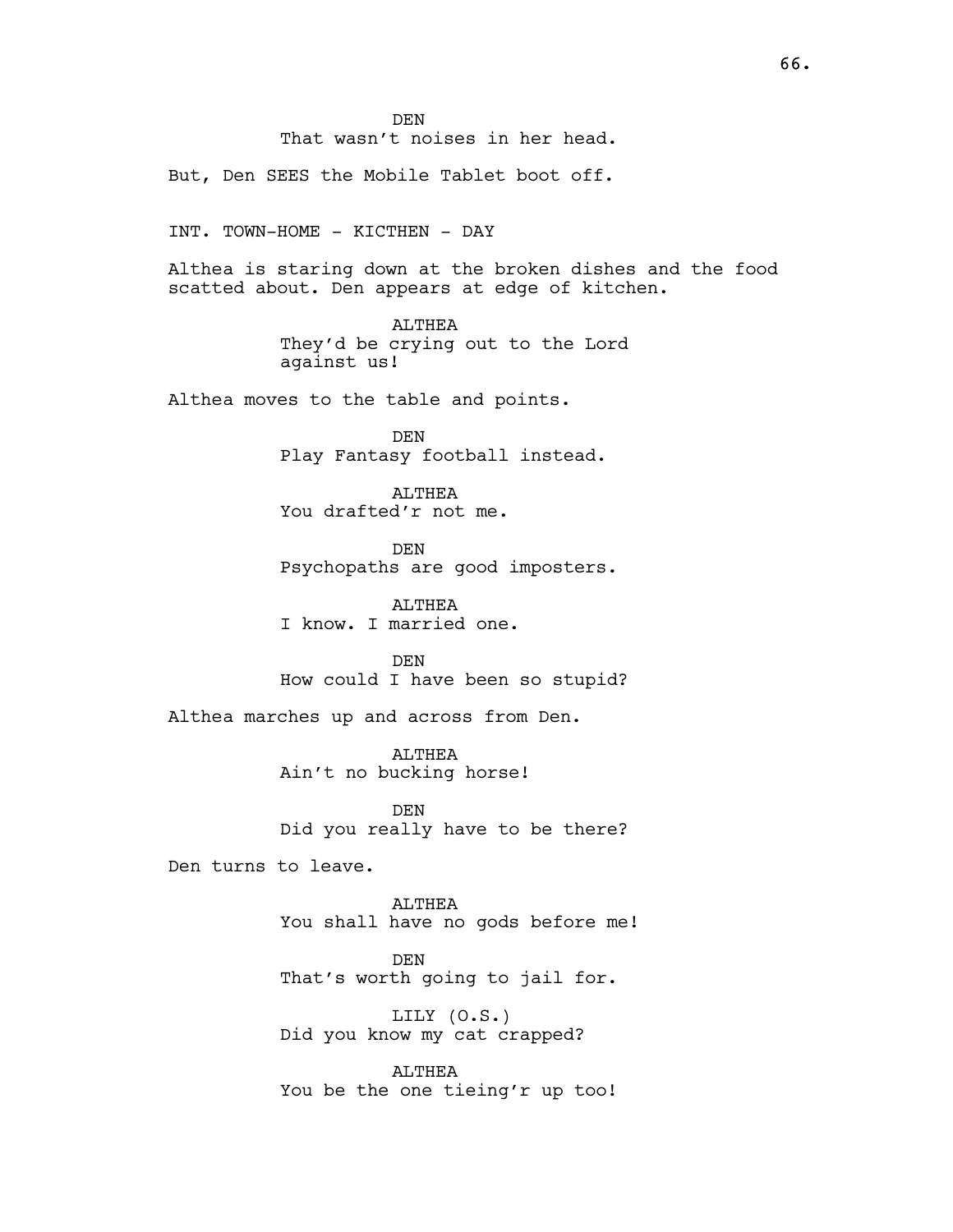Lily's eyes snap open as she lay on her back in bed. She's wearing a one piece throw-over.

> RONALD (O.C.) Did I have anal sex with you?

Lily rolls on her side to see Ronald on Mobile Tablet's screen.

> LILY Hot breath. And, and there was a sudden intrusion. But, it felt like it- Um, I- I was being eaten.

INT. PENTHOUSE APARTMENT - BEDROOM - DAY

Ronald's in a robe and before his Mobile Devices.

RONALD Behold, I will send serpents, cocktrices among you, which will bite you, saith the Lord.

INTERCUT RONALD AND LILY

Lily's lying in her bed next to the Mobile Tablet.

T.TT.Y

Cheeks of my ass are your clappers.

Ronald's before his Mobile Devices and removes his robe. His body is lean and muscular. He wears a black thong.

> RONALD You have gone astray again with a warped sense of reality.

Lily smiles and turns on a VIBRATOR.

LILY Been doing my own little thing.

Ronald sits before his Mobile Devices and picks up a stiletto. Caressing his lips with it.

> RONALD And you call it Satan?

LILY Em hm, my memories of casual sex.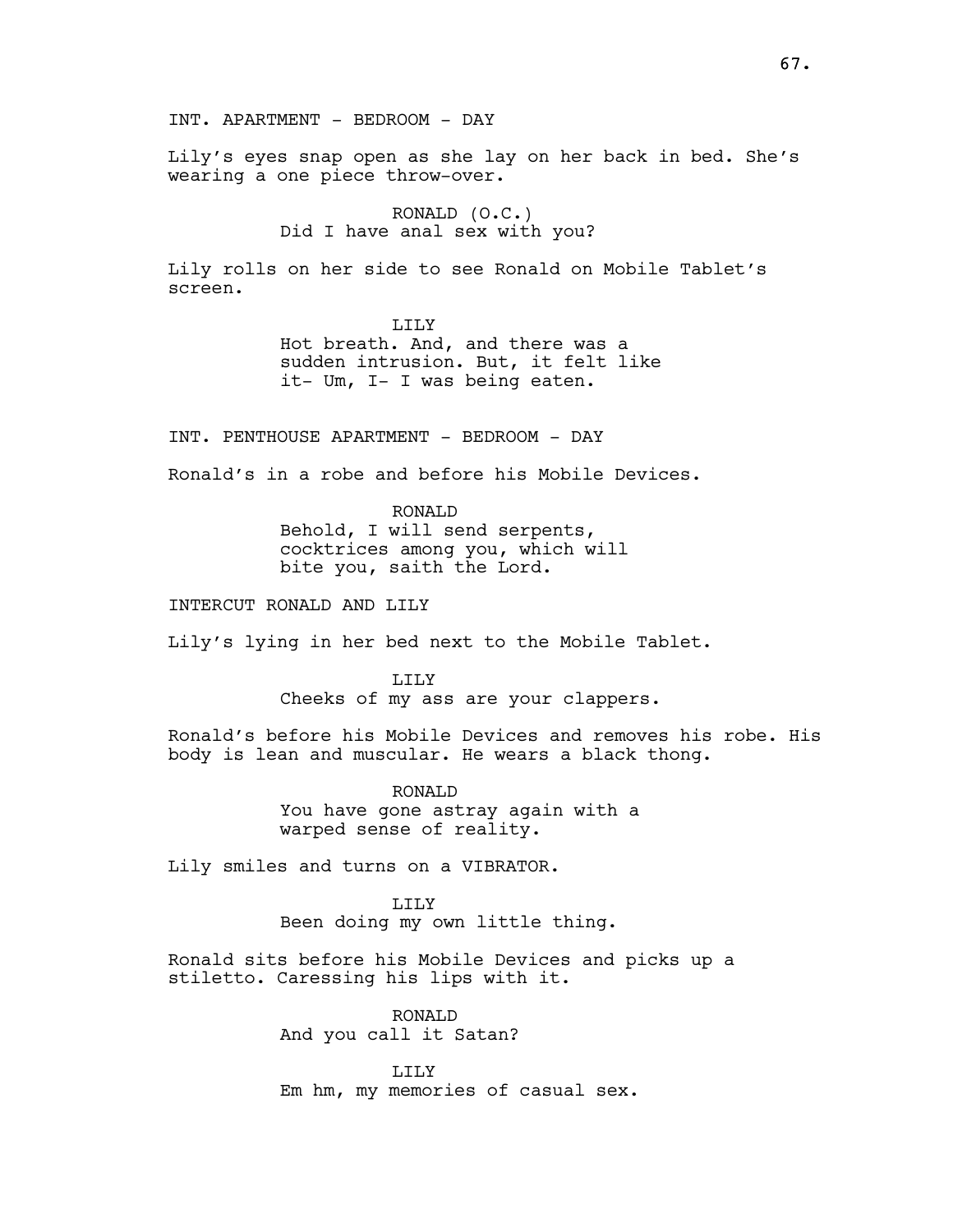INTERCUT ENDS

INT. APARTMENT - BEDROOM - DAY

The Mobile Tablte starts streaming a video of her and Shuaijan. Lily sits up in bed. FX:MEOW. Lily turns quickly to see Shuaijan at the edge of her bed, FX:HISSING and wringing its tail and ready to pounce.

> LILY Maybe I did- But, but, I don't remember.

SHENG (O.C.) You wanted to give him a little pussy.

Sheng's brushing her hair at a vanity mirror with a rock hammer. She's dirty, scraped and bruised. Lily averts off the bed and retreats into a corner.

> LILY Was it for you? Or, or you thought it...It wasn't a chocolate truffle.

Sheng turns, moves to bed's edge, sets the rock hammer down and picks up Shuaijan.

> SHENG You lied so I would.

In an instant Sheng and Shuaijan are gone.

RONALD (O.C.) She didn't come from space.

Lily wheels to see RONALD on her Mobile Tablet again.

LILY

It jumped! It jumped for its food! It was an accident!

LILY'S POV - MOBILE TABLET

A kitty leash is dangling midst the center of a galaxy.

BACK TO LILY

Lily boots off the Mobile Tablet.

RONALD (O.S.) Am I still a stud for a hot girl?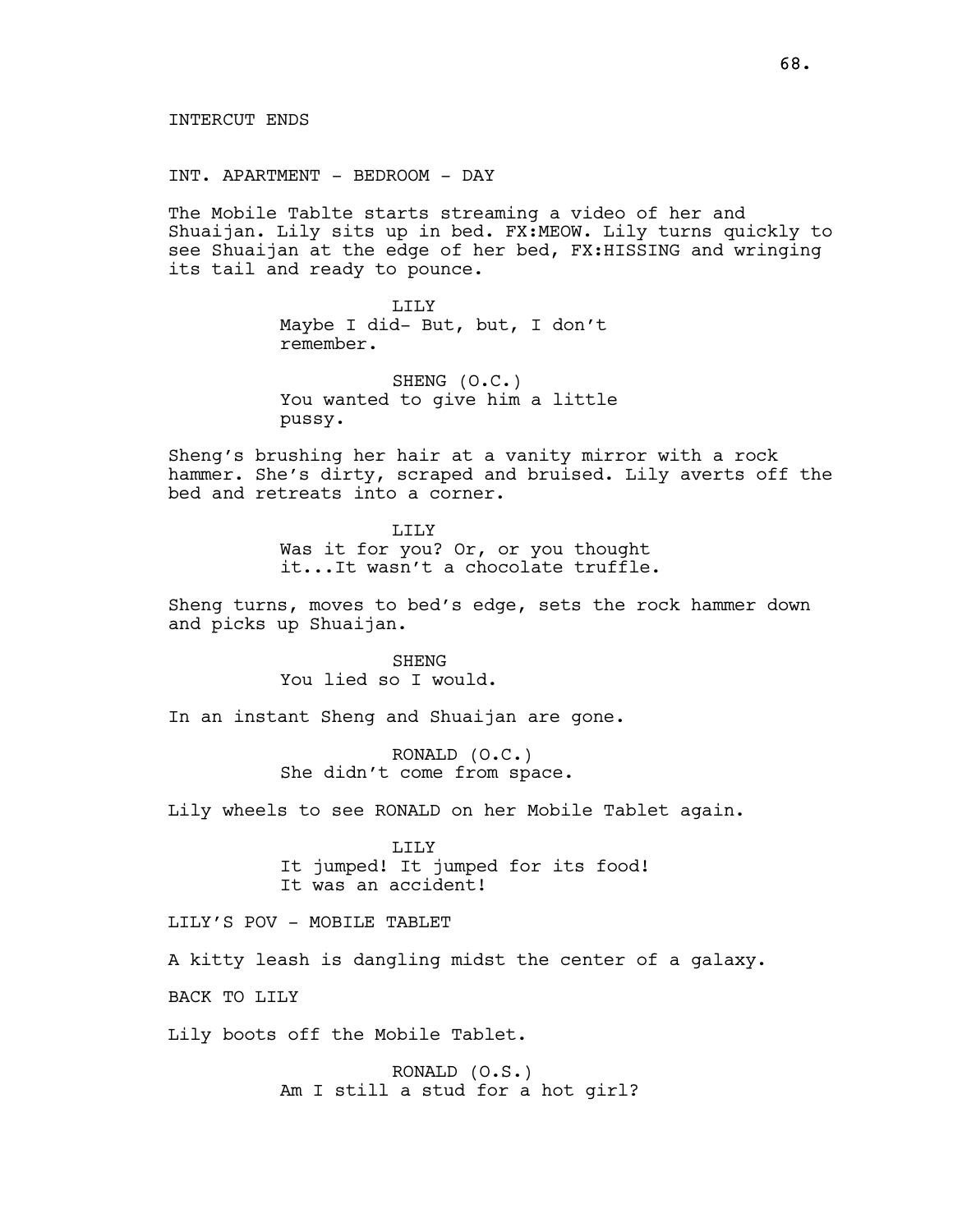#### SHENG

At the doorway of Lily's bedroom, as Lily's asleep in bed again. Sheng's in a pretty dress, a bow and curls.

> RONALD (O.S.) Cutting-edge therapy is not a gay dude who can't find your pussy.

Lily's up from her sleep. She quickly checks herself in a pink throw-over, moves about as if she's violated. Sheng's no longer there.

LILY'S POV - MOBILE TABLET

There's an advertisement for a pregnancy test on its screen.

CELLPHONE

Its FX:Title Song. Lily's having chills and shakes. She gets up off the bed to approach the cellular phone on a nearby dresser. She picks it up and answers it with wide eyes and a trembling lip.

> LILY You're- You're playing with my kitty's game.

RONALD (O.S.) Raped by an alien and then Satan?

LILY Maybe I made that part up. But, but you? As the wolf?

RONALD (O.S.) People do inhuman things.

T.TT.Y I would never want my kitty dead.

RONALD (O.S.) Ultimate punishment is not a cure for sleep paralysis.

T.TT.Y Send the little girl in a Sunday dress back to playing Tetris.

RONALD (O.S.) Blocks falling at a leisurely pace?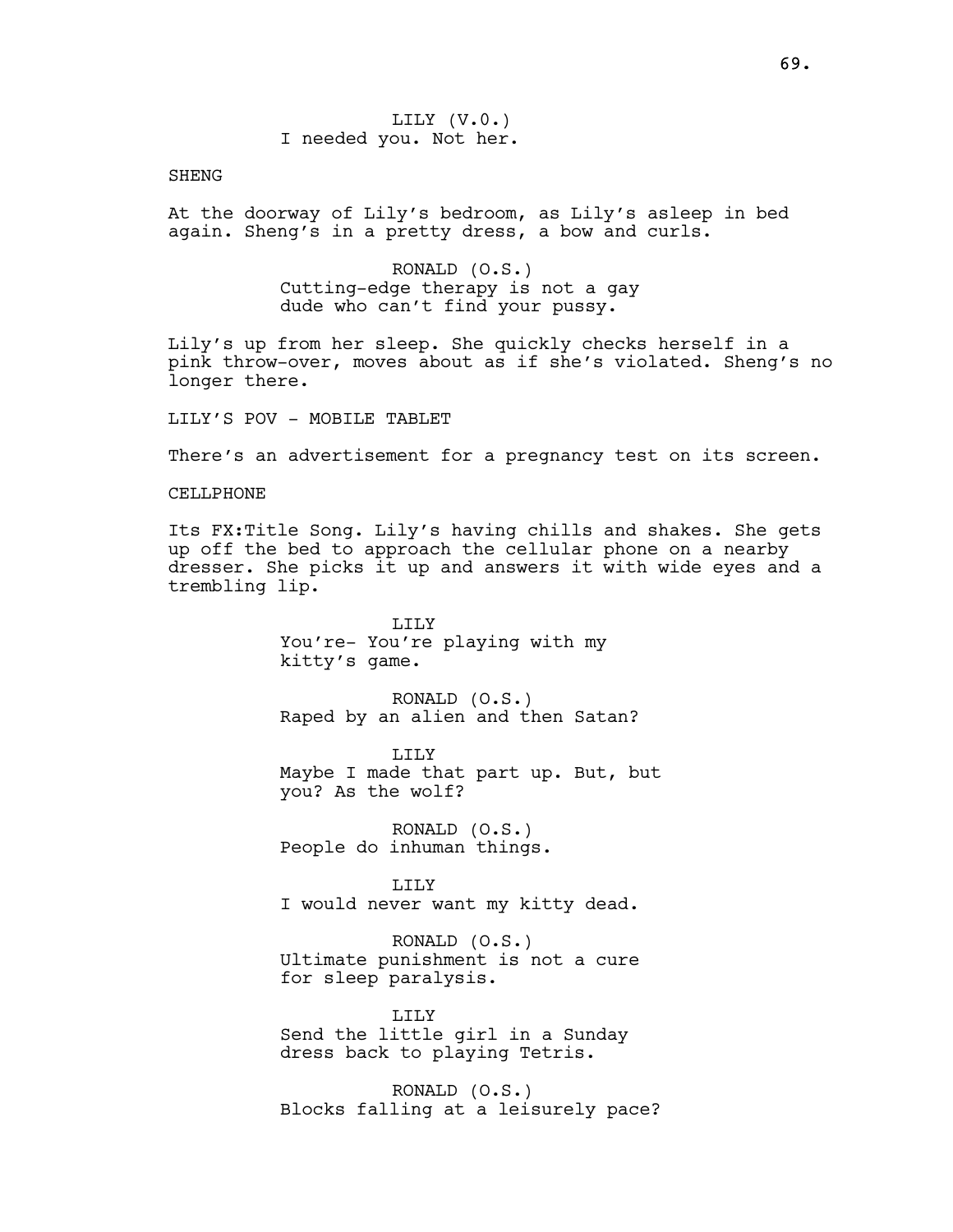INT. INTERNET CAFE - NIGHT

Soo's before a gaming computer in a cubical, and her face is repulsive with pus-filled boils.

> RONALD (O.S.) Because you wanted to sleep with a psychopath as his hooker?

> LILY (O.S.) Minor rearrangement of the blocks.

INT. INTERNET CAFE - DAY

Soo's in the center of the cafe. She's wearing a red asymmetric dress, tied at top and around her neck. Ronald walks in, timelessly in a blue-dress shirt and pressed slacks. He stops and removes his sunglasses.

> RONALD Weeping in the shadows at where those born there will be lead astray?

SOO God's speed's my gospel if I were your servant.

Ronald moves in with a swagger of confidence.

LILY (O.S.) Makes it a better dream than whoring for sweatshop free labor.

SOO His mind is enmity against God, his every thought only evil continually, and his will is utterly perverse.

INT. RONALD'S OFFICE - DAY

Soo's lying on the couch. Ronald is alongside in the chair.

LILY (O.S.) A wise old man and a little girl?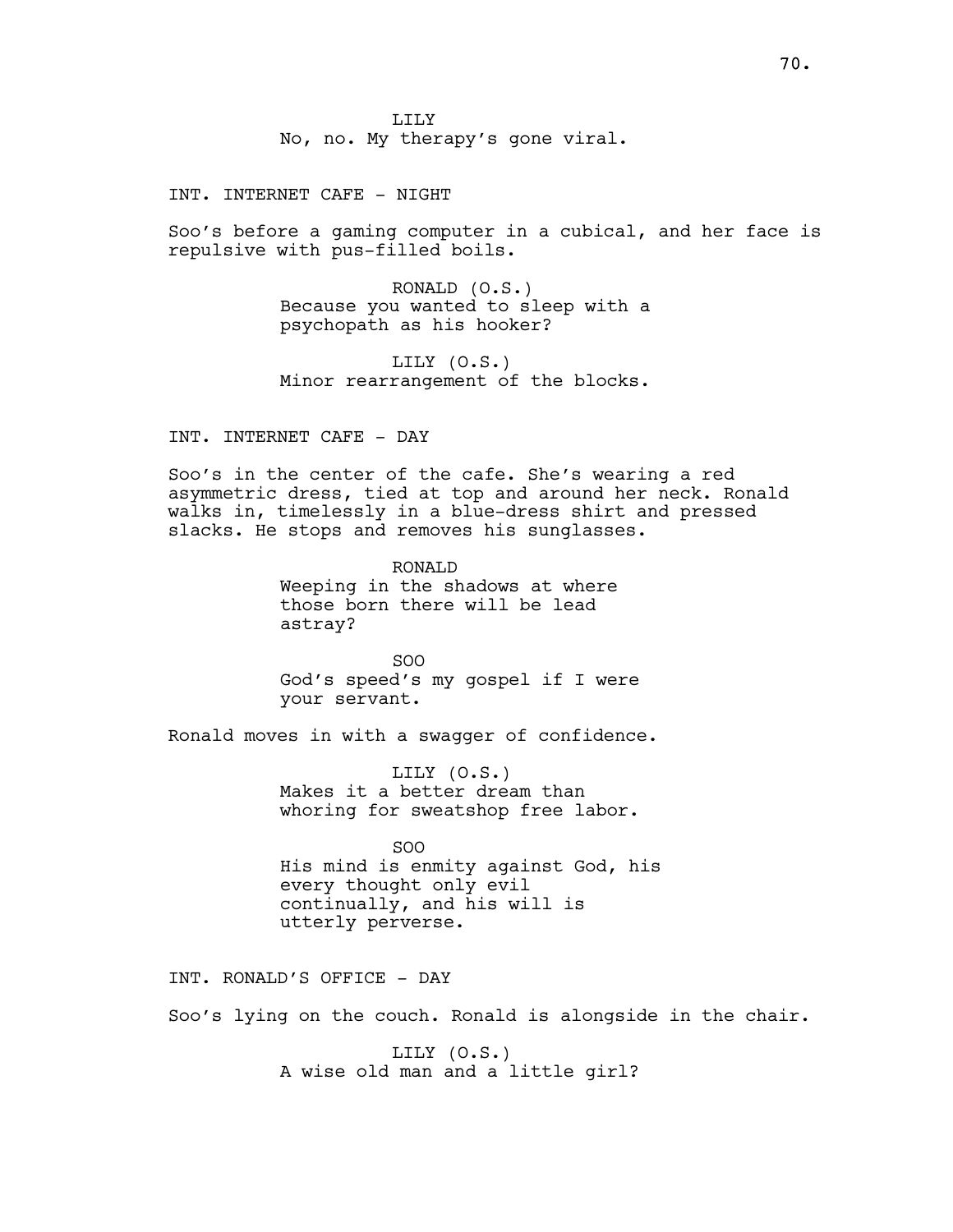RONALD (O.S.) Cinderella and Prince Charming.

LILY (O.S.) Can we play the three F's?

INT. INTERNET CAFE - DAY

Soo's at counter and gaming on a Mobile Tablet.

EMILIA (O.C.) She's given up crying uncontrollably into her pillow?

Emilia's across from Soo.

SOO Mingling with his body fluids.

EMILIA Ah, the noble stallion and his ritual space?

SOO Nothing's forbidden and he presses his thigh into hers.

EMILIA Ovid's Ars Amatoria?

Emilia buds up and gets closer.

SOO A wilderness of pleasances.

Emilia can see a strange hickey on Soo's neck.

EMILIA Serpent's right off the tree.

Soo looks away and at the Mobile Tablet.

SOO His mod has unlimited ammo.

EMILIA And a dark heart that's endowed him with superpowers.

SOO Our dreams are her nightmares.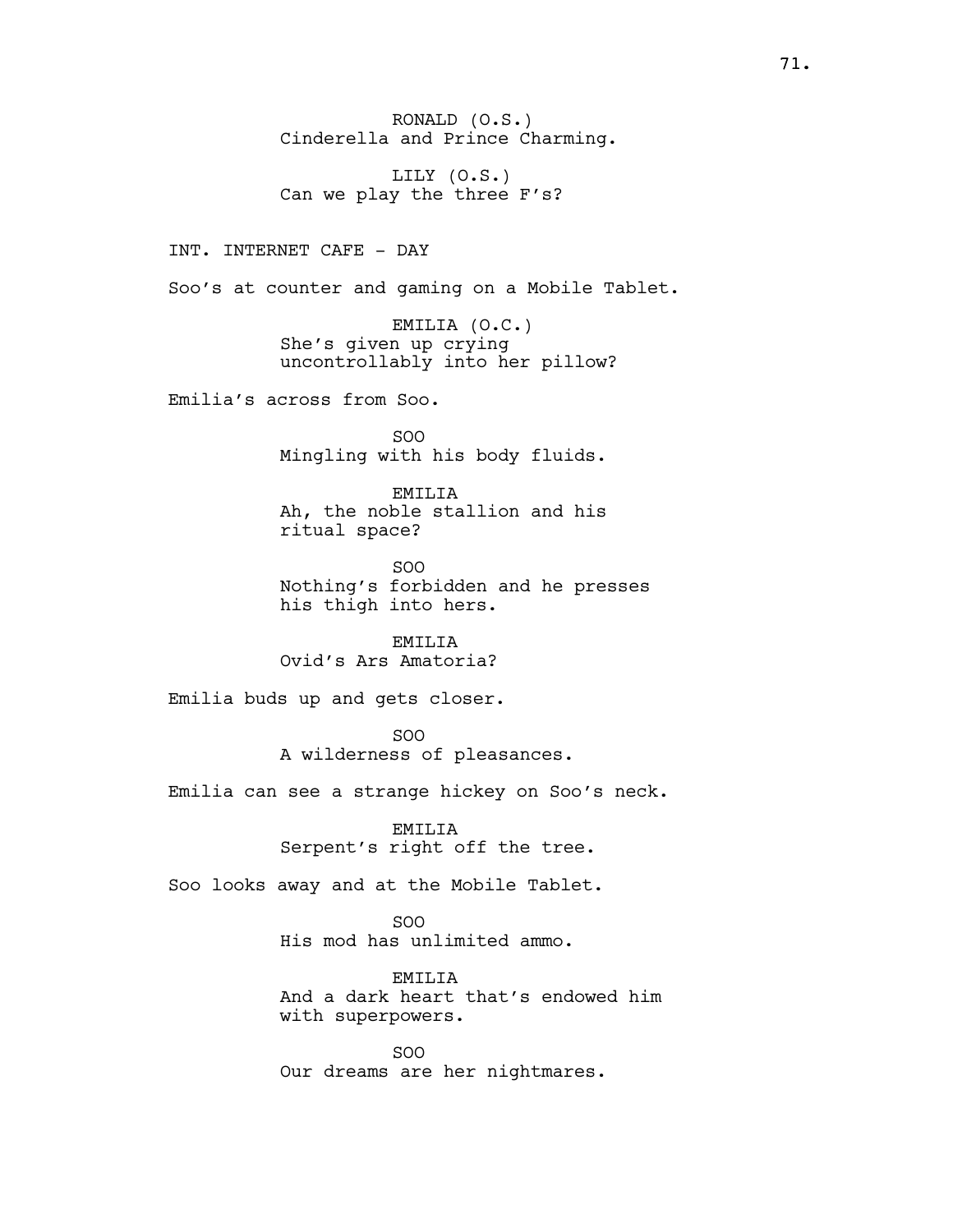Emilia starts getting things ready to open the cafe at a gaming kiosk.

> EMILIA Her bull's sleeping?

> > SOO

Hogwash.

EMILIA Did you log off before his penetration and ejaculation?

Soo moves to the kiosk were Emilia's at.

SOO This multiplayer therapy game, it externalizes how her mind works.

Emilia laughs.

EMILIA Hers goes straight to 7-Eleven for a Slurpee.

SOO Those cops use her for that.

EMILIA Oh, so the little girl's there for an oral tradition.

SOO All those fascinating stories.

EMILIA Creates forgetfulness in the learners' souls?

SOO Condemned in a cesspool of depravity.

EMILIA And lo his virtual world is translated into our real one.

EXT. HIGHWAY - DAY

The Buick speeds up a lonesome two-way highway to nowhere.

RONALD (O.S.) What's fantasy and what's memory?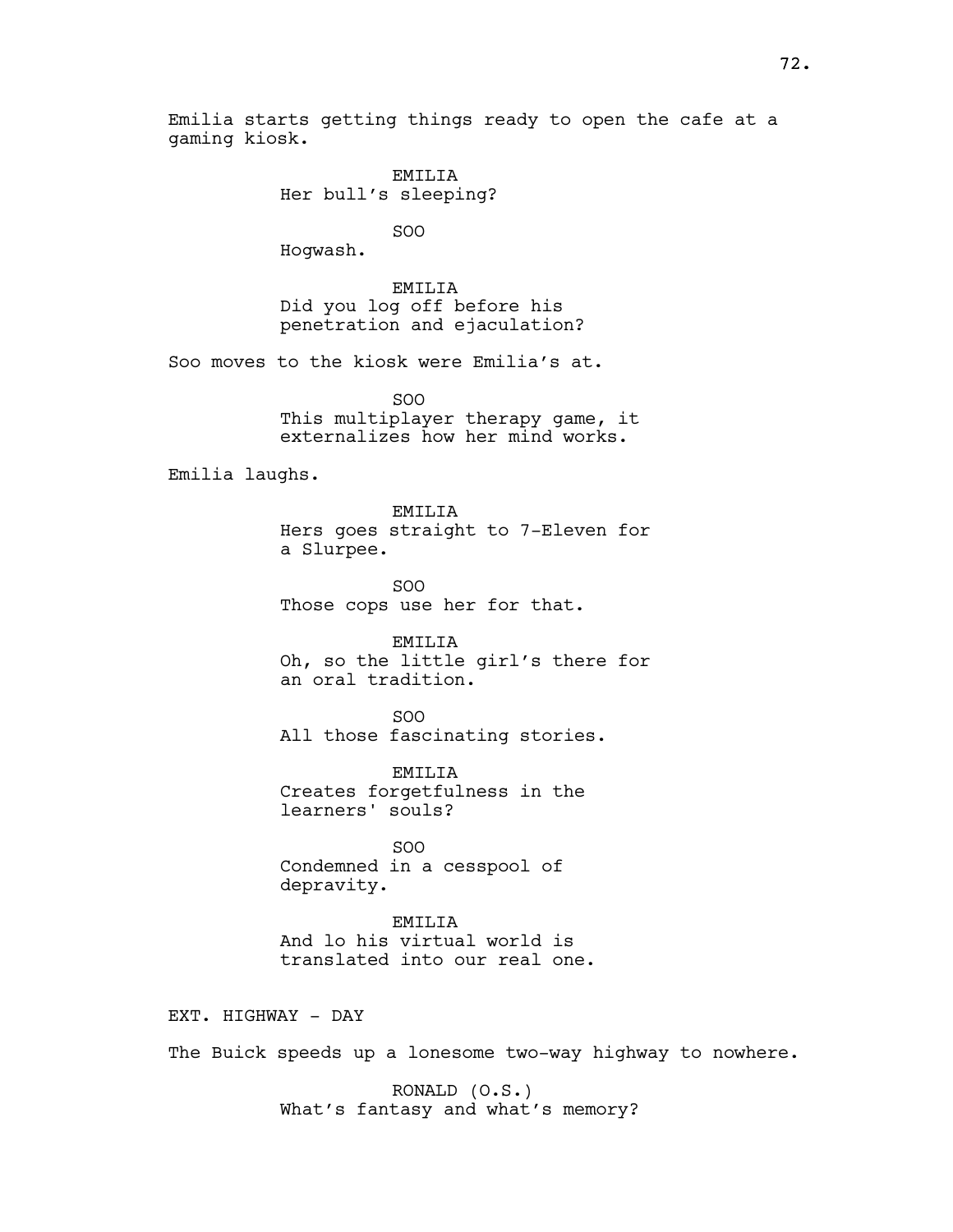LILY (O.S.) Eight inches and gorgeous.

RONALD (O.S.) Is Prince Charming eight inches?

LILY (O.S.) Hour-glass is up and searching.

INT. BUICK SEDAN - DAY

Ronald's space cadet focus is on a tight casual with Lily on board in a valuer purple one-piece dress. Lily brings up a middle finger.

> LILY Found this on Thoth's head.

RONALD The Baboon's the sex ring part?

LILY Edgar's Poe Poe me.

RONALD You'd get a surprise after inspections?

LILY But- but my butt winked.

RONALD Your mother saw no contraction?

LILY She- She had a lil plug.

RONALD She was taking your temperature?

T.TT.Y So- so we could go get Korean barbecue.

CONG YU, 40s is suddenly there in the place of RONALD.

CONG Your savior was born of a virgin.

LILY Daddy? You- You have to evaporate after ejaculation.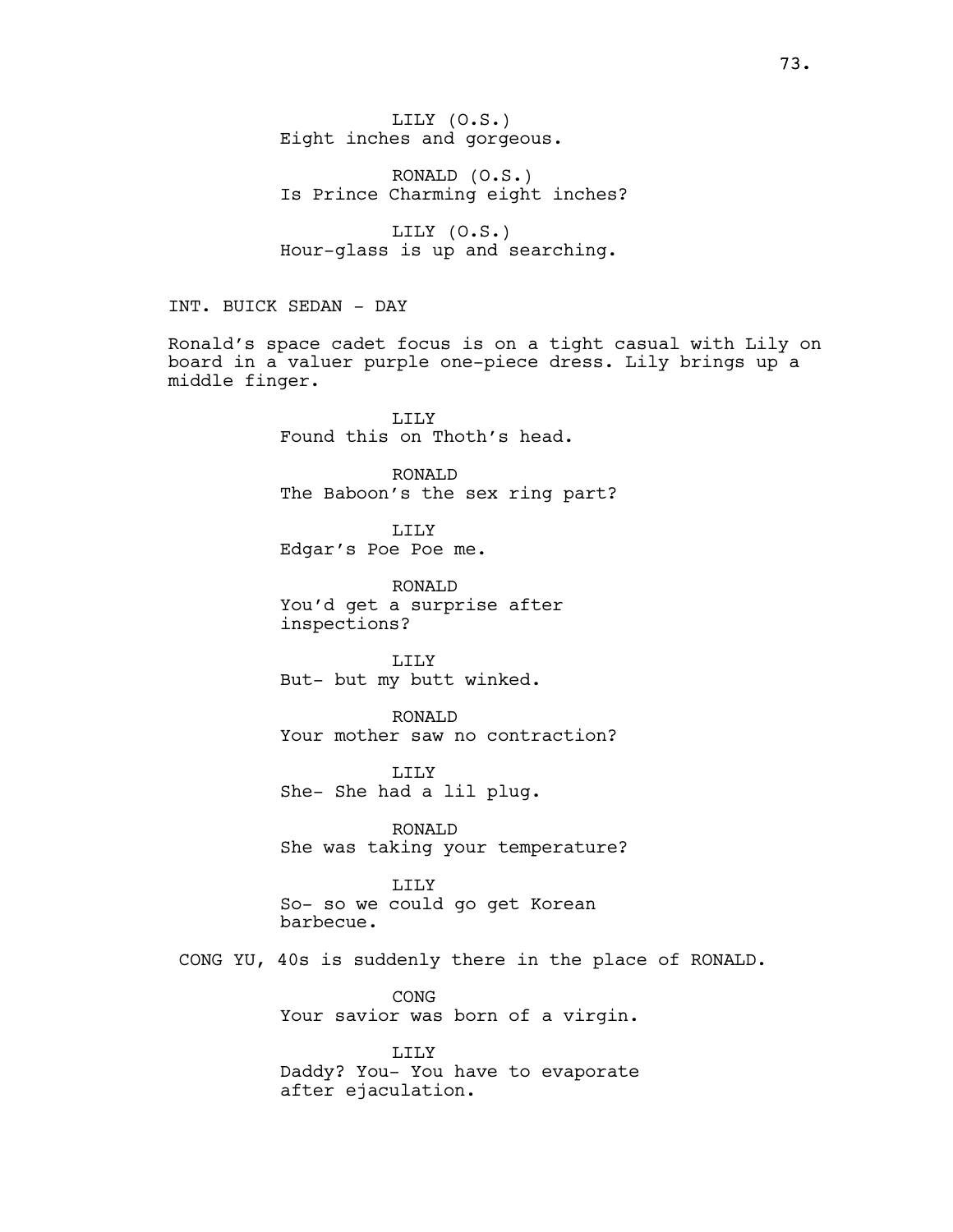CONG Your mamma put a swab in you?

LILY Never feed mamma your ribs with me on your finger!

RONALD (O.S.) That's where your memories are. We have to go there.

FLASHBACK TO:

INT. BEDROOM - DAY

Liang's sitting on the edge of a bed. Her mascara is smeared from weeping. Tissues are strewn, missing the small garbage. Medicine bottles and a nine milli is near.

> LILY (O.S.) Strange place to look for my memories.

LITTLE LILY

She's at the doorway. Her pajamas are yellow-stained with urine, and her face is full of heart-break. Liang picks up the nine milli and aims it at her daughter.

> **T.TANG** I just want you to know how much mommy really loves you.

> > LITTLE LILY

Do it!

Liang sets the nine millimeter at her own temple.

LIANG You hate me baby and daddy and you?

Little Lily nods a pout.

FLASHBACK ENDS.

INT. LILY'S PETS - DAY

Lily is in the midst of her store. She is in jeans and a top, and Ronald is across from her.

> RONAT<sub>D</sub> A bloody almost relationship?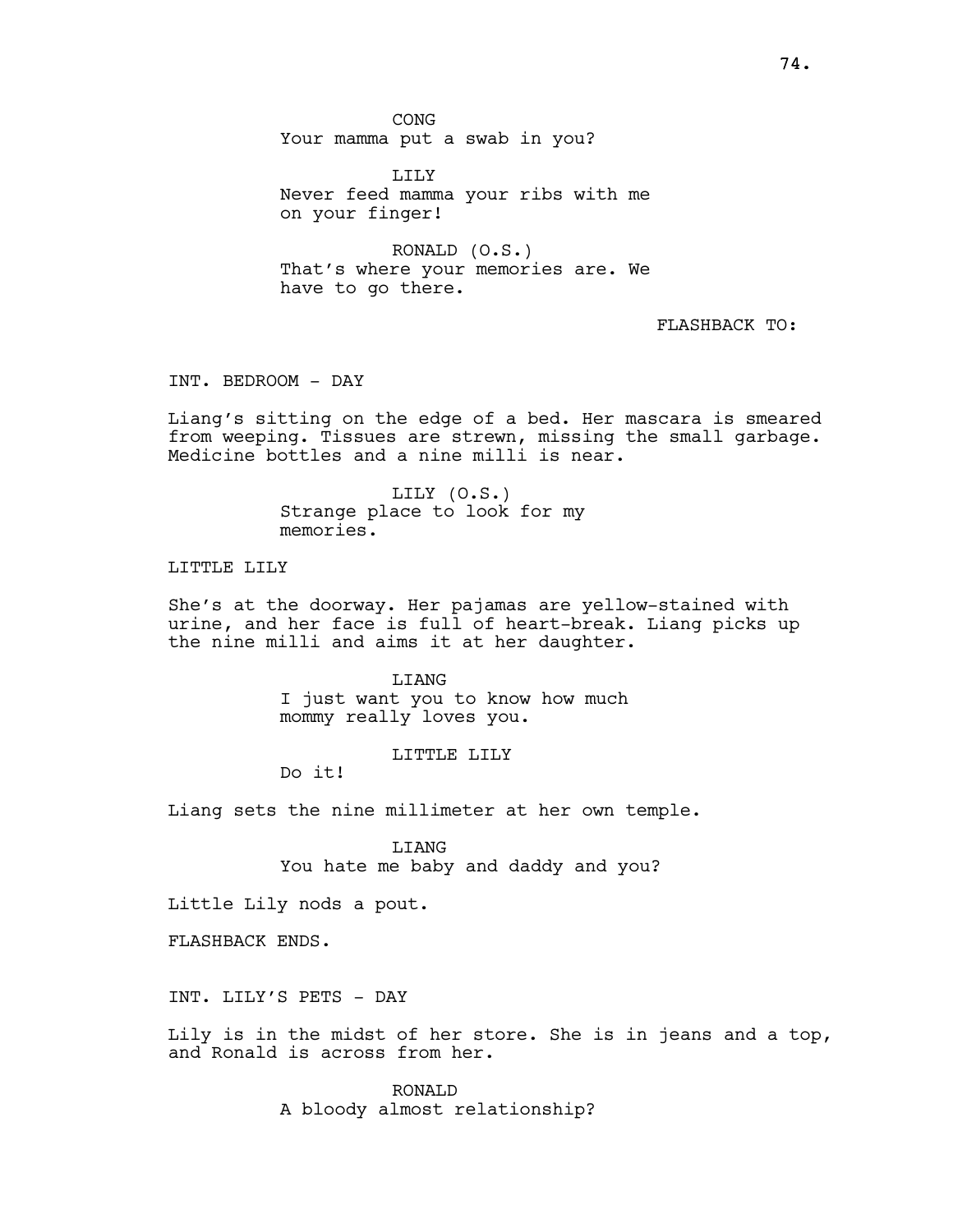LILY Twisting in Satan's cotton fingers.

RONALD Heads I win tails you lose.

LILY She flirted with daddy after he told me how the penis enters the vagina.

RONALD Pudding? It was yours? Not your mother's?

FLASHBACK TO:

INT. FAMILY ROOM - DAY

An ECHO of FX:GUNSHOT is in the background, as Cong reads a Kindle in a chair.

> LITTLE LILY (O.C.) Are babies really made that way?

Cong turns to see Little Lily's beckon and call.

RONALD (O.S.) Why am I an unwrapped tool that goes in raw?

LILY (O.S.) Been whistling Dixie out my ass.

Cong loses interest in his Kindle and sets it on a nearby furniture.

> CONG Go to your room and lay down.

FLASHBACK ENDS.

INT. APARTMENT - BEDROOM - DAY

Lily is lying on her back in a throw-over. Her legs and arms are spread out. Sheng's at the end of her bed with a look of witchery. She bites Lily's toe.

> **SHENG** Sex is dirty!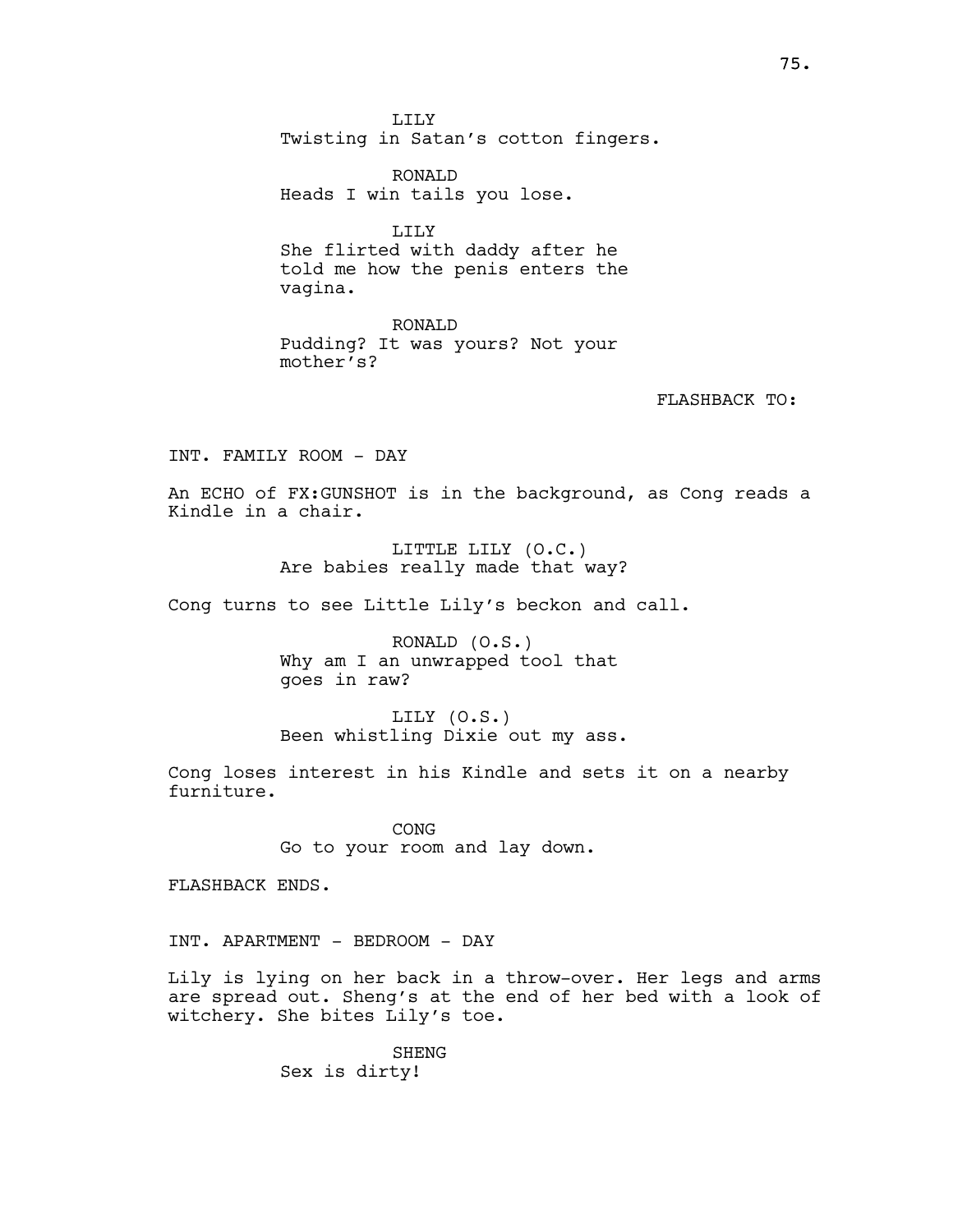RONALD (O.S.) A strange state of mind that knows and does not know.

LILY Try another planet!

FLASHBACK TO:

INT. BEDROOM - DAY

Little Lily stands alone and bewildered when Cong enters the doorway to her room.

> CONG Do what you wanted me to do all this time?

Little Lily nods her head then quickly lies over the edge of her bed to invite Cong there.

> LITTLE LILY Butt me daddy!

FLASHBACK ENDS.

INT. RONALD'S OFFICE - DAY

Lily's there on the couch in a Chinese robe with Ronald in the chair alongside her and wearing his.

> RONALD Your rebirth can be as natural as a physical birth.

> LILY That stream of psychic energy makes me happy afterwards.

RONALD As an alien invasion?

LILY Ooh. I'd hate smelly baby.

RONALD Something special makes her.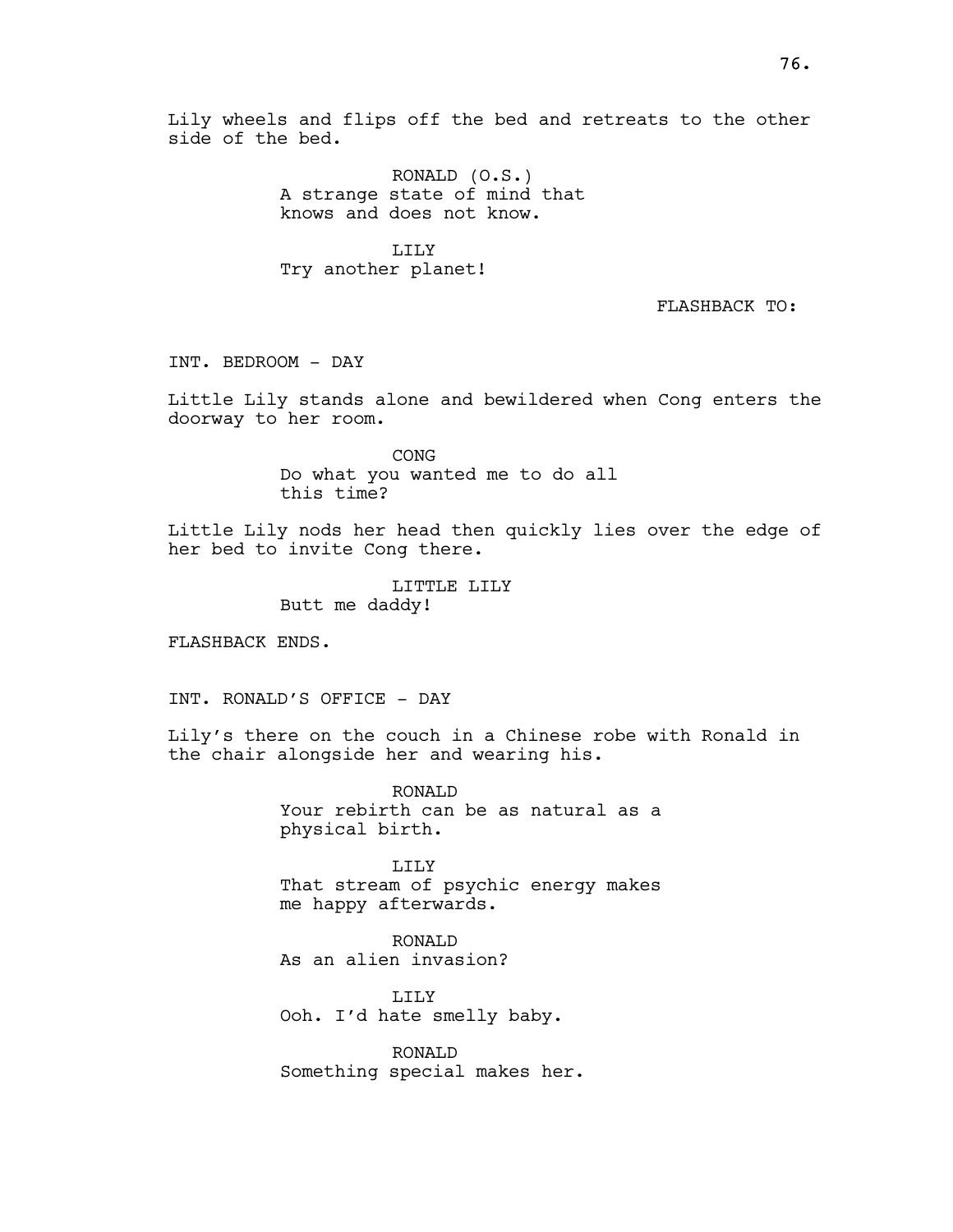LILY Ring tones aren't smarter than me.

RONALD Smarter then the unintelligible catlike language?

LILY Enter the joyriding alien who probed me.

RONALD No! Think that I am befriending a skittish stray cat.

T.TT.Y I don't meow dude!

RONALD You witnessed a sexual act.

T.TT.Y Cheeks opened like a can of worms?

FLASHBACK TO:

EXT. HUTONG NEIGHBORHOOD PARK - BEIJING - DAY

YOUNGER RYAN, he has stopped with a bulldog pup. It looks up at him. Ryan brings a large rock hammer out of his backpack.

> RONALD (O.S.) Cat's lain out on a cutting board! Head, tail and its feet are lopped off!

INT. HUTONG MARKET - BEIJING - DAY

Younger Ryan is shopping with a teddy-bear nestled close in his cart. FX:YELP OF DOG.

> LILY (O.S.) Your knee rubbing on my pussy isn't for cat meat.

English Glib Ronald's in a beard. Younger Ryan turns to him with an indignant awareness.

> RONALD (V.O.) Bashing in the little alien's head shouldn't of been a problem.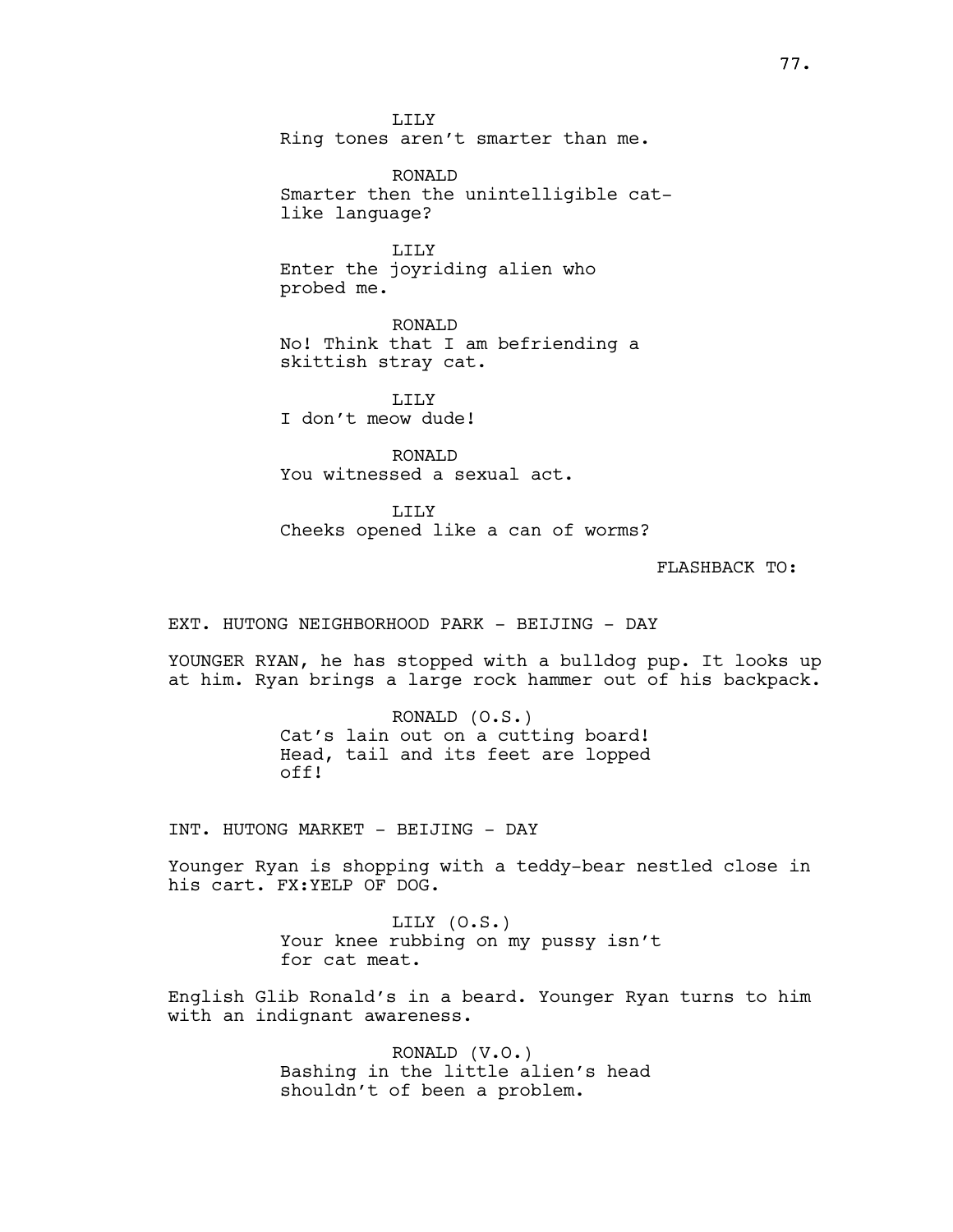LILY (O.S.) The Child's Plaything?

FLASHBACK ENDS.

INT. RONALD'S OFFICE - DAY

Ryan is on the couch, in a trance while holding a teddy bear.

RONALD She controlled your mind?

RYAN I- I felt like I had to. I had to. I- I offered it to Satan.

RONALD Your mother? It penetrated her? The big alien snake?

RYAN I- I have it. That- that alien symptom.

RONALD Infant impetus, that's the snake.

RYAN The pup, did it? It abducted me?

RONALD Spontaneous- The gameplay, it had you lost.

FLASHBACK TO:

EXT. BARREN FIELD - DAY

CHI CHI's 20s, a beaten and bloodied Vietnamese cute chick who is staggering backward in her mini. The English Glib version of Ronald is on the hunt with a rock in hand.

> ENGLISH GLIB RONALD Twelve yuan!

> > CHI CHI

No!

FLASHBACK ENDS.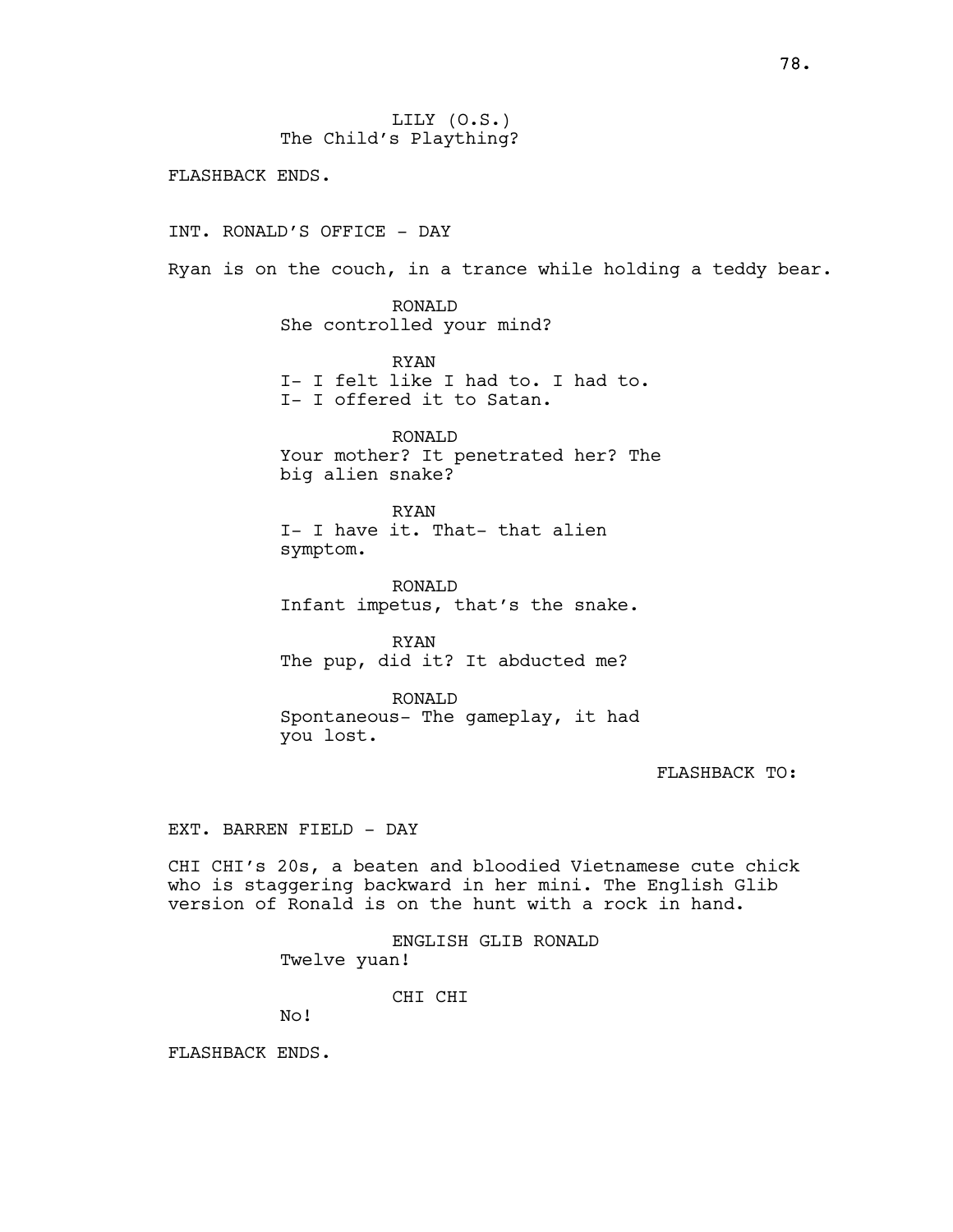INT. HUTONG HOSTEL - ROOM - NIGHT

Tom is shirtless and before the only light.

MOBILE TABLET

It's a chat. Tom: Give it a twist. The Child's Plaything: Eat me. Tom: I'll eat both of you! The Child's Plaything: Tom's a pervert.

> LILY (O.S.) Submitting to Satan in therapy?

RONALD (O.S.) For your God-ordained resistance.

FLASHBACK TO:

EXT. BARREN FIELD - DAY

Chi Chi is still backing from the brute, bloodied, bruised and with torn cloths. The English Glib version of Ronald is a straight descent for sexual torture and murder.

> ENGLISH GLIB RONALD Twelve yuan!

Chi Chi's eyes are filled with blood and tears as her head shakes back in defiance.

> CHI CHI Six hundred yuan!

FLASHBACK ENDS.

INT. BUICK SEDAN - DAY

Ronald and Lily, they are on the highway.

LILY Better a snake then a slave.

RONALD The falsification of your memory, it's an association with me.

INT. INTERNET CAFE - DAY

Emilia is about her business at the kiosk selling and tending to the gameplay CUSTOMERS.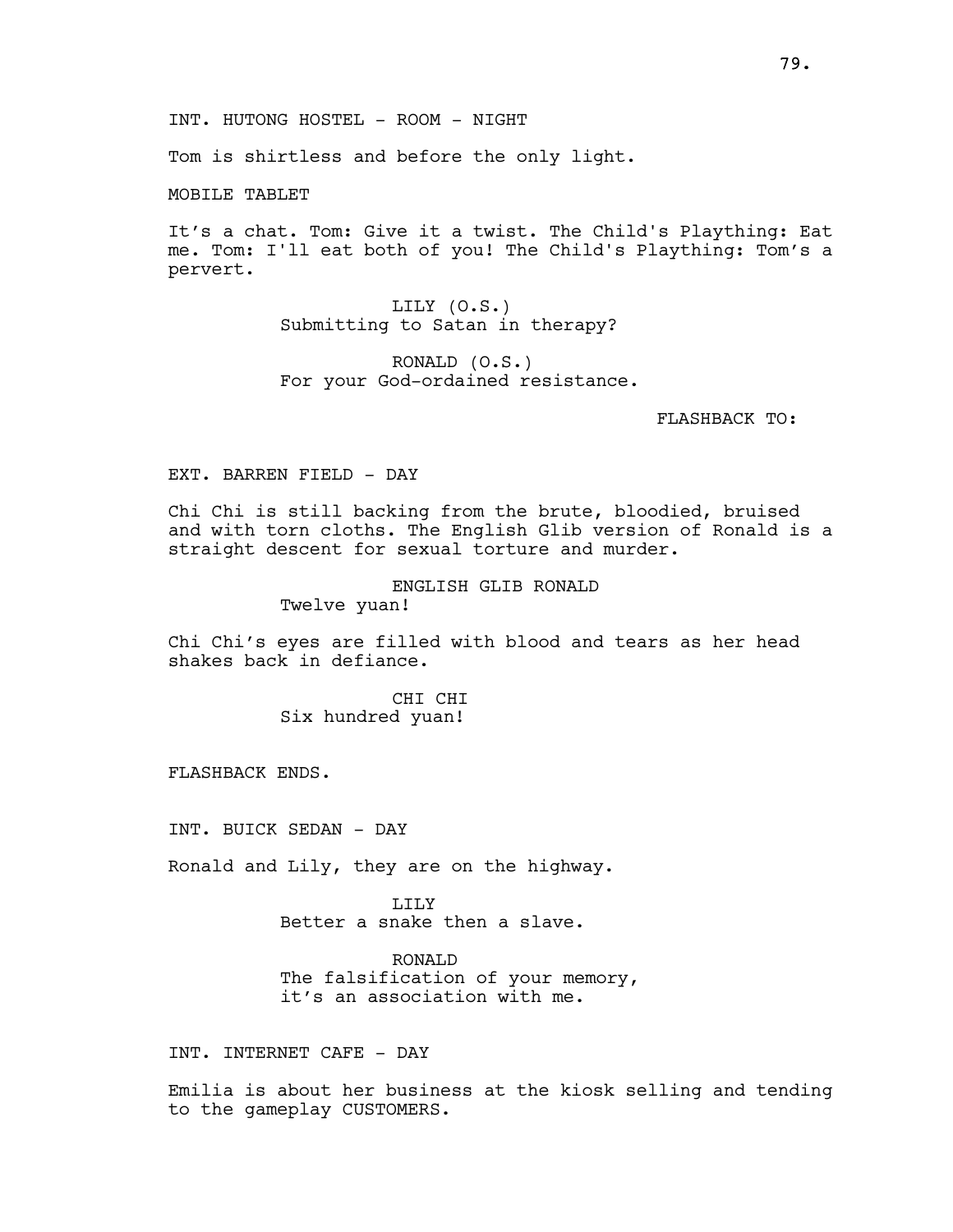It pans the area. We move in close.

LILY (O.S.) Did Hendrix kiss the sky?

RONALD (O.S.) You put whiskey, rum, and scotch in Vodka and drank it?

LILY (O.S.) The toilet seat was up.

RONALD (O.S.) Emotions, they were in the room.

LILY (O.S.) Daddy's little darling?

Soo is in jeans, shirt and cap - merchandise of the cafe. She's reviewing security camera tapes. She rewinds to a particular spot where she can see Emilia come in all alone.

INT. INTERNET CAFE - NIGHT

Emilia is booting up all the cubical computers. She's dressed for a black mass and in a transparent negligé. Quickly, she stands midst the eerie glow of the computers with a small canary.

> RONALD (O.S.) Do you pee in the shower?

LILY (O.S.) And kitty crapped on the floor.

INT. LILY'S PETS - DAY

Emilia's with Lily near where the canaries are kept.

EMILIA Songbirds will help me get pregnant?

LILY This one will help his sperm meet your eggs.

Lily opens a cage and carefully coddles a canary out. But it's Sheng now.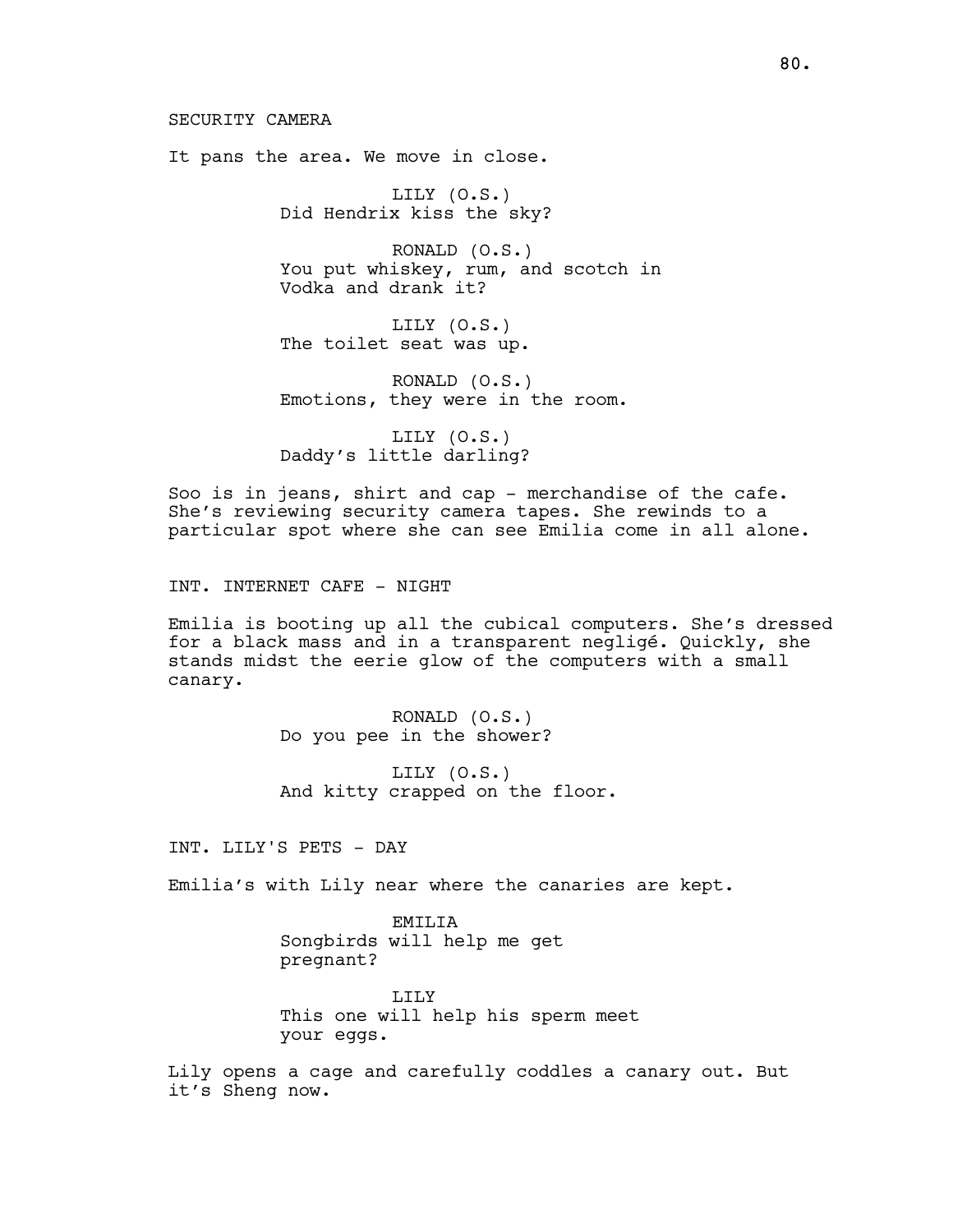RONALD (O.S.) My questions have provoked your delusions. They are my lies. I displaced you in the gameplay.

## LILY

Only candy and a beer diet for you!

Lily ignores Sheng and puts the canary back in its cage.

SHENG

At the other end of the store. She has the canary risen rubbing her nose on its beak.

> **SHENG** Do you believe in UFOs?

Lily comes marching in.

LILY Unfortunately you have the wrong store for this.

SHENG She's going to kill it!

Sheng pushes the canary into Lily's reach. Lily takes it.

LILY Cute. Like I need you to put away what needs to be put back.

RONALD (O.S) I've raped you and I forced you to watch me murder a co-ed.

LILY (V.O.) Aborted our fetus myself.

INT. INTERNET CAFE - NIGHT

Emilia has the small bird risen above her head. Blood is oozing from out of her fingers - crushed canary, down her arms and with droplets on her face.

> RONALD (O.S.) I lent you the coat hanger?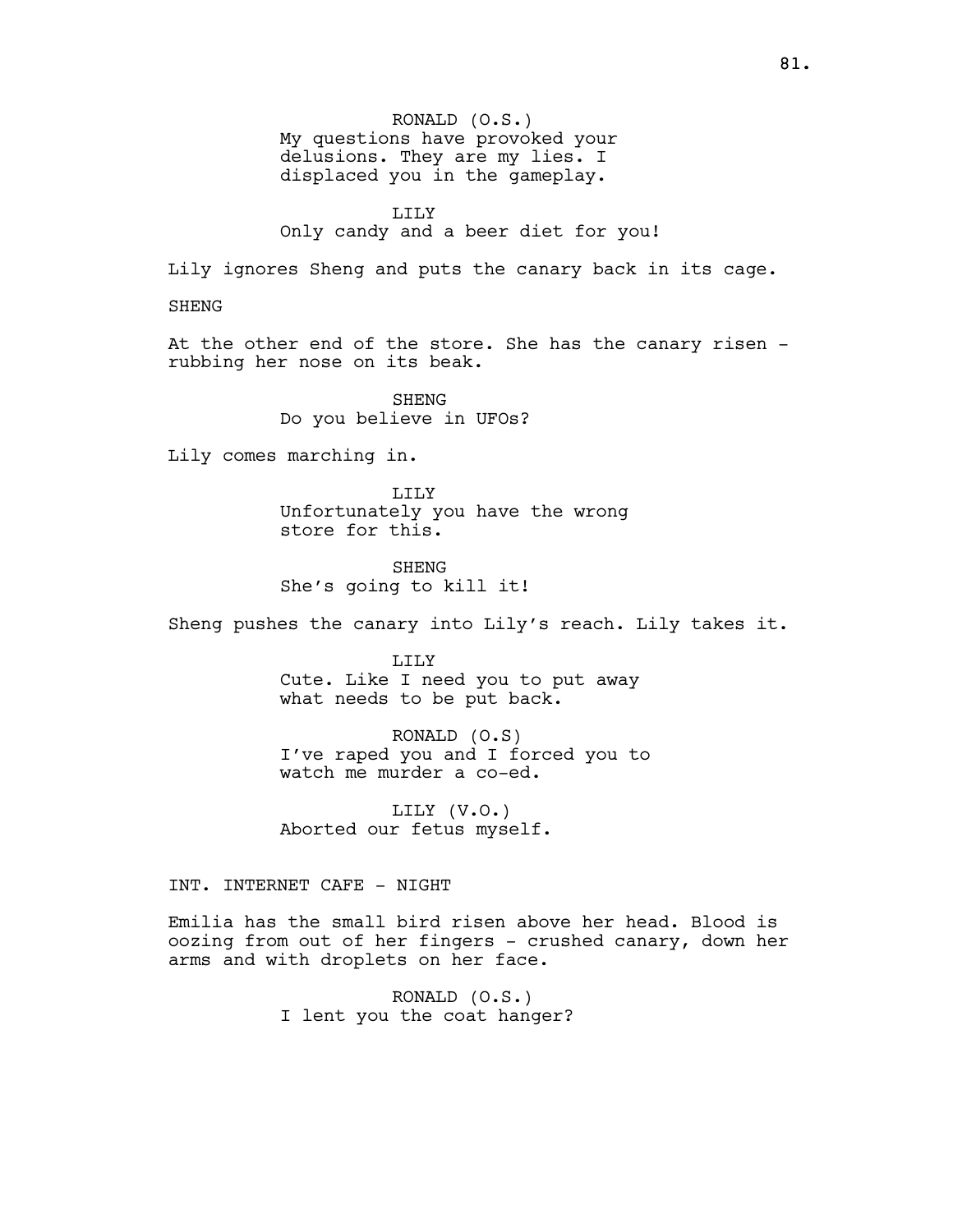Soo rewinds the tape to another place. She's in the red dress and with Ronald. They are enwrapped.

> SOO Just rewind and play.

INT. RONALD'S OFFICE - DAY

Lily's on couch in a robe. Ronald's alongside in the chair.

RONALD I want you to read Ulysses.

Lily sits up and closer to Ronald, letting her robe slump off her shoulder.

> T.TT.Y Put your hand back and keep fingering me.

Lily raises her knee, letting her inner thigh show.

RONALD You can remember entire events that never happened. I've simply asked you to let your imagination run wild.

LILY History is the nightmare from which I am trying to awaken.

INT. LILY'S PETS - DAY

Emilia's leaving with a small bird box in hand. She's out the front door. Lily averts to look at where the basement door is open, yet it slams shut. Opposite way, Ronald's there and casually dressed.

> RONALD James Joyce's Ulysses. That was Stephen Dedalus.

LILY I like it better when I'm your trailer tramp.

RONALD I'm that part of your childhood that did not happen.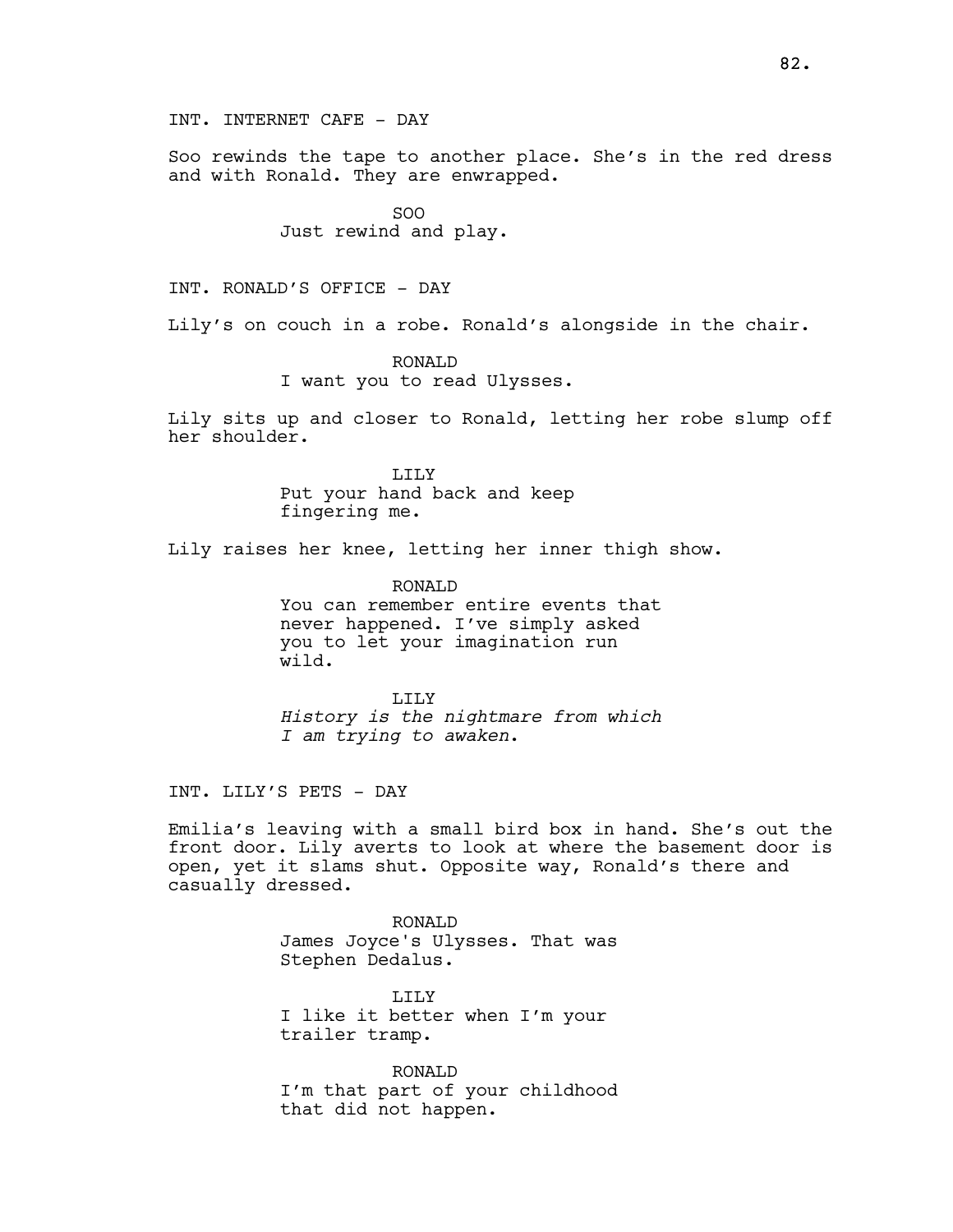T.TT.Y You want me to struggle while we play the tickle game?

INT. RONALD'S OFFICE - DAY

Soo's on the couch in a Chinese robe. Ronald's in the chair.

RONALD (O.S.) You were on your dad's foot riding horsey?

LILY (O.S.) Um hm. And I'd pee pee too.

FLASHBACK TO:

EXT. CATTLE BARN - DAY

Elongated and made of metal. There's oval air vents evenly spaced on its roof.

> SHENG (O.S.) He's out there.

INT. CATTLE BARN - DAY

The CATTLE are feeding. There's CANISTERS above their heads, as they have just automatically dropped their allotted portions.

English Glib Ronald appears through the bright hue of the cracked door at an end of the barn. He's in blood smeared and dirty Khaki cloths. A nine pound sledge is dangling from his hand.

> ENGLISH GLIB RONALD A man of genius makes no mistakes. His errors are volitional and are the portals of discovery.

FLASHBACK ENDS.

INT. HUTONG HOSTEL - ROOM - DAY

Ryan is in his boxers and before his Mac.

M<sub>AC</sub>

There's a chat online: The Child's Plaything: Miss me? Teddy Bear: Where are you? The Child's Plaything: Where am I?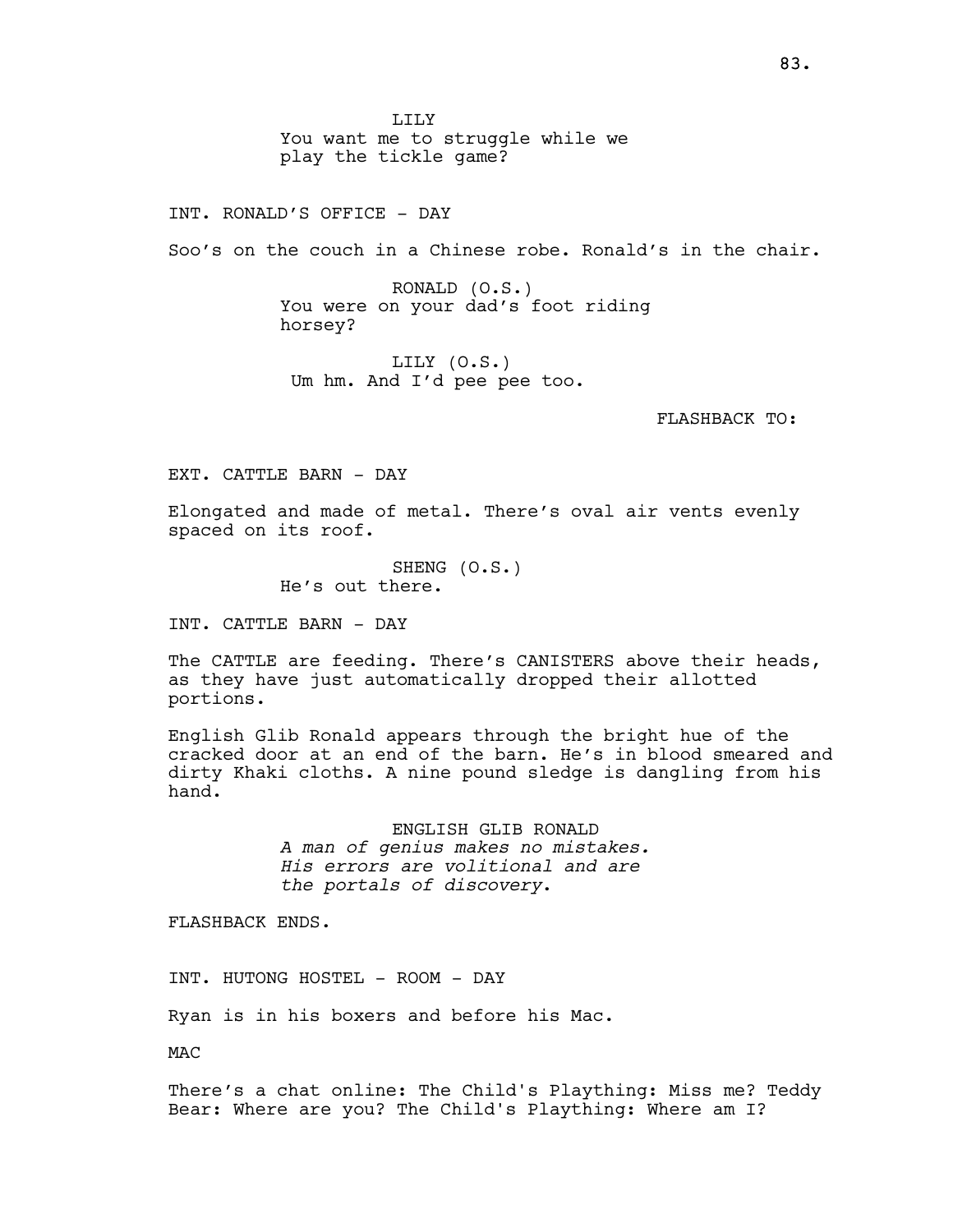Tom: Ready Teddy? Sweet Stuff: Rocky. Don't let daddy have me. Stick me. Stick me Rocky.

> LILY (O.S.) There. I undid the clasp.

## INT. INTERNET CAFE - NIGHT

Soo's on a chair in a loose fitting pink short skirt and top, flip-flops. Her legs are spread. White panties are in plain view for Snake who's entering in baggy shorts and a t-shirt.

> SNAKE Think you're escaping and run into yourself. Longest way round is the shortest way home.

Snake stops and peels off his shirt before Soo who puts her palm on Snake's hard belly. She drags her nails down to tug on his shorts, bringing them off his skin.

> SOO ...to Ulysses?

INT. HUTONG HOSTEL - ROOM - NIGHT

Emilia is in a black neglige' mid an inverted pentagram. Candles burn and her face is blood-smeared. Snake stands across from her with a nine millimeter in his hand. He's dressed in a black thong.

> RONALD (O.S.) Epimenides was a Cretan who called Cretans liars.

Snake comes up and lays his piece against Emilia's face.

LILY (O.S.) It wasn't Pinocchio's nose.

Emilia nods her head and kneels down before Snake's groin.

RONALD (O.S.) And the semen?

LILY (O.S.) Said you would take it out before you came.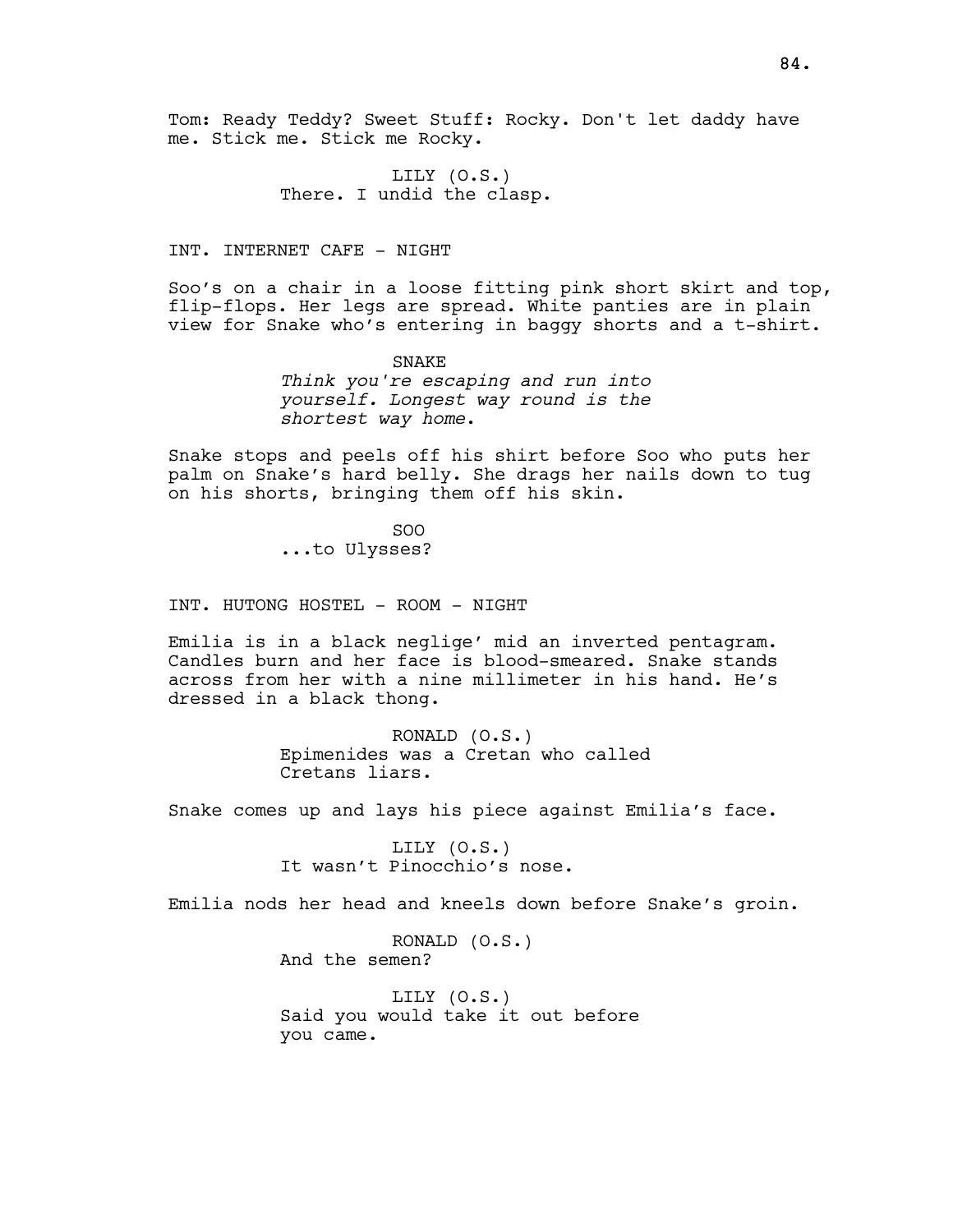INT. PENTHOUSE APARTMENT - BEDROOM - NIGHT

RONALD's in a robe and before a Mobile Tablet. It's a chat.

MOBILE TABLET

The Child's Plaything: Case notes? Chi Chi: You will be nice? The Child's Plaything: Yes. Chi Chi: I will for six hundred yuan. The Child's Plaything: Do you have Amazon tits?

Chi Chi: My tits, six hundred yuan. The Child's Plaything: Never never land will slither you a chortle. Chi Chi: A what? The Child's Plaything: Ah, wonderland.

Lily sits up. She's wrapped in a sheet.

LILY Are we dead?

RONALD We are neither.

T.TT.Y And- And you're a liar?

FLASHBACK TO:

EXT. BARREN FIELD - DAY

CHI CHI

She is lying bloodied and dirty with eyes empty.

ENGLISH GLIB RONALD

He's heading to the rectangular barn with a sledge hammer dangling from his hand - khaki grimy and blood splattered.

INT. RECTANGULAR CATTLE BARN - DAY

There's two rows of cattle feeding side by side.

SHENG

She's button cute and at the far end of the cattle barn, as English Glib RONALD walks in from the opposite end.

SHENG

Wack'm!

FLASHBACK ENDS.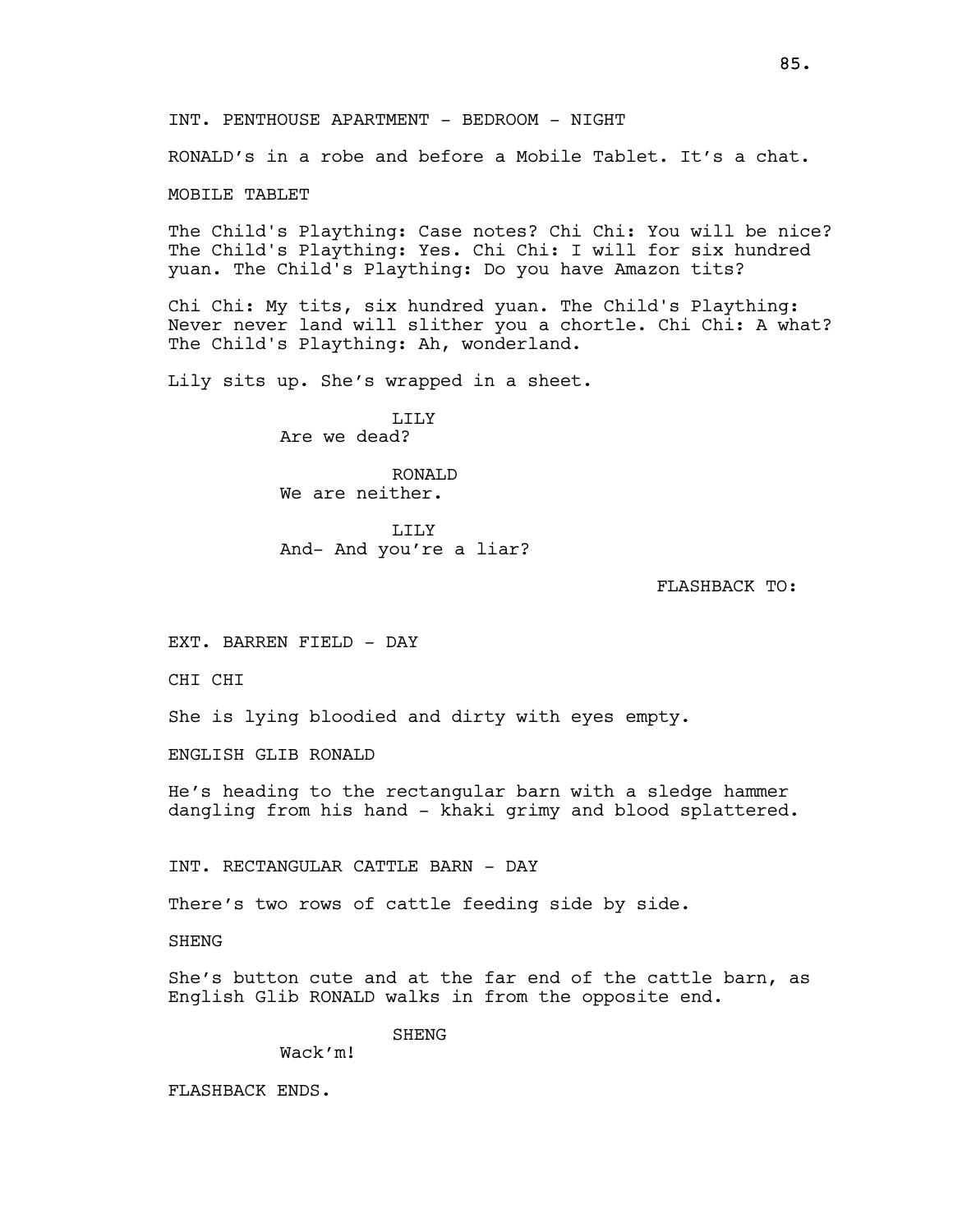INT. PATROL CAR - DAY

Ryan's at the wheel.

**TOM** 

All of them?

FLASHBACK TO:

INT. RECTANGULAR CATTLE BARN - DAY

The younger more pristine version of Ryan's with a CHINESE WOMAN REPORTER, 20s midst at where the cattle are dead in each stall. Blood flows into the center aisle drains.

YOUNGER RYAN

Yes.

CHINESE WOMAN REPORTER Why do you think the microchips were taken from the cattle feeders?

FLASHBACK ENDS.

INT. RONALD'S OFFICE - DAY

Ryan is on the couch and Ronald is in the chair alongside.

RONALD Life-long beliefs can be either.

RYAN You mean- You- You were- Or...ah? It never happened?

INT. LILY'S PETS - DAY

Ronald is cooing a couple Songbirds in a small box. Lily has them for him. She's in a tight fitting skirt.

> RONAT<sub>D</sub> Tell me about the butterflies in your stomach.

Ronald reaches out and takes Lily's hand.

LILY They make you the frog and I'm the swamp you hop into.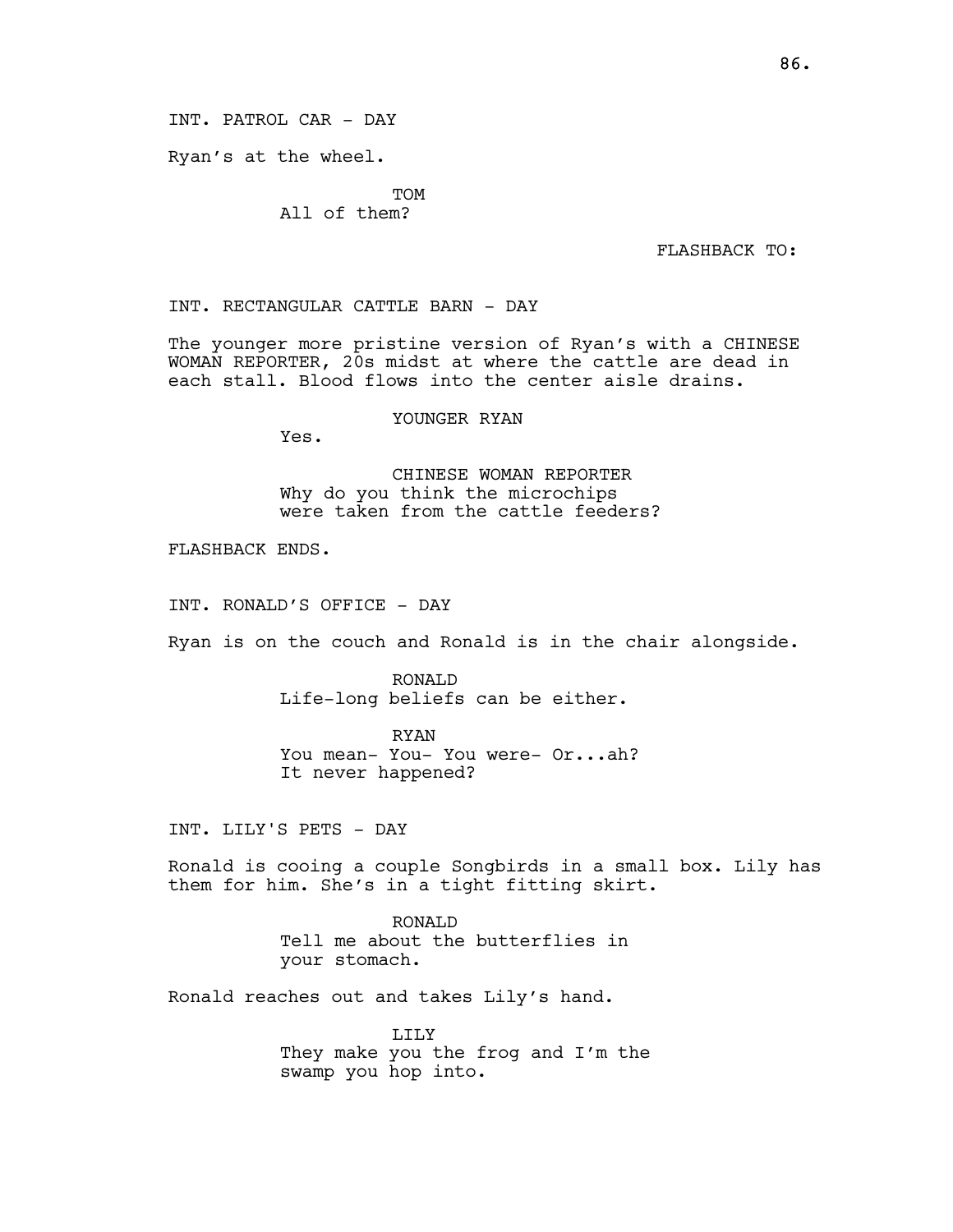RONALD Dangerous nonsense or your dreams?

LILY Now you see me now you don't.

RONALD Songbirds learn their songs.

LILY Ah, but that dog was rubbing its head on me.

FX:MEOW. Lily's shocked and jolted out of her dream. Ronald's not there. FX:MEOW. Lily fixes a deadlock sight on the opening basement door at the other end.

> RONALD (O.S.) To know the innermost parts is what Eve had sought.

Lily cautiously approaches the open basement door.

INT. LILY'S PETS - BASEMENT - DAY

The Mobile Tablet at the far end of the wall is lit, and this leash wags near the steps. Lily descends.

> LILY (O.S.) My therapist tells me lies and that's the truth?

FX:MEOW. Lily gets to the bottom of the stairs.

MOBILE TABLET

Shuaijan's inside and clawing at the screen.

BACK TO LILY

She rushes to the Mobile Tablet. Petting at the screen and with a sense of desperation, Lily searches for a way to get her cat.

> RONALD (O.S.) Serpents too are gluttons for woman's milk.

Shuaijan claws at the screen and jumps into it.

SHENG (O.C.) You need a copy of Cliff Notes?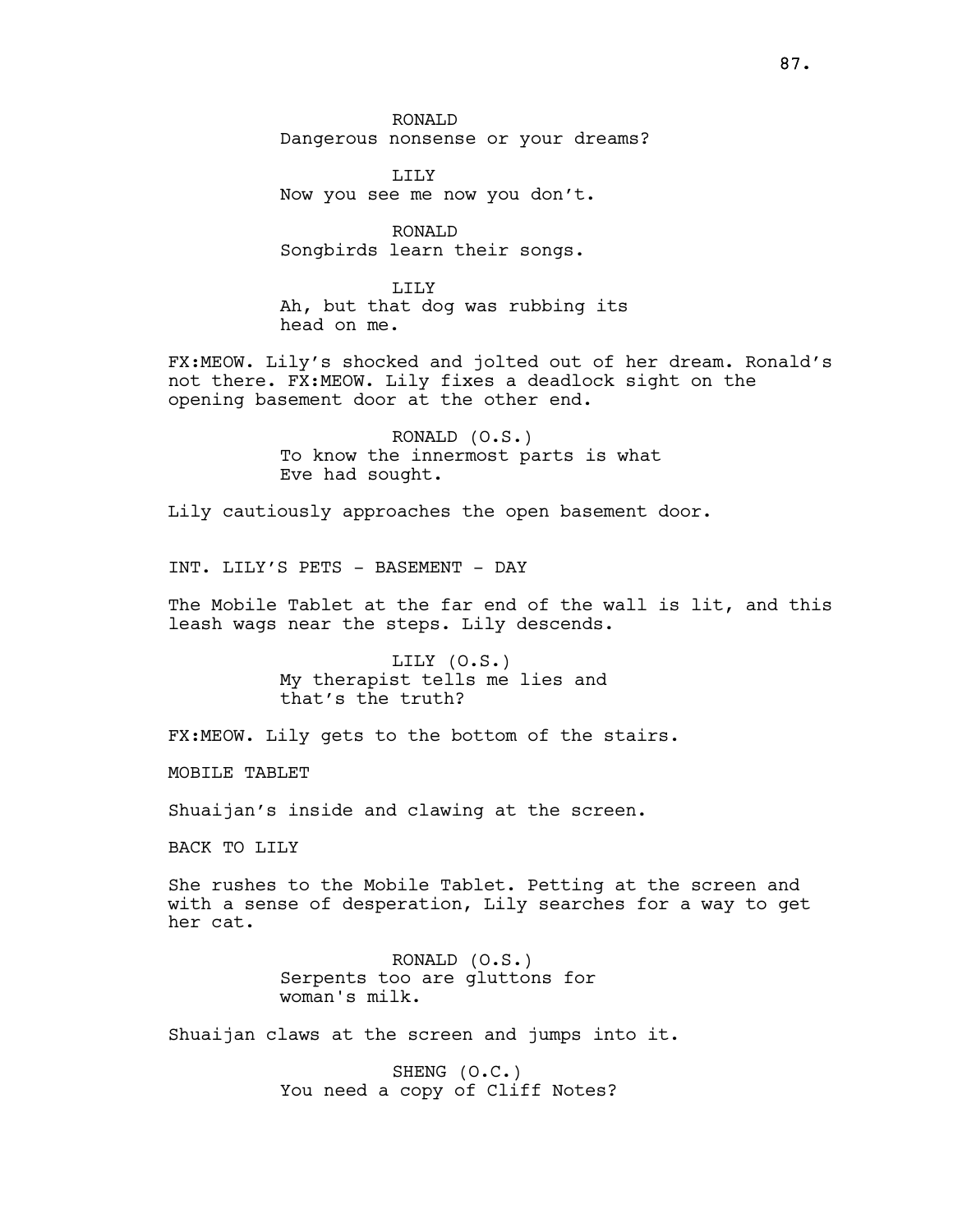Lily spins to see Sheng holding out the Cliff Notes.

LILY A psychotherapist!

RONALD (O.S.) Your memory's a deliberate reality.

**SHENG** How can you be a woman if you sleep with an alien?

RONALD (O.C.) This Devil is your unconsciousness.

Lily averts to see Ronald on the Mobile Tablet.

T.TT.Y Wasn't my assignment Ulysses?

Sheng's no longer there.

MOBILE TABLET

The gameplay comes on and it's English Glib Ronald plucking a rock out of the field to hurl it and Chi Chi.

> ENGLISH GLIB RONALD Ring around the Chi Chi. Bashing, bashing. Now I've found- Another!

Lily's roused to save Chi Chi and starts playing the game.

RONALD (O.S.) There's me and you and there's you and me and they are both secret.

INT. PENTHOUSE APARTMENT - BEDROOM - NIGHT

Lily's eyes are closed. She's on her knees with a sheet wrapped about her. Ronald's standing at her front in a robe.

> CONG (O.C.) You miss your daddy?

LILY'S POV - CONG

He standing before her now in his underwear.

FLASHBACK TO: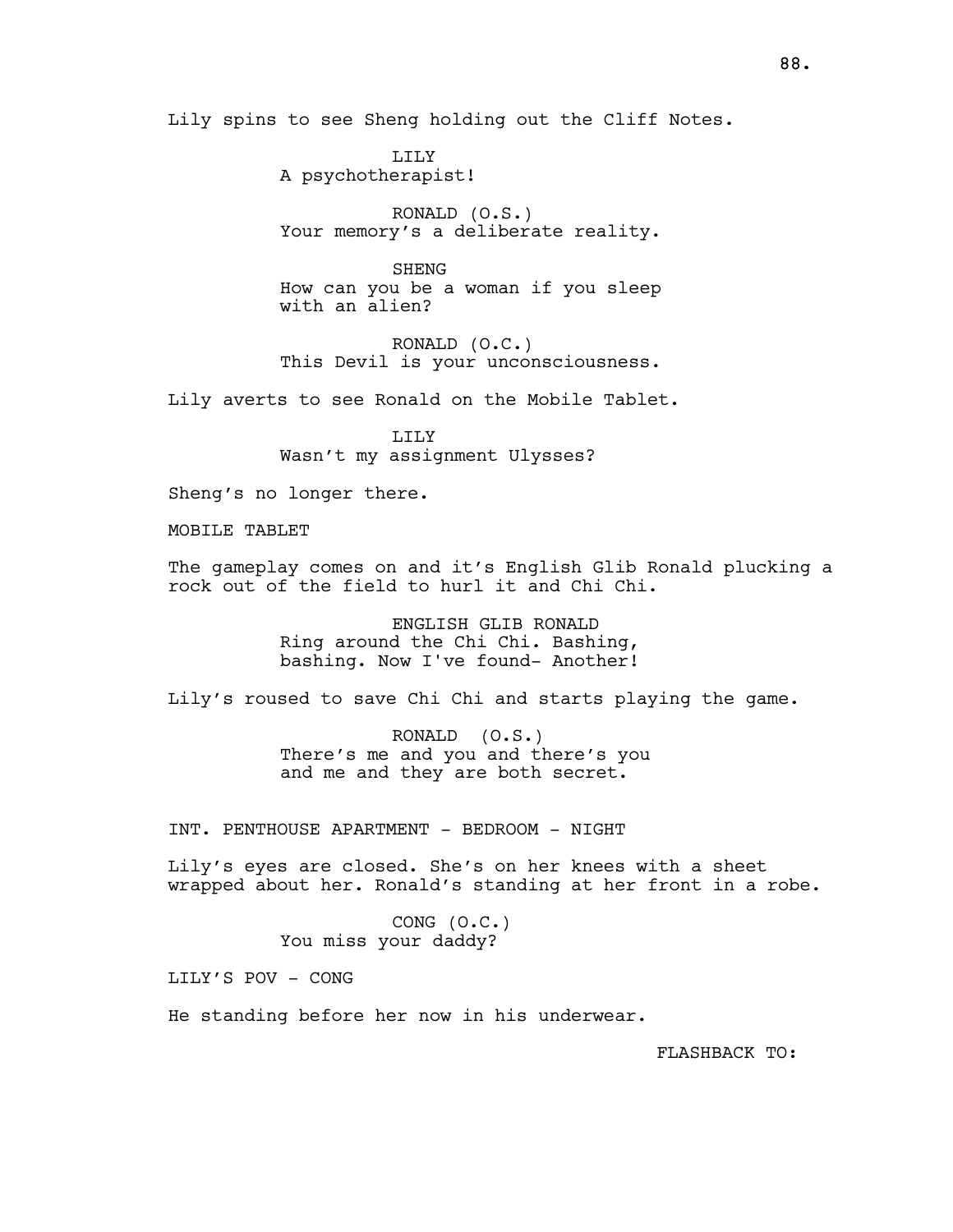INT. BEDROOM - DAY

Little Lily's in kitty pajamas on her bed with a teddy.

LILY (O.S.) I become my madness?

Cong's at her the bedroom doorway.

RONALD (O.S.) Don Quixote created his sanity by his secreted reality. He secreted his own reality.

LILY (O.S.) We're way past a panic attack.

FLASHBACK ENDS.

INT. PENTHOUSE APARTMENT - NIGHT

Ronald's before his Mobile Tablet and dressed in a lavender robe. He's having a skype video conference with Lily.

> RONALD Why was Eve in the garden?

LILY She- She was trapped there.

## INTERCUT:

INT. LILY'S PETS - DOWNSTAIRS - NIGHT

Lily's in a provocative lose fitting short throw-on with a low cut: remnants of a Vodka bottle.

> RONALD Same then as you are now?

> LILY I ah. I- I had to escape.

RONALD On an adventure?

LILY If, if it gives you hard on.

RONALD Reality-construction as a remedy is an inevitability.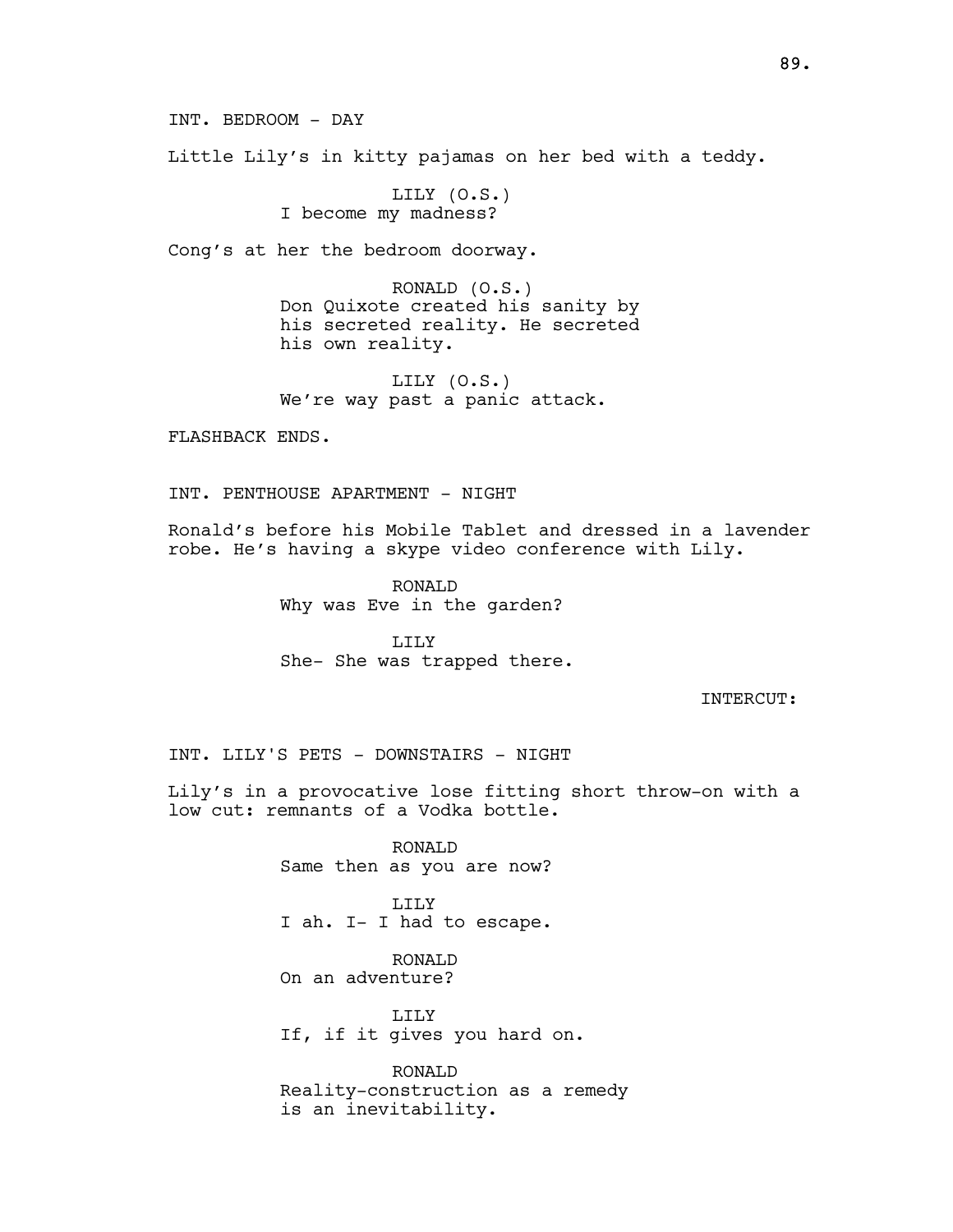LILY I sleep so I can be with you.

RONALD So I am a dream?

LILY Happens when I'm on your couch.

INTERCUT ENDS

INT. INTERNET CAFE - DAY

Emilia's at the gameplay kiosk when RONALD slinks on up.

EMILIA Post Abduction Syndrome?

RONAT<sub>D</sub> There's a re-collected infant vision. It has resurfaced.

EMILIA I have millions names on this flashdrive.

Emilia hands the flash-drive to Ronald.

INT. RONALD'S OFFICE - DAY

Lily is on the couch in a robe. She has the flash-drive before her. Ronald is alongside in the chair.

> LILY From little sleep and too much reading his brain dried up and he lost his wits.

RONALD Yes. Now Quixano is Don Quixote de La Mancha.

Lily hands the flash-drive to Ronald.

INT. HUTONG HOSTEL - ROOM - NIGHT

Tom's having a chat. The Child's Plaything: Having fun? Tom types back. Tom: He was a punk. The response comes on screen. The Child's Plaything: You want to get me? Tom's quick to the peripheral keyboard. Tom: I got you mofo. It comes back. The Child's Plaything: Have you counted?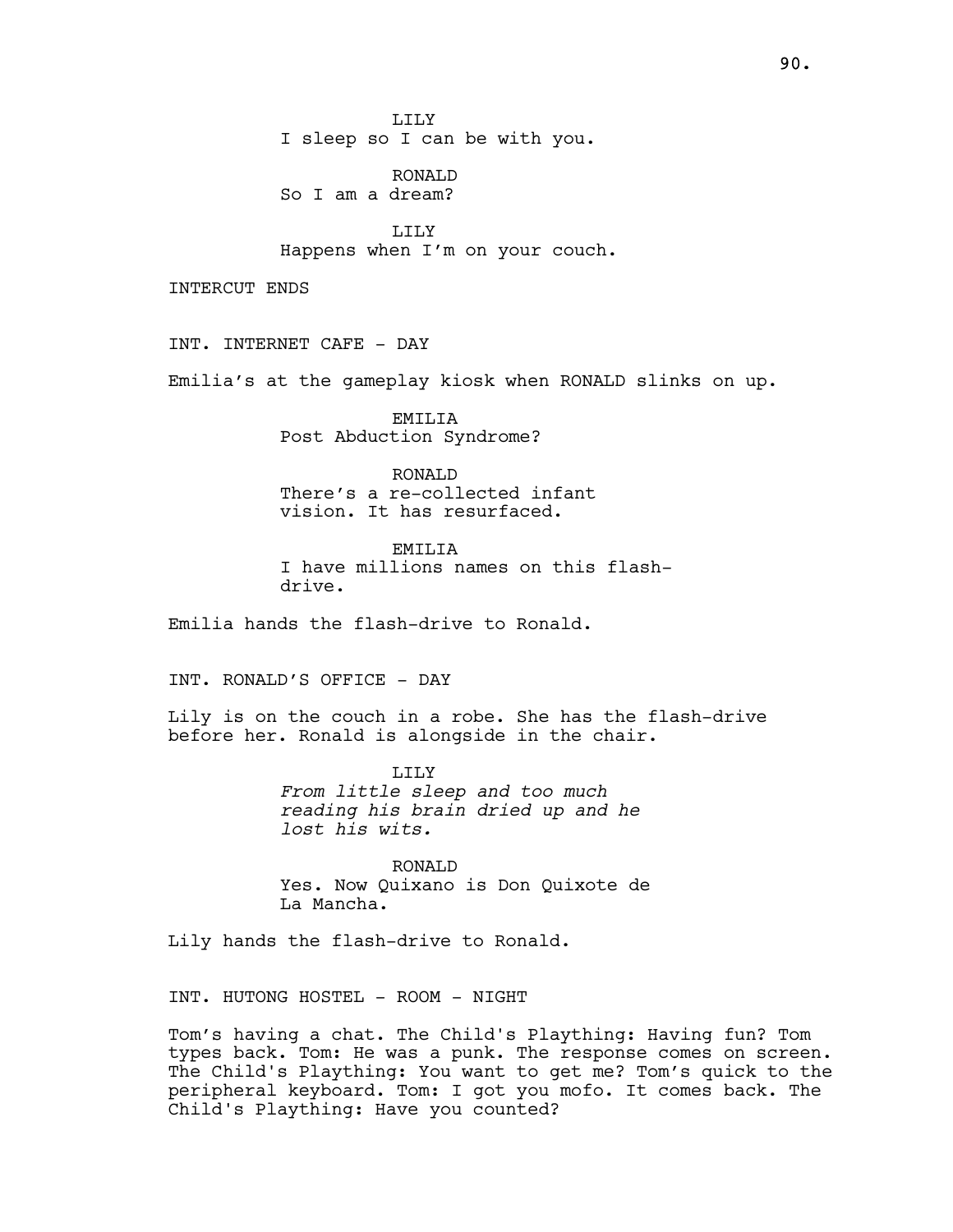TOM (V.O.) Happens sometimes.

LILY (O.S.) (groaning) Pull it out.

EXT. HUTONG - BEIJING - NIGHT

Tom has cornered this CHICANO-CHINESE gangster. Tom's in control, as he can whack anytime with the piece in his hand.

> RONALD (O.S.) Hold onto the wolf with your ass.

INT. HUTONG POLICE WORKSTATION - OFFICE - DAY

Den is sitting behind his desk before his Mobile Tablet.

LILY (O.S.) Lest I choke with it in my throat?

MOBILE TABLET

Den: My game's blackjack. The user responds. The Child's Plaything: Is Jack black?

> RONALD (O.S.) I'm a butcher by trade, not a doctor.

INT. PATROL CAR - DAY

Ryan's driving with Tom along.

TOM Greek story teller?

Tom ganders to Ryan who's distant.

RYAN Aesop defined reality.

TOM

Wolves?

INT. RONALD'S OFFICE - DAY

Tom is on the couch. Ronald is in the chair.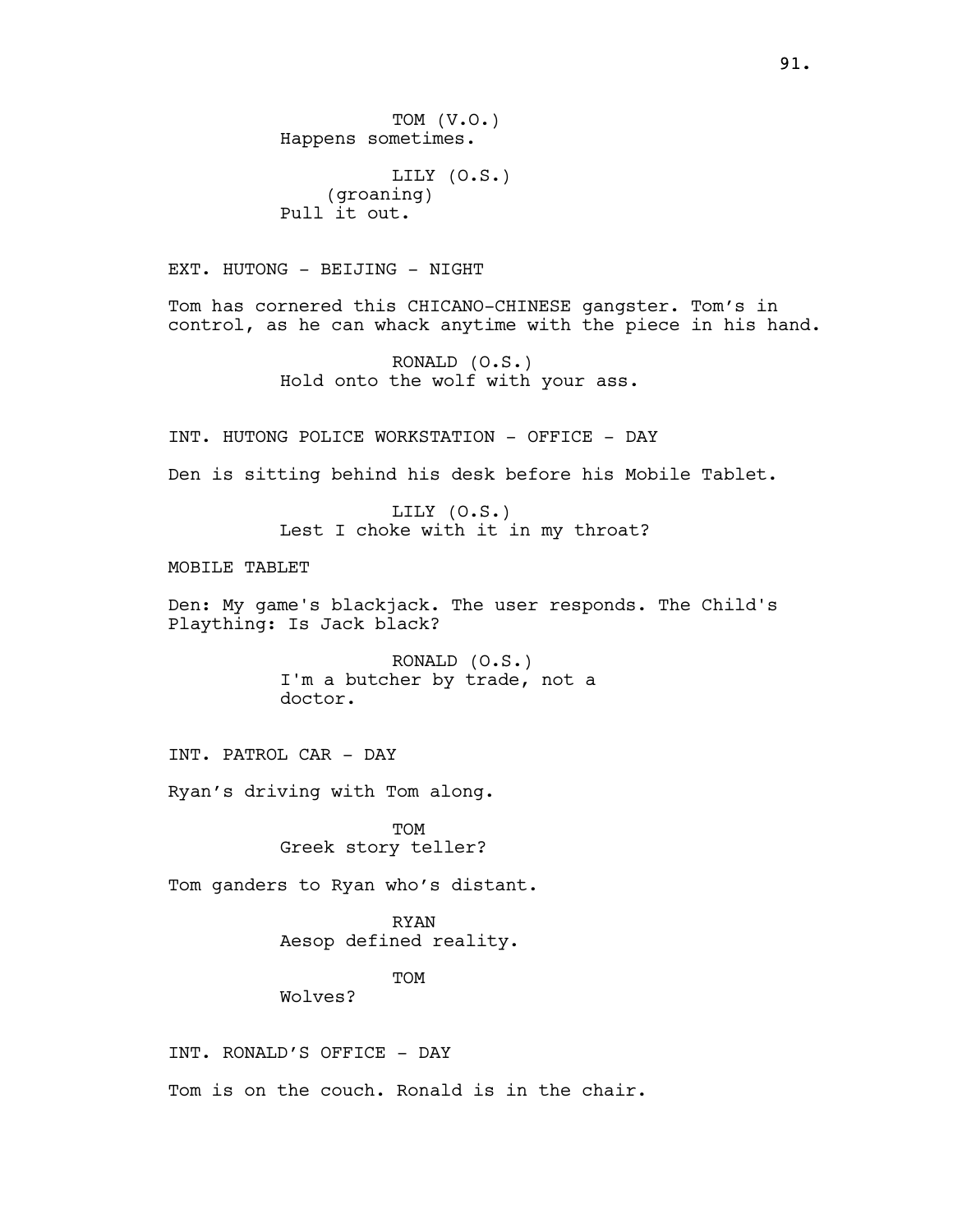RONALD There's three little pigs.

LILY (O.S.) You climbed down my chimney.

INT. LILY'S PETS - BASEMENT - DAY

Lily's on the floor before the computer and rousing with a hair of the dog.

> SHENG (O.C.) Did mamma pig send you out to buy Vodka?

Lily sits up to see Sheng playing with the ball and cup.

INT. BUICK SEDAN - DAY

Ronald's in a pressed shirt, slacks - dark glasses and loafers. He's driving Lily on this highway. She's in a short black dress and dainty spikes.

> LILY Free-associating me into your trunk?

RONALD A wolf is lurking into your shadows.

LILY For some ass?

RONALD And you're pretending to be lame.

INT. LILY'S PETS - BASEMENT - DAY

Lily's standing in a pout before her Mobile Tablet. FX:MEOW. Her face lights with a mild wickedness and strange smile.

LILY

Shuaijan?

FX:MEOW. Lily turns to see Shuaijan with cat's eyes at the top of the stairs.

LILY (CONT'D)

Hi baby.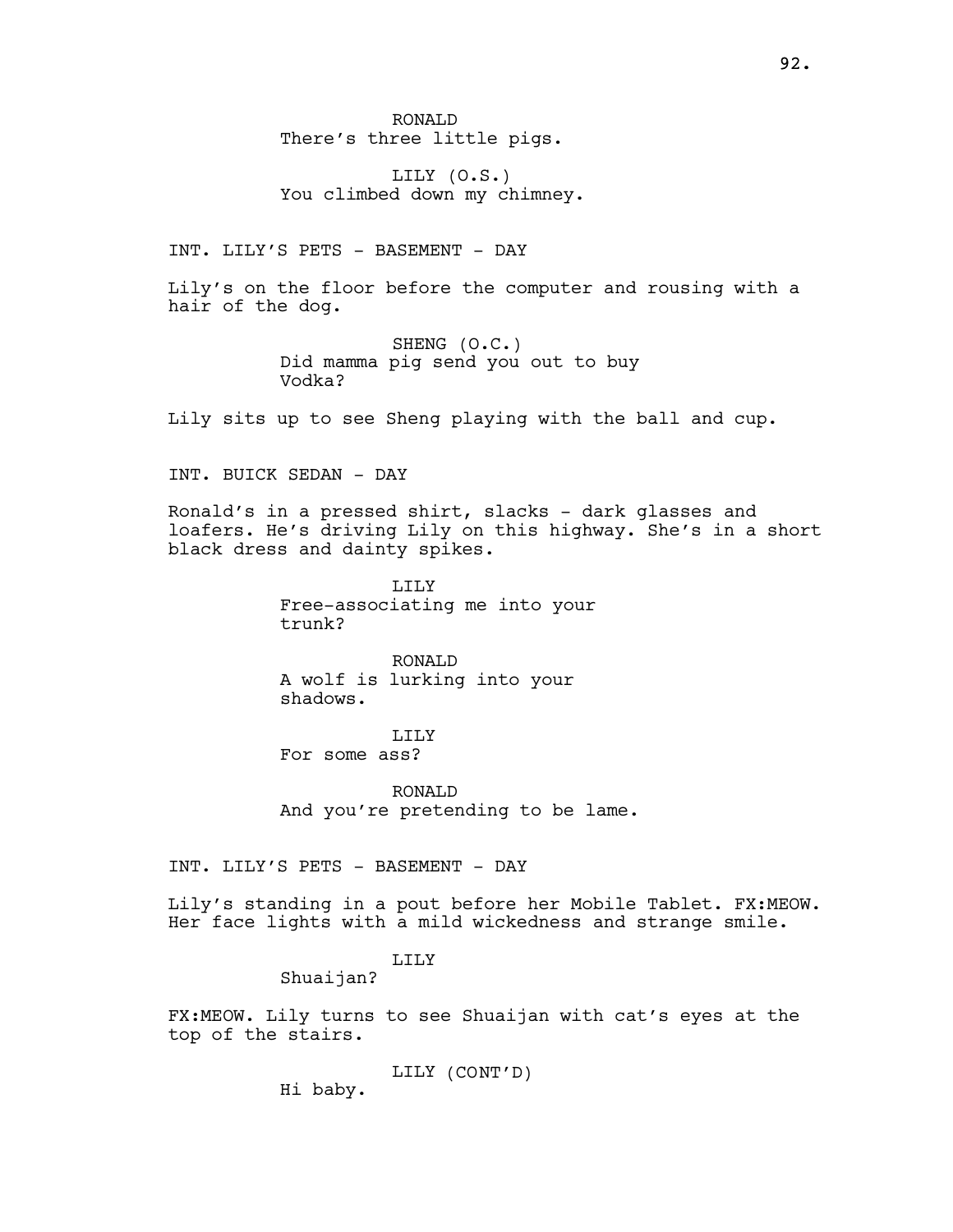FX:MEOW. Shuaijan stands and arches its back for a stretch, paws out and then sits at top of stairs. Lily holds out her arms.

> LILY (CONT'D) Shuaijan? It's me. Remember? Come. Come to mamma.

WOLF's now at the top of the stairs, mean-eyed and glaring down at Lily.

> LAING (O.S.) Your father and I are waiting for you.

But the WOLF's no longer there. Basement door opens wider to show the hue of the day haze. FX:MEOW.

> LILY I- I can't. I- I have to give Daddy some ass.

Lily grabs the leash that's attached and hanging off the shelf from where Shuaijan's dish is underneath.

> RONALD (O.S.) There is no great genius without some touch of madness.

INT. BUICK SEDAN - DAY

Ronald stops the car.

LILY The Roman philosopher Seneca?

RONALD The truth? It will elude you.

Ronald opens the door of the car.

LILY Oh Romulus don't forget to bring your brother.

RONALD A self full-filling prophecy.

Instantly Ronald's gone. Lily is left in the Buick. She looks about, as car doors are open - nothing.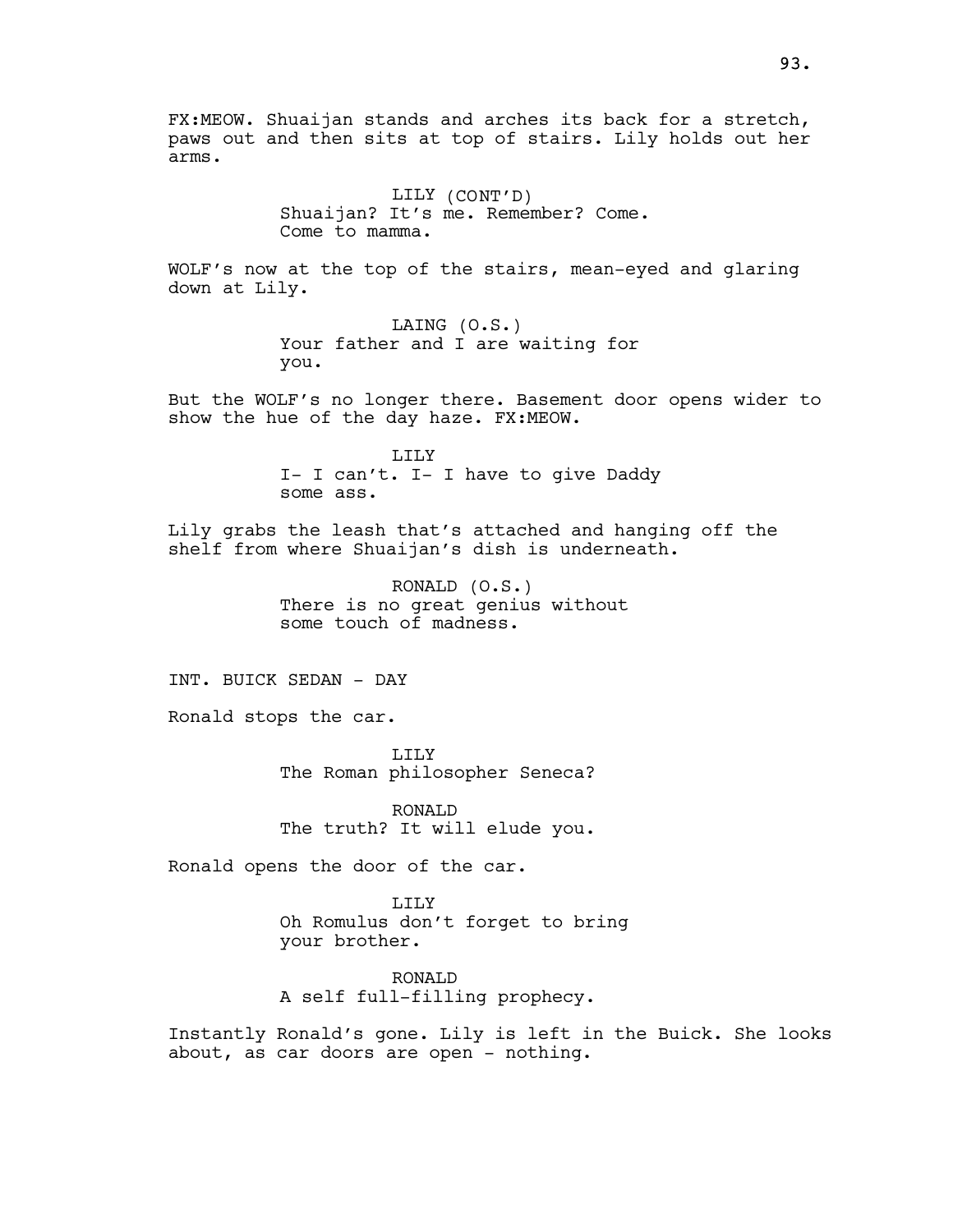INT. PATROL CAR - DAY

Ryan inches up the street. Outside, there's native PEOPLES from INDIA meandering about with no sense of business.

> TOM What's between truth and proof?

RYAN The voices in her head.

TOM Not creatures from outer-space?

INT. LILY'S PETS - DAY

Lily's at the top of the stairs. All the animals are not in their cages. She stammers to find the only a bulldog pup. She goes to where she has the Mobile Tablet.

MOBILE TABLET

Ronald's on it's screen.

T.TT.Y You ordered a pink taco?

RONALD An online affair. We manipulate and lie to each other.

Tears run down her cheeks.

LILY And, and I- I only have a Bulldog-And, and- It's- It's eating porridge?

INT. SHUAIJAN'S MOBILE TECH - DAY

Ronald's at a Mobile tech display. The INDIAN FOREIGNERS are about their business. CHINESE SALESPEOPLE are wearing uniforms that display "Shuaijan" on their lapels.

> RONALD (V.O.) Admit your misdeeds? No. We can rewrite your history.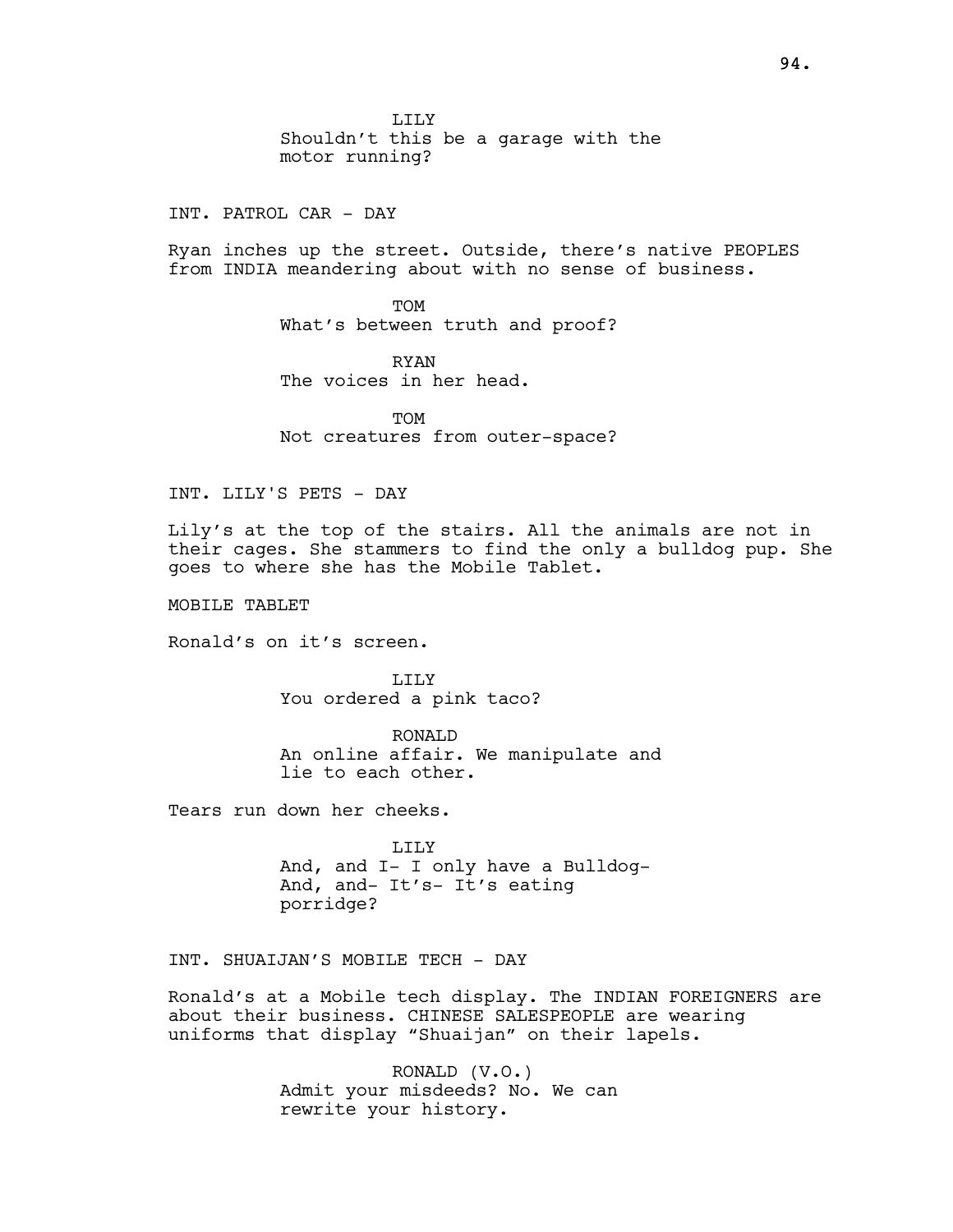INT. BUICK SEDAN - DAY

Lily sits spellbound in the car, watching as the natives of India are about.

> RONALD (O.S.) Did you want to keep his phallus?

> > LILY

Yes.

RONALD (O.S.) Then go into the computer store.

LILY'S POV - SHUAIJAN'S MOBILE TECH

It's across the street on the driver's side of the Buick.

INT. LILY'S PETS - DAY

Lily's meandering about the pet store with the leash dangling from her hand. The pets seem to be agitated, and she is delusional with her hair draped on her cheeks.

> LILY (V.O.) Daddy let me sleep beside him. But mommy, she let the wolf come.

RONALD (O.S.) Your English teacher?

LILY (V.O.) I exchanged him for another.

INT. HUTONG HOSTEL - ROOM - NIGHT

Ryan's chatting into his Mac. He's in his dirty boxers, tshirt and white socks.

MAC

It's a chat. Ryan: Where are you? Sweet Stuff: He's coming. Ryan: Who? Sweet Stuff: The Child's Plaything.

> RONALD (O.S.) For me? Role playing as a seductress of a serial killer?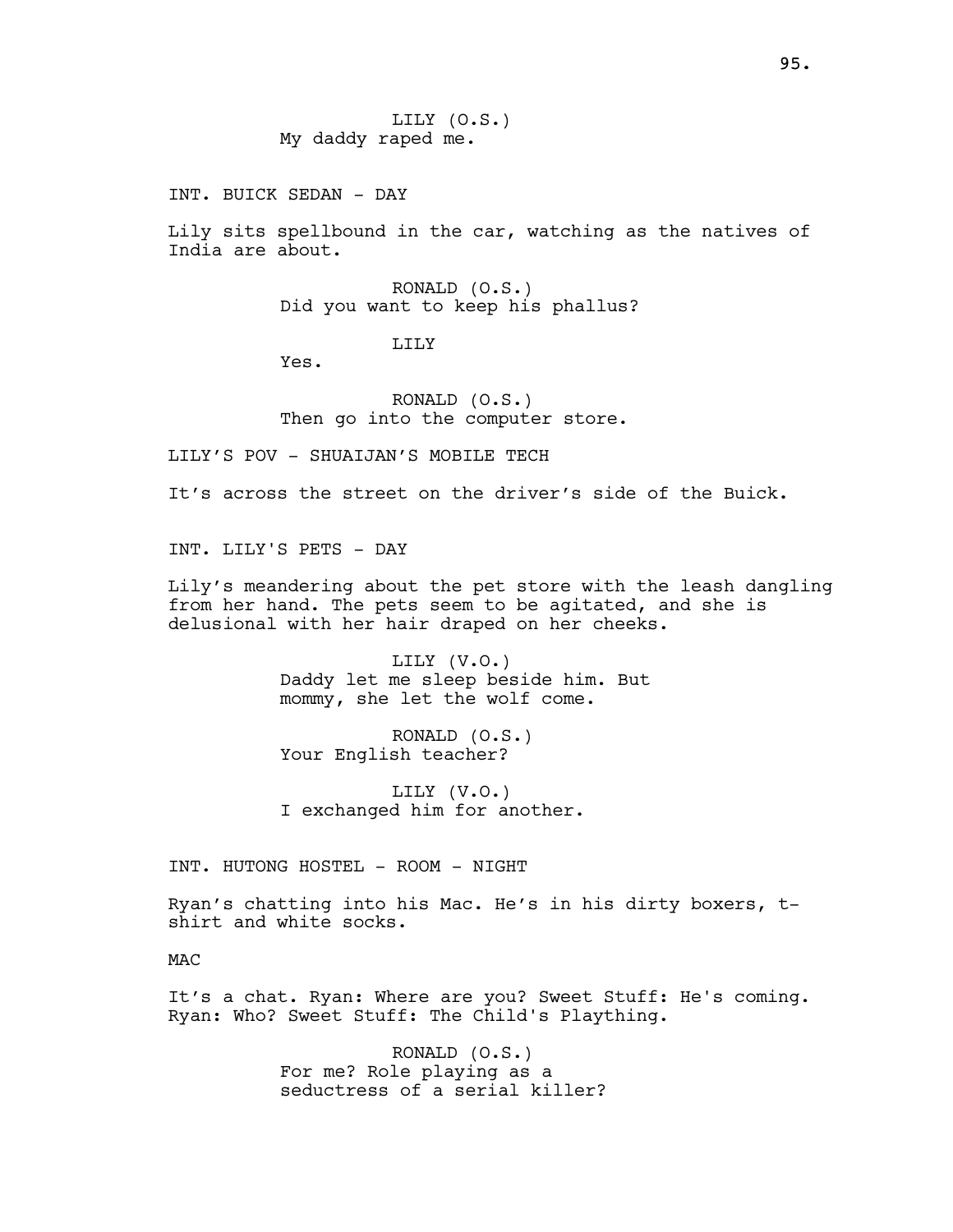EXT. HUTONG - BEIJING - DAY

Patrol Car is parked in the middle of the street. They are surrounded by these meandering native Indians from India. Tom and Ryan are behind the sedan which has its trunk open.

> RONALD (O.S.) If I do what would she say?

LILY (O.S.) Video games are an obsession.

Ryan brings out a shotgun from the trunk, and Tom gets his hand full of a nine-milli. Ryan cocks a shell in shotgun.

> RONALD (O.S.) Can you love a fantasy?

LILY (O.S.) Don't you know what we're doing in this gameplay?

INT. HUTONG HOSTEL - ROOM - NIGHT

MAC

Gqmplay's blasting away at the Indians from India. They're as these Aliens approaching Ryan. He wins the level.

> SHENG (O.C.) Blowing off steam.

Ryan loses his balance on his way up and out of his chair. He falls only to scramble for his government issue. Sheng's across from him petting the bulldog pup. Ryan holds out his gun at Sheng. Sheng offers her hand to Ryan.

> LILY (O.S.) Um, no. Maybe a hint will help. You don't need a brain eating vaccine.

Ryan's confused and shakes his head.

RONALD (O.S.) I have your secret childhood experiences instead.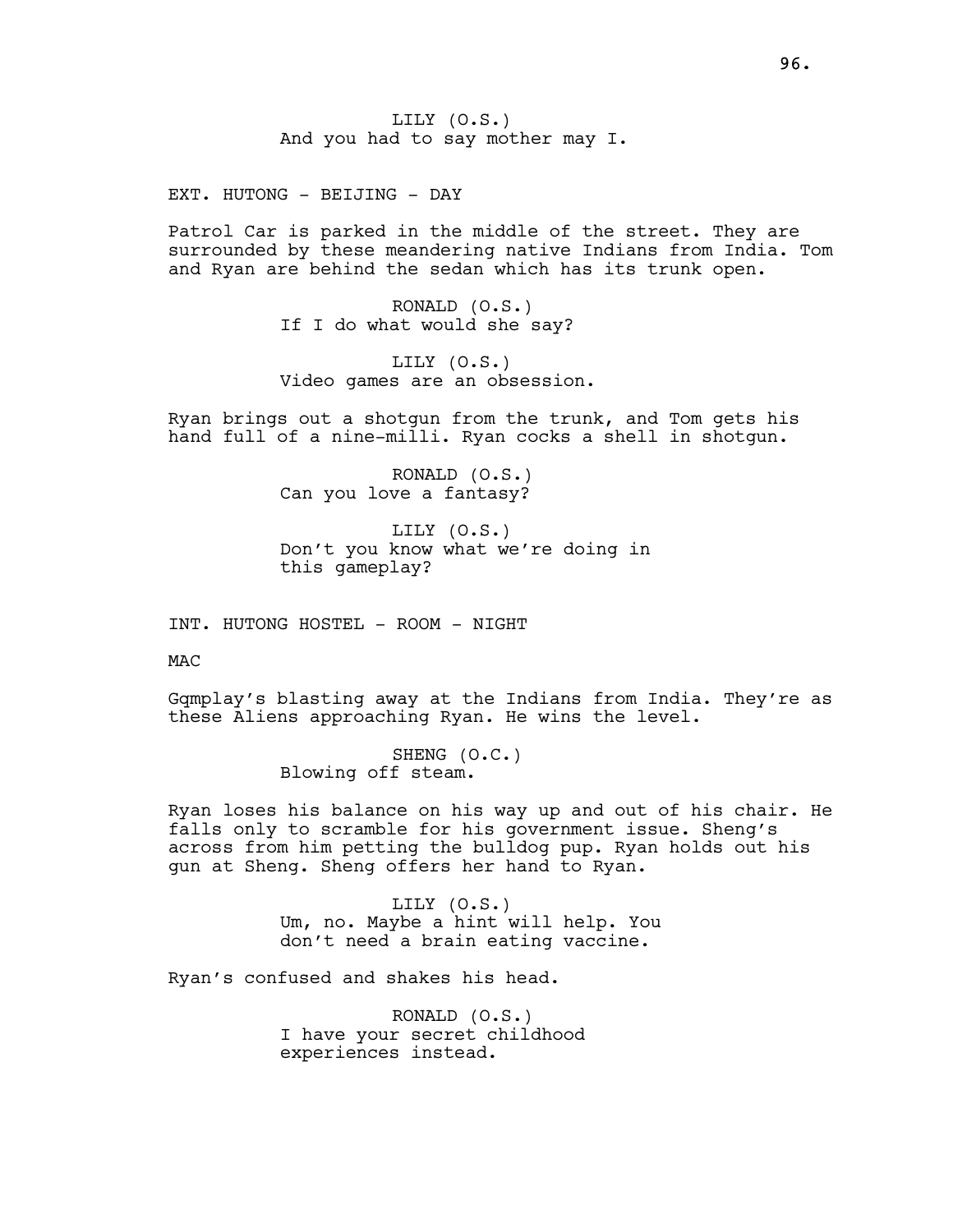INT. HUTONG HOSTEL - ROOM - NIGHT Tom has also won a level.

> TOM (O.S.) Dealing with it?

RONALD (O.S.) Childhood messages. They are imposing upon her as an adult. They're translated in the game.

Tom does not miss a beat, and his piece's out. He's around to see Jerry. Her two-bit whore is evident, cheaply in a mini and platforms, halter top and legs apart.

> LILY (O.S.) Blow the ho away!

EXT. HUTONG - DAY

Jerry's coming right at Tom with a hatchet, as Ryan's shotgun's jammed.

> RONALD (O.S.) On your knees, my testicles will be free. You can even claw at my skin.

Tom is stymied with his weapon leveled out at the fast approaching Jerry. Ryan can't get the shotgun to un-jam.

> LILY (O.S.) 100 million sperm at a time?

RONALD (O.S.) And the wolf ejaculates.

LILY (O.S.) That was us in the park.

RONALD (O.S.) A reciprocal relationship?

INT. HUTONG HOSTEL - ROOM - NIGHT

Tom's in his underwear with both hands on his aimed weapon. Jerry's across from him as a hideous boil bursting demon.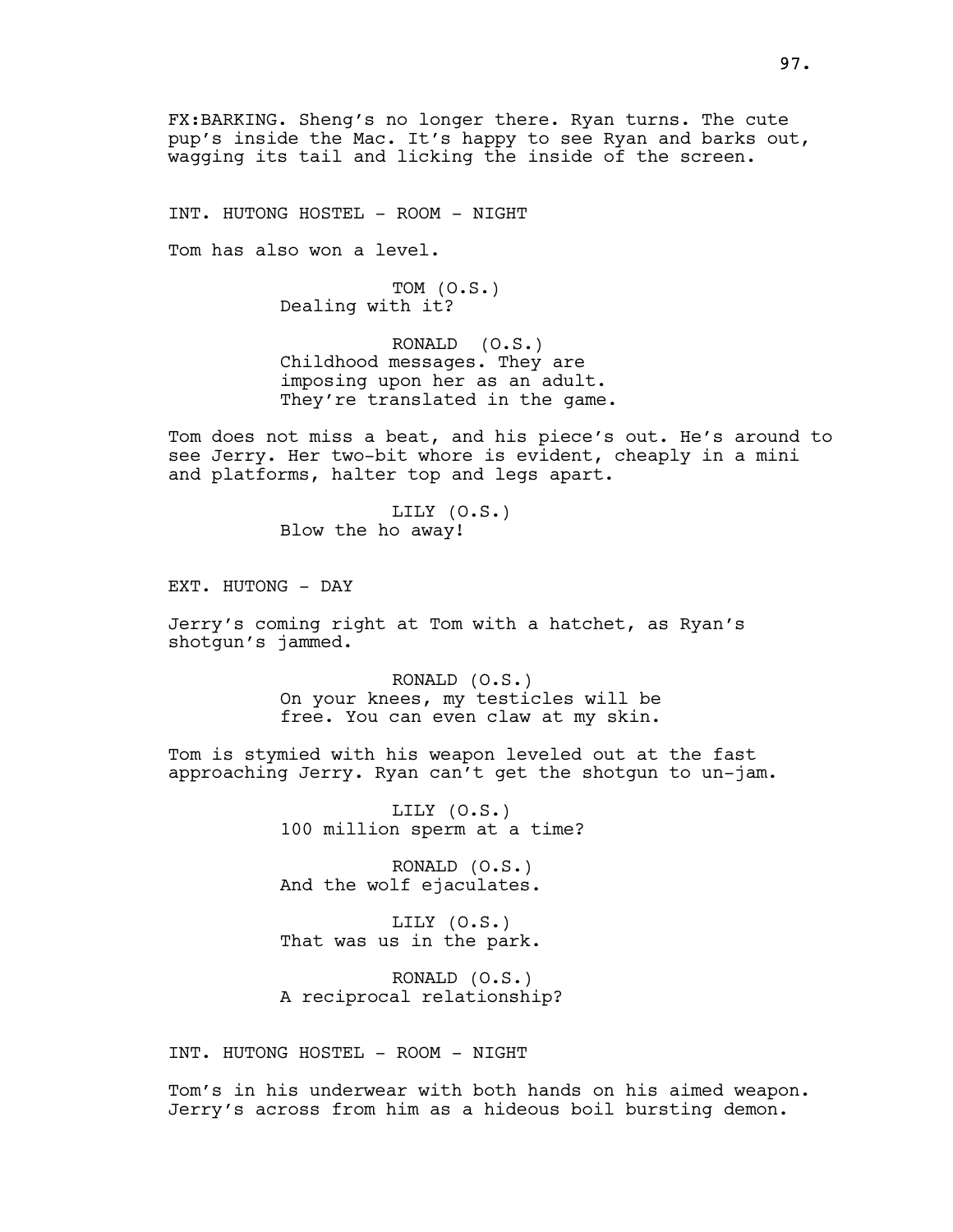EXT. HUTONG HOSTEL - BEIJING - NIGHT

FX:GUNSHOTS. We move in on a lighted window.

LILY (O.S.) Spreading for you was my idea.

TOM (O.S.) Do what I had to do. She made me do it.

INT. HUTONG HOSTEL - ROOM - NIGHT

Tom hovers over at where a normal Jerry's been shot dead.

RONALD (O.S.) Greenhouse emissions?

Tom gets surgical gloves from out of his trousers.

LILY (O.S.) You call that getting nasty?

Tom brings out a cloth wrapped gun from his trousers and unwraps it.

INT. RONALD'S OFFICE - DAY

Tom is on the couch, and Ronald is alongside in the chair.

TOM Too engaged. It's- It's an addiction.

RONALD Psychic trauma is her past. Where is she in your future?

INT. HUTONG POLICE WORKSTATION - OFFICE - DAY

Den's at his desk in his Chinese Police Chief's uniform before:

MOBILE TABLET

A pop-up chat. The Child's Plaything: Kill the little stud.

LILY (O.S.) Alright, alright- I used dirty power.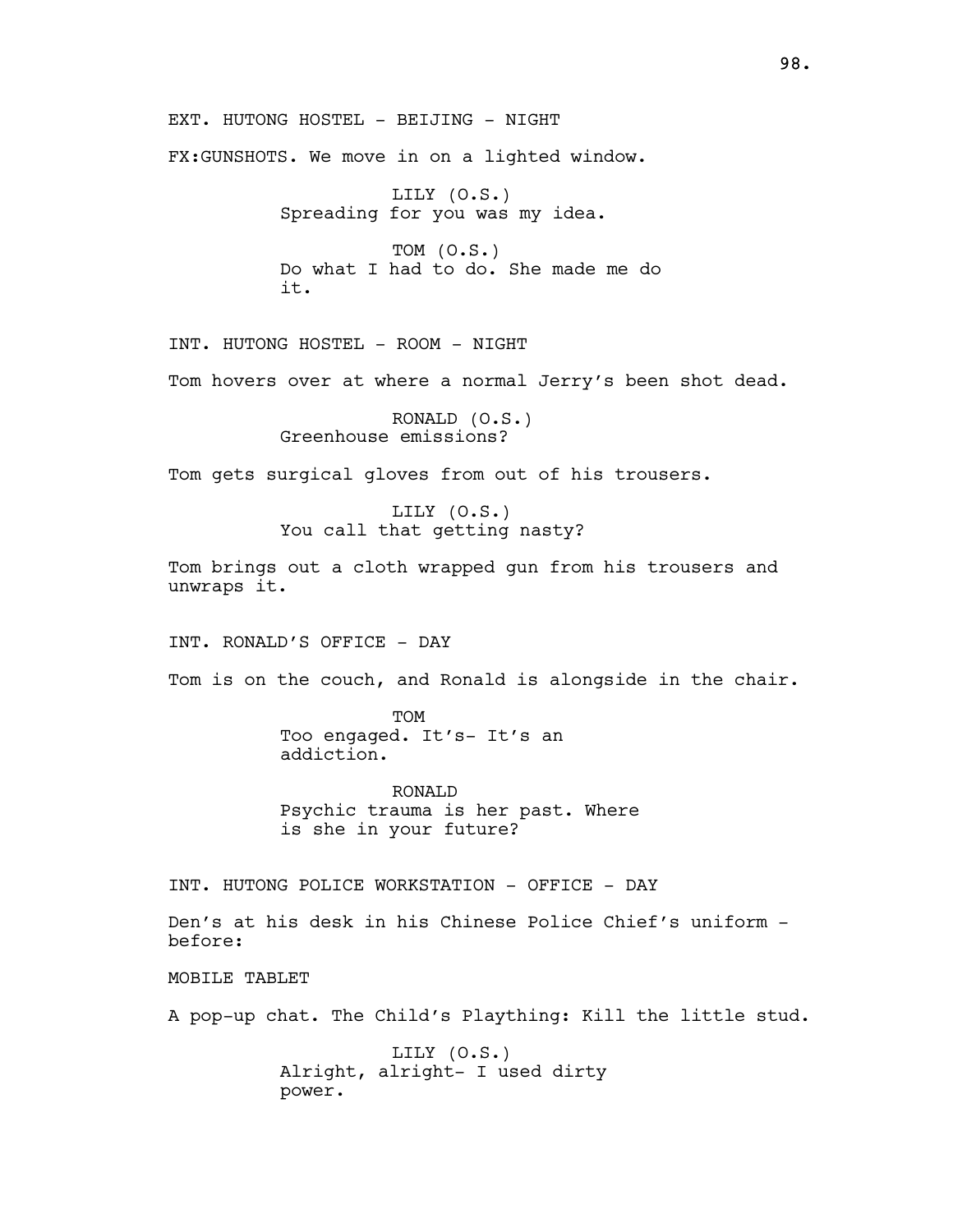Bottle of Vodka dangles from her hand, as Lily makes a drunken descent - stops at the end of the stairwell and before Shuaijan's dish that's on the floor.

> RONALD (O.S.) And my environmental cock?

## SHENG

She has the ball and cup toy in her hand - the catch.

SHENG He has very big footprint.

LILY Why don't you go up in his attic and see if he's still there?

INT. SHUAIJAN MOBILE TECH - DAY

Lily slowly approaches Ronald who's midst the store. All the mobile tech show a freeze-frame of Sheng - ball and cup toy.

> RONAT<sub>D</sub> We're what remains.

LILY Wasn't I doing drugs and whoring for bikers?

RONALD The wolf and the lamb shall feed together, and the lion shall eat straw like the bullock.

LILY Dude that was your couch. I was in a robe. There were no six inch stilettos.

In an instant and in a hue of radiance, Ronald changes into a WOLF-LIKE-MAN - eyes radiate and with no pupils.

FLASHBACK TO:

INT. BEDROOM - DAY

Little Lily is dressed in sullen pajamas. She's at the doorway. Liang has a gun to her temple. She's crying, and there's medicine bottles and tissue's strewn.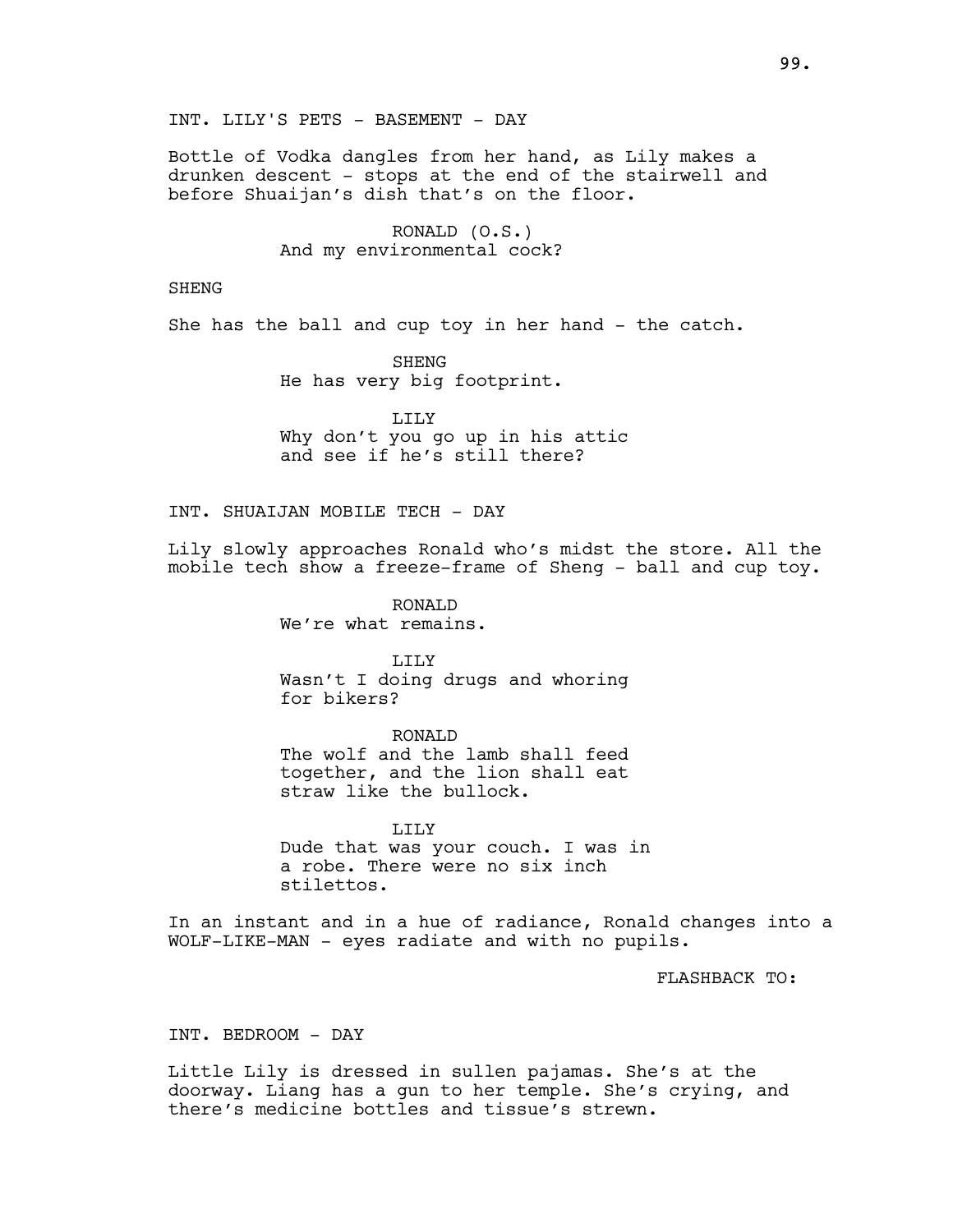RONALD (O.S.) Were you cheap and easy?

LILY (O.S.) What else? I screwed my history.

FLASHBACK ENDS.

INT. SHUAIJAN MOBILE TECH - DAY

RONALD is holding Shuaijan.

RONALD Lets recount it as a self-analysis that involves your cat.

LILY That one gives me the cooties.

RONALD Love? Is it new to you?

INT. BLUE CADILLAC - DAY

Den's driving and Althea has a Mobile Tablet on her thighs.

LILY (O.S.) No, we- That was kinky sex.

RONALD (O.S.) You wanted to be on the end of the leash.

EXT. HUTONG - DAY

Ryan has his shotgun and Tom's checking his piece.

LILY (O.S.) What happen to me?

Tom waves his piece about, as its vacant of life or soul. In front, Buick's parked with its doors left open.

> RONALD (O.S.) You've been re-dated.

INT. RONALD'S OFFICE - DAY Ryan's on the couch, and Ronald's in the chair.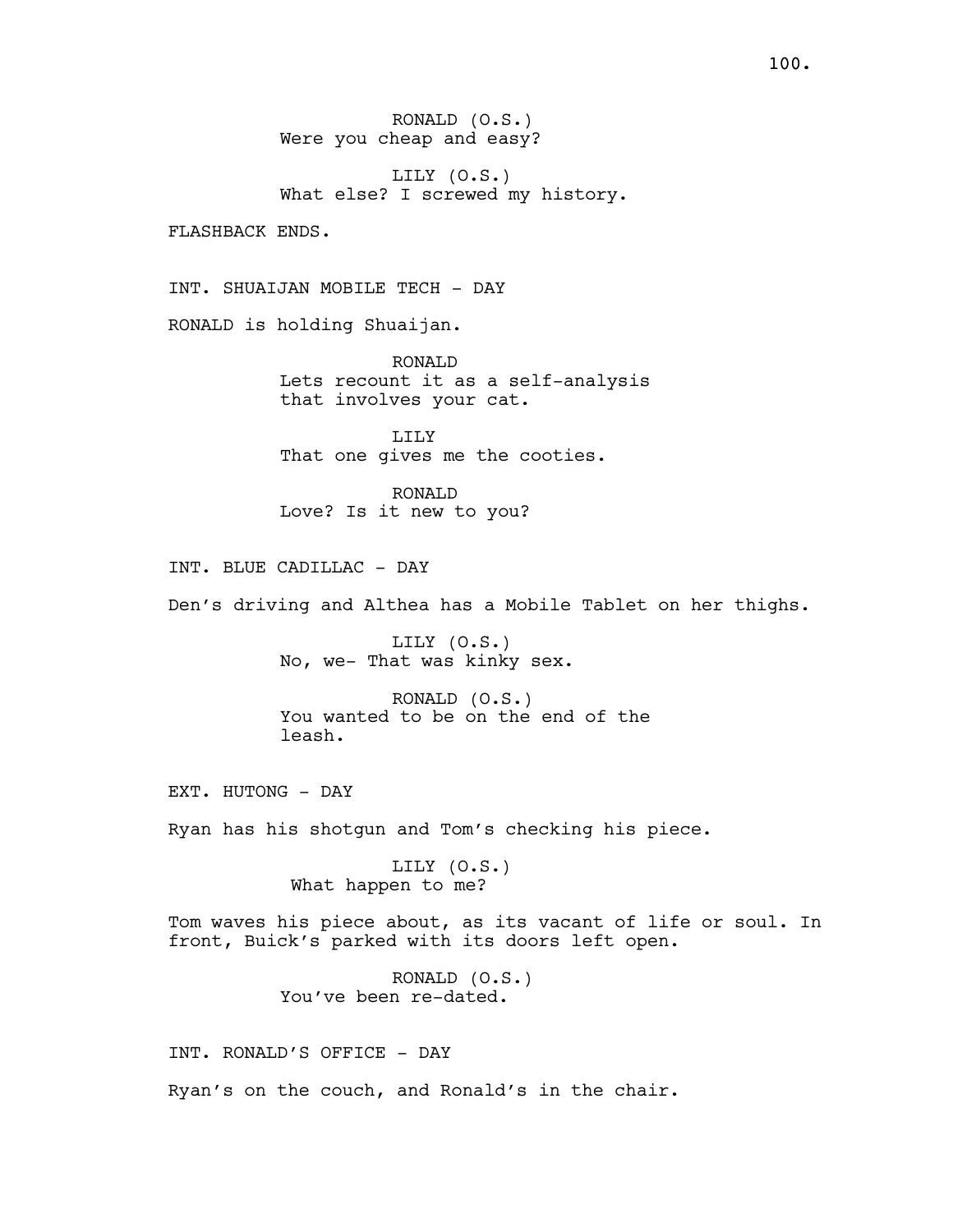RYAN Haven't you ever heard of them cats? Those gasses are controlling them.

RONAT<sub>D</sub> We're reducing carbon.

LILY (O.S.) I think- You, you just wanted to pet the fluffy kitty.

INT. RONALD'S OFFICE - DAY

Lily is in a Chinese robe and Ronald is alongside in the chair.

> RONALD I wanted to play on the rocks.

Lily takes her foot and runs it up Ronald's calf.

T.TT.Y The em, combined parent thing?

Ronald seizes Lily's ankle.

RONALD Carbon, coal and then diamonds!

LILY Huff and puff and blow?

INT. LILY'S PETS - DOWNSTAIRS - DAY

Lily is before the Mobile Tablet. She's playing a child's game. FX:MEOW. Lily turns and looks back at the stairwell.

> RONALD (O.S.) That's the love that's inside of you.

INT. LILY'S PETS - DAY

A big black panther is meandering about. It's eyes are aglow as it prowls to where the basement door opens on its own.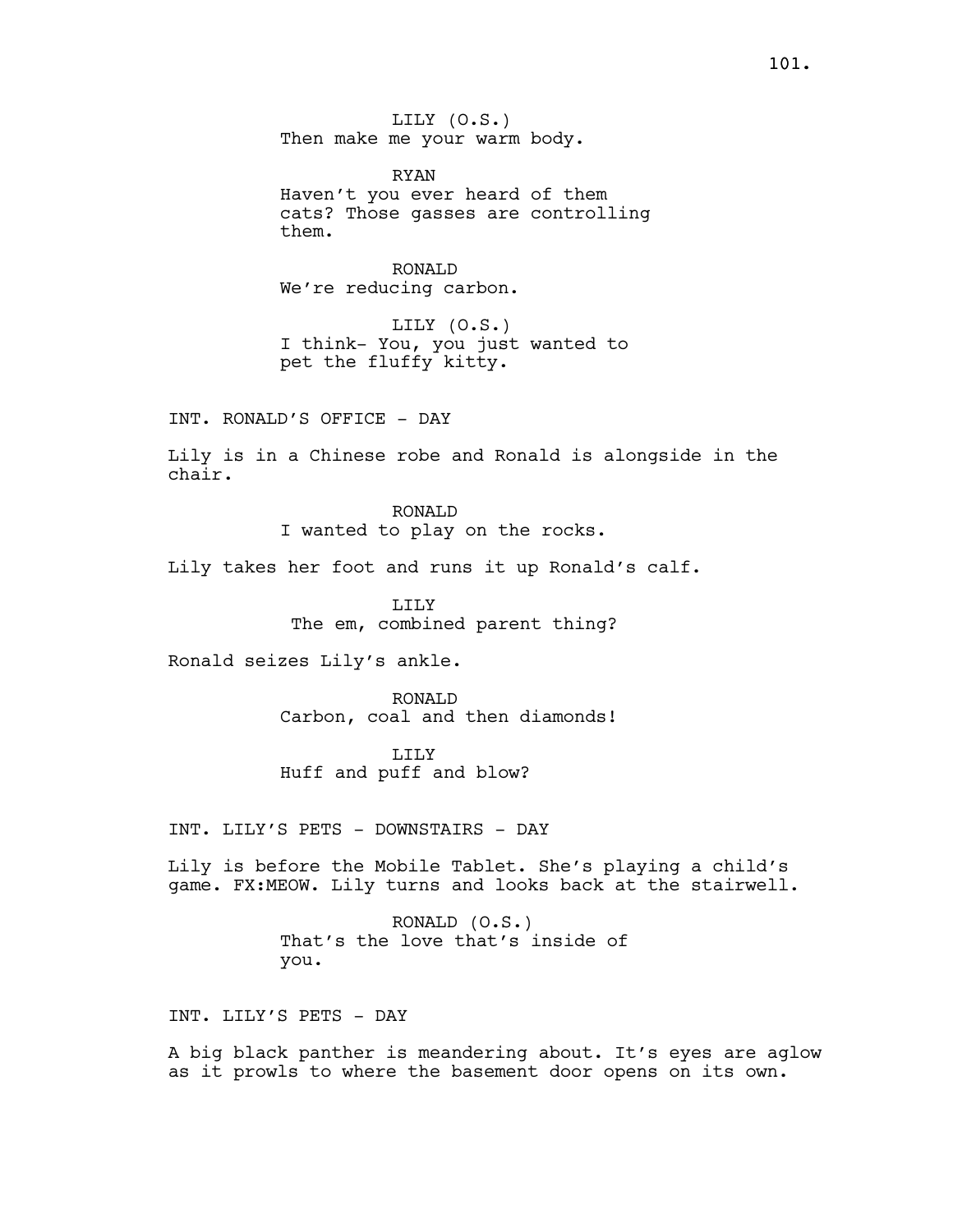LILY (O.S.) I'd rather bark.

RONALD (O.S.) I don't want to impede your surplus of sexuality.

LILY (O.S.) Woof woof.

RONALD (O.S.) Is that for your mother?

INT. LILY'S PETS - DOWNSTAIRS - DAY

Ronald's on skype with Lily. She's before her Mobile tech.

LILY My webcams were for you.

ALIEN BIG CAT

It's sneaking down the stairs with its fire-lite eyes.

RONALD (O.S.) Psycho-sexual as a primal scene.

LILY (O.S.) Ah ha. You couldn't reject my camel toes?

The Alien Big Cat, crouches and leaps at Lily.

MATCH CUT TO:

INT. RONALD'S OFFICE - DAY

METRONOME is keeping time. Lily's on the couch. She's in a trance. RONALD is standing over her.

> RONALD Are they howling now?

Lily rouses to see Ronald standing before her with a strap-on in his hand.

> T.TT.Y You must of heard them.

RONALD Is this for the animals?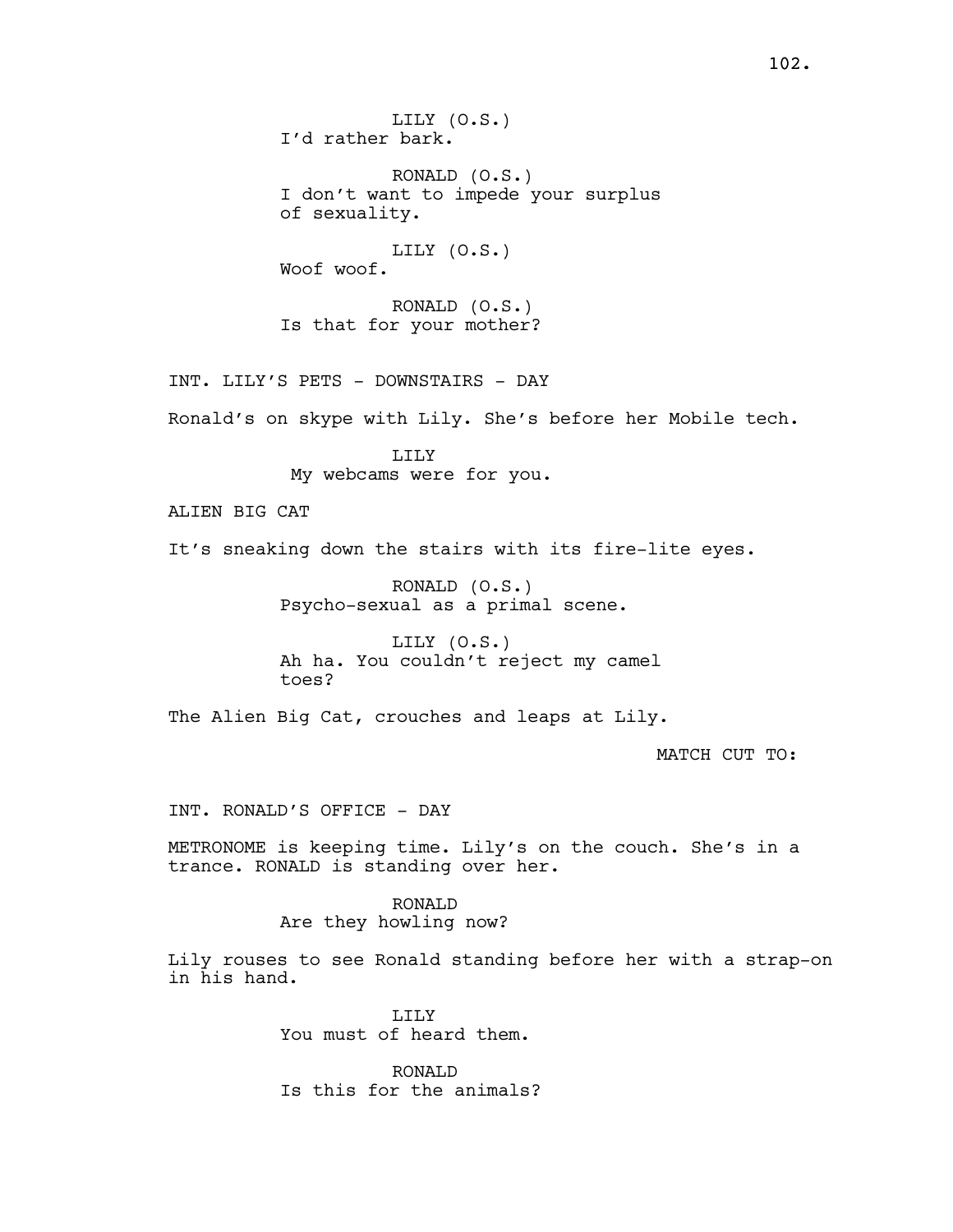INT. APARTMENT - DAY

Lily comes in the front door to see where her Mobile Tablet's on the table. It's video taping her. Lily quickly pulls up to the table.

MOBILE TABLET

Lily is on the couch and RONALD is standing over.

T.TT.Y It's for Romulus and Remus.

Shuaijan comes up on the screen.

T.TT.Y

Averts with horror.

SHENG (O.C.) Kitty's the she-wolf!

Lily's around to see Sheng pointing at the Mobile Tablet where Ronald's head shot is now.

> T.TT.Y Sorry, no visitors.

FX:MEOW. It's Shuaijan rubbing up against Lily's leg. Lily reels backwards and falls hard to hit the back of her head. Shuaijan jumps up on her chest and makes itself comfy.

MOBILE TABLET

Ronald's on its screen, and he's holding Shuaijan.

RONALD An optical illusion. We remap your brain in the game.

INT. SHUAIJAN'S MOBILE TECH - DAY

Lily's lurking near Ronald, fearless and wanting Shuaijan.

LILY Not a fig-tree and that wasn't a woodpecker!

RONALD Attention and consciousness.

T.TT.Y With a seven inch cock?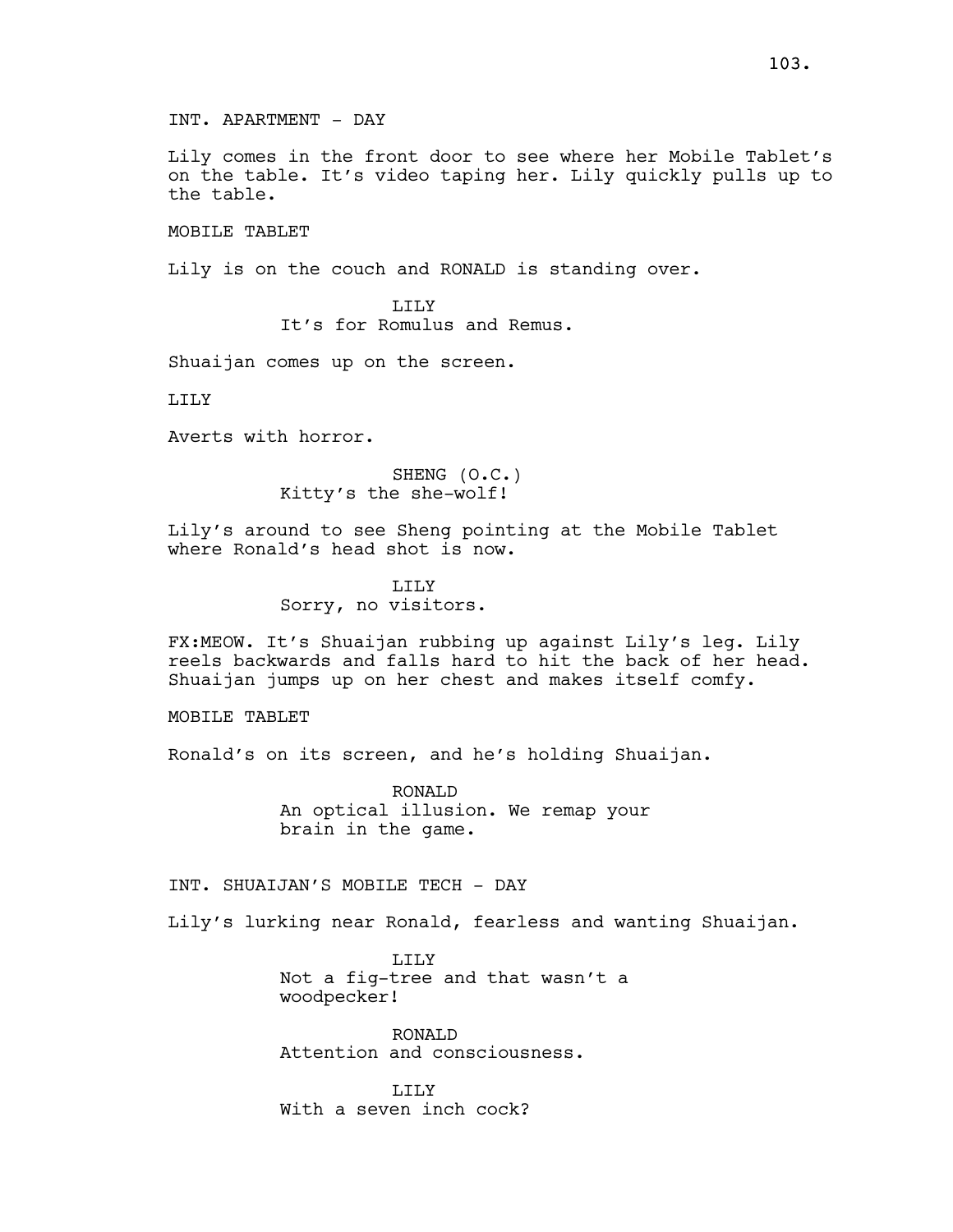RONALD A memory storage system.

LILY Anytime day or night?

RONALD An abduction.

LILY Is this a quarrel?

INT. ALIEN CYBERSPACE - DAY

It's an abode with these pillars: Lily, Ronald, Emilia, Soo, Liang, Cong and the host of infinite others. They are these poles of enrichment. The floor's tiled with a matrix of circuitry, and the roof is a cosmos of many suns and moon.

> RONALD (O.S.) Regression is the matter.

LILY (O.S.) No no no. You'd miss me on the tail end of daylight.

INT. APARTMENT - DAY

CAT'S EYES

FX:MEOW.

LILY'S POV - SHUAIJAN

The cat's in Lily's face.

BACK

Lily rolls and wheels up while stumbling backwards and now on her feet. She's in a skimp shirt and panties. Shuaijan sits quietly in front of her.

> RONALD (O.C.) Not if I role played myself into your repression.

Lily goes for a double take to see Ronald in his underwear and making his way into the kitchen.

> LILY Should I of squealed?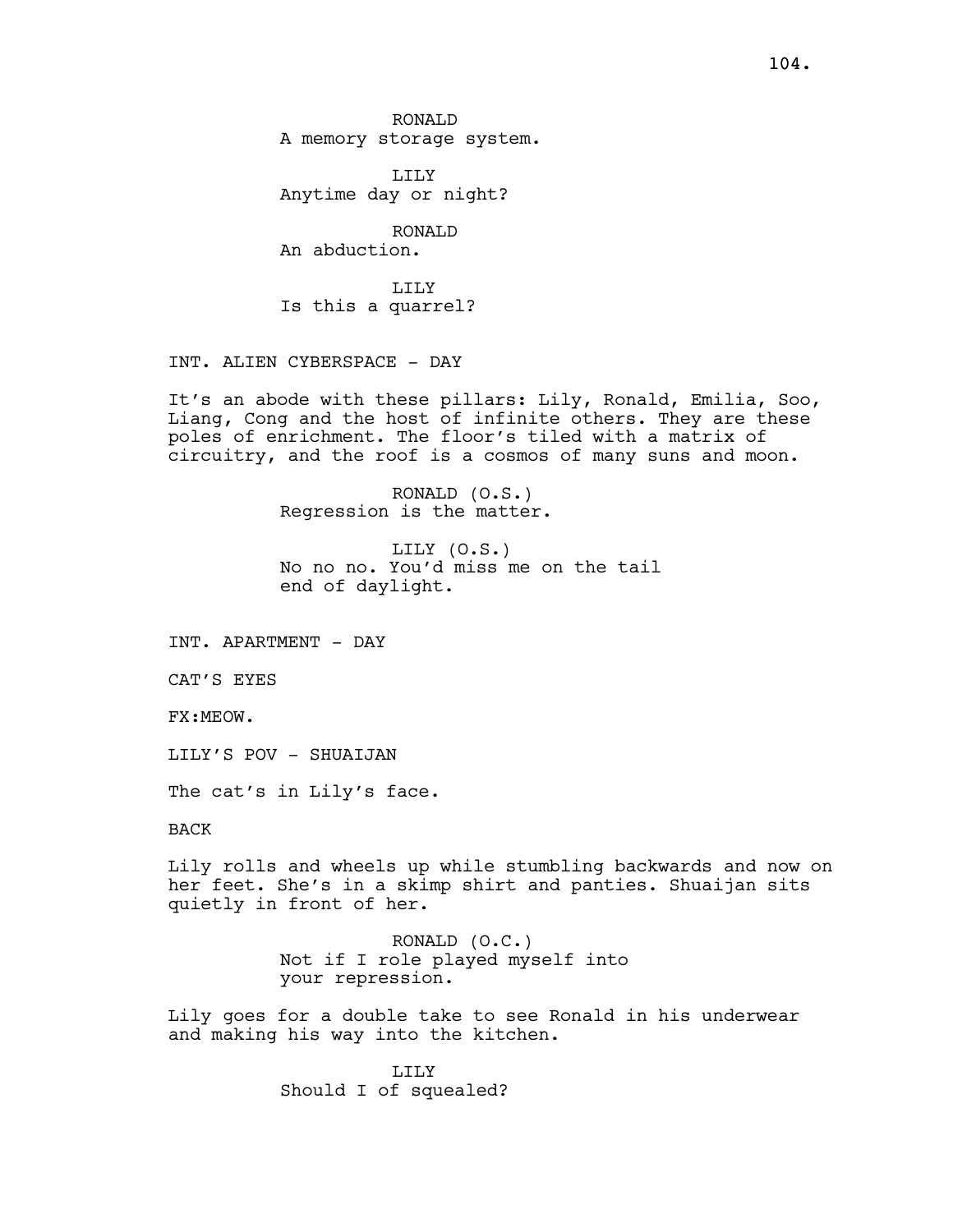Ronald pours himself a cup of coffee and takes a sip.

RONALD Psychosexual immaturity? Go ahead, try to influence me because of your arousal needs.

LILY No more head-aches or boredom?

Ronald moves in with a man's charm as Lily awaits his approach. Shuaijan rubs itself upon Lily's leg.

> RONALD Can I be nice instead?

INT. APARTMENT - BEDROOM - NIGHT

The Mobile Tablet is streaming a video of two romantics now kissing, as Lily is atop the bed and asleep.

> LILY (O.C.) Throbs- And, and the pumping out-Spurts?

RONALD (O.S.) That wasn't your daddy.

SHENG (O.C.) The child's plaything!

Lily's jarred up in a crouch on the bed to see where Sheng is sitting on its edge in a Sunday dress. She has a large straight razor in one hand and is holding a creepy doll in the other.

> T.TT.Y Wouldn't you rather be strapped to a bed and whipped with a belt?

Sheng cuts the creepy doll's neck that bleeds after.

**SHENG** 

No!

Sheng is no longer there now.

RONALD (O.S.) Did you think it was dangerous toy?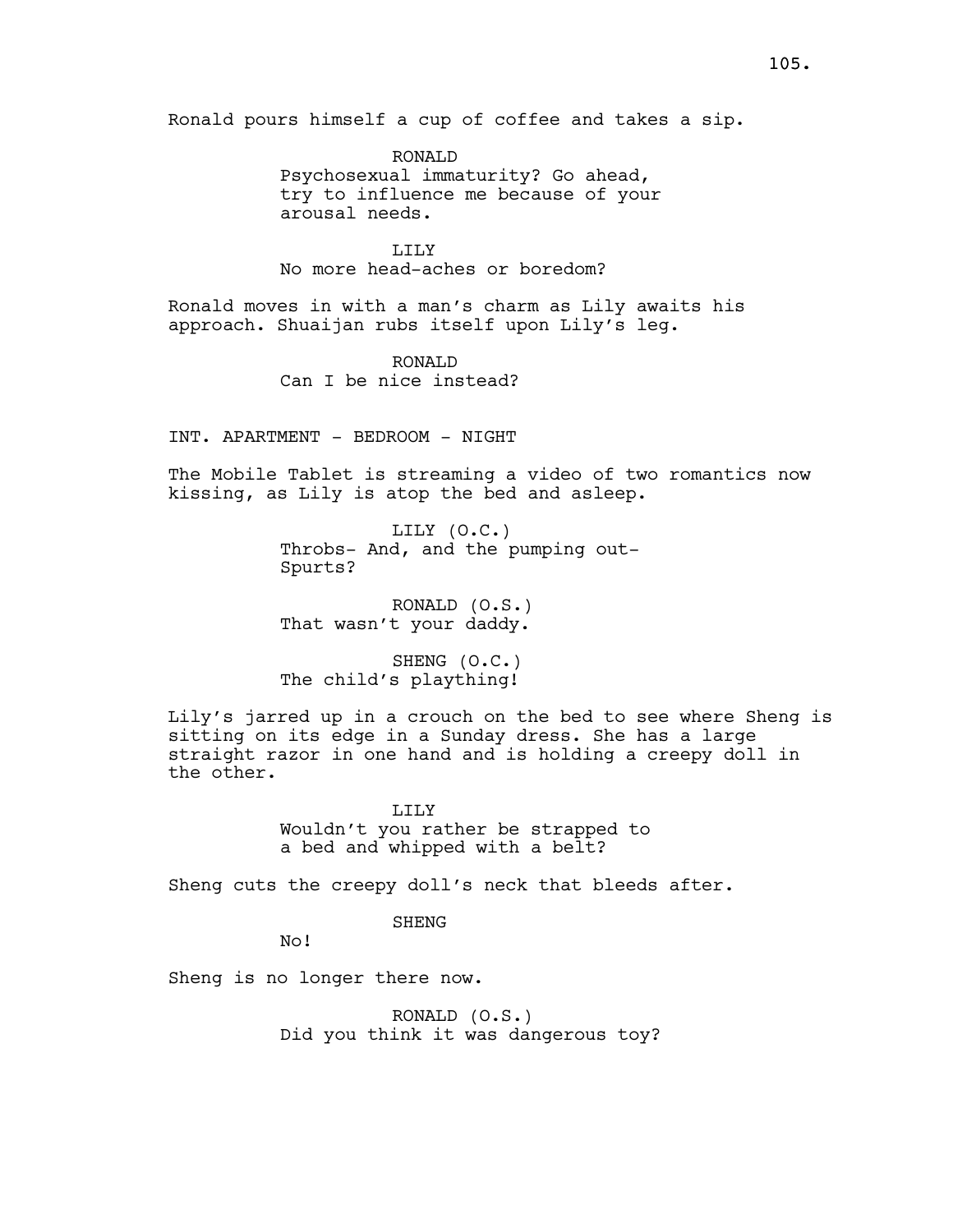Tom and Ryan are at a door. Patrol Car is out front. LILY (O.S.) No, I mean- Just rub it, right? Not me. I- I don't have a button. Lily opens the door. She's in a Chinese robe. Their badges are around their necks. RYAN The wolf become the pig's supper. LILY What did the wolf eat? **TOM** It ate the little girl's penis. INT. SHUAIJAN MOBILE TECH - DAY Lily's head can be seen on all the devices.

RONALD (O.S.) An Alien hand syndrome.

EXT. APARTMENTS - BEIJING - DAY

LILY Remapping me as your penis pump?

EXT. APARTMENT - DAY

Lily's at the doorway as Sheng skips about front, chipper and in pig tails.

> RONALD (O.S.) Masochism and orgasmic pleasure?

> LILY (V.O.) I'm real nasty with the Wolfman.

Shuaijan jets out and up to Sheng.

SHENG Kitty wiggles his ears!

INT. RONALD'S OFFICE - DAY

Lily's on the couch in a robe. RONALD's in the chair.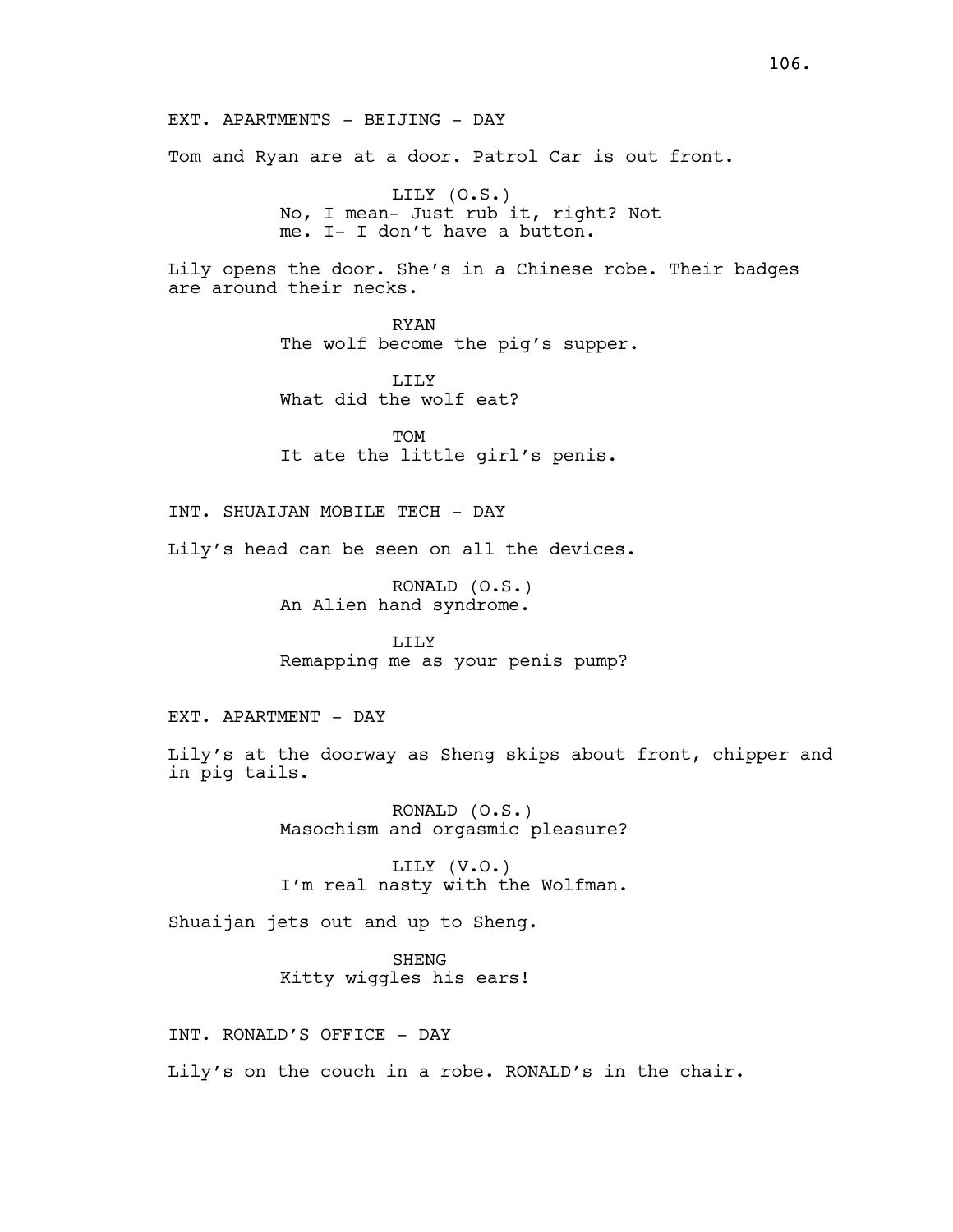LILY She's got me out of my booty.

RONALD

Memories?

LILY Um, wiggling ears.

RONALD

Emotions?

LILY Nice guy. It'm- It feels good. And em, that- it's big.

INT. HUTONG CAFE - BEIJING - DAY

Lily's in a pants outfit. Ronald's in a dress shirt and slacks.

> RONALD Little pig, little pig let me come in.

LILY No, no, not by the hair on my chiny chi chin.

RONALD Then I'll huff, and I'll puff, and blow your house in.

INT. RONALD'S OFFICE - RECEPTION - DAY

Lily comes in where a Mobile Phone is on the desk and next to a stationary sign-in book. She's dressed in a red Chinese dress, purse and with dainty spikes.

> LILY (V.O.) Direct, like- I can't come.

INT. RONALD'S OFFICE - DAY

Ronald picks up a Mobile Phone.

RONALD Are you ready to meet your selfmade repressed memory?

INTERCUT: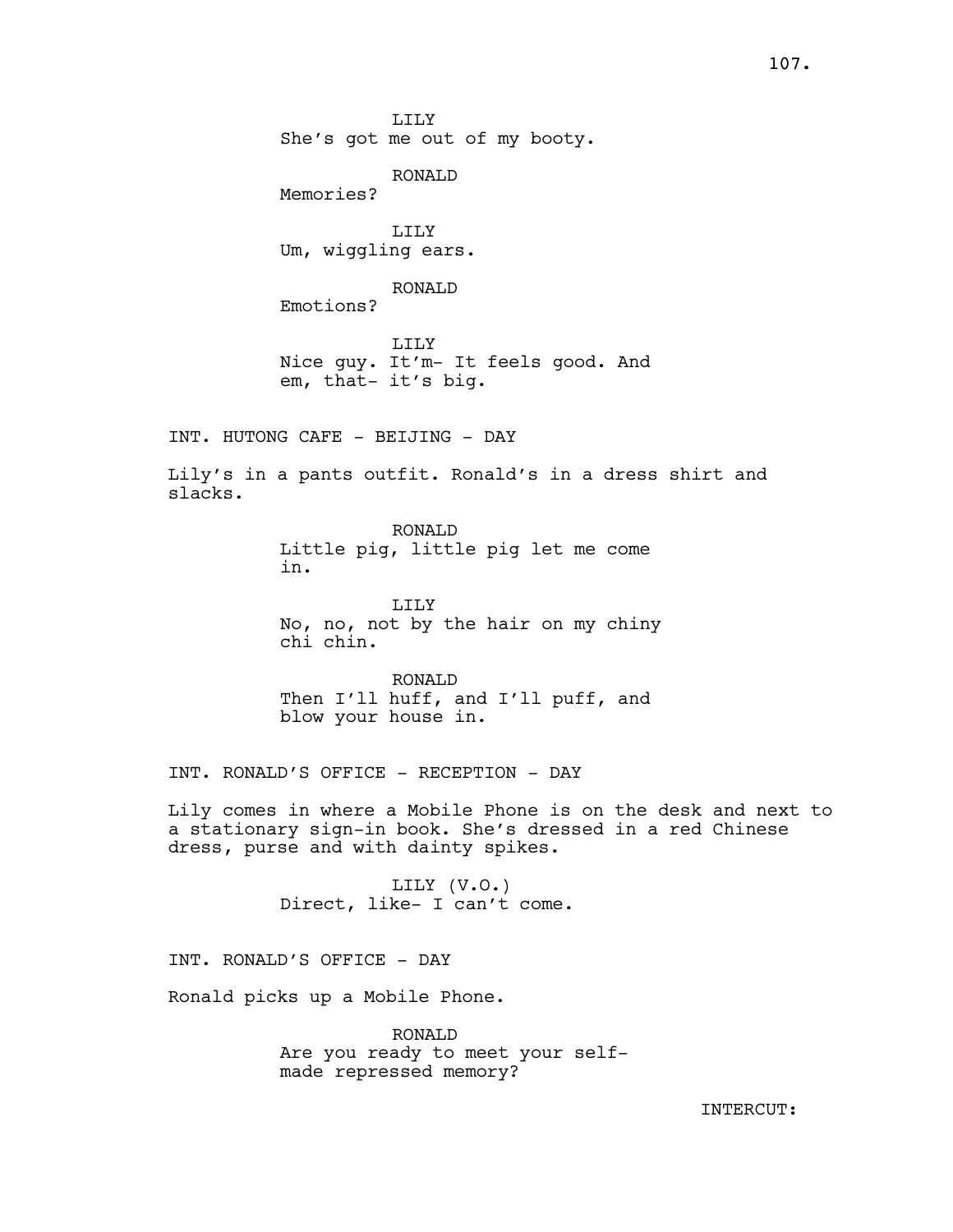Lily sways seductively while on the Mobile Phone.

LILY I stopped by the sex shop.

RONALD Everything but natural lubrication?

INTERCUT ENDS

Lily notices, so sets down the Mobile Phone and sits. Then, Sheng's there before her.

> **SHENG** What's the catharsis?

LILY Me and the hot rich stud.

SHENG Eat, sleep, suck or bite him?

LILY A false memory. And, and- Penis envy.

INT. LILY'S PETS - BASEMENT - DAY

Lily makes her way up the stairs. She's in a t-shirt, jeans and black converse. She has a devious look on her face.

> RONALD (O.S.) If I ring the bell will you need the meat?

INT. LILY'S PETS - DAY

Cong and Liang are playing kissy kissy with the buldog pup. RONALD is sitting like a king in front. Sheng is playing with Shuaijan, as Lily enters from basement.

LILY

Vodka.

RONALD The bottle?

LILY A fetish. Happens when I'm in the mood for thousand guys.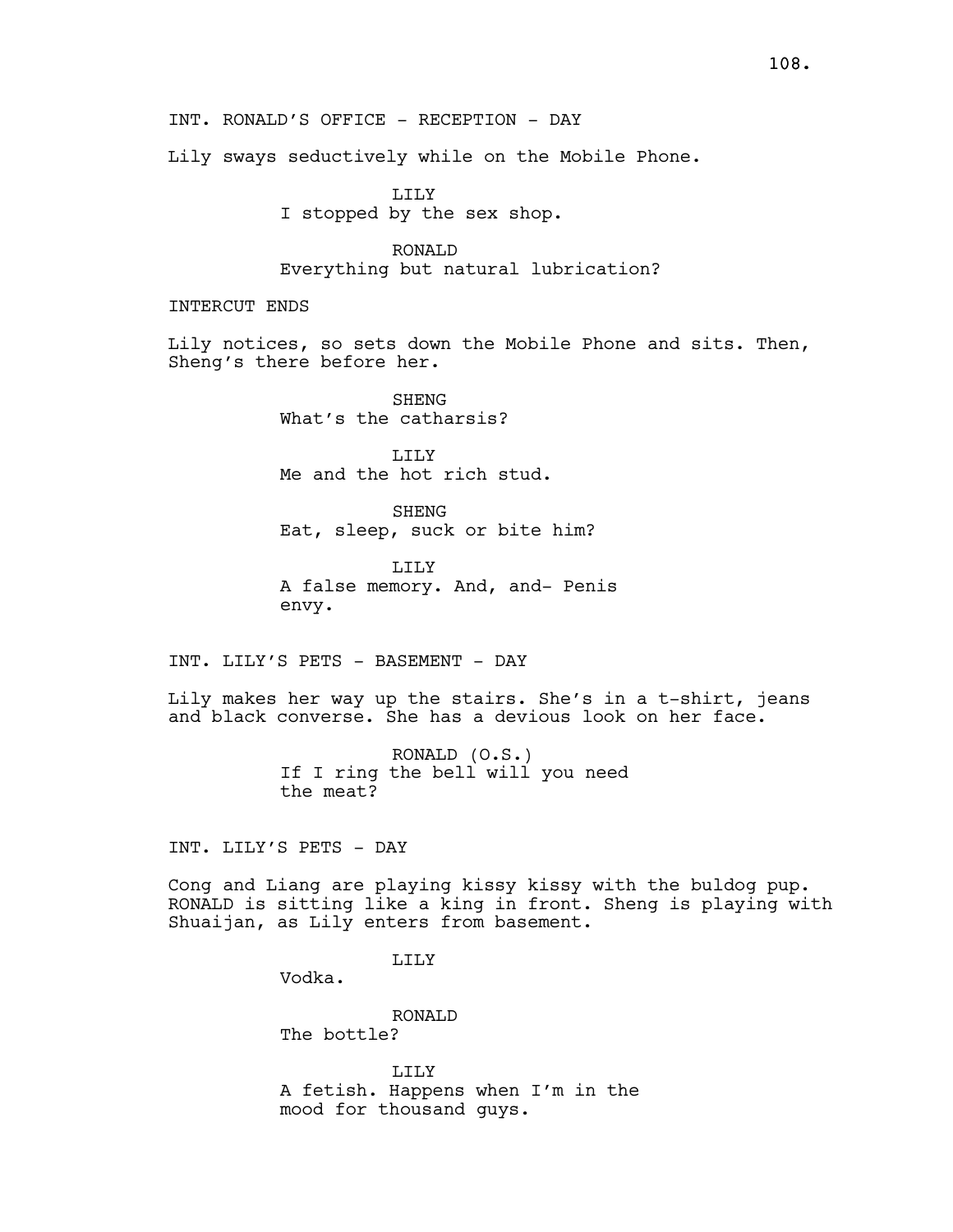SHENG An apple a day keeps the doctor away.

Sheng picks up Shuaijan and sits on RONALD's lap. Lily slinks in closer.

> LILY All you have to do is plant a big tree in the bushes?

**CONG** We try to get along. Can you do that for your daddy?

**T.TANG** Sometimes we do it like that.

LILY

Fingering?

LIANG You loved the butt orgasms.

Sheng stands and holds out Shuaijan.

RONAT<sub>D</sub> Use lots of lube and go slow.

Lily comes forward to pet Shuaijan while making eye to eye with Sheng.

> LILY Don't think he had a personality questionnaire in mind.

INT. RONALD'S OFFICE - DAY

Lily's on couch and Ronald's in the chair.

RONALD You pulled an all-nighter?

LILY They wanted a malformed baby.

RONALD Are we going to play another game?

Lily moves in a way for Ronald to see her.

T.TT.Y

What else from a wild woman?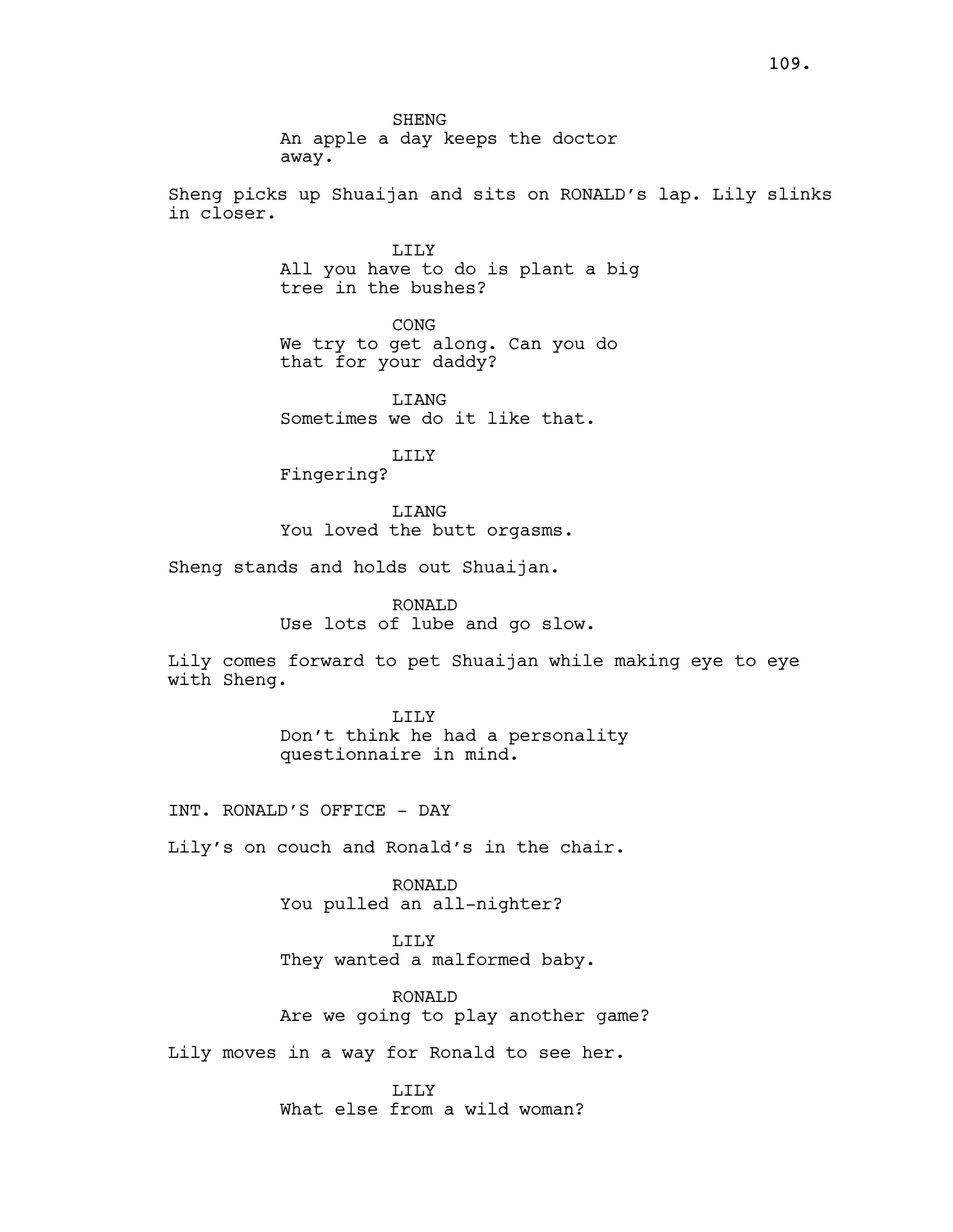RONALD Reconnecting with an objective.

Lily sits up.

LILY Shouldn't you be hiding under the table?

RONALD I should be a thousand men.

INT. LILY'S PETS - DAY

Lily's gazing out the front where the haze of the day mysteriously shines in.

> LILY (V.0.) And that large tube thing came down from the UFO -

Lily turns to see Sheng sitting on the floor with a black box. Shuaijan jumps in the box for her.

> RONALD (O.S.) Why did I have you wear the nightgown?

SHENG Terror so he'd pity you.

INT. APARTMENT - KITCHEN - NIGHT

MOBILE TABLET

On the table, we see Lily in her bed asleep in the nightgown.

LILY (O.C.) Because of the little girl and thatthat big bad wolf.

INT. PENTHOUSE APARTMENT - BEDROOM - NIGHT

Ronald's before his Mobile Devices watching Lily. He's in a dark robe.

> RONALD And The Frog Princess?

> > INTERCUT: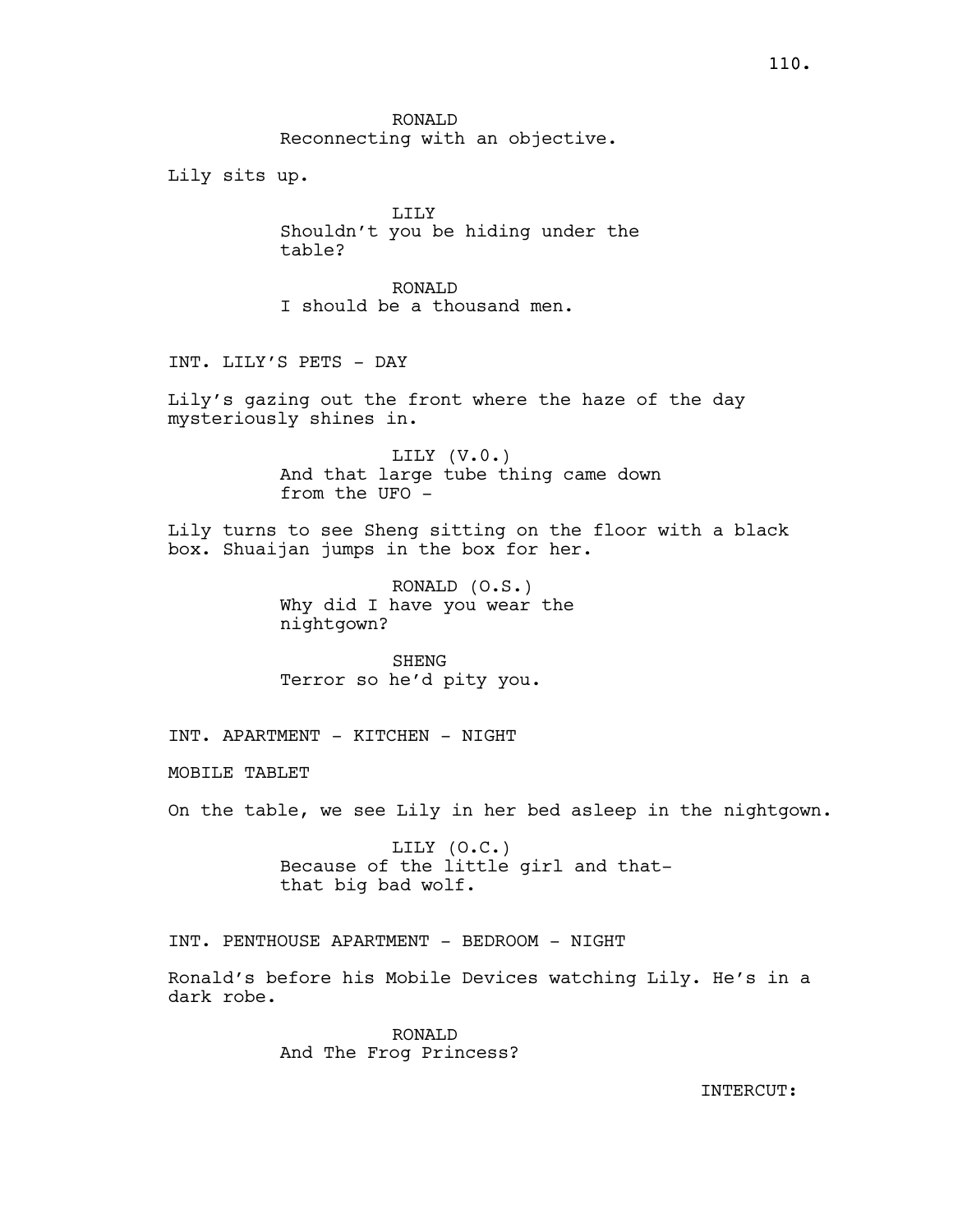INT. APARTMENT - BEDROOM - NIGHT

Lily's levitating above her bed. She's in a red nightgown. A radiant hue comes in through her window.

> LILY (whispers) I- I put her. I put her in the box.

Ronald leans in close to his Mobile Devices to speak to Lily who's levitating above her bed and on all of them.

> RONALD You read the Grimm brother's fairy tale The Frong Prince?

Levitating, Lily spreads herself.

LILY (whispers) Yes. And, and - I saw. I saw The Princess and the Frog.

INTERCUT ENDS

FLASHBACK TO:

INT. BEDROOM - DAY

Little Lily's in a pink pajama, and she's trying to pull a towel from out of the door that's wedged her in a bedroom.

> RONALD (O.S.) Did the princess kiss the frog?

Little Lily gets the towel from out of the wedged door. The door opens, as a puddle forms at Little Lily's feet.

INT. BEDROOM - DAY

Liang's in a red nightgown, as the CHINESE PLUMBER GUY 30s peels off his shirt.

> LILY (O.S.) Em, maybe- Maybe it was chipmunk.

Liang lies on the bed and awaits.

RONALD (O.S.) Grunting baby syndrome?

The Chinese Plumber Guy unzips his pants.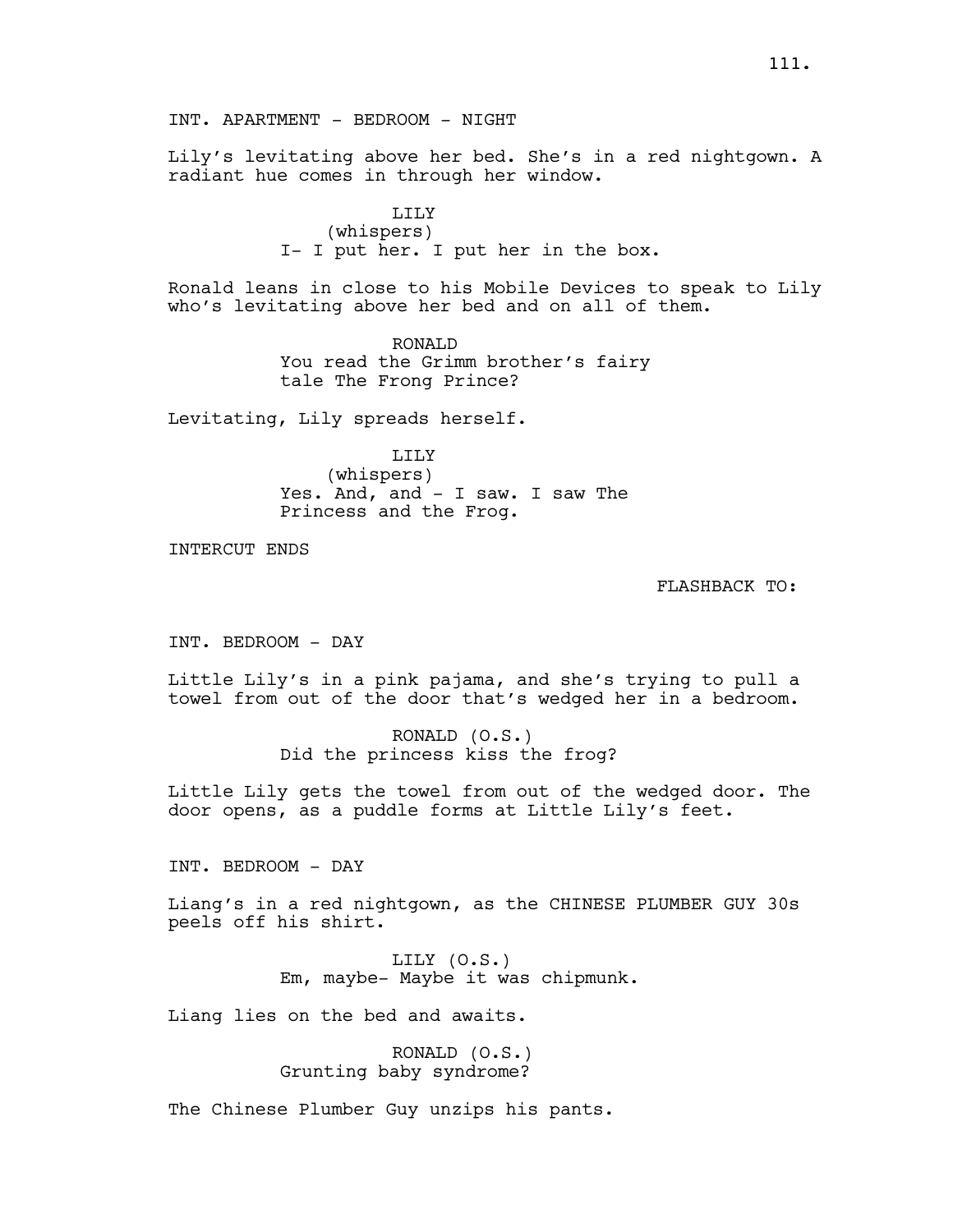RONALD (O.S.) In the box?

LILY (O.S.) The turd was by my kitty's food.

The Chinese Plumber Guy pulls off his pants and tosses them aside.

> RONALD (O.S.) You needed to pee in the toilet?

FLASHBACK ENDS.

INT. APARTMENT - BEDROOM - DAY

Ronald can see Lily hovering above her bed and on his Mobile Devices.

> LILY (V.O.) It winked so good for mom. And- She did it again and again.

INT. APARTMENT - BEDROOM - NIGHT

As Lily's levitating above her bed, she urinates, and it trickles from out under her red nightie. The hue from the window dissipates, as Lily lowers onto her bed while asleep.

> RONALD (O.S.) Did the wolf pee on your mother?

LILY (O.S.) That was the horse.

INT. APARTMENT - BEDROOM - NIGHT

Lily's lying on her back in the red nightie. Her eyes are motionless, and she's dead, yet Lily gasps for air and rises in the bed. RONALD enters the room, and he's in his dark robe. He sips from a coffee cup.

> RONALD You can't claim sexual assault and abduction.

T.TT.Y Why the fairy tales then?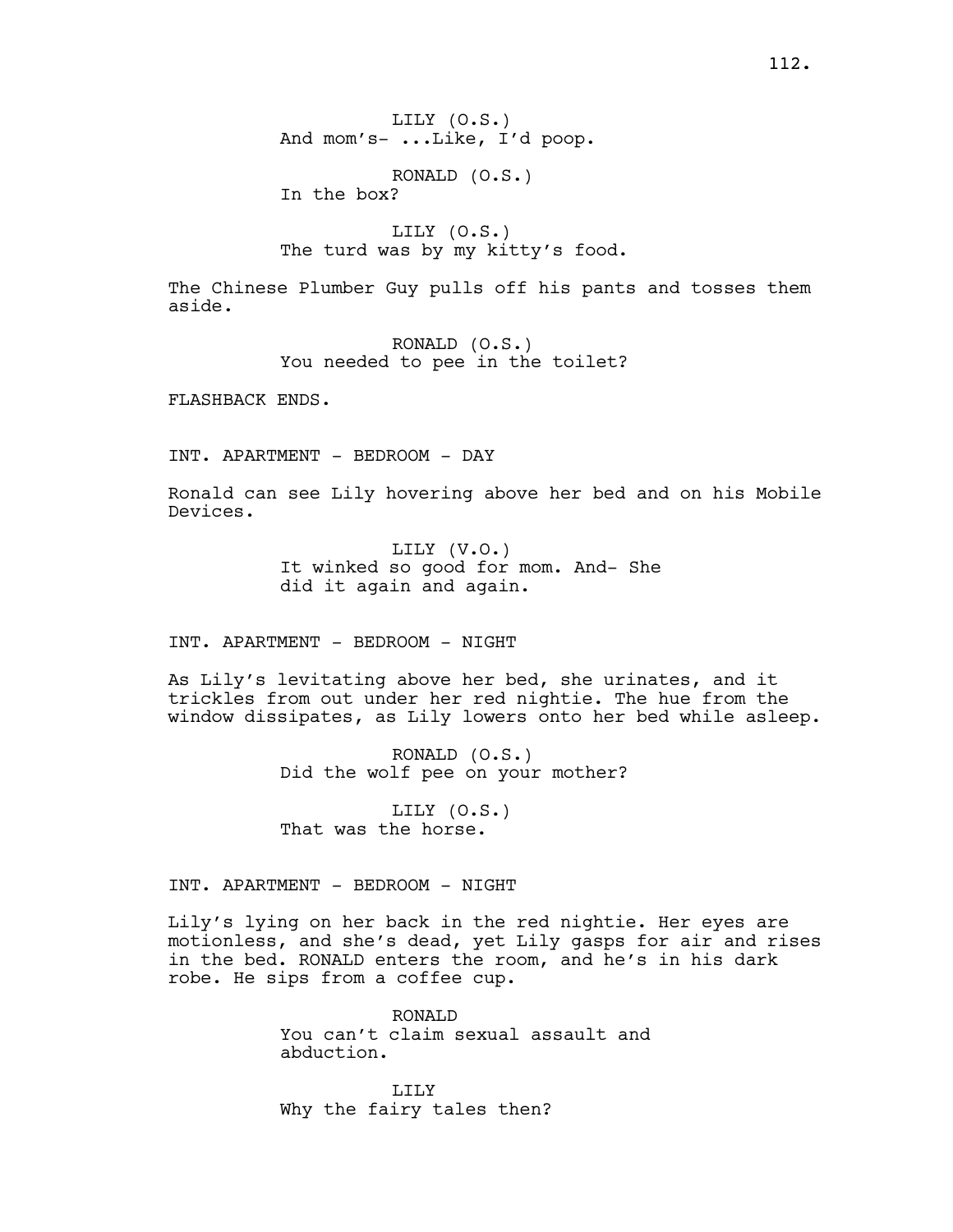RONALD To connect to your mind as if you were a child.

T.TT.Y But- But that would hurt a little girl.

Ronald sits on the bed next to Lily. He runs his fingers through her hair, combing and caressing her.

> RONALD She has confronted her problems.

LILY Tell her to leave us alone.

RONALD We've experienced her magical, egocentric world, and it's yours.

LILY Everything but pizza and beer?

FLASHBACK TO:

INT. BEDROOM - DAY

Little Lily's on a small table and dancing as if she's a stripper. FX:EROTIC BEAT. Chinese Plumber Guy and Liang are watching.

> RONALD (O.S.) How do we re-experience that as if it's your pleasure?

FLASHBACK ENDS.

INT. RONALD'S OFFICE - DAY

Lily's on top of Ronald's desk and dancing to the same FX:EROTIC BEAT. She's in the purple velour dress.

LILY

They're- They're stronger- Intense.

Ronald gets up from his desk and he makes his way to the center of the office - offers Lily his hand. Lily takes the invite, and they both move in a sensual and sexual dance.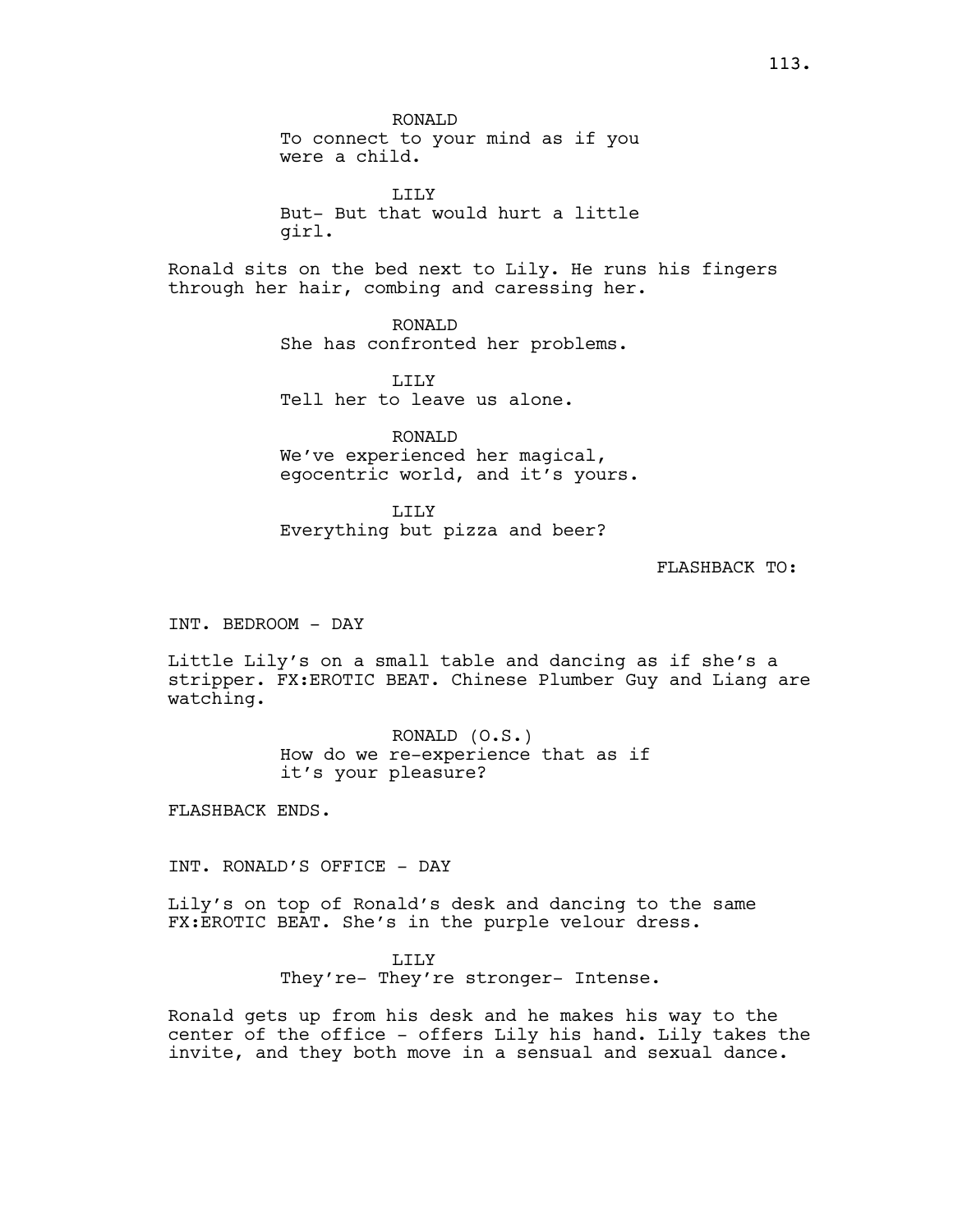INT. LILY'S PETS - DAY

Lily's in the velour dress. She stares as if she is lost, as Sheng is at the other end of the pet shop.

> LILY It's tight. Dirty- It's dirty? Nasty and, and- Perverse?

Sheng points.

SHENG Because of you! You seen them!

The python's slithering up Lily's leg.

FLASHBACKS TO:

EXT. BARREN FIELD - DAY

The OLDSMOBILE comes crashing through the barbed wired fence and onto the dirt. The rectangular barn's straight ahead.

> LILY (O.S.) She sees scary things.

RONALD (O.S.) Anal sex?

INT. OLDSMOBILE - DAY

English Glib Ronald's gunning the Olds straight ahead.

ENGLISH GLIB RONALD Twelve yuan!

Chi Chi slaps on Ronald.

CHI CHI Six Hundred! Six hundred yuan!

Chi Chi opens the door and bails.

EXT. BARREN FIELD - DAY

Olds comes to a screeching halt with dust rising in the air. Chi Chi scrambles to find her way, but English Glib Ronald becomes visible through the dust.

> ENGLISH GLIB RONALD Twelve yuan!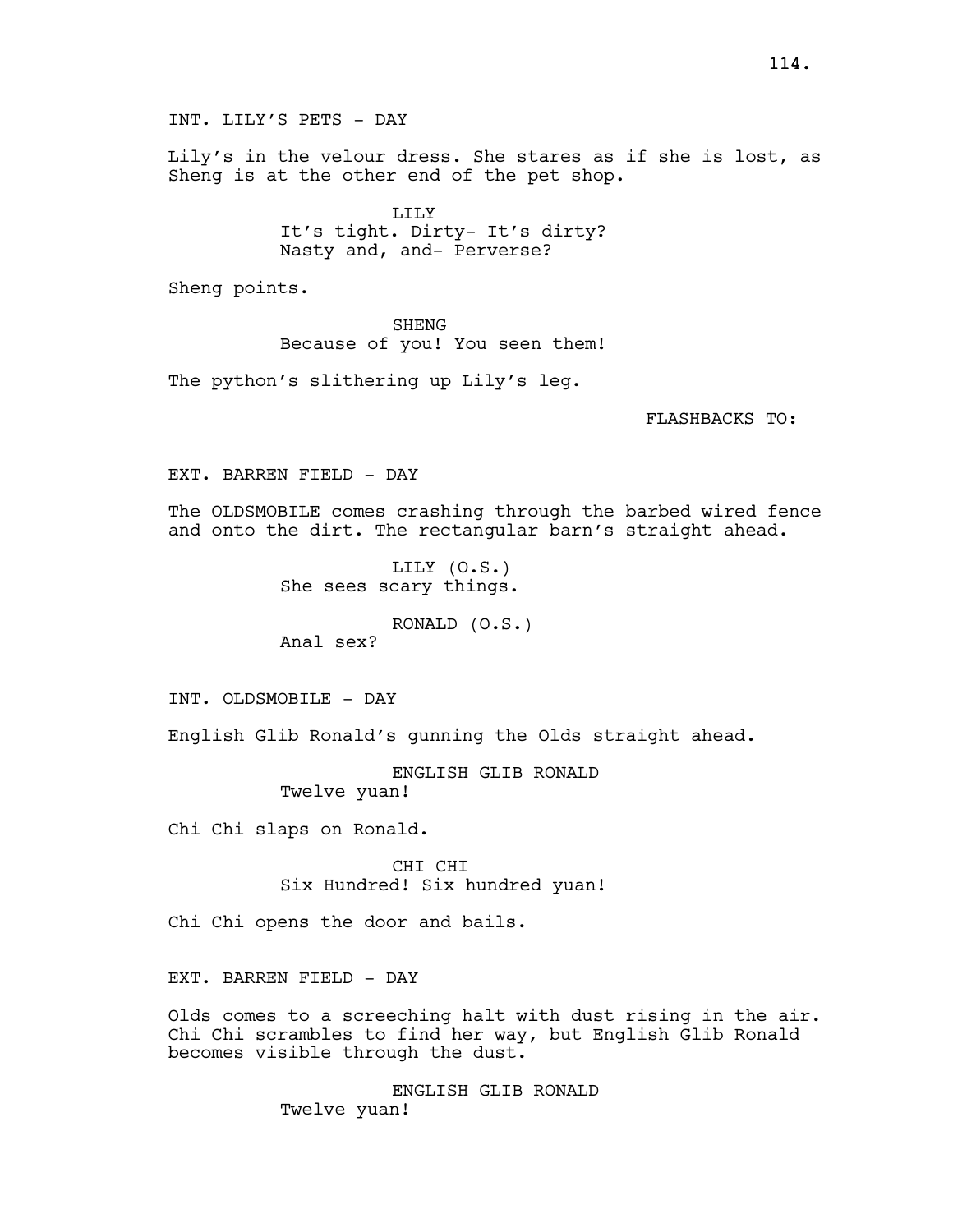He picks up a large rock to throw at Chi Chi.

INT. BARREN FIELD - DAY

Ronald's but a BOY again, and he's with Sheng. They are in a field and are nearing a large mound of rocks that is a boundary line for two properties. Sheng holds out her hand.

> **SHENG** You said twelve yuan.

EXT. BARREN FIELD - DAY

Chi Chi's been beaten. She's dirty and there's blood trickling from her head. Her mini's twisted and she stumbles backward from English Glib Ronald - plucks up another boulder.

> RONALD (V.O.) For when the flames of love arise, Then Self, the gloomy tyrant dies.

LILY (O.S.) Lines that from The Persian poet Jalaludin Rumi?

INT. BEDROOM - DAY

Liang's watching on as the Chinese Plumber Guy's sitting on top of Little Lily and while holding her arms out.

> RONALD (O.S.) Lets listen to an orchestra of Geoth's West-Eastern Divan.

FX: ORCHESTRA of WEST-EASTERN DIVAN.

CHINESE PLUMBER GUY Go ahead, sing.

## LITTLE LILY

There was a crooked man and he walked a crooked mile. He found a crooked sixpence upon a crooked stile. He bought a crooked cat, which caught a crooked mouse. And they all lived together in a little crooked house.

FLASHBACKS END.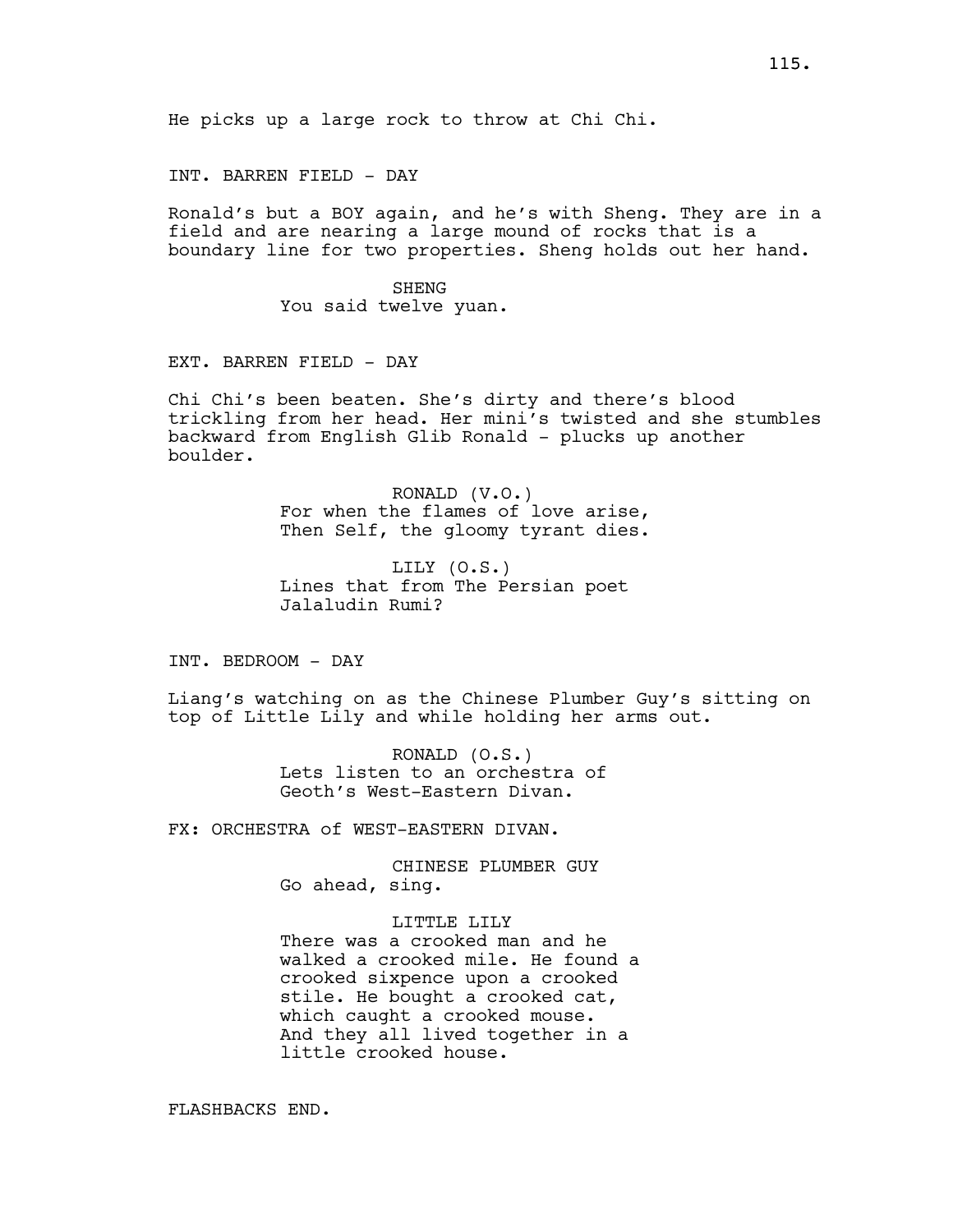INT. HUTONG NEIGHBORHOOD PARK - BEIJING - NIGHT Lily's ballet dancing in a long black dress. **SHENG** She's in cute ballerina dress. SHENG Through rain, through snow, Through tempest go! 'Mongst streaming caves, O'er misty waves, On, on! still on! Peace, rest have flown! LILY Sooner through sadness - Lily dances toward Sheng. SHENG I'd wish to be slain, Than all the gladness - LILY Of life to sustain- All the fond yearning-SHENG That heart feels for heart, Only seems burning. Sheng vanishes. RONALD (O.S.) To make them both smart. LILY (V.O.) How shall I fly? Forestwards hie? Vain were all strife! Bright crown of life. Turbulent bliss,-- Love, thou art this! EXT. RONALD'S OFFICE - DAY Ryan's on the couch and Ronald's in the chair. RYAN Geoth's Restless Love?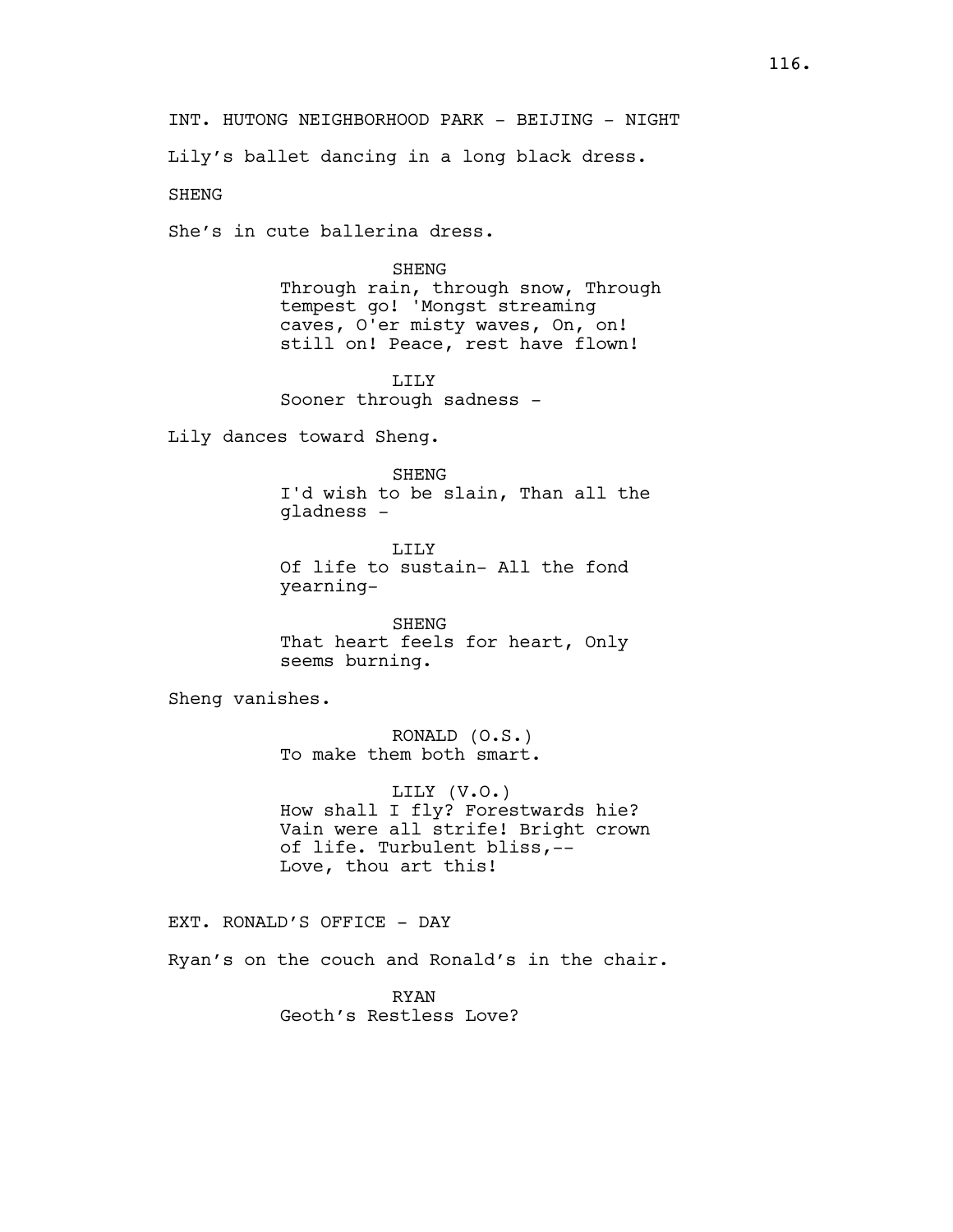INT. LILY'S PETS - DAY

Lily's in a nightgown - hair's ruffled and barefoot. She stares out at where Ryan's at the front of her store. Lily sleep walks to the door and opens it.

> RONALD (O.S.) Your hunger is not love.

LILY (V.O.) Online all night and up all day.

Shuaijan frolics at Lily's bare feet.

RONALD (O.S.) Positive and negative reinforcement.

Lily picks up the Shuaijan and meanders back into the store.

RYAN You're childhood was deprived.

Lily turns to where Ryan's at the bulldog pup's cage.

LILY You've come to help with my hunger?

RYAN I'm an illusion of your free will.

Lily cocks her head some while petting Shuaijan.

LILY That's my sex selection to be with my father.

She turns to head downstairs.

RYAN Angering unlocked your joy.

Lily turns again.

LILY I'm going to get Shuaijan his leash. And he's hungry.

RYAN But there's turmoil and darkness.

Lily smiles weirdly and lets Shuaijan down. Shuaijan quickly enters the stairwell door to the basement.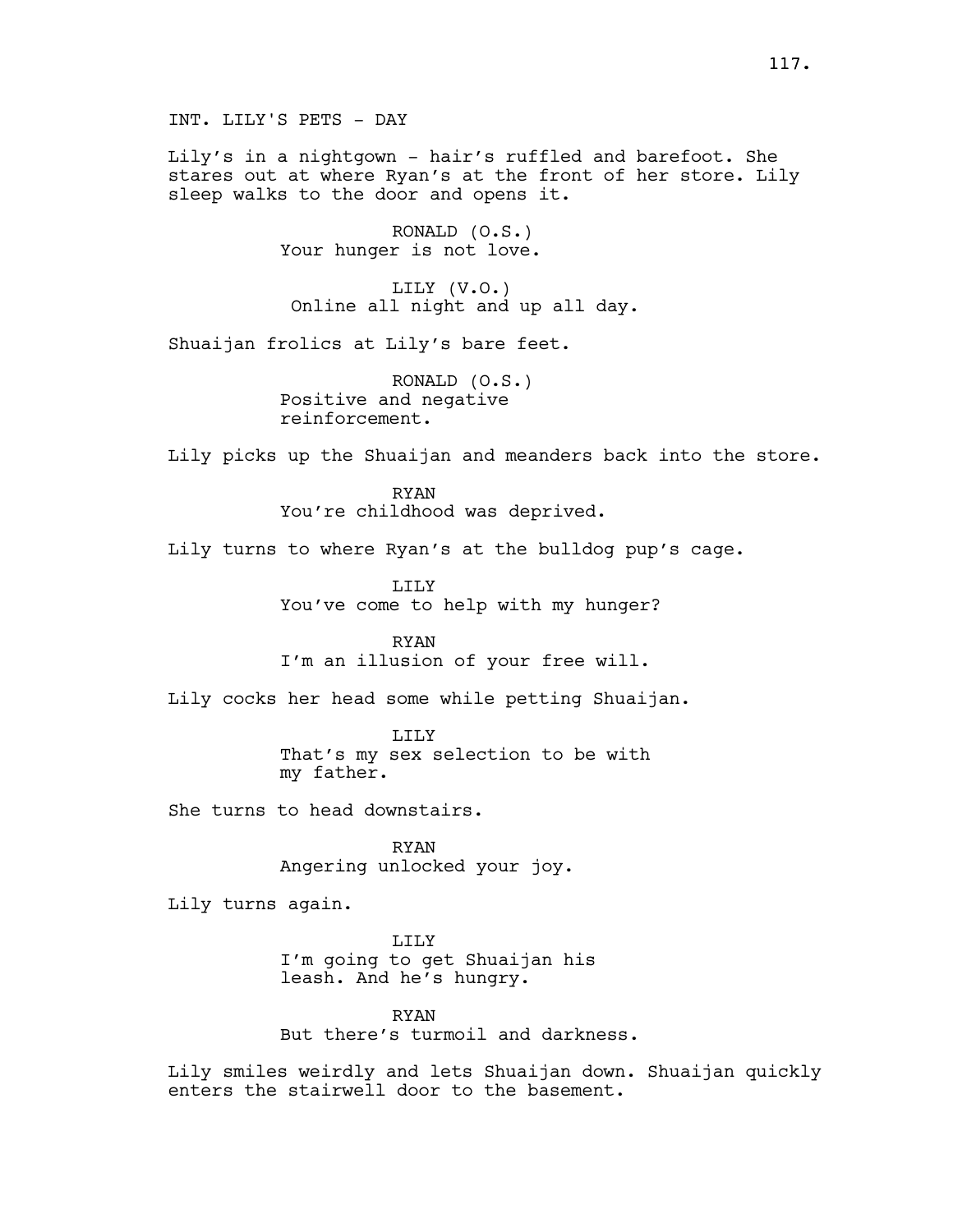Lily turns and goes downstairs.

INT. LILY'S PETS - DOWNSTAIRS - DAY

Lily slowly descends the stairwell, as her Mobile Tablet at the other end of the store is lit.

> RONALD. (O.C.) She has a need for affection yet a paradoxical fear of it.

Lily rushes to the Mobile Tablet to see where a video streams of Shuaijan playing on screen. RONALD is coming down the steps, as he's recording his voice into a hand held.

> RONALD We've bonded between good and bad love. The sadomasochism comes from her Reactive Attachment Disorder.

Lily turns with a crazy face.

LILY

Hi daddy.

RONALD She's as the little girl now.

LILY Back to the mall to play with my kitty?

Ronald raises the hand-held to his face, readied to make an analysis of Lily, yet he's transfixed upon her.

> RONALD She's wild with paranormal sensations.

Ronald lets his arm fall and approaches Lily in an almost hypnotic state. When he gets there, he brushes her hair back and holds her face.

> RONALD (CONT'D) You wanted to meet the devil.

LILY Sperm for my inner child.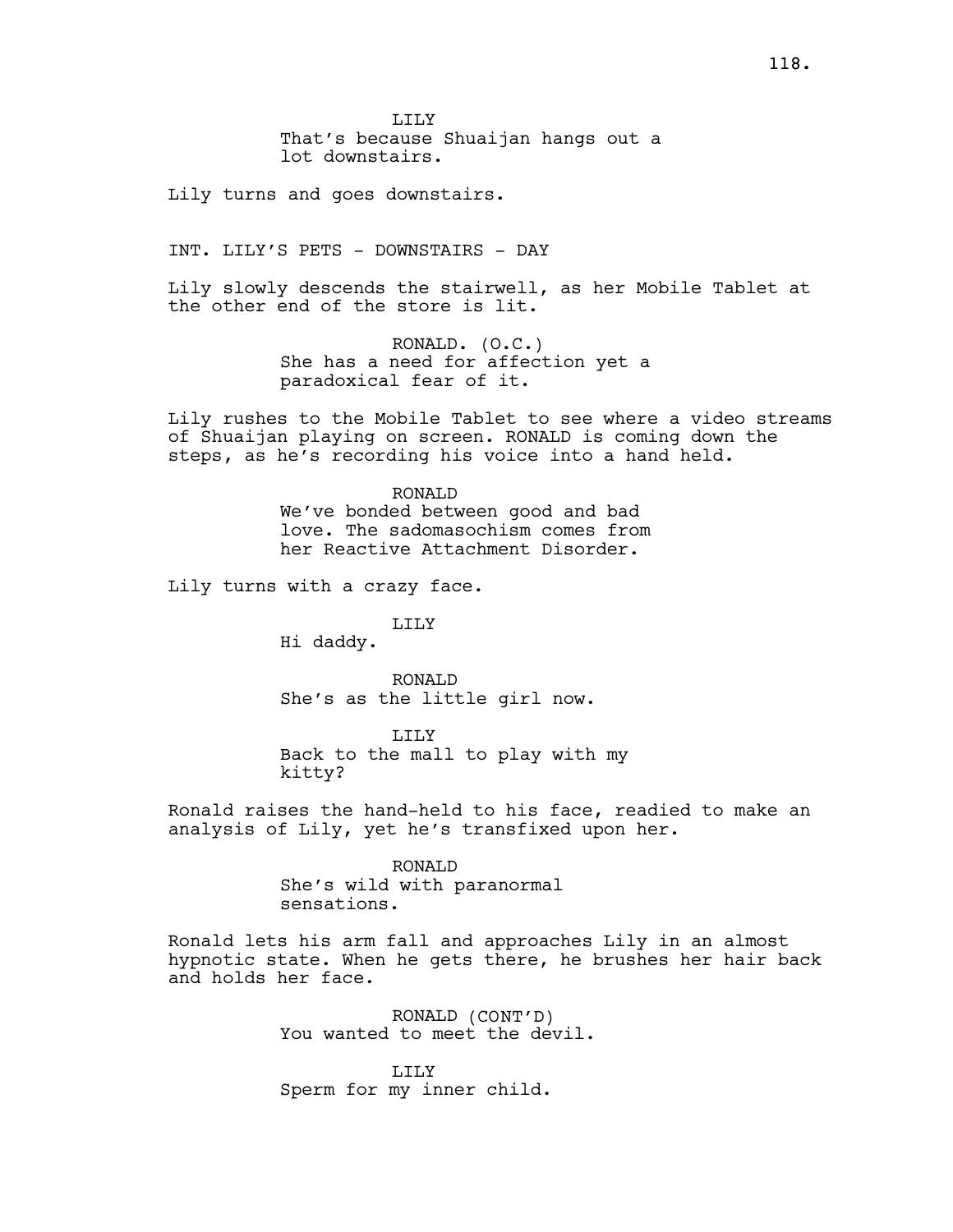T.TT.Y You'll find my lost kitty?

Ronald comes in so ever close to Lily's lips.

RONALD

Yes.

RONALD and Lily meet in a wet but delicate kiss.

INT. SHUAIJAN MOBILE TECH - DAY

Ryan and Tom can see Lily and Ronald on all the computers.

RONALD (V.O.) Your learning and your emotion.

LILY (V.O.) Bet my chicken needs to have unconditional love for its eggs.

INT. PENTHOUSE APARTMENT - BEDROOM - DAY

Ronald's before his Mobile Devices in a robe. He's having a video chat with Lily.

> RONALD Your backward and maladjusted incentives, they can be reborn into an emotional health.

> > INTERCUT:

INT. LILY'S PETS - DOWNSTAIRS - DAY

Lily's downstairs and at the back of the pet store. She's having a chat with RONALD.

> LILY Why skip the Chinese medicine?

> RONALD Because your kitty needs food.

LILY It- It can't eat the whole pig. Just the sausage will do.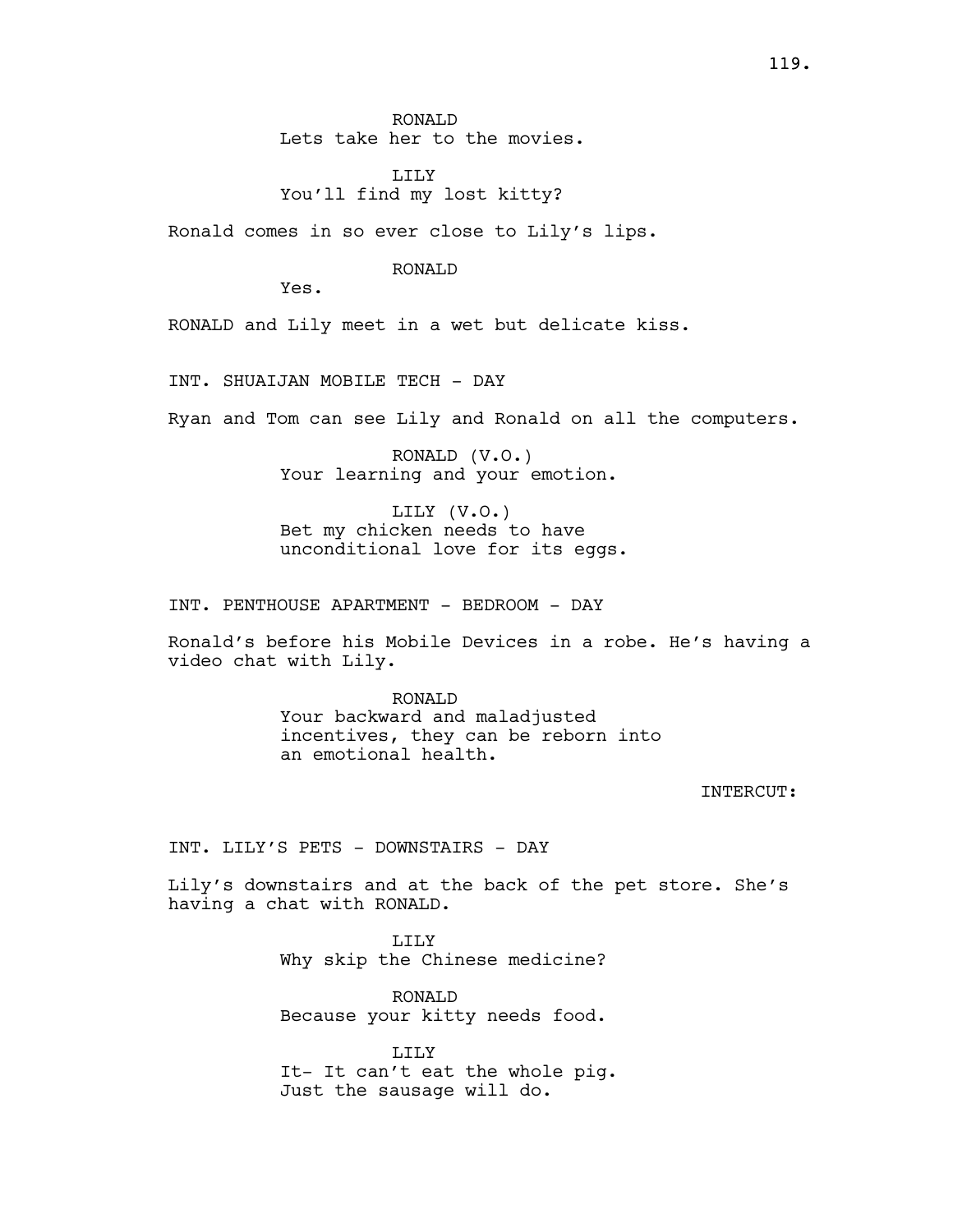FLASHBACK TO:

INT. BEDROOM - DAY

Little Lily's on her bed in her soiled pajama. She sleeps with her thumb in her mouth.

> RONALD (O.S.) But your kitty is at the threshold of your new world.

LILY (O.S.) I loved my father.

FLASHBACK ENDS.

INT. LILY'S PETS - BASEMENT - DAY

Lily's has the Mobile Tablet as Shuajan's a streaming video on screen. She turns to see the door open at the top of the steps. She gets up and slowly approaches the steps.

> RONALD (O.S.) But you were jealous of your mother.

INT. SHUAIJAN MOBILE TECH - DAY

Lily's confused with a strap-on dangling from her hand.

LILY This? This is my sex-obsessed unconsciousness?

RONALD (O.C.) In therapy, we need your body, and we need to exclude your daddy's genitals.

Ronald's a few feet away.

LILY And the pet visitation?

RONALD Self-compassion.